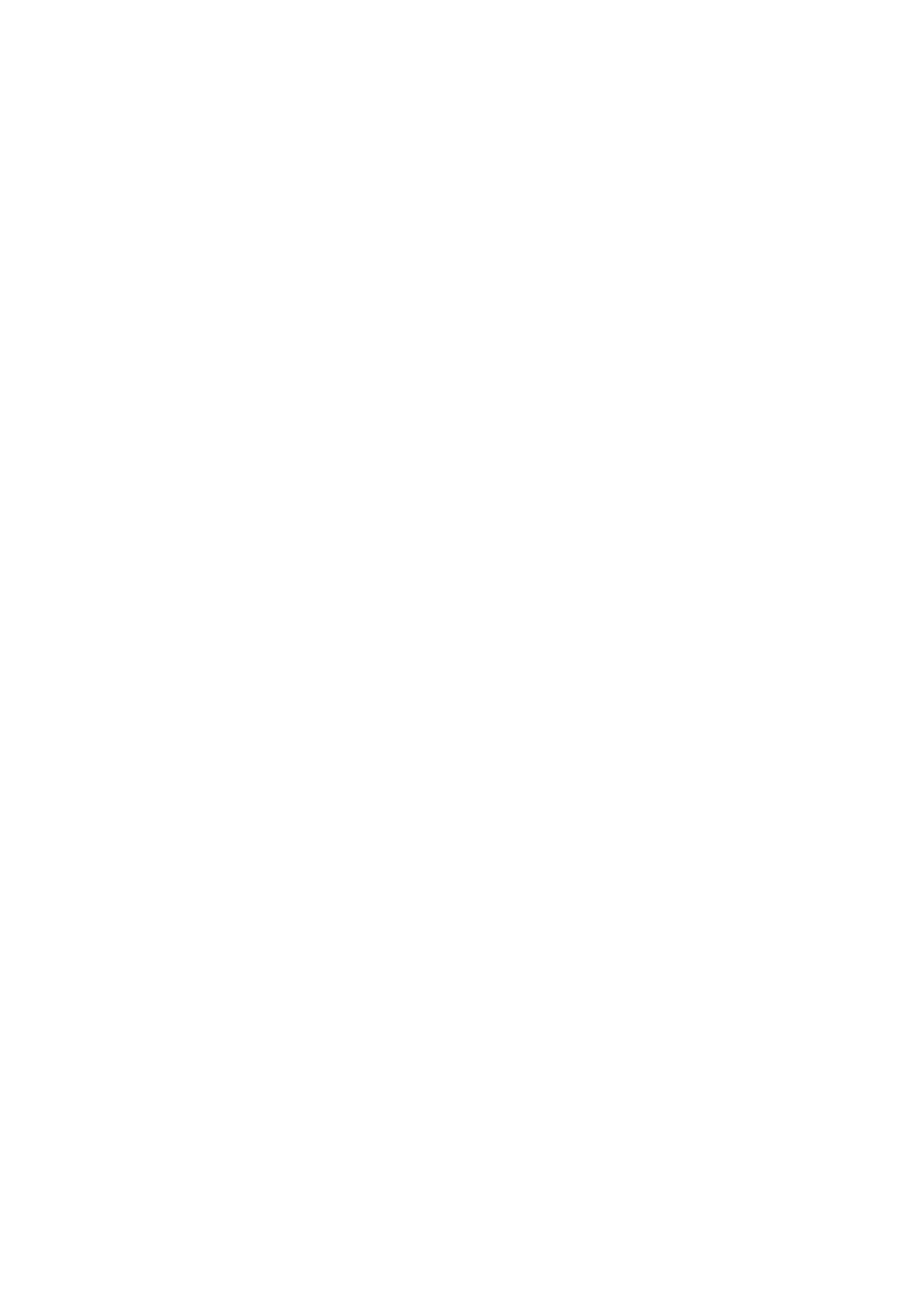# EXECUTIVE SUMMARY

Improvement plan was made for 23 towns except Banepa, Pokhara and Kathmandu valley where improvement activity has been started through Kavre Valley Integrated Water Supply Project (GON fund), Pokhara Water Supply Improvement Project (JICA grant aid) and Melamchi Water Supply Development Projects (GON and ADB, JICA fund). Improvement plan only includes improvement of existing facilities. Extension work to meet future demand and/or extended area is not included. Improvement work mainly involves pipe replacement because it is either very old, unable to carry required flow or extension within service areas. Washouts with valve box are required in the large networks where people felt turbid or colored water. Most of the WSPs are in need of bulk meter. Some WSPs felt a need of additional wells or sources. Most of the WSPs have some kind of water testing kits and they wanted to establish a regular mini lab. Most of the WSP have some kind of chlorine dosing units but either it is not sufficient or it is not systematic. Therefore, the work to make the units functional is needed.

Total estimated cost for improvement plan of existing facilities is calculated as NRs 4.49 billion, as shown in Chapter 4. Summary of improvement cost. Of the total estimated amount, major cost is for pipe replacement and its total amount is NRs 4.24 billion. Other costs such as washout, bulk meter, additional source, mini lab and chlorination system etc. is NRs 0.25 billion only in total.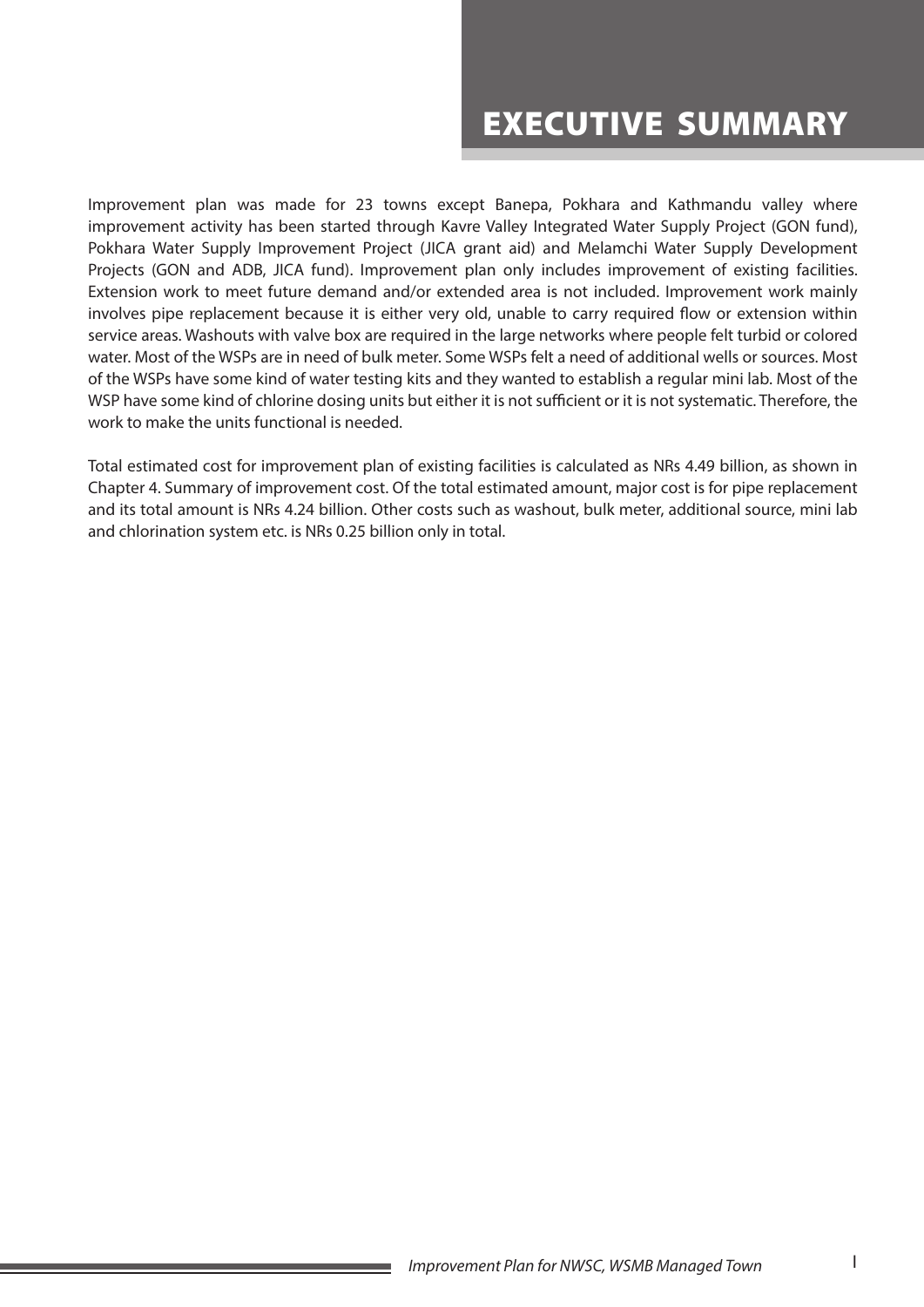# ABBREVIATIONS AND ACRONYMS

| <b>ADB</b>    |                          | Asian Development Bank                                    |
|---------------|--------------------------|-----------------------------------------------------------|
| <b>BLP</b>    |                          | <b>Bleaching Powder</b>                                   |
| BM            |                          | Benchmarking                                              |
| <b>CR</b>     | -                        | <b>Collection Ratio</b>                                   |
| CS            | -                        | <b>Consumer Survey</b>                                    |
| <b>DDC</b>    |                          | <b>District Development Committee</b>                     |
| <b>DUDBC</b>  | $\overline{\phantom{0}}$ | Department of Urban Development and Building Construction |
| <b>DWSS</b>   |                          | Department of Water Supply and Sewerage                   |
| <b>ENPHO</b>  |                          | Environment & Public Health Organization                  |
| <b>FRC</b>    |                          | <b>Free Residual Chlorine</b>                             |
| FY.           | -                        | <b>Fiscal Year</b>                                        |
| GIS           |                          | Geographic Information System                             |
| <b>GON</b>    |                          | <b>Government of Nepal</b>                                |
| <b>HR</b>     |                          | <b>Human Resources</b>                                    |
| <b>HQ</b>     |                          | Headquarters                                              |
| <b>JICA</b>   | -                        | Japan International Cooperation Agency                    |
| <b>KTM</b>    | -                        | Kathmandu                                                 |
| <b>KUKL</b>   | -                        | Kathmandu Upatyaka Khanepani Limited                      |
| <b>KVWSMB</b> | -                        | Kathmandu Valley Waters Supply Management Board           |
| <b>LPCD</b>   |                          | Litter Per Capita Per Day                                 |
| <b>LPS</b>    |                          | Litter Per Second                                         |
| MIS.          | -                        | Management of Information System                          |
| <b>MLD</b>    | -                        | <b>Million Litter Per Day</b>                             |
| <b>MWSDB</b>  | -                        | Melamchi Water Supply Development Board                   |
| <b>MWSS</b>   | -                        | Ministry of Water Supply and Sanitation                   |
| <b>NRs</b>    |                          | Nepali Rupee                                              |
| <b>NRW</b>    |                          | Non Revenue Water                                         |
| <b>NDWQS</b>  |                          | Nepal Drinking Water Quality Standard                     |
| <b>NWSC</b>   |                          | <b>Nepal Water Supply Corporation</b>                     |
| <b>NWSSTC</b> |                          | National Water Supply and Sanitation Training Centre      |
| OHT           |                          | Overhead Tank                                             |
| O&M           |                          | <b>Operation and Maintenance</b>                          |
| OR            |                          | <b>Operating Ratio</b>                                    |
| <b>PID</b>    |                          | <b>Project Implementation Directorate</b>                 |
| Pls           |                          | Performance Indicators                                    |
| <b>RSF</b>    |                          | <b>Rapid Sand Filter</b>                                  |
| RT            |                          | <b>Reservoir Tank</b>                                     |
| SEIU          |                          | Sector Efficiency Improvement Unit                        |

II *Improvement Plan for NWSC, WSMB Managed Town*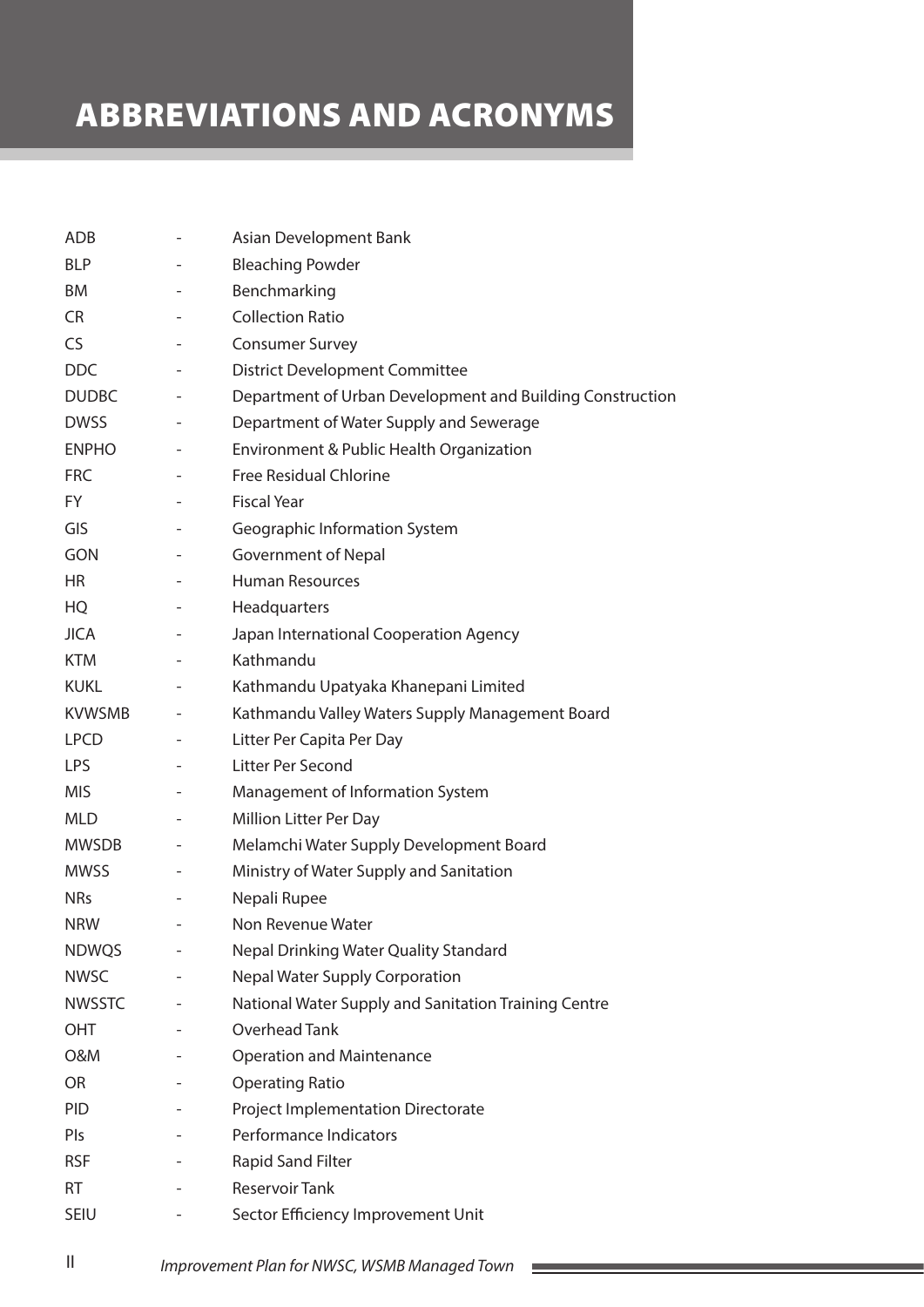| <b>SH</b>    | Service Hours                                  |
|--------------|------------------------------------------------|
| SOP          | <b>Standard Operation Procedure</b>            |
| <b>ST</b>    | Sedimentation Tank                             |
| <b>VDC</b>   | Village Development Committee                  |
| <b>WQ</b>    | <b>Water Quality</b>                           |
| WS           | <b>Water Supply</b>                            |
| <b>WSMB</b>  | Water Supply Management Board                  |
| <b>WSTFC</b> | <b>Water Supply Tariff Fixation Commission</b> |
| <b>WSP</b>   | <b>Water Supply Provider</b>                   |
| <b>WSSDO</b> | Water Supply and Sewerage District Office      |
| <b>WTP</b>   | <b>Water Treatment Plant</b>                   |
| <b>WUSC</b>  | Water Users and Sanitation Committee           |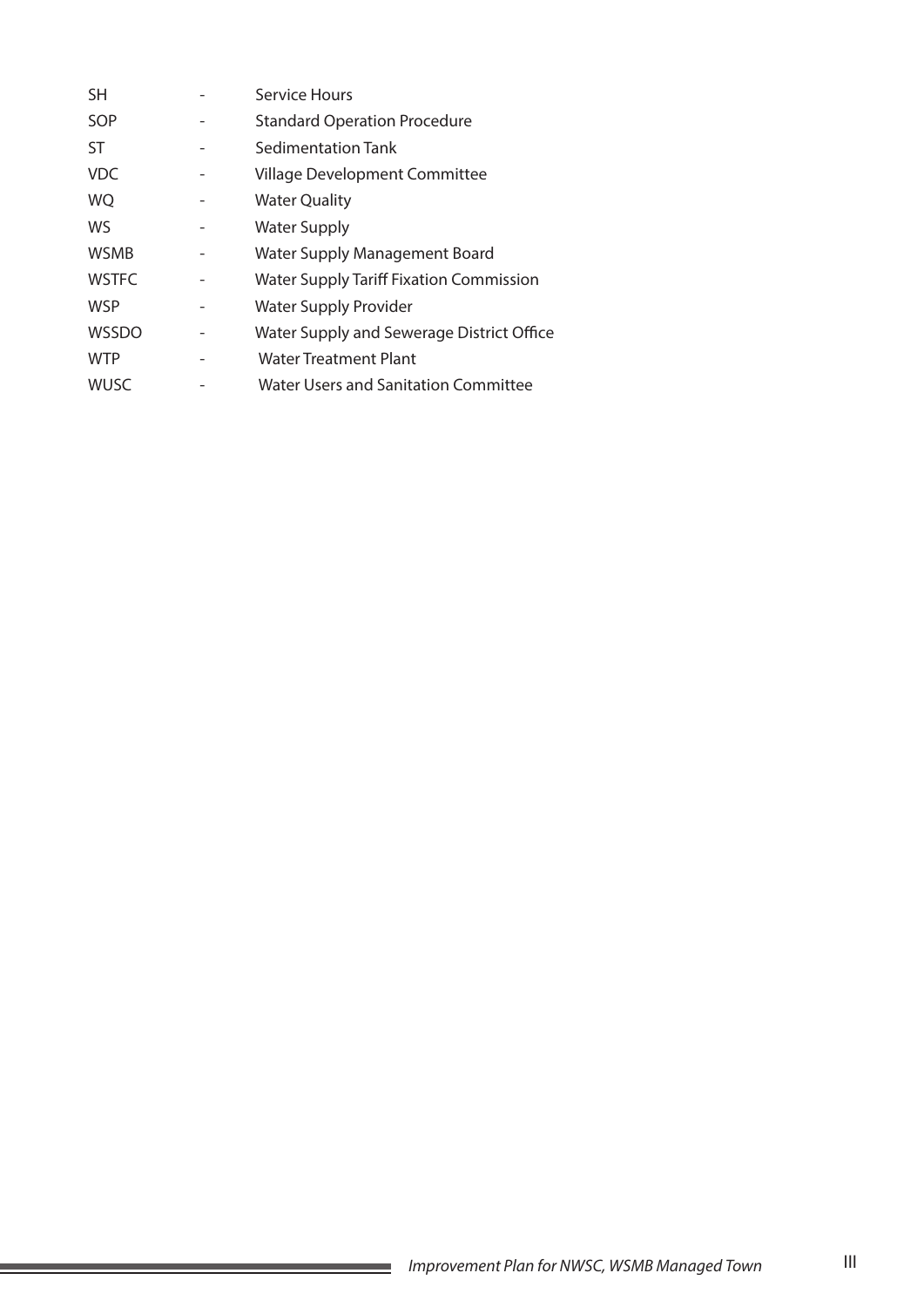# **TABLE OF CONTENTS**

|                   | Ш              |
|-------------------|----------------|
| Chapetr 1.        | 1              |
| <b>Chapetr 2.</b> | $\mathbf{2}$   |
| <b>Chapetr 3.</b> | 3              |
| <b>Chapetr 4.</b> | 6              |
| <b>Chapetr 5.</b> | 7              |
| 5.1               | $\overline{7}$ |
| 5.2               | 10             |
| 5.3               | 13             |
| 5.4               | 16             |
| 5.5               | 19             |
| 5.6               | 22             |
| 5.7               | 25             |
| 5.8               | 28             |
| 5.9               | 31             |
| 5.10              | 34             |
| 5.11              | 37             |
|                   | 40             |
|                   | 43             |
|                   | 46             |
| 5.15              | 49             |
| 5.16              | 51             |
| 5.17              | 54             |
|                   | 57             |
| 5.19              | 60             |
| 5.20              | 63             |
| 5.21              | 66             |
| 5.22              | 69             |
| 5.23              | 72             |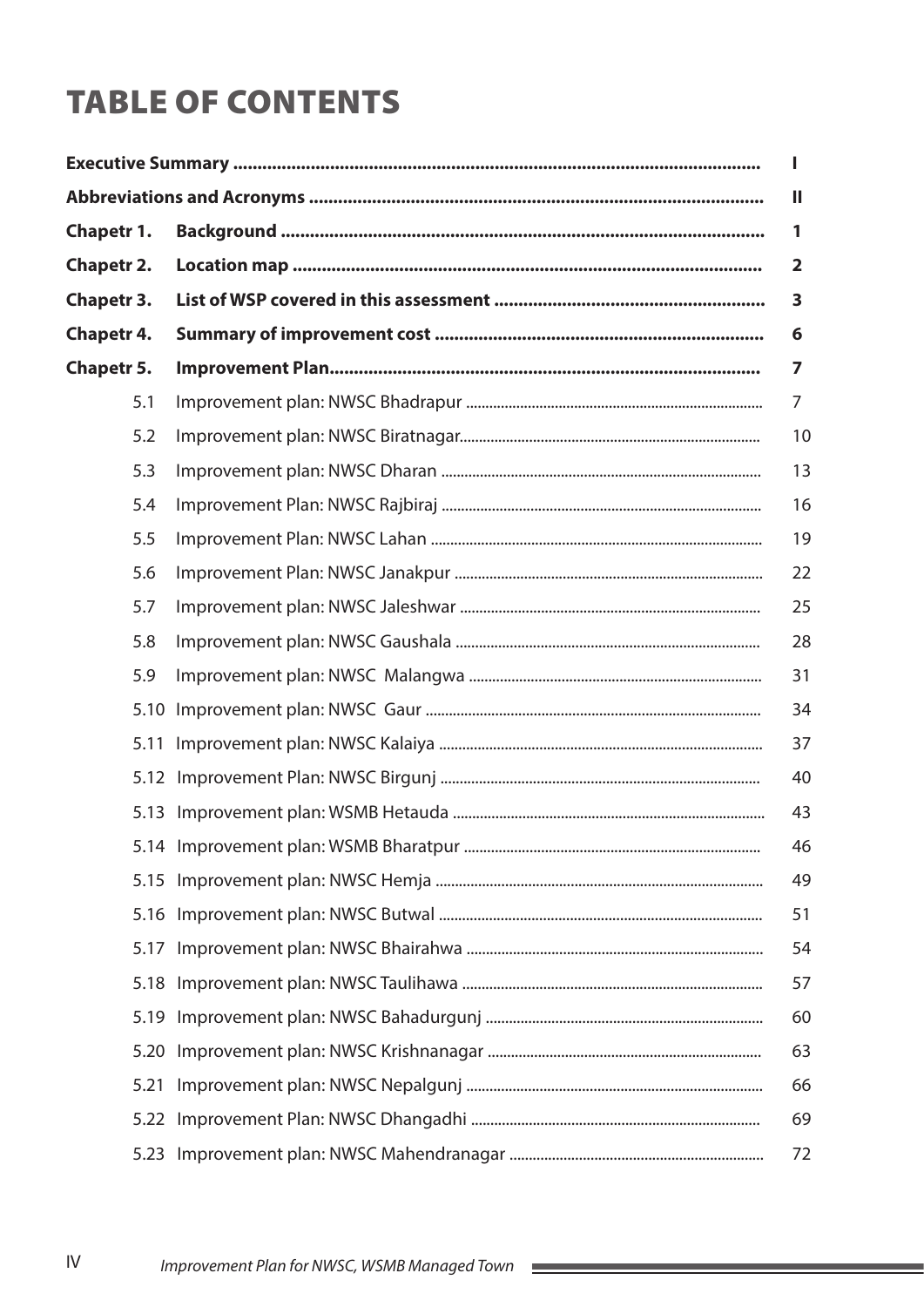

# CHAPTER BACKGROUND

As a part of capacity assessment, discussion meeting was held with team of service providers and necessary improvement works were identified. Improvement works mainly involves pipe replacement because it is either very old, unable to carry required flow or extension within service areas. Washouts with valve box are required in the large networks where people felt turbid or coloured water. Most of the WSP in need of bulk meter but only some realized. Some WSP felt a need of additional wells or sources. Most of the WSP have some kind of water testing kits and they wanted to establish a regular mini lab. Most of the WSP have some kind of chlorine dosing units but either it is not sufficient or it is not systematic.

Extension works are mainly to meet future demand of existing area or to provide water supply to the extended area of municipalities or the city centre.

This augmentation program will enhance production capacity and meet the growing water demand. WSP will have more coverage area for service and that will ultimately increase the capacity for the necessary private tap as required by the consumers. With the supply of improved system and required quality water NWSC will be in a position to increase the tariff and recover the losses of expenditures from the revenue generation.

Improvement plan also includes improvement of water treatment system supported by JICA Nepal in six towns: Bhadrapur, Rajbiraj, Lahan, Gaushala, Bharatpur and Mahendranagar.

Unit rate used for the improvement plan is based on average of unit rate used by the small town projects of DWSS which are under implementation now.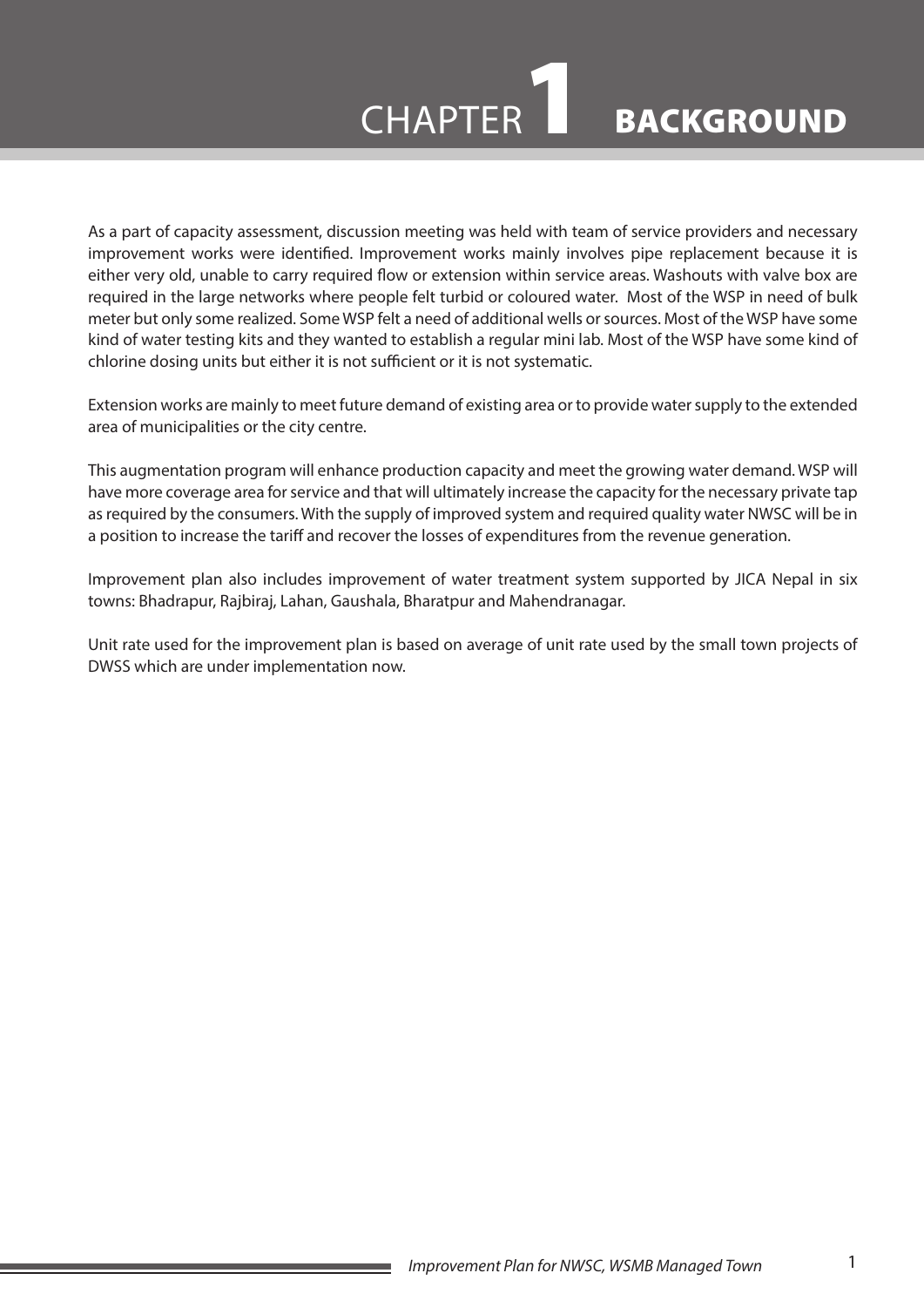# LOCATION MAP CHAPTER 2



*Location of Participating WSPs (Office) in Google Map*

From East: Bhadrapur, Biratnagar, Dharan, Rajbiraj, Lahan, Janakpur, Jaleswor, Gaushala, Malangwa, Gaur, Kalaiya, Birgunj, Hetauda, Bharatpur, Pokhara, Hemja, Bhairahawa, Butwal, Taulaiwa, Bahadurgunj, Krishnanagar, Nepalgunj, Dhangadi, Mahendranagar. Kathmandu, Banepa.



*Location of WSP (Office) with BM data in QGIS map*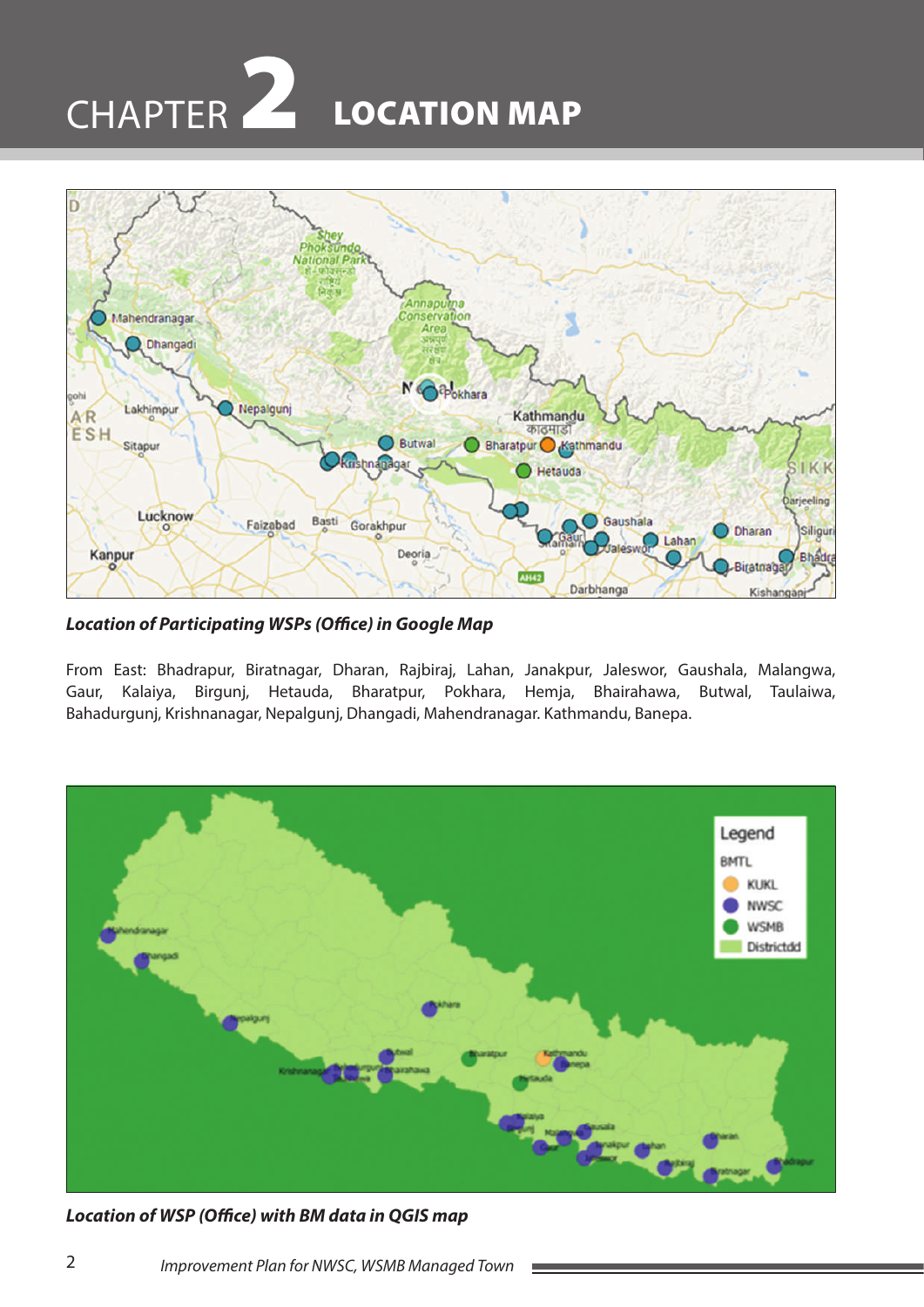# 3 LIST OF WSP COVERED IN<br>3 THIS ASSESSMENT CHAPTER

#### **List of management organization and GPS location**

| S.N            | <b>Town</b>       | <b>District</b> | <b>Category</b> | <b>Latitude</b> | Longitude |
|----------------|-------------------|-----------------|-----------------|-----------------|-----------|
| 1              | Bhadrapur         | Jhapa           | <b>NWSC</b>     | 26.560093       | 88.033181 |
| $\overline{2}$ | Biratnagar        | Morang          | <b>NWSC</b>     | 26.457230       | 87.286396 |
| 3              | Dharan            | Sunsari         | <b>NWSC</b>     | 26.82781        | 87.284863 |
| 4              | Rajbiraj          | Saptari         | <b>NWSC</b>     | 26.544805       | 86.745733 |
| 5              | Lahan             | Siraha          | <b>NWSC</b>     | 26.726613       | 86.480287 |
| 6              | Janakpur          | Dhanusha        | <b>NWSC</b>     | 26.737171       | 85.920171 |
| 7              | Jaleshwor         | Mahottari       | <b>NWSC</b>     | 26.651101       | 85.799123 |
| 8              | Gausala           | Mahottari       | <b>NWSC</b>     | 26.924792       | 85.795218 |
| 9              | Malangwa          | Sarlahi         | <b>NWSC</b>     | 26.859332       | 85.55957  |
| 10             | Gaur              | Rautahat        | <b>NWSC</b>     | 26.76285        | 85.27788  |
| 11             | Kalaiya           | <b>Bara</b>     | <b>NWSC</b>     | 27.0348         | 85.00211  |
| 12             | Birgunj           | Parsa           | <b>NWSC</b>     | 27.017307       | 84.882853 |
| 13             | Hetauda           | Makawanpur      | <b>WSMB</b>     | 27.434834       | 85.037602 |
| 14             | Bharatpur         | Chitwan         | <b>WSMB</b>     | 27.690074       | 84.439631 |
| 15             | Pokhara           | Kaski           | <b>NWSC</b>     | 27.205377       | 83.970975 |
| 16             | Hemja             | Kaski           | <b>NWSC</b>     | 27.278624       | 83.93245  |
| 17             | <b>Butwal</b>     | Rupandehi       | <b>NWSC</b>     | 27.709196       | 83.46504  |
| 18             | <b>Bhairahawa</b> | Rupandehi       | <b>NWSC</b>     | 27.518080       | 83.448188 |
| 19             | Taulihawa         | Kapilbastu      | <b>NWSC</b>     | 27.544781       | 83.049947 |
| 20             | Bahadurgunj       | Kapilbastu      | <b>NWSC</b>     | 27.551937       | 82.844387 |
| 21             | Krishnanagar      | Kapilbastu      | <b>NWSC</b>     | 27.507056       | 82.794506 |
| 22             | Nepalgunj         | <b>Banke</b>    | <b>NWSC</b>     | 28.061113       | 81.623131 |
| 23             | Dhangadhi         | Kailali         | <b>NWSC</b>     | 28.706305       | 80.578755 |
| 24             | Mahendranagar     | Kanchanpur      | <b>NWSC</b>     | 28.967939       | 80.180359 |
| 25             | Banepa            | Kavre           | <b>NWSC</b>     | 27.63527        | 85.51996  |
| 26             | Kathmandu         | Kathmandu       | <b>KUKL</b>     | 27.69625        | 85.31368  |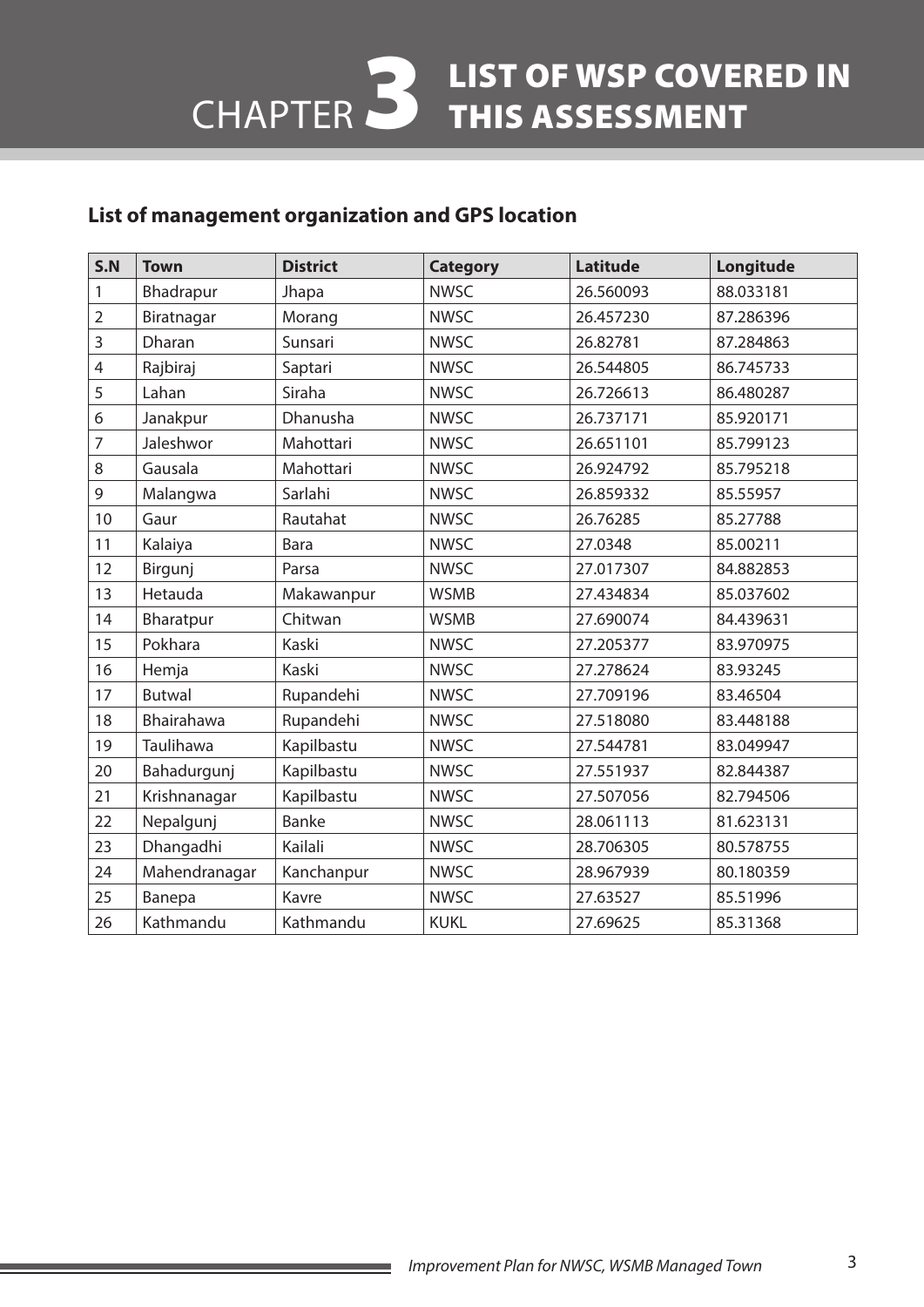# **List of WSP with sources, coverage and connections**

| S.N            | <b>Town</b>      | <b>Sources</b> |                |                | <b>Total</b>      | <b>Population</b> | No. of taps |
|----------------|------------------|----------------|----------------|----------------|-------------------|-------------------|-------------|
|                |                  | <b>Surface</b> | <b>Ground</b>  | <b>Tested</b>  | <b>Population</b> | <b>Served</b>     |             |
| 1              | Bhadrapur        |                | 4              | 4              | 22000             | 12062             | 1822        |
| $\overline{2}$ | Biratnagar       |                | 10             | 10             | 250000            | 62018             | 11156       |
| 3              | Dharan           | 3              | 5              | 8              | 125000            | 123013            | 16601       |
| $\overline{4}$ | Rajbiraj         |                | 3              | 3              | 37000             | 17000             | 2296        |
| 5              | Lahan            |                | 5              | 5              | 40000             | 16583             | 2478        |
| 6              | Janakpur         |                | 3              | 3              | 155000            | 21408             | 3253        |
| $\overline{7}$ | Jaleshwor        |                | $\overline{2}$ | $\overline{2}$ | 31827             | 6312              | 789         |
| 8              | Gausala          |                | 1              | 1              | 3200              | 3003              | 546         |
| 9              | Malangwa         |                | $\overline{2}$ | $\overline{2}$ | 30000             | 7122              | 1079        |
| 10             | Gaur             |                | 3              | 3              | 34937             | 8735              | 1108        |
| 11             | Kalaiya          |                | $\overline{2}$ | $\overline{2}$ | 42000             | 11165             | 1447        |
| 12             | Birgunj          |                | 6              | 6              | 204000            | 52395             | 7242        |
| 13             | Hetauda          | $\overline{4}$ | 13             | 17             | 82000             | 78337             | 11184       |
| 14             | Bharatpur        |                | 24             | 24             | 239292            | 96360             | 17493       |
| 15             | Pokhara          | 6              | 5              | 11             | 300000            | 208026            | 35260       |
| 16             | Hemja            | $\overline{2}$ |                | $\overline{2}$ | 21600             | 21000             | 202         |
| 17             | Bhairahawa       |                | 6              | 6              | 68473             | 30056             | 3626        |
| 18             | <b>Butwal</b>    | $\overline{2}$ | 13             | 15             | 138742            | 86213             | 14464       |
| 19             | Taulihawa        |                | $\overline{2}$ | $\overline{2}$ | 15000             | 5712              | 820         |
| 20             | Bahadurgunj      |                | 1              | 1              | 10700             | 3848              | 433         |
| 21             | Krishnanagar     |                | $\overline{2}$ | $\overline{2}$ | 30000             | 6060              | 990         |
| 22             | Nepalgunj        |                | 3              | 3              | 75000             | 24234             | 4054        |
| 23             | Dhangadhi        |                | 7              | 7              | 36000             | 26220             | 4469        |
| 24             | Mahendranagar    |                | $\overline{4}$ | 4              | 48936             | 11298             | 2002        |
| 25             | Banepa           | 5              |                | 5              | 71099             | 23397             | 3309        |
|                | <b>Sub Total</b> | 22             | 126            | 148            | 2111806           | 961576            | 148123      |
| 26             | Kathmandu        | 35             | 59             | 21             | 2560000           | 2059940           | 199416      |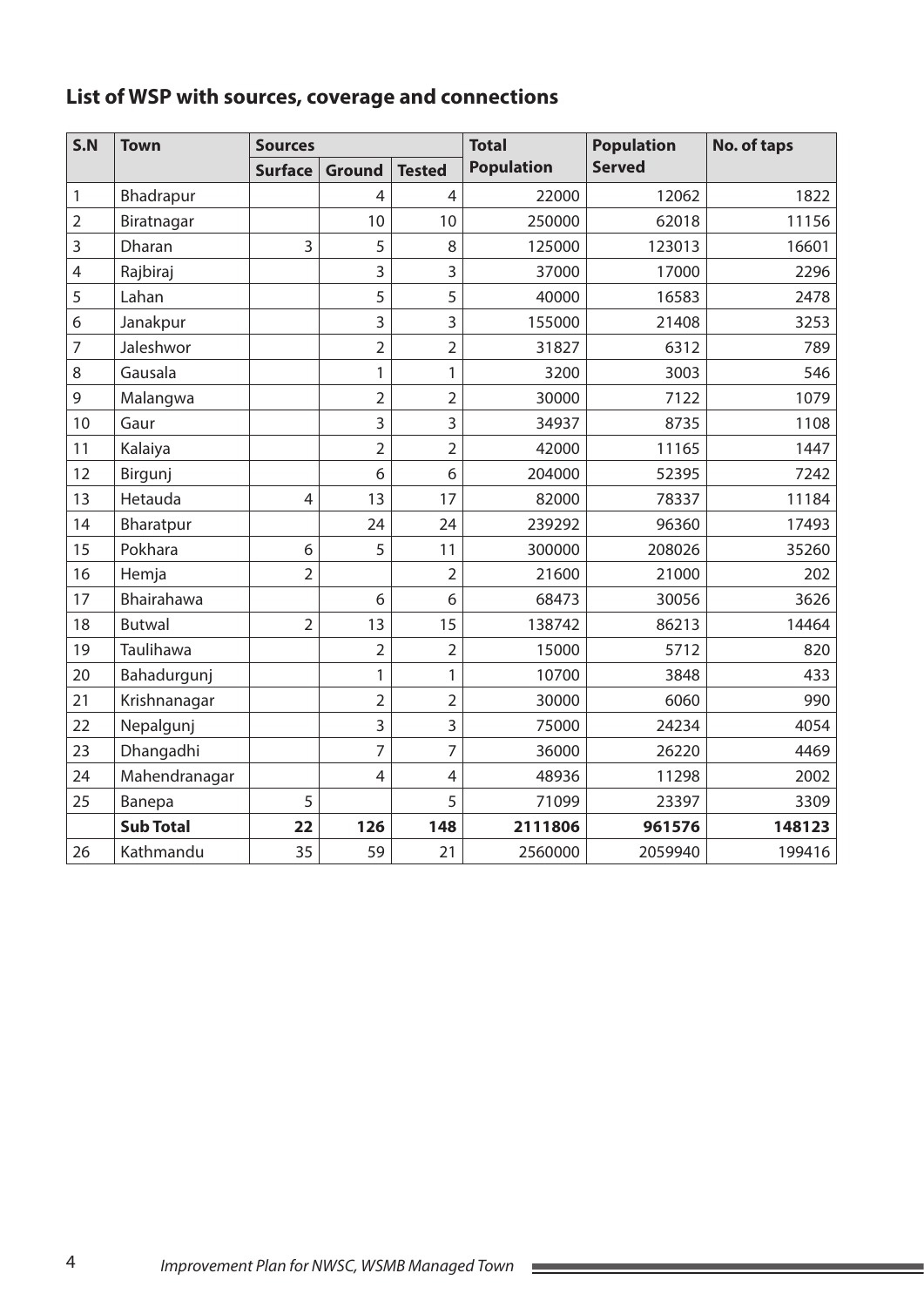# **List of system information**

| S.N            | <b>Town</b>   | Pipes(Km) | <b>Taps/Km</b> | Age of oldest pipe<br>(as of 2072 (2015) | <b>Water Treatment</b><br><b>Plant</b> |
|----------------|---------------|-----------|----------------|------------------------------------------|----------------------------------------|
| 1              | Bhadrapur     | 48.7      | 37             | 46                                       | ST/RSF(partial)                        |
| $\overline{2}$ | Biratnagar    | 210.25    | 53             | 35                                       | PF(partial)                            |
| 3              | Dharan        | 202       | 82             | 35                                       | FL/ST(partial)                         |
| 4              | Rajbiraj      | 34.6      | 66             | 46                                       | <b>RSF</b>                             |
| 5              | Lahan         | 46.1      | 54             | 34                                       | <b>ST</b>                              |
| 6              | Janakpur      | 30.7      | 106            | 26                                       | None                                   |
| 7              | Jaleshwor     | 21.82     | 36             | 34                                       | None                                   |
| 8              | Gausala       | 15.2      | 36             | 29                                       | None                                   |
| 9              | Malangwa      | 11.7      | 92             | 32                                       | None                                   |
| 10             | Gaur          | 24.05     | 46             | 38                                       | None                                   |
| 11             | Kalaiya       | 31.2      | 46             | 37                                       | None                                   |
| 12             | Birgunj       | 139.125   | 52             | 50                                       | None                                   |
| 13             | Hetauda       | 210       | 53             | 42                                       | PF(Partial)                            |
| 14             | Bharatpur     | 445.3     | 39             | 39                                       | None                                   |
| 15             | Pokhara       | 243       | 145            | 40                                       | None                                   |
| 16             | Hemja         | 171       | 1              | 32                                       | None                                   |
| 17             | <b>Butwal</b> | 112       | 129            | 40                                       | FL/ST/RSF(Partial)                     |
| 18             | Bhairahawa    | 69.98     | 52             | 48                                       | PF(Partial)                            |
| 19             | Taulihawa     | 17        | 48             | 39                                       | None                                   |
| 20             | Bahadurgunj   | 20.3      | 21             | 37                                       | None                                   |
| 21             | Krishnanagar  | 25.1      | 39             | 39                                       | None                                   |
| 22             | Nepalgunj     | 105       | 39             | 41                                       | None                                   |
| 23             | Dhangadhi     | 50        | 89             | 40                                       | None                                   |
| 24             | Mahendranagar | 30.957    | 65             | 40                                       | RSF(Partial)                           |
| 25             | Banepa        | 61.62     | 54             | 26                                       | RF/ST(Partial)                         |
| 26             | Kathmandu     | 1629      | 122            | 116                                      | Various (Partial)                      |

*Note: FL=Flocculation, ST= Sedimentation, RSF= Rapid Sand Filter, PF= Pressure Filter, RF=Roughing Filter, Partial= Part of the production treated.*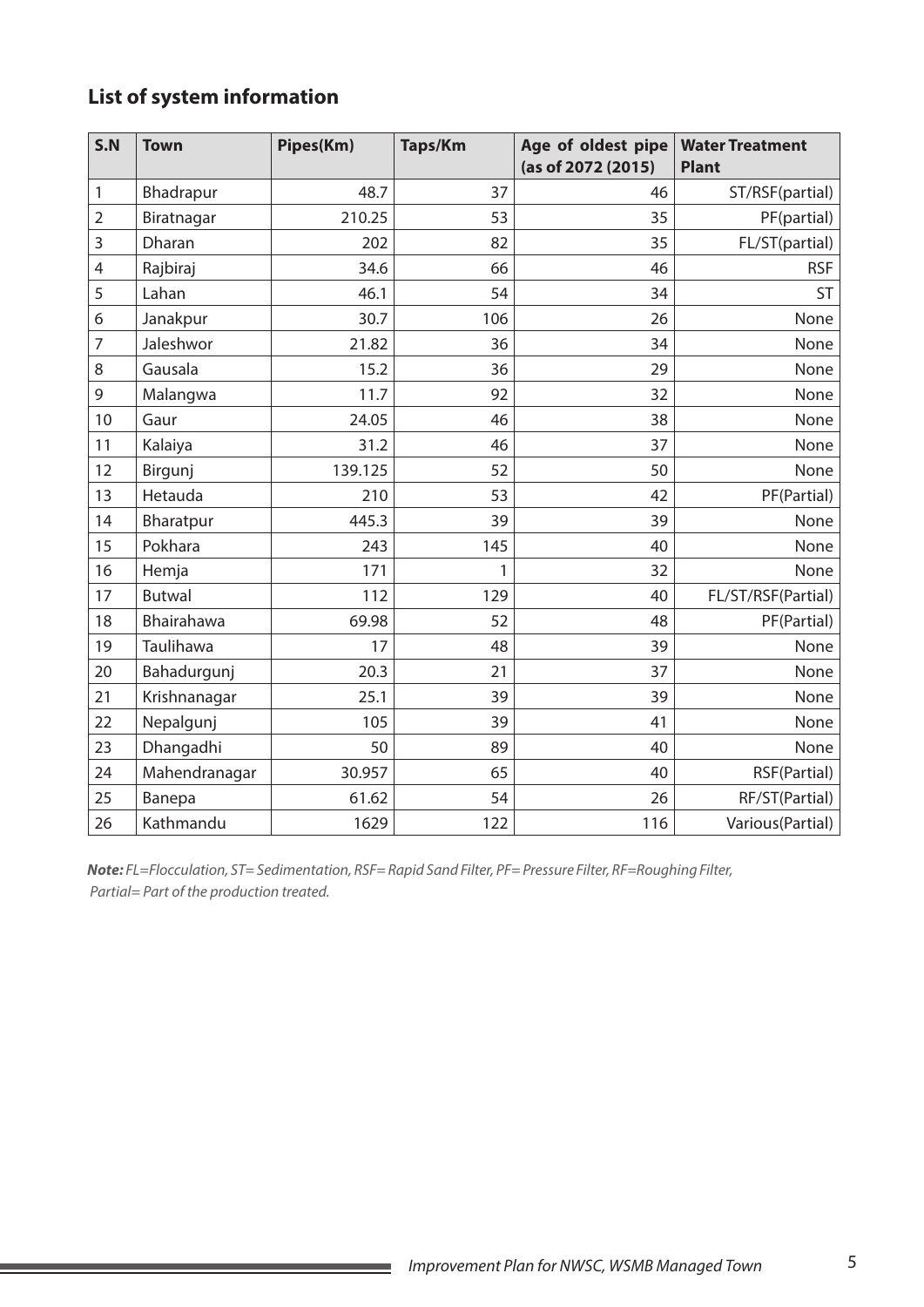# SUMMARY OF<br>IMPROVEMENT COST CHAPTER

Estimated cost for improvement activity is summarised in the following list.

| S.N            | <b>Name of Town</b> | <b>Pipe Replacement</b><br>(Million NRs.) | <b>Other improvement</b><br>cost** (Million NRs.) | <b>Total cost (Million</b><br>NRs.) |
|----------------|---------------------|-------------------------------------------|---------------------------------------------------|-------------------------------------|
| 1              | Bhadrapur           | 60.0                                      | 1.8                                               | 61.8                                |
| $\overline{2}$ | Biratnagar          | 210.0                                     | 22.3                                              | 232.3                               |
| 3              | Dharan              | 180.0                                     | 20.8                                              | 200.8                               |
| $\overline{4}$ | Rajbiraj            | 13.0                                      | 2.1                                               | 15.1                                |
| 5              | Lahan               | 14.0                                      | 0.7                                               | 14.7                                |
| 6              | Janakpur            | 10.0                                      | 2.4                                               | 12.4                                |
| $\overline{7}$ | Jaleshwor           | 5.0                                       | 1.8                                               | 6.8                                 |
| 8              | Gausala             | 7.5                                       | 1.4                                               | 8.9                                 |
| $\mathsf 9$    | Malangwa            | 12.0                                      | 1.9                                               | 13.9                                |
| 10             | Gaur                | 13.5                                      | 2.9                                               | 16.4                                |
| 11             | Kalaiya             | 90.0                                      | 3.2                                               | 93.2                                |
| 12             | Birgunj             | 600.0                                     | 8.0                                               | 60.8.0                              |
| 13             | Hetauda             | 240.0                                     | 97.9                                              | 337.9                               |
| 14             | Bharatpur           | 1,000.0                                   | 4.1                                               | 1,004.1                             |
| 15             | Hemja               | 960.0                                     | 3.2                                               | 963.2                               |
| 16             | <b>Butwal</b>       | 294.0                                     | 21.4                                              | 315.4                               |
| 17             | Bhairahawa          | 42.0                                      | 6.4                                               | 48.4                                |
| 18             | Taulihawa           | 30.0                                      | 6.3                                               | 36.3                                |
| 19             | Bahadurgunj         | 24.0                                      | 4.3                                               | 28.3                                |
| 20             | Krishnanagar        | 24.0                                      | 1.1                                               | 25.1                                |
| 21             | Nepalgunj           | 150.0                                     | 3.5                                               | 153.5                               |
| 22             | Dhangadhi           | 240.0                                     | 25.4                                              | 265.4                               |
| 23             | Mahendranagar       | 18.0                                      | 6.0                                               | 24.0                                |
|                | <b>Total</b>        | 4,237.0                                   | 248.7                                             | 4,485.7                             |

\*\* Other improvement cost includes washout with valve box, meter replacement, Laboratory equipment, chlorine dosing system, bulk meter, pressure gauge, booster pump, well installation etc.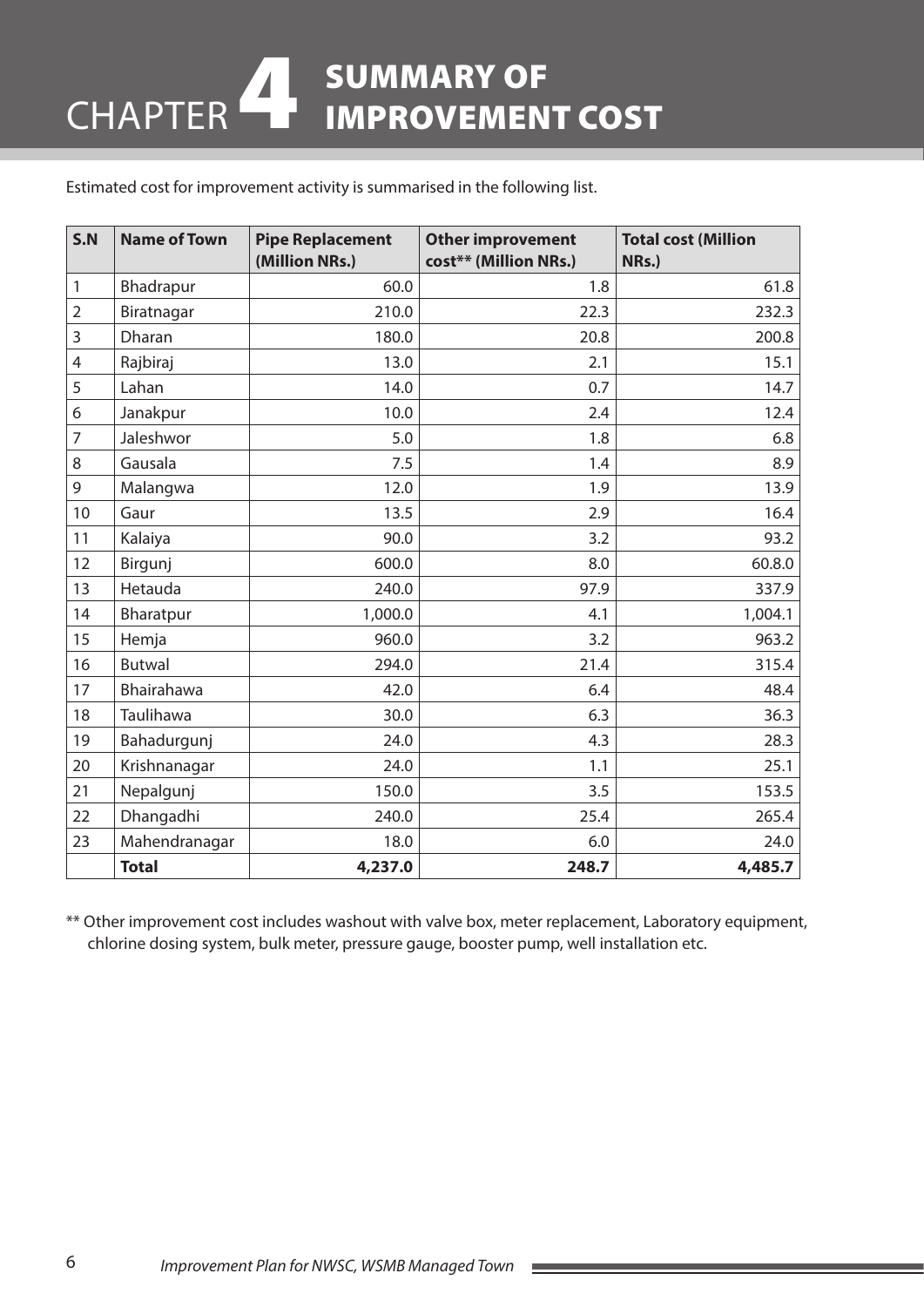# **5.1 Improvement plan: NWSC Bhadrapur**

## **Introduction:**

Bhadrapur water supply system was operated and maintained by Department of Water Supply and Sewerage since 2026. JICA has improved system in 2046 adding one water treatment unit and two new wells in the system. This treatment plant includes sedimentation and rapid sand filtration unit along with a ground clear water tank. In 2056 it was formally handover to the NWSC for operation. Bhadrapur municipality is small and one of the old municipalities of the country. It is located close to Indian boarder and not so populated which is spread over an area of 4.6 square kilometres. The system is running well in terms of quantity of water, supply hours and quantity of water to the consumers. Out of 10 wards 2 wards (1 & 3) are not covered yet with this system. Recently Chadragadhi the district head quarter of Jhapa has been merged in it where a separate water supply system is there and managed by water user's committee.

The old pipes have become a cause of contamination in some locations of its service area. Single pipe line system along the road side of the town seems to be another problem to the consumer for interruption of supply and getting contaminated because of pot holes on the road surfaces and reoccurring damages of roads.

#### **Improvement works:**

There is need for improving existing system and reduce leakage, contamination and better serviceability. This requires replacing 10 Km pipes (3"-6"), 10 Km new pipe laying for double line, add meter in public taps, and 20 washouts.

| <b>SN</b> | <b>Works</b>                    | <b>Units</b> | <b>Quantity</b> | Rate    | Cost       |
|-----------|---------------------------------|--------------|-----------------|---------|------------|
|           | Pipe replacement (3"-10")       | m            | 10,000          | 6,000   | 60,000,000 |
|           | Washouts with valve box         | No           | 20              | 50,000  | 1,000,000  |
| 3         | Meter replacement               | No           | 47              | 6,000   | 282,000    |
| 4         | Lab equipment                   | LS           |                 | 200,000 | 200,000    |
|           | Chlorine dosing                 | No           |                 | 150,000 | 150,000    |
| 6         | Bulk meter, pressure gauge, etc | Set          |                 | 200,000 | 200,000    |
|           | <b>Total</b>                    |              |                 |         | 61,832,000 |

#### **Extension works:**

There is need for increasing production and extending networks for the unreached area of ward no 1 and 2. This requires construction of one well and one OHT (250m<sup>3</sup>) and pipelines (2"-3") for 5km. This area is likely to contained with Iron hence pressure filter is required.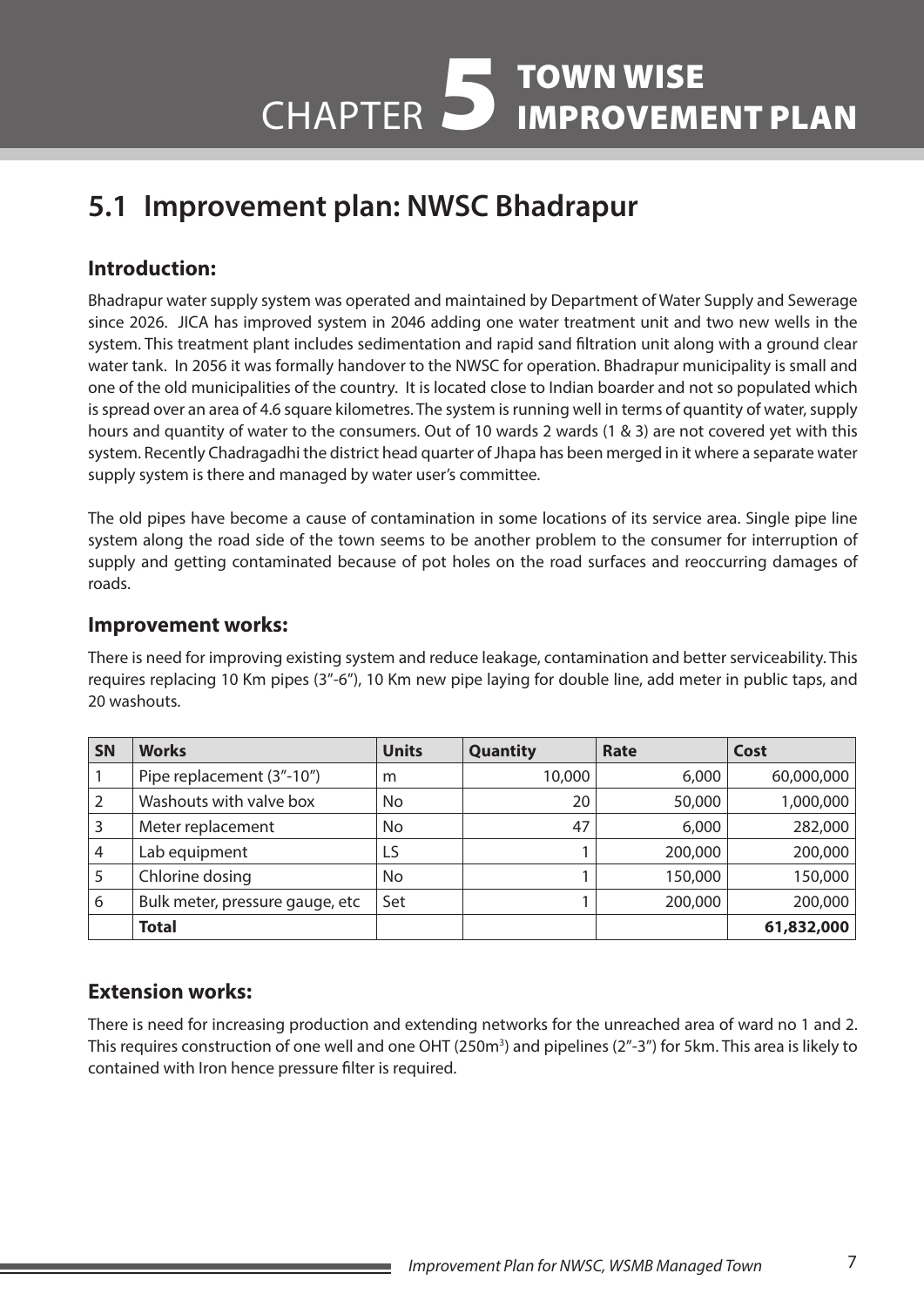|                                       | <b>WSP</b>                                                    | NWSC - Bhadrapur (Jhapa) |                                 |                   |  |
|---------------------------------------|---------------------------------------------------------------|--------------------------|---------------------------------|-------------------|--|
| <b>Water Utility</b>                  | Telephone                                                     | 023-520983               | Email: nwscbhadrapur1@gmail.com |                   |  |
|                                       | Head                                                          | Abadh Narayan Shah       |                                 |                   |  |
|                                       | Service Area (Wards)                                          | Bhadrapur-2, 4-10        |                                 |                   |  |
|                                       | No of staff                                                   | 22                       | Staff per (1000) Taps           | $12 \overline{ }$ |  |
|                                       | <b>Population Covered</b>                                     | 12062                    | WS Coverage (%)                 | 55                |  |
| <b>Mission</b><br><b>Statement</b>    |                                                               |                          |                                 |                   |  |
|                                       | <b>Total Taps</b>                                             | 1822                     | <b>Private Taps</b>             | 1723              |  |
| <b>Service</b><br><b>Connection</b>   | <b>Public Taps</b>                                            | 47                       | <b>Metered Taps</b>             | 1775              |  |
|                                       | New Connections in FY                                         | 140                      | Disconnectons in FY             | $\mathbf 0$       |  |
| <b>Customer</b>                       | Complains/100 Taps/Yr                                         | 1.3                      | Users satisfied (%)             | 100               |  |
| <b>Service</b>                        | No of break/Km/Yr                                             | 49                       | Supply hours                    | 9                 |  |
| <b>Water</b><br><b>Production</b>     | Production (m <sup>3</sup> /day)                              | 1382                     | <b>NRW (%)</b>                  | 24                |  |
|                                       | Consumption (LPCD)                                            | 87                       | Production (LPCD)               | 115               |  |
|                                       | Annual O&M Cost (NRs)                                         | 10614692                 | Annual billing (NRs)            | 7199759           |  |
| <b>Revenue and</b><br><b>Expenses</b> | <b>Collection Ratio</b>                                       | 1.0                      | <b>Operating Ratio</b>          | 1.5               |  |
|                                       | $Cost/m3$ of water used                                       | 28                       | Average billing (NRs/M)         | 338               |  |
|                                       | <b>Metered Taps</b>                                           | 110                      | Un-metered Taps                 | 560               |  |
| <b>Water Tariff</b>                   | Increment (NRs/unit)                                          | 25                       | Community                       | 1600              |  |
|                                       | Average Tariff (NRs/M\m <sup>3</sup> )                        | 19                       | Connections charge              | 1980              |  |
|                                       | No of sample tested for physicochemical parameters (% passed) |                          |                                 | 240(100)          |  |
| <b>Water Quality</b>                  | No of sample tested for biological parameters (% passed)      |                          |                                 | 240(100)          |  |
|                                       | No of sample tested for FRC (% passed)                        |                          | 240(100)                        |                   |  |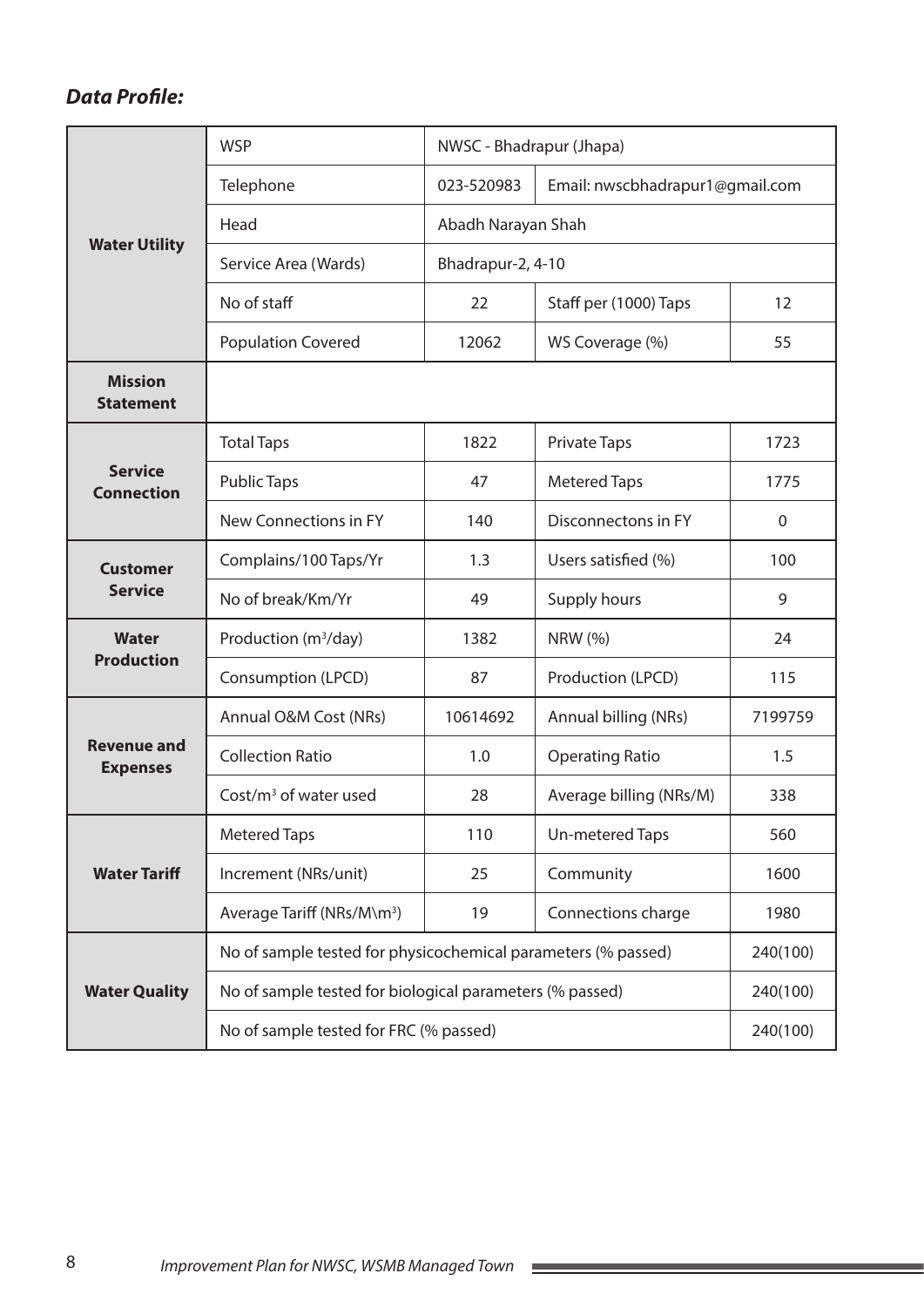| <b>Bhadrapur Taps</b> |                                   |                          |                          | <b>Observed Value in Test Samples</b> |            |                |            |            |
|-----------------------|-----------------------------------|--------------------------|--------------------------|---------------------------------------|------------|----------------|------------|------------|
| <b>SN</b>             | <b>Parameters</b>                 | <b>Units</b>             | <b>NDWQS</b>             | 148                                   | 149        | 150            | 151        | 152        |
|                       | Color                             | Hazen                    | 5(15)                    | < 5.0                                 | < 5.0      | < 5.0          | < 5.0      | < 0.5      |
| $\overline{2}$        | Turbidity                         | <b>NTU</b>               | 5(10)                    |                                       | <1.0       | <1.0           | < 1.0      | < 2.0      |
| 3                     | pH                                | $\overline{\phantom{a}}$ | $6.5 - 8.5*$             | 6.9                                   | 7          | $\overline{7}$ | 7          | 7          |
| 4                     | Temperature                       | $^0C$                    | $\overline{\phantom{a}}$ | 24.5                                  | 24.6       | 24.5           | 24.4       | 24.5       |
| 5                     | <b>Residual Total</b><br>Chlorine | mq/l                     | $0.1 - 0.2$              | <b>Nil</b>                            | <b>Nil</b> | <b>Nil</b>     | <b>Nil</b> | <b>Nil</b> |
| 6                     | Ammonia                           | mq/l                     | 1.5                      | 0.02                                  | 0.02       | 0.02           | 0.1        | 0.09       |
| 7                     | Nitrite                           | mg/l as $NO2$            | 3                        | < 0.02                                | < 0.02     | < 0.02         | 0.03       | < 0.02     |
| 8                     | Nitrite                           | mg/l as NO <sub>2</sub>  | 50                       | 0.6                                   | 0.53       | 0.56           | 0.36       | 0.53       |
| 9                     | <i>Iron</i>                       | mq/l                     | 0.3(3)                   | 0.03                                  | 0.04       | 0.05           | 0.03       | 0.26       |
| 10                    | Arsenic                           | mq/l                     | 0.05                     | < 0.005                               | < 0.005    | < 0.005        | < 0.005    | < 0.005    |
| 11                    | Fluoride                          | mq/l                     | $0.5 - 1.5*$             | 0.6                                   | 0.58       | 0.86           | 0.82       | 0.18       |
| 12                    | E. Coli                           | CFU/100ml                | Nil                      | 100                                   | 30         | 13             | 8          | 65         |



ST: Sedimentation Tank, RSF: Rapid Sand Filter, GT: Ground Tank, OHT: Over Head Tank, Cl2= Chlorination Unit, W= Tubewell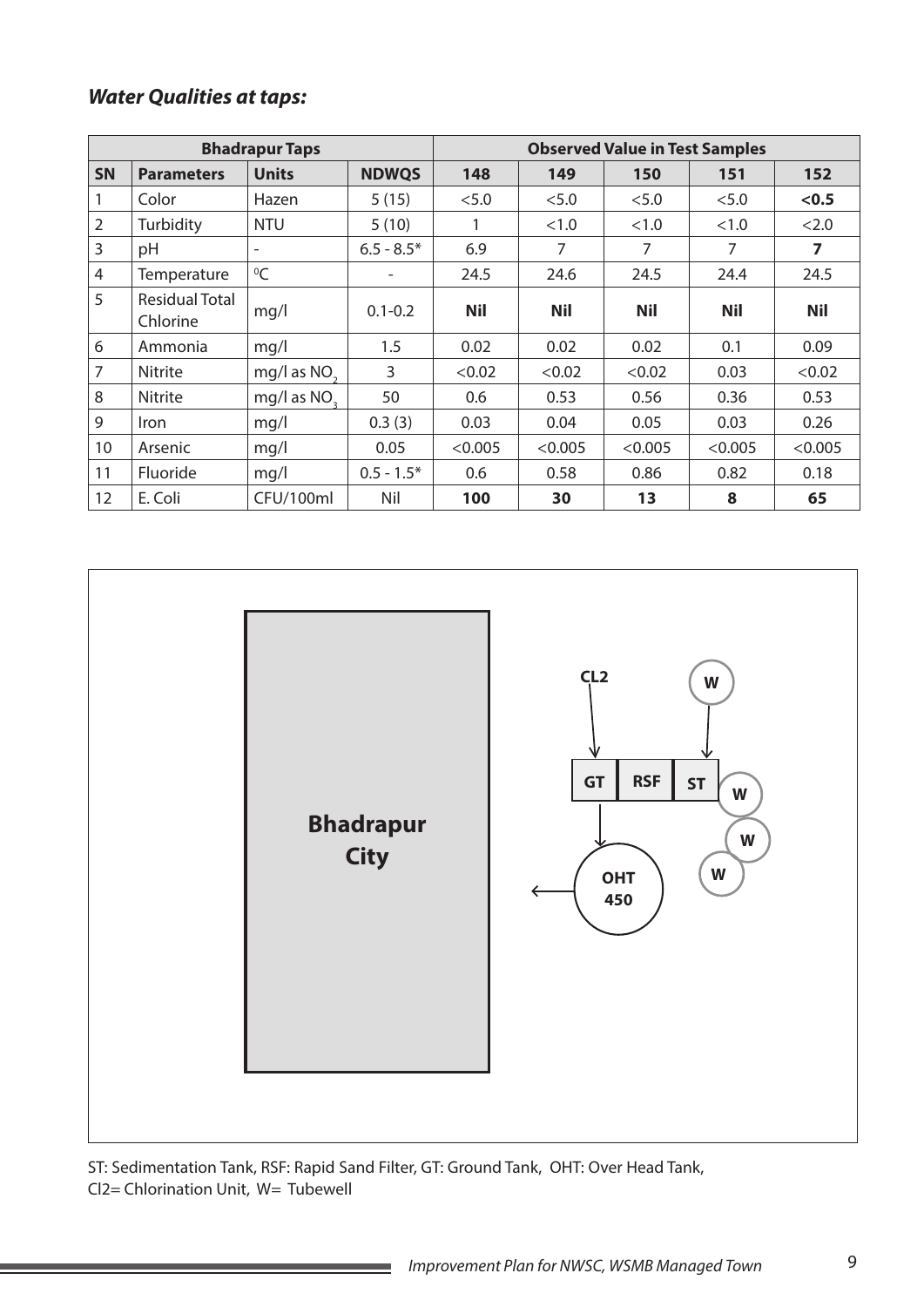# **5.2 Improvement plan: NWSC Biratnagar**

## **Introduction:**

Biratnagar Water Supply Project was initially constructed by Department of Water Supply and Sewerage in 2037. An elevated tank of 450m<sup>3</sup> capacity was constructed in Tinpaini and started it's service to the people of Biratnagar. This system was maintaining the supply of water for a long time. With the growth of the population of this sub metropolitan city, two new elevated tanks were constructed of 500 m3 at Devkota Chowk and at Rani. A further three new wells were added to meet the demand of growing populations of the city. These wells are also maintaining the online supply in the system. The present supply of water is also not sufficient when it comes to compare with the demand of current population and its coverage of the supply. A new elevated tank is under construction of 450m<sup>3</sup> at Munal Path. Hence, Biratnagar has a combination of old as well as new systems along with 210 km of distribution networks in the city. Rani production unit has pressure filter plant and remaining systems have no any other treatment facilities. Biratnagar sub metropolitan municipality is since two years back upgrading its services like sewer construction works and at the same time the department of roads also constructing six lane road in Biratnagar. These ongoing work currently obstructing the supply and get interrupted in many locations. Replacement of pipes and extension works are carried out without any design and drawings in most of the branches for existing systems.

#### **Improvement works:**

System is in need of replacing bout 100km old pipes (6"-12") of which 65 km will be replaced by UEIP project as a part of road improvement. About 400 valve chamber is needed for zoning and washouts. All seven stations need systematic chlorine dosing. Three stations Pichara, Munal and BFM needs pressure filters.

| SN | <b>Works</b>                    | <b>Units</b> | <b>Quantity</b> | Rate    | Cost        |
|----|---------------------------------|--------------|-----------------|---------|-------------|
|    | Pipe replacement (4"-6")        | m            | 35,000          | 6,000   | 210,000,000 |
|    | Washouts with valve box         | No           | 400             | 50,000  | 20,000,000  |
|    | Lab equipment and chemicals     | LS           |                 | 200,000 | 200,000     |
| 4  | Chlorine dosing                 | No           |                 | 100,000 | 700,000     |
|    | Bulk meter, pressure gauge, etc | Set          |                 | 200,000 | 1,400,000   |
|    | <b>Total</b>                    |              |                 |         | 232,300,000 |

#### **Extension works:**

System is in need to extending services in new area: wards1, 5, 6, 7, 11, 13, 15, 16, 17, 18, 22. Six wells and 30 km pipe line and 60 valve chambers are required. This will add about 3000 new taps.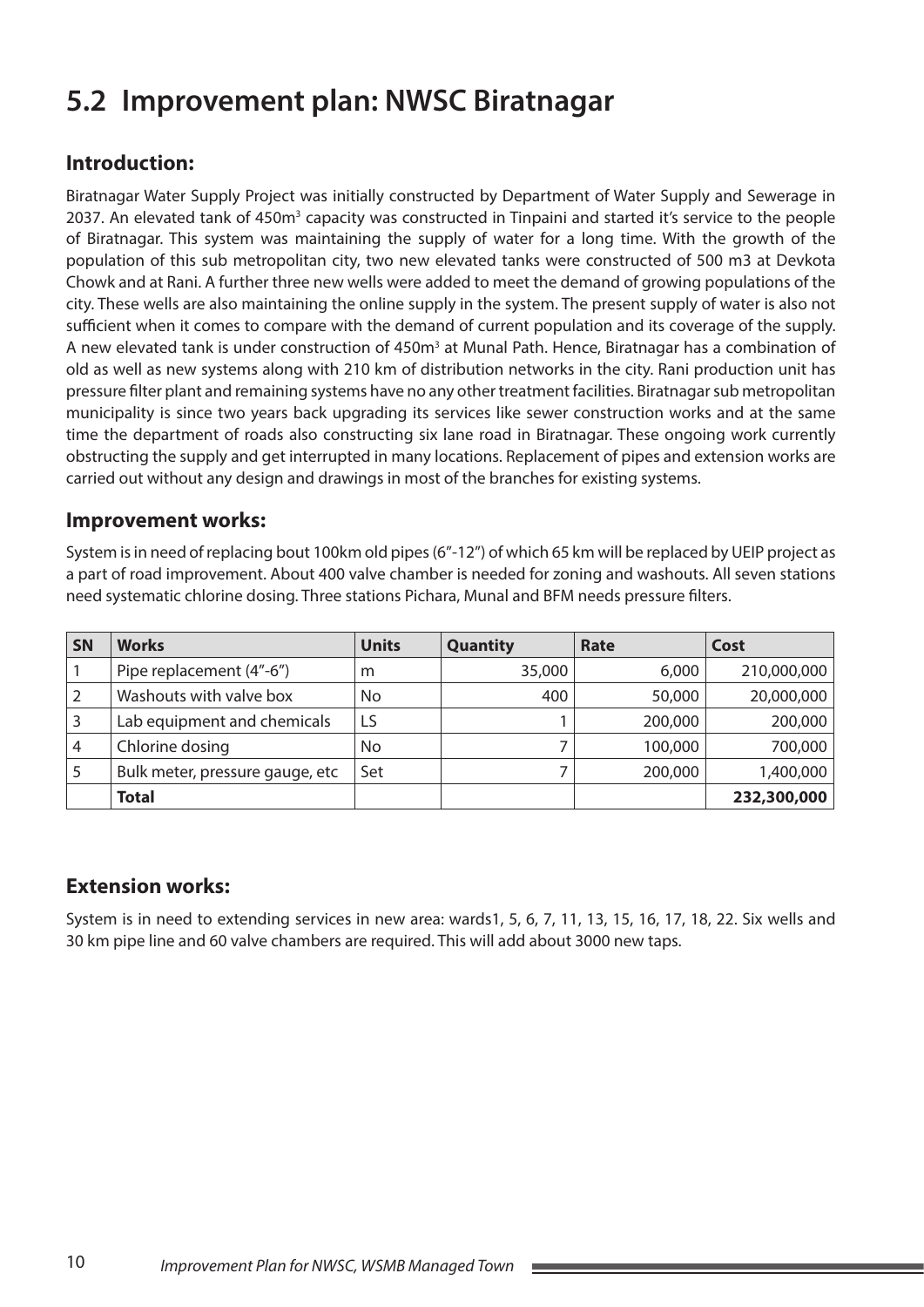|                                       | <b>WSP</b>                                                    | NWSC - Biratnagar (Morang) |                         |                |
|---------------------------------------|---------------------------------------------------------------|----------------------------|-------------------------|----------------|
| <b>Water Utility</b>                  | Telephone                                                     | 021-523329                 | Email: srauni@gmail.com |                |
|                                       | Head                                                          | Santosh Rauniyar           |                         |                |
|                                       | Service Area (Wards)                                          | <b>Wards: 1-11</b>         |                         |                |
|                                       | No of staff                                                   | 44                         | Staff per (1000) Taps   | $\overline{4}$ |
|                                       | <b>Population Covered</b>                                     | 62018                      | WS Coverage (%)         | 25             |
| <b>Mission</b><br><b>Statement</b>    |                                                               |                            |                         |                |
|                                       | <b>Total Taps</b>                                             | 11156                      | <b>Private Taps</b>     | 10975          |
| <b>Service</b><br><b>Connection</b>   | <b>Public Taps</b>                                            | 24                         | <b>Metered Taps</b>     | 11132          |
|                                       | New Connections in FY                                         | 245                        | Disconnectons in FY     | $\mathbf 0$    |
| <b>Customer</b>                       | Complains/100 Taps/Yr                                         | 3.7                        | Users satisfied (%)     | 70             |
| <b>Service</b>                        | No of break/Km/Yr                                             | 210                        | Supply hours            | 11             |
| <b>Water</b>                          | Production (m <sup>3</sup> /day)                              | 10860                      | <b>NRW</b> (%)          | 42             |
| <b>Production</b>                     | Consumption (LPCD)                                            | 102                        | Production (LPCD)       | 175            |
|                                       | Annual O&M Cost (NRs)                                         | 26994118                   | Annual billing (NRs)    | 38165450       |
| <b>Revenue and</b><br><b>Expenses</b> | <b>Collection Ratio</b>                                       | 0.9                        | <b>Operating Ratio</b>  | 0.7            |
|                                       | Cost/m3 of water used                                         | 12                         | Average billing (NRs/M) | 286            |
|                                       | <b>Metered Taps</b>                                           | 110                        | Un-metered Taps         | 560            |
| <b>Water Tariff</b>                   | Increment (NRs/unit)                                          | 25                         | Community               | 1600           |
|                                       | Average Tariff (NRs/M\m <sup>3</sup> )                        | 16                         | Connections charge      | 1980           |
|                                       | No of sample tested for physicochemical parameters (% passed) |                            |                         | 108(100)       |
| <b>Water Quality</b>                  | No of sample tested for biological parameters (% passed)      |                            |                         | 108(56)        |
|                                       | No of sample tested for FRC (% passed)                        |                            |                         | 108(67)        |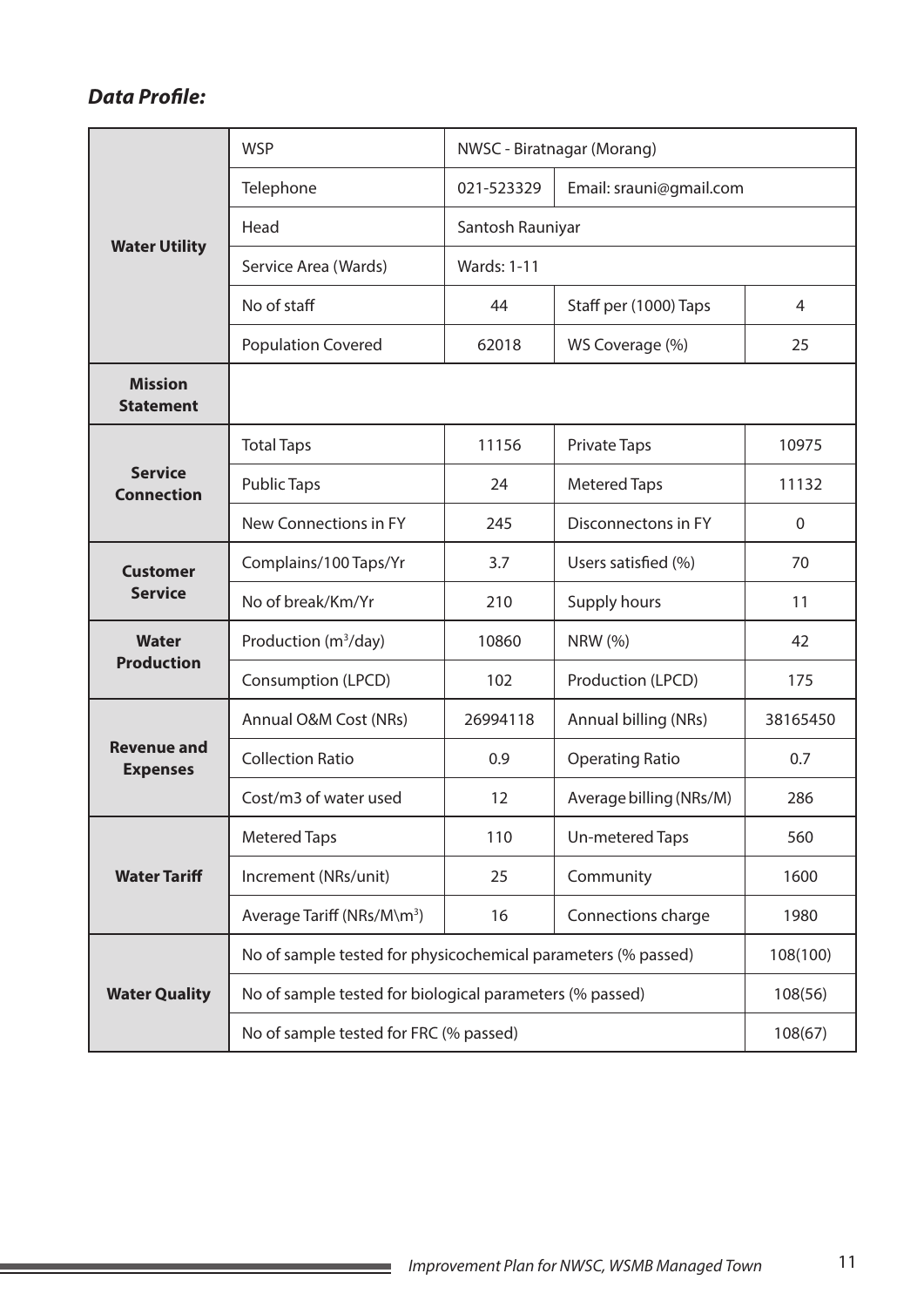|                |                            | <b>Biratnagar Taps</b>   |              | <b>Observed Value in Test Samples</b> |            |            |            |         |  |
|----------------|----------------------------|--------------------------|--------------|---------------------------------------|------------|------------|------------|---------|--|
| <b>SN</b>      | <b>Parameters</b>          | <b>Units</b>             | <b>NDWQS</b> | 127                                   | 128        | 129        | 130        | 131     |  |
| 1              | Color                      | Hazen                    | 5(15)        | < 5.0                                 | 5          | < 5.0      | < 5.0      | 5       |  |
| $\overline{2}$ | Turbidity                  | <b>NTU</b>               | 5(10)        | <1.0                                  | 6          | 2.0        | 1.0        | 3       |  |
| $\overline{3}$ | pH                         | $\overline{\phantom{a}}$ | $6.5 - 8.5*$ | 7                                     | 6.9        | 7.3        | 7          | 7.3     |  |
| $\overline{4}$ | Temperature                | $^0C$                    |              | 24.1                                  | 24.1       | 24.1       | 24         | 24.1    |  |
| 5              | Residual Total<br>Chlorine | mg/l                     | $0.1 - 0.2$  | <b>Nil</b>                            | <b>Nil</b> | <b>Nil</b> | <b>Nil</b> | 0.2     |  |
| 6              | Ammonia                    | mq/l                     | 1.5          | 0.12                                  | 0.26       | 0.23       | 0.1        | 0.25    |  |
| $\overline{7}$ | <b>Nitrite</b>             | mg/l as NO <sub>3</sub>  | 3            | < 0.02                                | < 0.02     | < 0.02     | < 0.02     | < 0.02  |  |
| 8              | Nitrite                    | mg/l as NO <sub>2</sub>  | 50           | 0.19                                  | < 0.02v    | 0.09       | 0.07       | 0.15    |  |
| 9              | <b>Iron</b>                | mq/l                     | 0.3(3)       | 0.01                                  | 0.48       | 0.16       | 0.15       | 0.17    |  |
| 10             | Arsenic                    | mq/l                     | 0.05         | < 0.005                               | < 0.005    | < 0.005    | < 0.005    | < 0.005 |  |
| 11             | <b>Fluoride</b>            | mq/l                     | $0.5 - 1.5*$ | 0.47                                  | < 0.02     | 0.79       | 0.6        | 0.52    |  |
| 12             | E. Coli                    | CFU/100ml                | Nil          | Nil                                   | Nil        | Nil        | Nil        | Nil     |  |



Ī.

OHT: Over Head Tank, Cl2= Chlorination Unit, W= Tubewell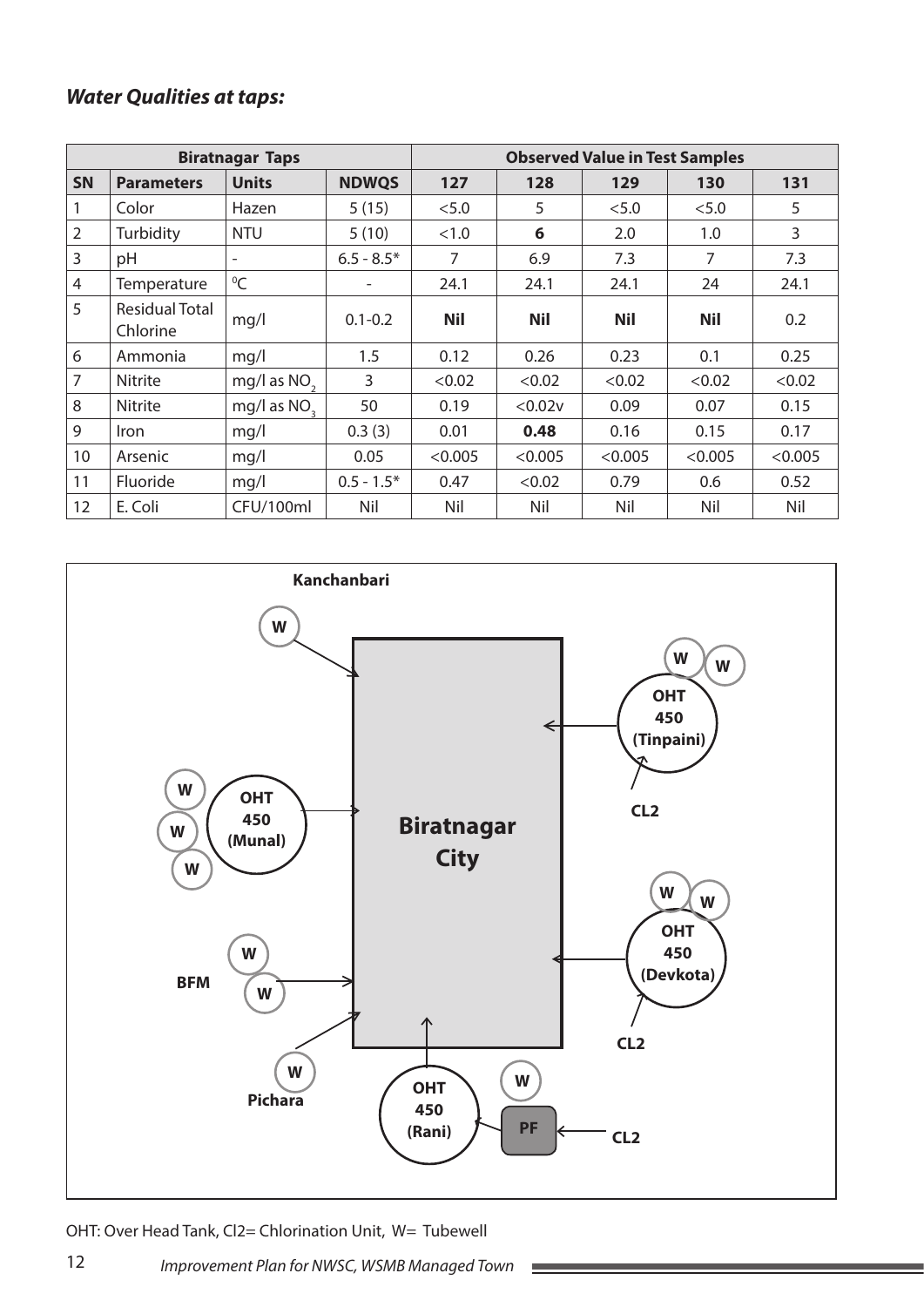# **5.3 Improvement plan: NWSC Dharan**

## **Introduction:**

The piped water supply system in Dharan had been operated by Municipality since 2037. Later on in 2046 this system was hand over to NWSC. This water supply system has been upgraded by different donors during this period also. At present the water supply is not sufficient to meet the demand of growing population and other development of the municipality. Combination of Streams and ground water sources has been maintaining the supply of water to the consumers. The dry period production rate drops significantly creating a scarce situation in the distribution systems. Because of low flow rate from the stream sources in this period NWSC cuts the supply during dry period and maintain the supply in alternate day only which is creating severe situation for uniform distribution. The terrain of Dharan also affects the distribution systems in terms of supply and consequently most of the clusters have different flow rate and pressure. Apart from this there are losses because of old pipe networks. The current production rate in wet season is found to be 25 MLD where as in dry period it falls down up to 11 MLD. All most all potential sources have been taped so far and consumers do not have any other alternate source to use. In this situation the improvement of existing system with replacement of new pipes for old networks will reduce the losses and increase the supply to some extent to the consumers. Additional source is urgent to be explored to meet the growing demand of the municipality.

#### **Improvement works:**

System is in need of replacing bout 30km old pipes (4"-10"), adding chlorine dosing units and adding 100 numbers of washout valves with chamber. This will add about 4000 new taps.

| <b>SN</b> | <b>Works</b>                     | <b>Units</b> | <b>Quantity</b> | Rate    | Cost        |
|-----------|----------------------------------|--------------|-----------------|---------|-------------|
|           | Pipe replacement (4"-10")        | m            | 30,000          | 6,000   | 180,000,000 |
|           | Washouts with valve box          | No.          | 100             | 200,000 | 20,000,000  |
|           | Lab equipment and chemicals      | LS           |                 | 200,000 | 200,000     |
| 4         | Chlorine dosing                  | No           |                 | 50,000  | 50,000      |
|           | Bulk meter, pressure gauge, etc. | Set          |                 | 500,000 | 500,000     |
|           | <b>Total</b>                     |              |                 |         | 200,750,000 |

#### **Extension works:**

Similarly, there is need for adding new sources for meeting demand in the wet season and extension of services in the new area of the municipality. One possibility is from the Chatara (Koshi) which involves 15km transmission line through three stages pumping for lifting 300m. This also requires pipe line extension of 150km (4-10") and about 6000 m<sup>3</sup> tanks divided in to three locations. For climate resilient catchment area of Sardu source spread into 6km<sup>2</sup> area needs conservation which has already been evacuated.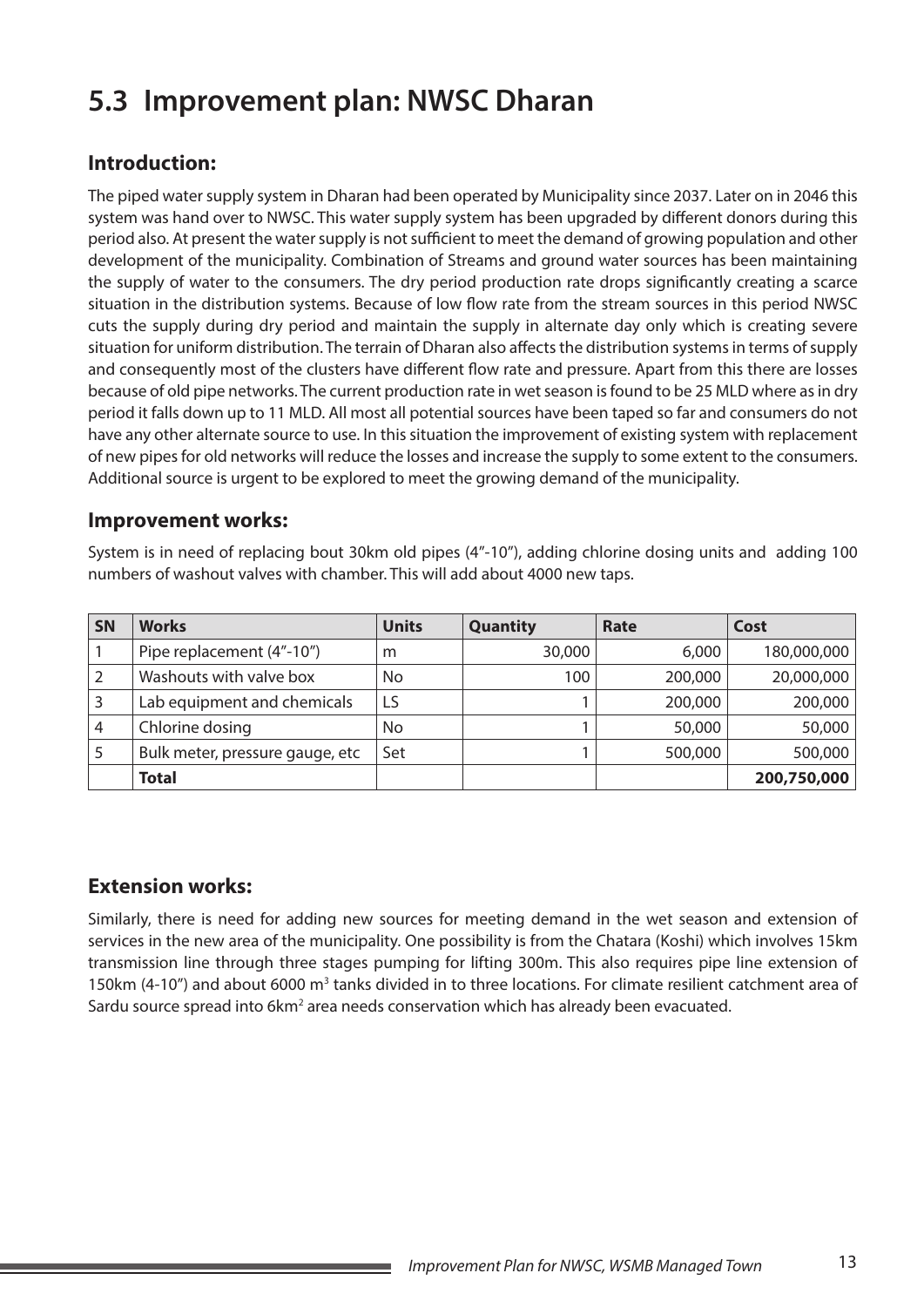|                                       | <b>WSP</b>                                                    | NWSC - Dharan (Sunsari) |                            |                |
|---------------------------------------|---------------------------------------------------------------|-------------------------|----------------------------|----------------|
|                                       | Telephone                                                     | 025-520400              | Email: ersksshah@yahoo.com |                |
|                                       | Head                                                          | Sailendra Sah           |                            |                |
| <b>Water Utility</b>                  | Service Area (Wards)                                          | <b>Wards: 1-19</b>      |                            |                |
|                                       | No of staff                                                   | 60                      | Staff per (1000) Taps      | $\overline{4}$ |
|                                       | <b>Population Covered</b>                                     | 123013                  | WS Coverage (%)            | 98             |
| <b>Mission</b><br><b>Statement</b>    |                                                               |                         |                            |                |
|                                       | <b>Total Taps</b>                                             | 16601                   | <b>Private Taps</b>        | 16286          |
| <b>Service</b><br><b>Connection</b>   | <b>Public Taps</b>                                            | 304                     | <b>Metered Taps</b>        | 16293          |
|                                       | New Connections in FY                                         | 784                     | Disconnectons in FY        | $\mathbf 0$    |
| <b>Customer</b>                       | Complains/100 Taps/Yr                                         | 1.8                     | Users satisfied (%)        | 60             |
| <b>Service</b>                        | No of break/Km/Yr                                             | 202                     | Supply hours               | 5              |
| <b>Water</b><br><b>Production</b>     | Production (m <sup>3</sup> /day)                              | 15000                   | <b>NRW (%)</b>             | 42             |
|                                       | Consumption (LPCD)                                            | 71                      | Production (LPCD)          | 122            |
|                                       | Annual O&M Cost (NRs)                                         | 52511000                | Annual billing (NRs)       | 71364147       |
| <b>Revenue and</b><br><b>Expenses</b> | <b>Collection Ratio</b>                                       | 1.0                     | <b>Operating Ratio</b>     | 0.7            |
|                                       | Cost/ $m3$ of water used                                      | 17                      | Average billing (NRs/M)    | 365            |
|                                       | <b>Metered Taps</b>                                           | 110                     | <b>Un-metered Taps</b>     | 560            |
| <b>Water Tariff</b>                   | Increment (NRs/unit)                                          | 25                      | Community                  | 1600           |
|                                       | Average Tariff (NRs/M\m <sup>3</sup> )                        | 22                      | Connections charge         | 1980           |
|                                       | No of sample tested for physicochemical parameters (% passed) |                         |                            | 0(0)           |
| <b>Water Quality</b>                  | No of sample tested for biological parameters (% passed)      |                         |                            | 0(0)           |
|                                       | No of sample tested for FRC (% passed)                        |                         |                            | 0(0)           |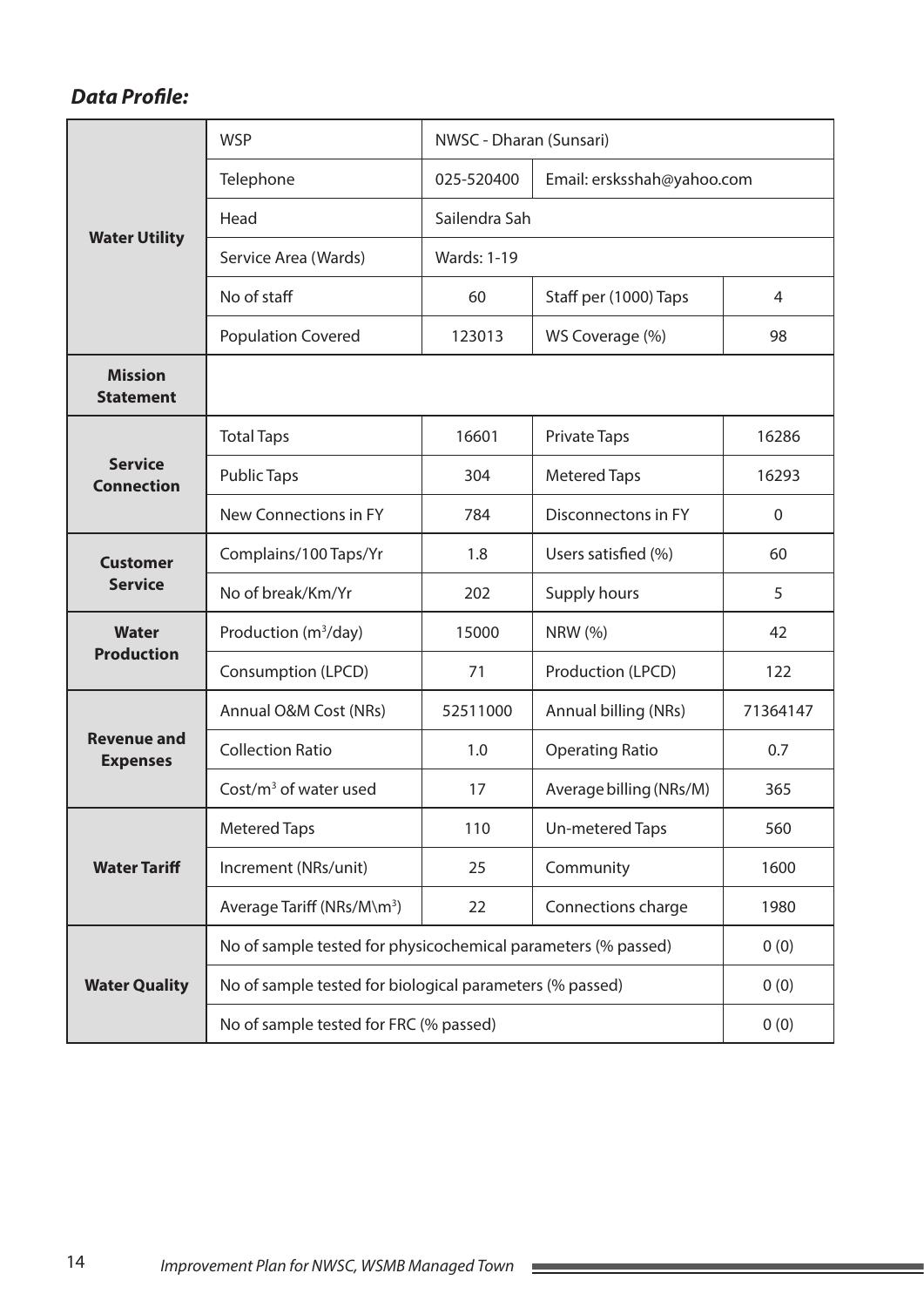|                |                                   | <b>Dharan Taps</b>       |                          | <b>Observed Value in Test Samples</b> |                |            |            |            |  |
|----------------|-----------------------------------|--------------------------|--------------------------|---------------------------------------|----------------|------------|------------|------------|--|
| <b>SN</b>      | <b>Parameters</b>                 | <b>Units</b>             | <b>NDWQS</b>             | 108                                   | 109            | 110        | 111        | 112        |  |
|                | Color                             | Hazen                    | 5(15)                    | < 5.0                                 | 5              | < 5.0      | 5          | < 5.0      |  |
| $\overline{2}$ | Turbidity                         | <b>NTU</b>               | 5(10)                    | 7.0                                   | 18.0           | 2.0        | 9.0        | <1.0       |  |
| 3              | pH                                | $\overline{\phantom{m}}$ | $6.5 - 8.5*$             | 7                                     | 7              | 6.8        | 7          | 6.8        |  |
| 4              | Temperature                       | ${}^{0}C$                | $\overline{\phantom{0}}$ | 24.3                                  | 24.4           | 24.5       | 24.5       | 24.3       |  |
| 5              | <b>Residual Total</b><br>Chlorine | mq/l                     | $0.1 - 0.2$              | <b>Nil</b>                            | <b>Nil</b>     | <b>Nil</b> | <b>Nil</b> | <b>Nil</b> |  |
| 6              | Ammonia                           | mq/1                     | 1.5                      | 0.06                                  | 0.06           | < 0.02     | 0.05       | < 0.02     |  |
| $\overline{7}$ | <b>Nitrite</b>                    | mg/l as $NO2$            | 3                        | < 0.02                                | < 0.02         | < 0.02     | < 0.02     | < 0.02     |  |
| 8              | Nitrite                           | mg/l as NO <sub>2</sub>  | 50                       | 1.8                                   | $\overline{2}$ | 4.6        | 2.1        | 4.7        |  |
| 9              | <b>Iron</b>                       | mq/1                     | 0.3(3)                   | 0.11                                  | 0.46           | 0.05       | 0.15       | < 0.01     |  |
| 10             | Arsenic                           | mq/l                     | 0.05                     | < 0.005                               | < 0.005        | < 0.005    | < 0.005    | < 0.005    |  |
| 11             | <b>Fluoride</b>                   | mq/l                     | $0.5 - 1.5*$             | 0.19                                  | 0.11           | < 0.02     | 0.15       | 0.06       |  |
| 12             | E. Coli                           | CFU/100ml                | Nil                      | 115                                   | 22             | 5          | 59         | 56         |  |



OHT: Over Head Tank, GT= Ground Tank, FLC= Flocculation Chamber, ST= Sedimentation Tank, Cl2= Chlorination Unit, W= Tubewell

۰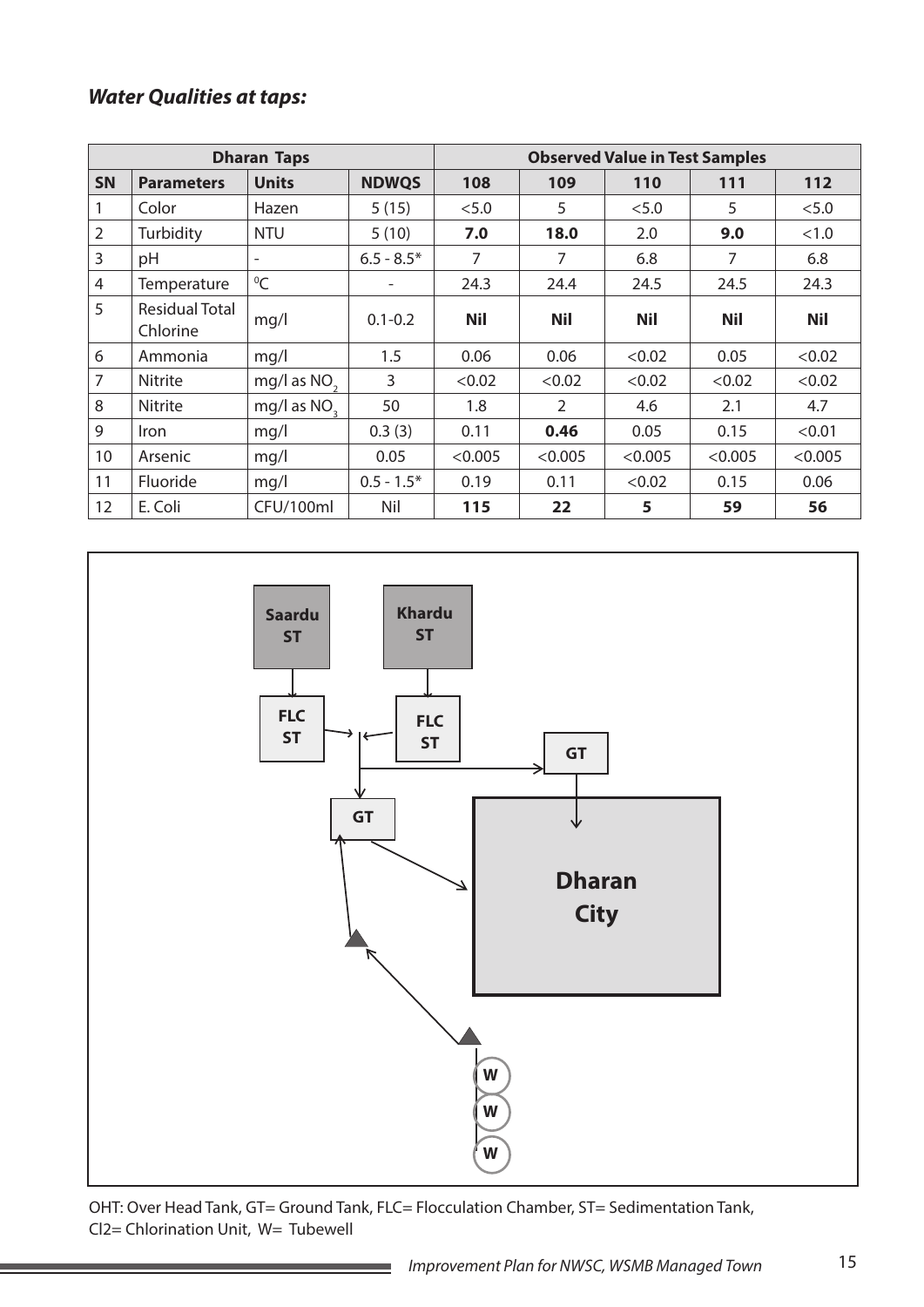# **5.4 Improvement Plan: NWSC Rajbiraj**

# **Introduction:**

Rajbiraj Water Supply Project was initially constructed by the Indian Government to fulfil the demand of pipes water system in the town in 2026 It was further operated by Department of Water Supply and Sewerage. In 2056 this system was handover to NWSC for the operation. This town is one of the oldest municipalities of the country that lies on the south of east west highway. Coverage of this system has been found to be spread over areas of 5.5 km<sup>2</sup>. Out of ten wards, eight wards have been covered by this system. As per the present coverage of data of NWSC only 41 percent population of this municipality has piped water supply and the demand is in increasing trend. Supply hours are one time in the morning and one time in the evening. Total supplied water is for 3.5 hours only. Ground water has been used for this system which is heavily containing iron. This system was designed to treat the iron problem also and a treatment plant has been constructed with series of unit operation of aeration, sedimentation and rapid sand filter. This plant could not function properly as it was envisaged in the designed and problem of iron had become a challenging problem for long time. JICA supported this system for the improvement and treatment facilities in 2046. At present NWSC is operating the plant and maintaining the water supply to the consumer. Although the system has been maintained by the NWSC since 2056 but still it is not well managed in term of quality, service deliver and coverage.

#### **Improvement works:**

System is in need of replacing about 13km old pipes (2" HDPE), changing two booster pumps, adding chlorine dosing units and 15 numbers of washout valves with chamber. This will add about 500 new taps.

| SN | <b>Works</b>                    | <b>Units</b> | Quantity | Rate    | Cost       |
|----|---------------------------------|--------------|----------|---------|------------|
|    | Pipe replacement (1.5"-4")      | m            | 13,000   | 1,000   | 13,000,000 |
|    | Washouts with valve box         | No           | 15       | 50,000  | 750,000    |
| 3  | Chlorine dosing                 | No           |          | 50,000  | 50,000     |
| 4  | Lab equipment                   | Set          |          | 200,000 | 200,000    |
| 5  | Bulk meter, pressure gauge, etc | Set          |          | 100,000 | 100,000    |
| 6  | Booster pump                    | No           | 2        | 500,000 | 1,000,000  |
|    | <b>Total</b>                    |              |          |         | 15,100,000 |

#### **Extension works:**

There is need for extension of services in the Ward 2, 10, 5 and 8. One OHT (450  $m^3$ ) and additional wells has been planned in ward 2. About 10 km pipes for ward 10.2km for ward 5 and 1.5 km for ward 8 is needed ranging from 3"-4". This augmentation works will enable to NWSC Rajbiraj to increase around 1200 new tap connection in the system and the revenues.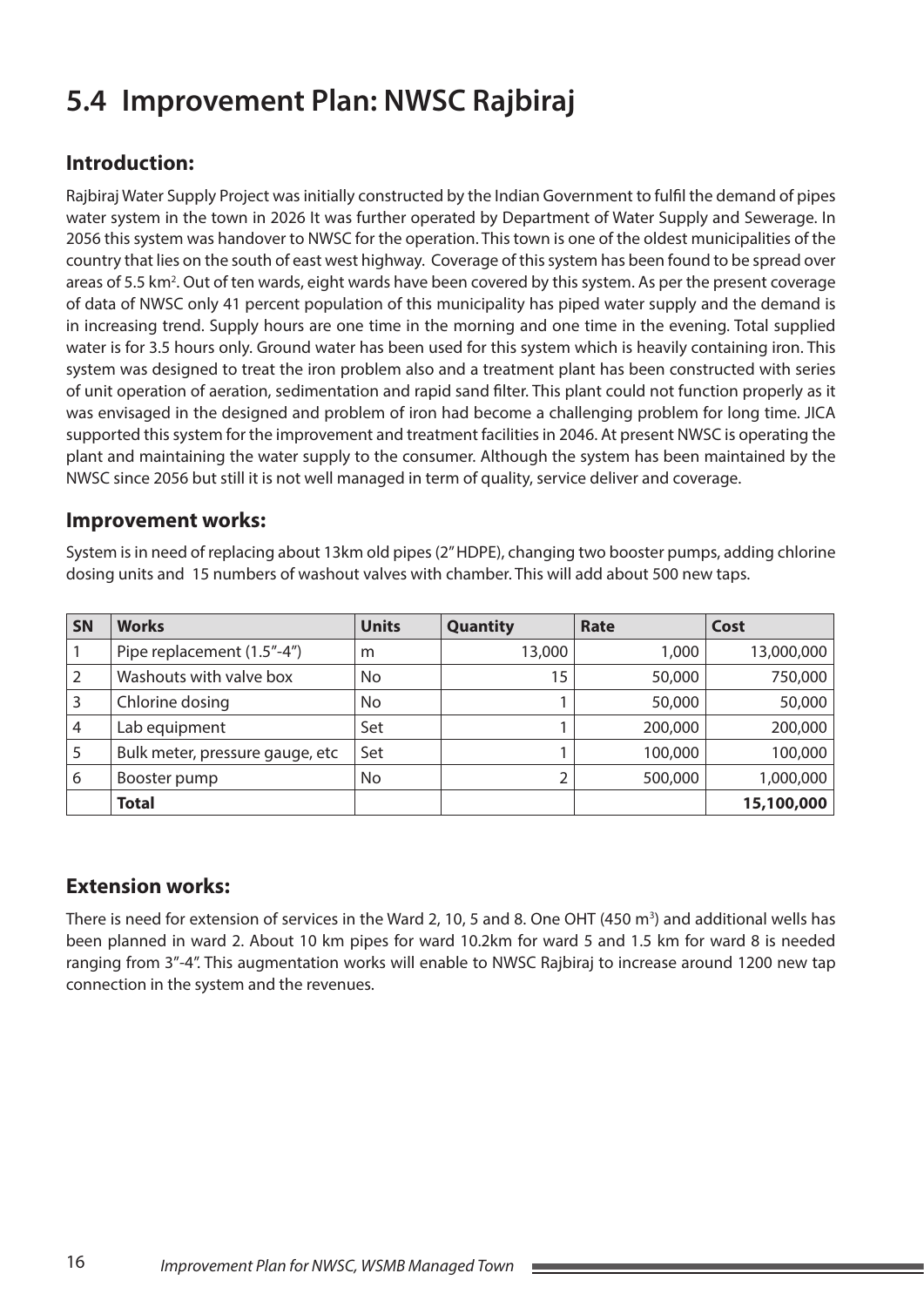|                                       | <b>WSP</b>                                                    | NWSC - Rajbiraj (Saptari) |                               |          |  |  |
|---------------------------------------|---------------------------------------------------------------|---------------------------|-------------------------------|----------|--|--|
|                                       | Telephone                                                     | 031-521254                | Email: bariyaitajay@gmail.com |          |  |  |
|                                       | Head                                                          | Narendra Kumar Lal Karna  |                               |          |  |  |
| <b>Water Utility</b>                  | Service Area (Wards)                                          |                           |                               |          |  |  |
|                                       | No of staff                                                   | 18                        | Staff per (1000) Taps         | 8        |  |  |
|                                       | <b>Population Covered</b>                                     | 17000                     | WS Coverage (%)               | 46       |  |  |
| <b>Mission</b><br><b>Statement</b>    |                                                               |                           |                               |          |  |  |
|                                       | <b>Total Taps</b>                                             | 2296                      | <b>Private Taps</b>           | 2135     |  |  |
| <b>Service</b><br><b>Connection</b>   | <b>Public Taps</b>                                            | 79                        | <b>Metered Taps</b>           | 2076     |  |  |
|                                       | New Connections in FY                                         | 66                        | Disconnectons in FY           | 19       |  |  |
| <b>Customer</b>                       | Complains/100 Taps/Yr                                         | 6.2                       | Users satisfied (%)           | 90       |  |  |
| <b>Service</b>                        | No of break/Km/Yr                                             | 35                        | Supply hours                  | 3.5      |  |  |
| <b>Water</b>                          | Production (m <sup>3</sup> /day)                              | 1944                      | <b>NRW</b> (%)                | 36       |  |  |
| <b>Production</b>                     | Consumption (LPCD)                                            | 73                        | Production (LPCD)             | 114      |  |  |
|                                       | Annual O&M Cost (NRs)                                         | 11044636                  | Annual billing (NRs)          | 5288845  |  |  |
| <b>Revenue and</b><br><b>Expenses</b> | <b>Collection Ratio</b>                                       | 1.0                       | <b>Operating Ratio</b>        | 2.1      |  |  |
|                                       | Cost/ $m3$ of water used                                      | 25                        | Average billing (NRs/M)       | 199      |  |  |
|                                       | <b>Metered Taps</b>                                           | 110                       | <b>Un-metered Taps</b>        | 560      |  |  |
| <b>Water Tariff</b>                   | Increment (NRs/unit)                                          | 25                        | Community                     | 1600     |  |  |
|                                       | Average Tariff (NRs/M\m <sup>3</sup> )                        | 12                        | Connections charge            | 1980     |  |  |
|                                       | No of sample tested for physicochemical parameters (% passed) |                           |                               | 24 (100) |  |  |
| <b>Water Quality</b>                  | No of sample tested for biological parameters (% passed)      |                           |                               | 0(0)     |  |  |
|                                       | No of sample tested for FRC (% passed)                        |                           |                               | 24 (75)  |  |  |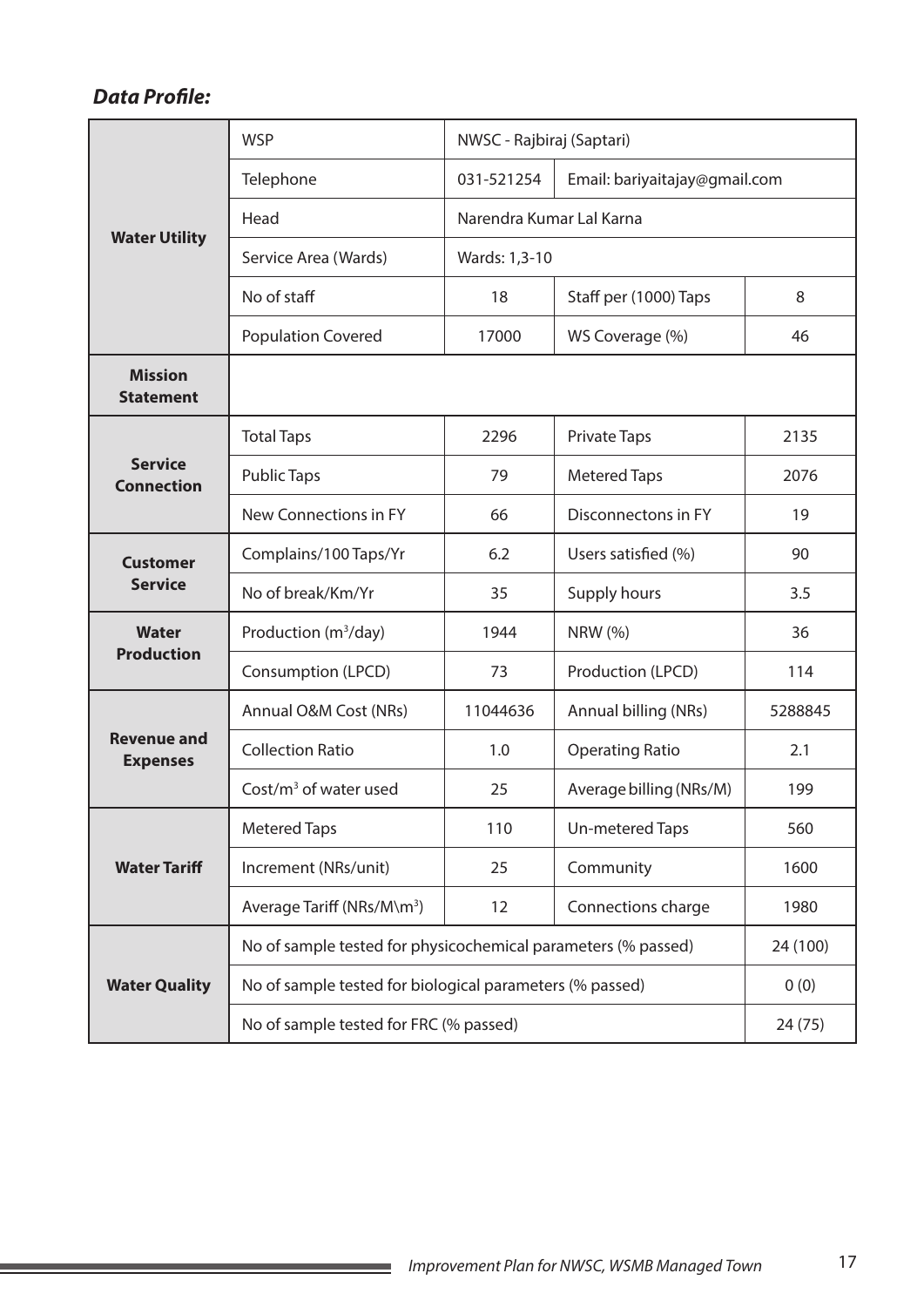|                |                            | <b>Rajbiraj Taps</b>     |              | <b>Observed Value in Test Samples</b> |            |            |            |            |  |
|----------------|----------------------------|--------------------------|--------------|---------------------------------------|------------|------------|------------|------------|--|
| <b>SN</b>      | <b>Parameters</b>          | <b>Units</b>             | <b>NDWQS</b> | 61                                    | 62         | 63         | 64         | 65         |  |
|                | Color                      | Hazen                    | 5(15)        | < 5.0                                 | < 5.0      | < 5.0      | < 5.0      | < 5.0      |  |
| $\overline{2}$ | Turbidity                  | <b>NTU</b>               | 5(10)        | 5.0                                   | 1.0        | 1.0        | 1.0        | 1.0        |  |
| 3              | pH                         | $\overline{\phantom{a}}$ | $6.5 - 8.5*$ | 7.1                                   | 6.9        | 6.9        | 7          | 6.9        |  |
| $\overline{4}$ | Temperature                | $\mathrm{O}C$            | -            | 25                                    | 25.1       | 25.1       | 25.2       | 25.2       |  |
| 5              | Residual Total<br>Chlorine | mg/l                     | $0.1 - 0.2$  | <b>Nil</b>                            | <b>Nil</b> | <b>Nil</b> | <b>Nil</b> | <b>Nil</b> |  |
| 6              | Ammonia                    | mq/l                     | 1.5          | 0.13                                  | 0.06       | < 0.02     | < 0.02     | 0.02       |  |
| $\overline{7}$ | <b>Nitrite</b>             | mg/l as $NO2$            | 3            | 0.02                                  | 0.04       | 0.02       | 0.05       | < 0.02     |  |
| 8              | <b>Nitrite</b>             | mg/l as NO <sub>2</sub>  | 50           | 1.2                                   | 0.77       | 0.7        | 0.81       | 0.81       |  |
| 9              | <i>Iron</i>                | mq/l                     | 0.3(3)       | 0.18                                  | 0.03       | 0.05       | 0.02       | 0.02       |  |
| 10             | Arsenic                    | mq/l                     | 0.05         | < 0.005                               | < 0.005    | < 0.005    | < 0.005    | < 0.005    |  |
| 11             | Fluoride                   | mq/l                     | $0.5 - 1.5*$ | 0.5                                   | 0.54       | 0.53       | 0.63       | 0.62       |  |
| 12             | E. Coli                    | CFU/100ml                | Nil          | 7                                     | 5          | 1          | 5          | >300       |  |



#### OHT: Over Head Tank, Cl2= Chlorination Unit, W= Tubewell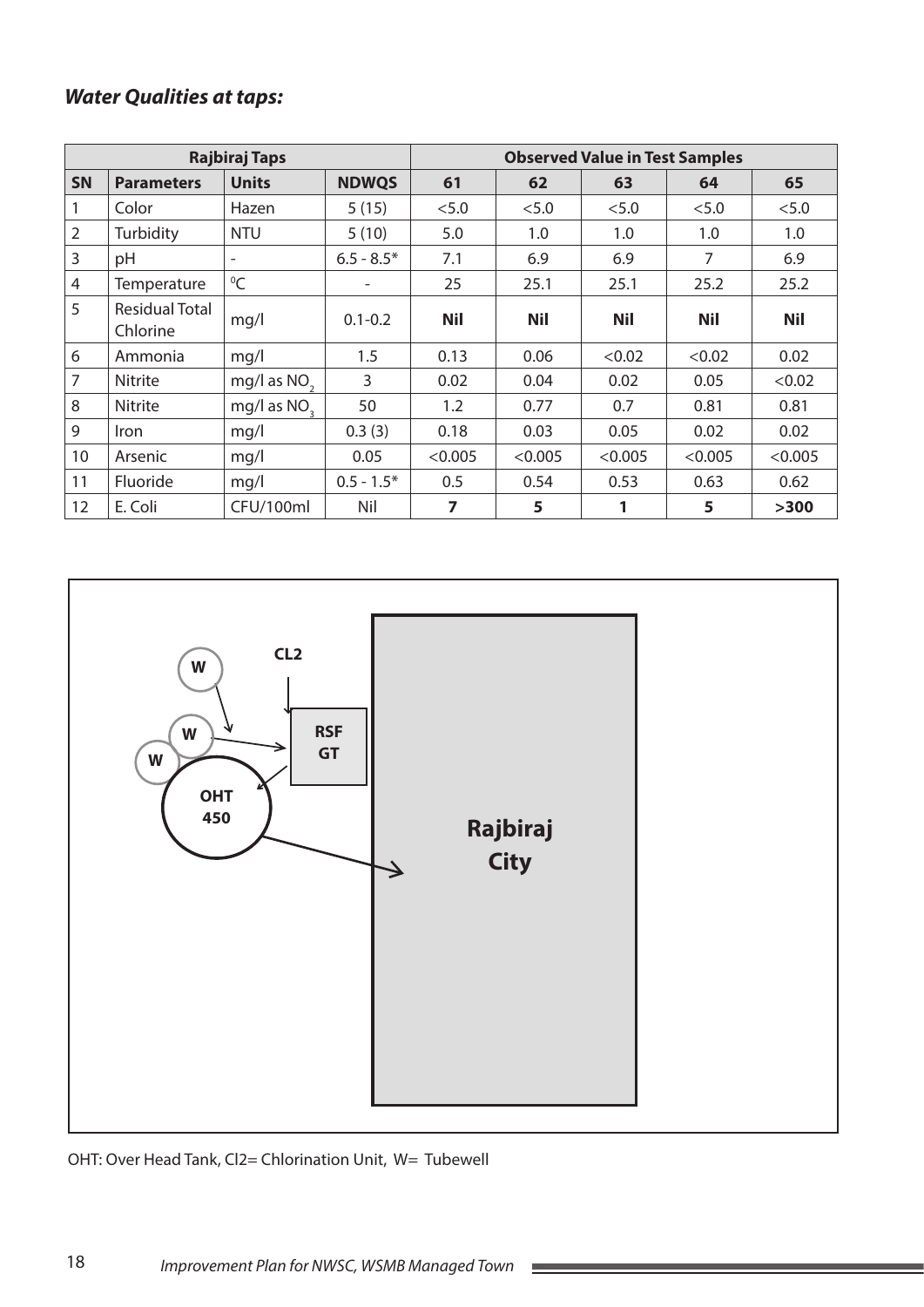# **5.5 Improvement Plan: NWSC Lahan**

## **Introduction:**

Lahan Water Supply Project was completed in 2038 by Department of Water Supply and Sewerage. Further the system was upgraded by JICA with water treatment facilities and two new wells. This system was operated by the DWSS up to the fiscal year 2055 and handed over to the NWSC in 2056 for further operation. At present the Lahan Municipality has altogether 22 wards and out of 22 only 10 wards have access of piped water supply. Core populated areas are expanded along the east west highway. Old Lahan Bazar is on the northern side of the highway where NWSC office is located. Although the newly added wards are scattered but this existing system covers the area of 6.6 Km<sup>2</sup> only. As per the population coverage only 41 percent of the demand has been met so far. NWSC Lahan is planning for future extension of its service area to increase the consumer and sales. This system has altogether five wells and all of them are in use. Some of these wells have sediment problems that chock the pipe networks during low pressure flow and consumers are using turbid water some times. Some of the service areas are facing problems with contaminated water because of drainage suction during non-supply hours. Based on the service provided by the NWSC Lahan and the quality of the water available at the tap, service provider has to improve its quality of service in terms of quality of water and increase its production to cope up the demand minimizing the leakages for pollution control and the losses.

#### **Improvement works:**

There is in need of replacing 20 km (2"-4"), installing about 15 number of wash out valves for equitable water distribution purpose. There is bulk meter in two new wells and same is needed for the four wells used in the office production units. This improvement of existing system will enable the NWSC to increase its capacity for the connections of 2000 more taps in the system.

| <b>SN</b> | <b>Works</b>                     | <b>Units</b> | <b>Quantity</b> | Rate    | Cost       |
|-----------|----------------------------------|--------------|-----------------|---------|------------|
|           | Pipe replacement (1.5"-4")       | m            | 20,000          | 700     | 14,000,000 |
|           | Washouts with valve box          | No.          | 15              | 25,000  | 375,000    |
|           | Lab equipment and chemicals      | LS           |                 | 200,000 | 200,000    |
|           | Chlorine dosing                  | No           |                 | 50,000  | 50,000     |
|           | Bulk meter, pressure gauge, etc. | Set          |                 | 100,000 | 100,000    |
|           | <b>Total</b>                     |              |                 |         | 14,725,000 |

#### **Extension works:**

Similarly, there is need of 450  $m^3$  tank and 5km trunk line and 217 km distribution lines for extending services to all in the existing service area of ward 1-10. This will add about 4000 taps.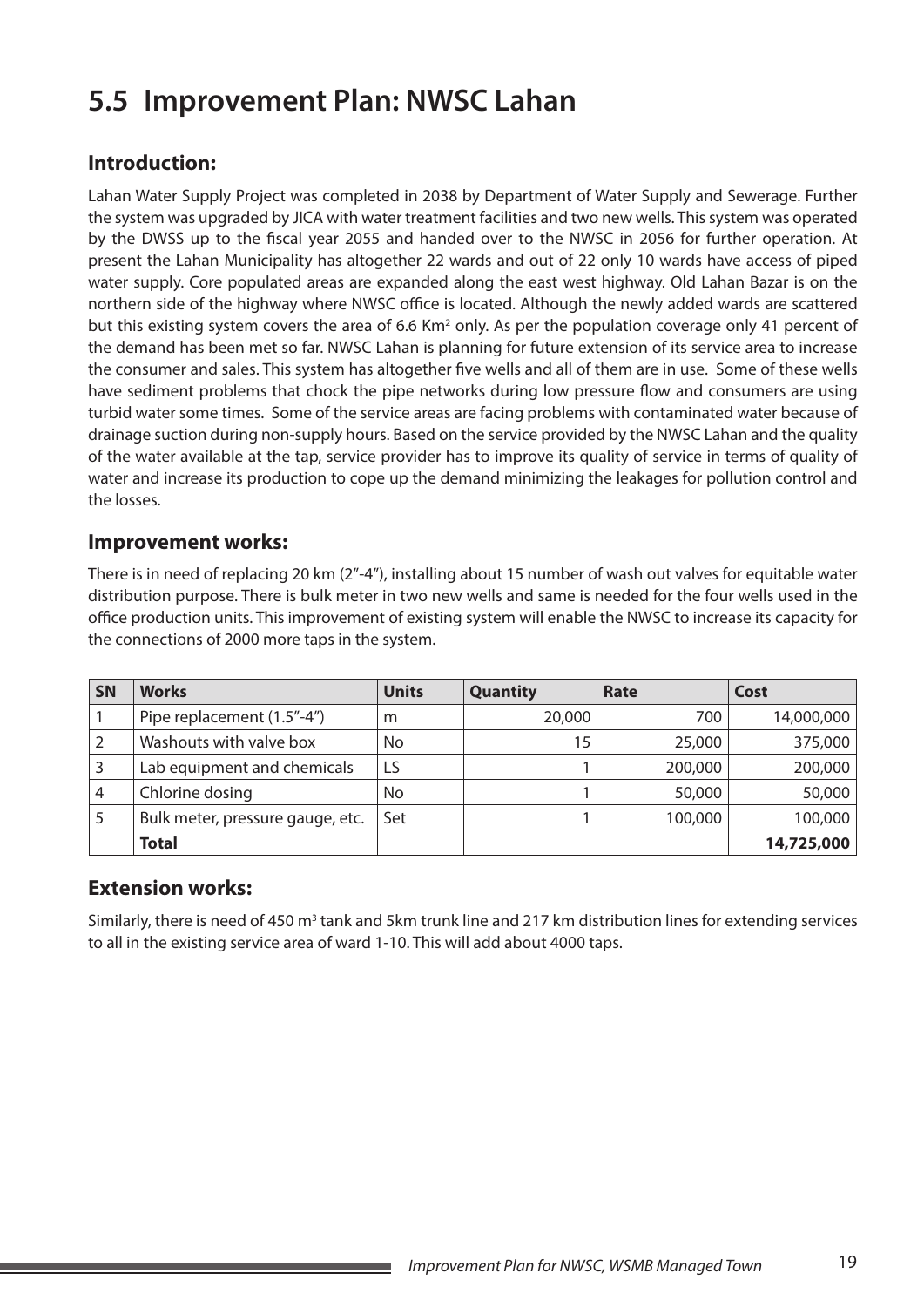|                                       | <b>WSP</b>                                                    | NWSC - Lahan (Siraha)     |                                   |         |  |  |
|---------------------------------------|---------------------------------------------------------------|---------------------------|-----------------------------------|---------|--|--|
|                                       | Telephone                                                     | 033-560931                | Email: binodmishra33382@gmail.com |         |  |  |
|                                       | Head                                                          | <b>Binod Kumar Mishra</b> |                                   |         |  |  |
| <b>Water Utility</b>                  | Service Area (Wards)                                          | Lahan 1-10 out 22         |                                   |         |  |  |
|                                       | No of staff                                                   | 19                        | Staff per (1000) Taps             | 8       |  |  |
|                                       | <b>Population Covered</b>                                     | 16583                     | WS Coverage (%)                   | 41      |  |  |
| <b>Mission</b><br><b>Statement</b>    |                                                               |                           |                                   |         |  |  |
|                                       | <b>Total Taps</b>                                             | 2478                      | <b>Private Taps</b>               | 2390    |  |  |
| <b>Service</b><br><b>Connection</b>   | <b>Public Taps</b>                                            | 56                        | <b>Metered Taps</b>               | 2382    |  |  |
|                                       | New Connections in FY                                         | 426                       | Disconnectons in FY               | 0       |  |  |
| <b>Customer</b>                       | Complains/100 Taps/Yr                                         | 2.6                       | Users satisfied (%)               | 47.2    |  |  |
| <b>Service</b>                        | No of break/Km/Yr                                             | 46                        | Supply hours                      | 5       |  |  |
| Water                                 | Production (m <sup>3</sup> /day)                              | 2090                      | <b>NRW</b> (%)                    | 45      |  |  |
| <b>Production</b>                     | Consumption (LPCD)                                            | 69                        | Production (LPCD)                 | 126     |  |  |
|                                       | Annual O&M Cost (NRs)                                         | 8075000                   | Annual billing (NRs)              | 7069650 |  |  |
| <b>Revenue and</b><br><b>Expenses</b> | <b>Collection Ratio</b>                                       | 0.9                       | <b>Operating Ratio</b>            | 1.1     |  |  |
|                                       | Cost/ $m3$ of water used                                      | 19                        | Average billing (NRs/M)           | 243     |  |  |
|                                       | <b>Metered Taps</b>                                           | 110                       | Un-metered Taps                   | 560     |  |  |
| <b>Water Tariff</b>                   | Increment (NRs/unit)                                          | 25                        | Community                         | 1600    |  |  |
|                                       | Average Tariff (NRs/M\m <sup>3</sup> )                        | 15                        | Connections charge                | 1980    |  |  |
|                                       | No of sample tested for physicochemical parameters (% passed) |                           |                                   | 0(0)    |  |  |
| <b>Water Quality</b>                  | No of sample tested for biological parameters (% passed)      |                           |                                   | 0(0)    |  |  |
|                                       | No of sample tested for FRC (% passed)                        |                           |                                   | 0(0)    |  |  |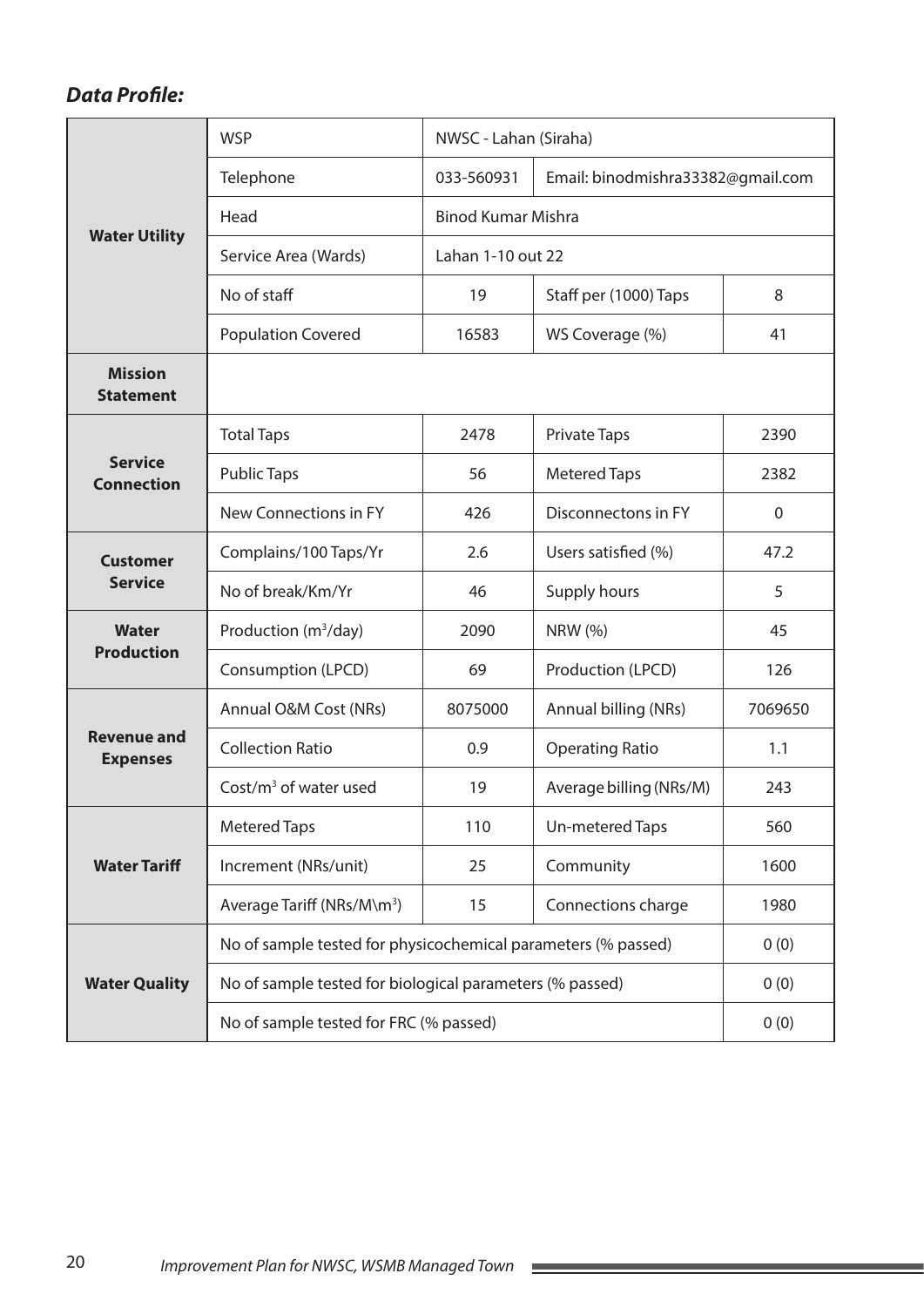| <b>Lahan Taps</b> |                            |                          |              | <b>Observed Value in Test Samples</b> |            |            |         |            |  |
|-------------------|----------------------------|--------------------------|--------------|---------------------------------------|------------|------------|---------|------------|--|
| <b>SN</b>         | <b>Parameters</b>          | <b>Units</b>             | <b>NDWQS</b> | 21                                    | 22         | 23         | 24      | 25A        |  |
|                   | Color                      | Hazen                    | 5(15)        | < 5.0                                 | < 5.0      | < 5.0      | < 5.0   | 5.0        |  |
| $\overline{2}$    | Turbidity                  | <b>NTU</b>               | 5(10)        | 1                                     | 1          | 13.0       | 3.0     | 50.0       |  |
| 3                 | pH                         | $\overline{\phantom{a}}$ | $6.5 - 8.5*$ | 7                                     | 7.1        | 7.1        | 7.1     | 6.7        |  |
| $\overline{4}$    | Temperature                | ${}^{0}C$                |              | 24.7                                  | 24.9       | 24.8       | 24.7    | 25.1       |  |
| 5                 | Residual Total<br>Chlorine | mg/l                     | $0.1 - 0.2$  | <b>Nil</b>                            | <b>Nil</b> | <b>Nil</b> | 0.2     | <b>Nil</b> |  |
| 6                 | Ammonia                    | mq/l                     | 1.5          | 0.06                                  | 0.04       | 0.12       | 0.09    | 0.64       |  |
| 7                 | <b>Nitrite</b>             | mg/l as NO <sub>2</sub>  | 3            | < 0.02                                | < 0.02     | 0.02       | < 0.02  | 0.03       |  |
| 8                 | Nitrite                    | mg/l as NO <sub>2</sub>  | 50           | 1.3                                   | 1.3        | 1.1        | 1.3     | 0.26       |  |
| 9                 | <i>Iron</i>                | mq/l                     | 0.3(3)       | 0.18                                  | 0.18       | 0.63       | 0.16    | 2.2        |  |
| 10                | Arsenic                    | mq/l                     | 0.05         | < 0.005                               | < 0.005    | < 0.005    | < 0.005 | < 0.005    |  |
| 11                | Fluoride                   | mq/l                     | $0.5 - 1.5*$ | 0.1                                   | 0.17       | 0.16       | < 0.02  | 0.54       |  |
| 12                | E. Coli                    | CFU/100ml                | Nil          | 5                                     | 1          | 3          | Nil     | 20         |  |



OHT: Over ST= Sedimentation Tank, Head Tank, Cl2= Chlorination Unit, W= Tubewell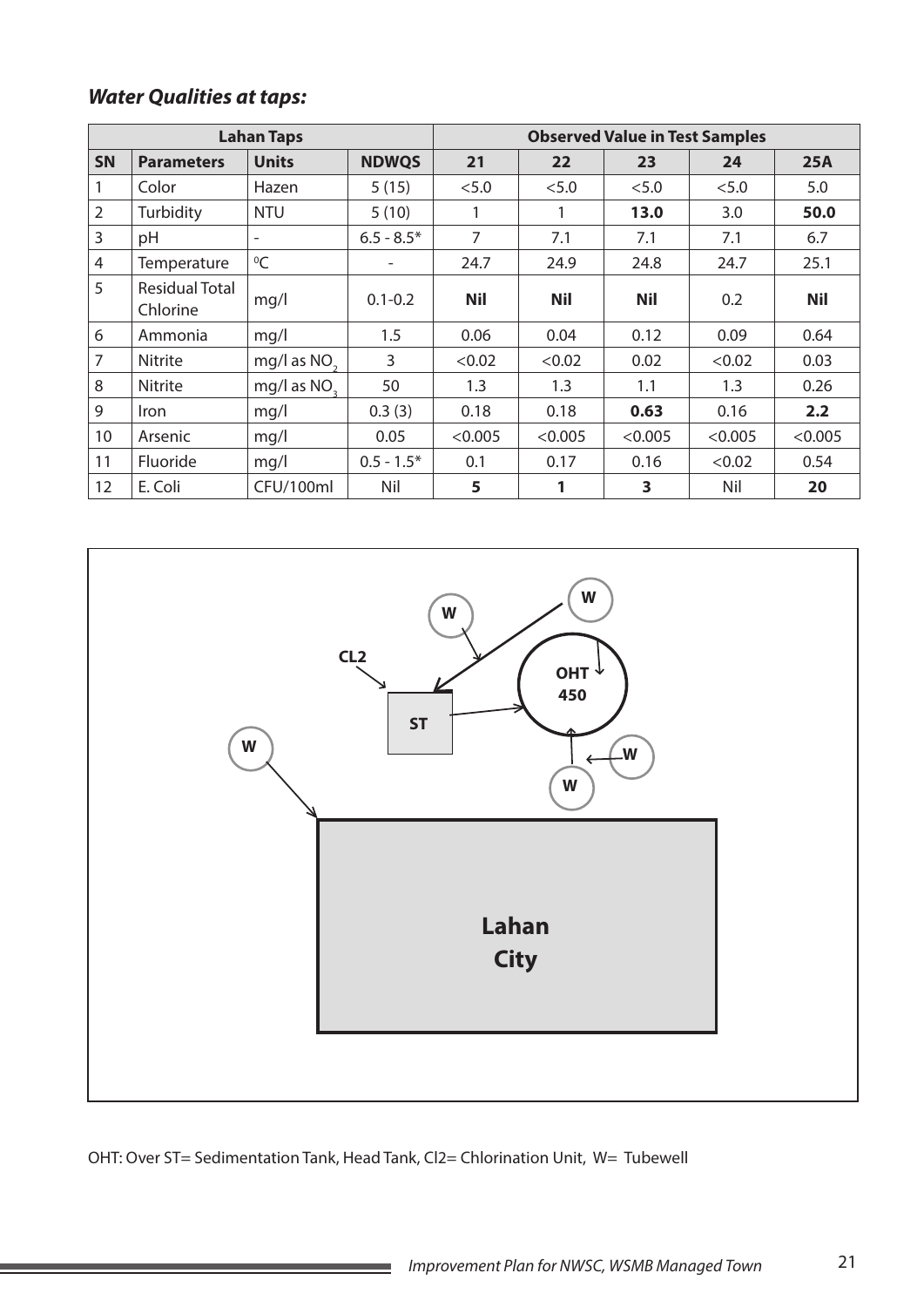# **5.6 Improvement Plan: NWSC Janakpur**

## **Introduction:**

Janakpur water supply project was constructed in 2027 and taken over by NWSC in 2056 and has increased capacity by constructing a new overhead tank having capacity of 450m<sup>3</sup>. Although Janakpur water supply system has two elevated tanks of 450m3 capacity and 30 km of distribution networks, it is not in position to meet the growing demand of people of Janakpur.

NWSC Janakpur is now facing problems of water quality due to contamination of cross drainage waste water. Quality of water supplied from the sources has been found to be contaminated during the conveyance of water to the consumers. Hence, to meet the water demand of present population and existing situation of the system it is urgent to plan for further improvement.

#### **Improvement works:**

System is in need of replacing about 10 km pipelines for leakage control, pressure balance and controlling contamination. There is need of about 20 washout valves, mini labs, chlorine dosing. This will add 200 taps / year.

| SN | <b>Works</b>                | <b>Units</b> | <b>Quantity</b> | Rate    | Cost       |
|----|-----------------------------|--------------|-----------------|---------|------------|
|    | Pipe replacement (4"-5")    | m            | 10,000          | 1,000   | 10,000,000 |
|    | Washouts with valve box     | No.          | 20              | 50,000  | 1,000,000  |
|    | Well development            | No           | ว               | 500,000 | 1,000,000  |
| 4  | Lab equipment and chemicals | LS           |                 | 200,000 | 200,000    |
|    | Chlorine dosing             | No           |                 | 150,000 | 150,000    |
|    | <b>Total</b>                |              |                 |         | 12,350,000 |

#### **Extension works:**

System is in need of operation of existing new well. Rehabilitation of existing old network with replacement or parallel laying. Main pipe line of 7 km along high way and 15Km distribution line are required for the extension works in new area. Extra Tanks are also needed in two locations with other facilities. Development and installation of 3 new tube wells are also necessary for extended areas. Generators should be installed in all three new wells for standby operations of the wells. It is estimated that this improvement will definitely increase around 6000 more taps connections.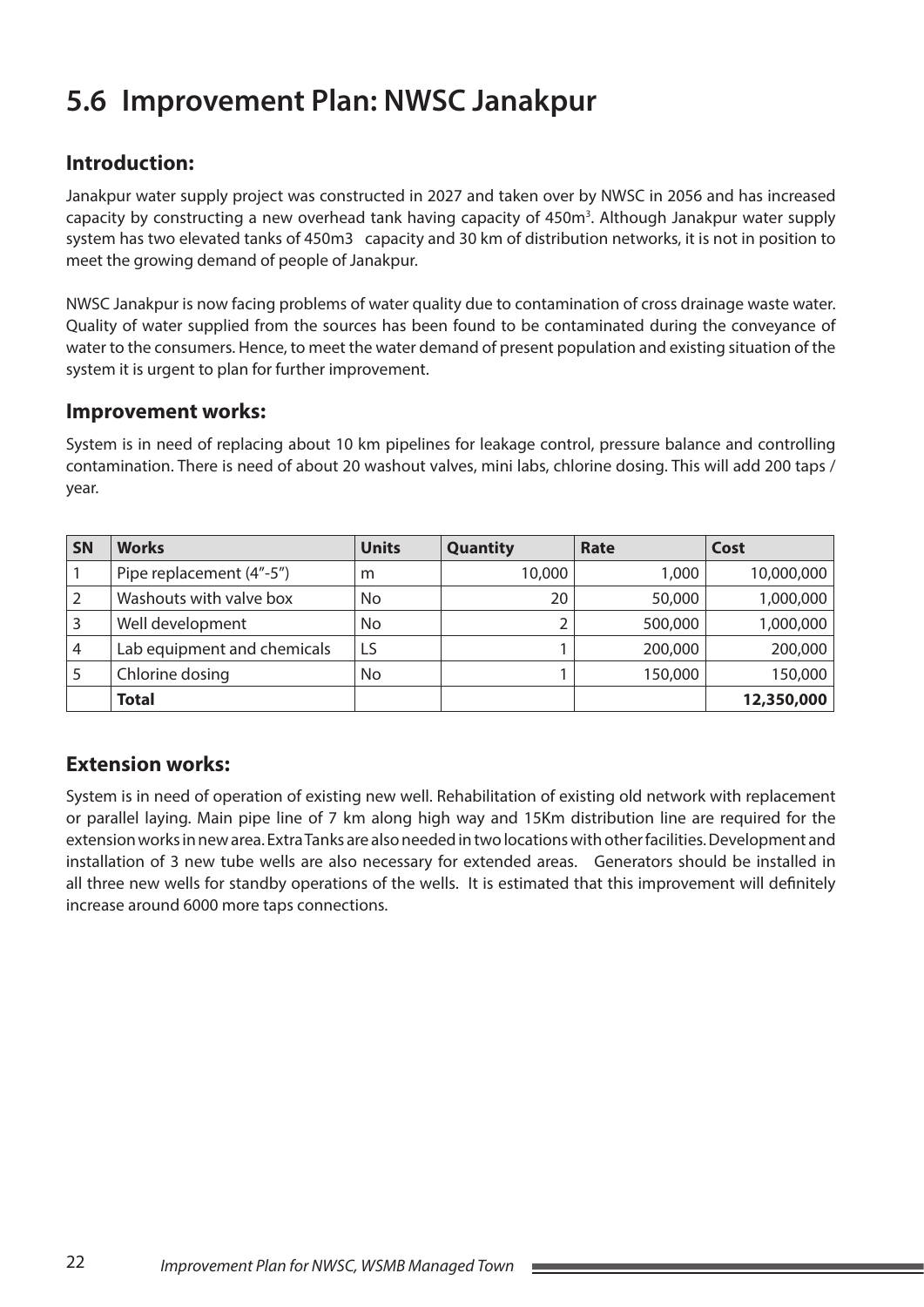|                                       | <b>WSP</b>                                                    |            | NWSC - Janakpur (Dhanusha) |                |
|---------------------------------------|---------------------------------------------------------------|------------|----------------------------|----------------|
|                                       | Telephone                                                     | 041-520158 | Email: smahto45@yahoo.com  |                |
|                                       | Head                                                          |            |                            |                |
| <b>Water Utility</b>                  | Service Area (Wards)                                          |            |                            |                |
|                                       | No of staff                                                   | 26         | Staff per (1000) Taps      | 8              |
|                                       | <b>Population Covered</b>                                     | 21408      | WS Coverage (%)            | 14             |
| <b>Mission</b><br><b>Statement</b>    |                                                               |            |                            |                |
|                                       | <b>Total Taps</b>                                             | 3253       | <b>Private Taps</b>        | 3148           |
| <b>Service</b><br><b>Connection</b>   | <b>Public Taps</b>                                            | 42         | <b>Metered Taps</b>        | 3198           |
|                                       | New Connections in FY                                         | 122        | Disconnectons in FY        | $\overline{0}$ |
| <b>Customer</b>                       | Complains/100 Taps/Yr                                         | 2.0        | Users satisfied (%)        | 57             |
| <b>Service</b>                        | No of break/Km/Yr                                             | 31         | Supply hours               | 2.5            |
| <b>Water</b>                          | Production (m <sup>3</sup> /day)                              | 1800       | <b>NRW</b> (%)             | 12             |
| <b>Production</b>                     | Consumption (LPCD)                                            | 74         | Production (LPCD)          | 84             |
|                                       | Annual O&M Cost (NRs)                                         | 14823914   | Annual billing (NRs)       | 7941147        |
| <b>Revenue and</b><br><b>Expenses</b> | <b>Collection Ratio</b>                                       | 0.7        | <b>Operating Ratio</b>     | 1.9            |
|                                       | Cost/ $m3$ of water used                                      | 26         | Average billing (NRs/M)    | 206            |
|                                       | <b>Metered Taps</b>                                           | 110        | Un-metered Taps            | 560            |
| <b>Water Tariff</b>                   | Increment (NRs/unit)                                          | 25         | Community                  | 1600           |
|                                       | Average Tariff (NRs/M\m <sup>3</sup> )                        | 9          | Connections charge         | 1980           |
|                                       | No of sample tested for physicochemical parameters (% passed) |            |                            | 0(0)           |
| <b>Water Quality</b>                  | No of sample tested for biological parameters (% passed)      |            |                            | 0(0)           |
|                                       | No of sample tested for FRC (% passed)                        |            |                            | 0(0)           |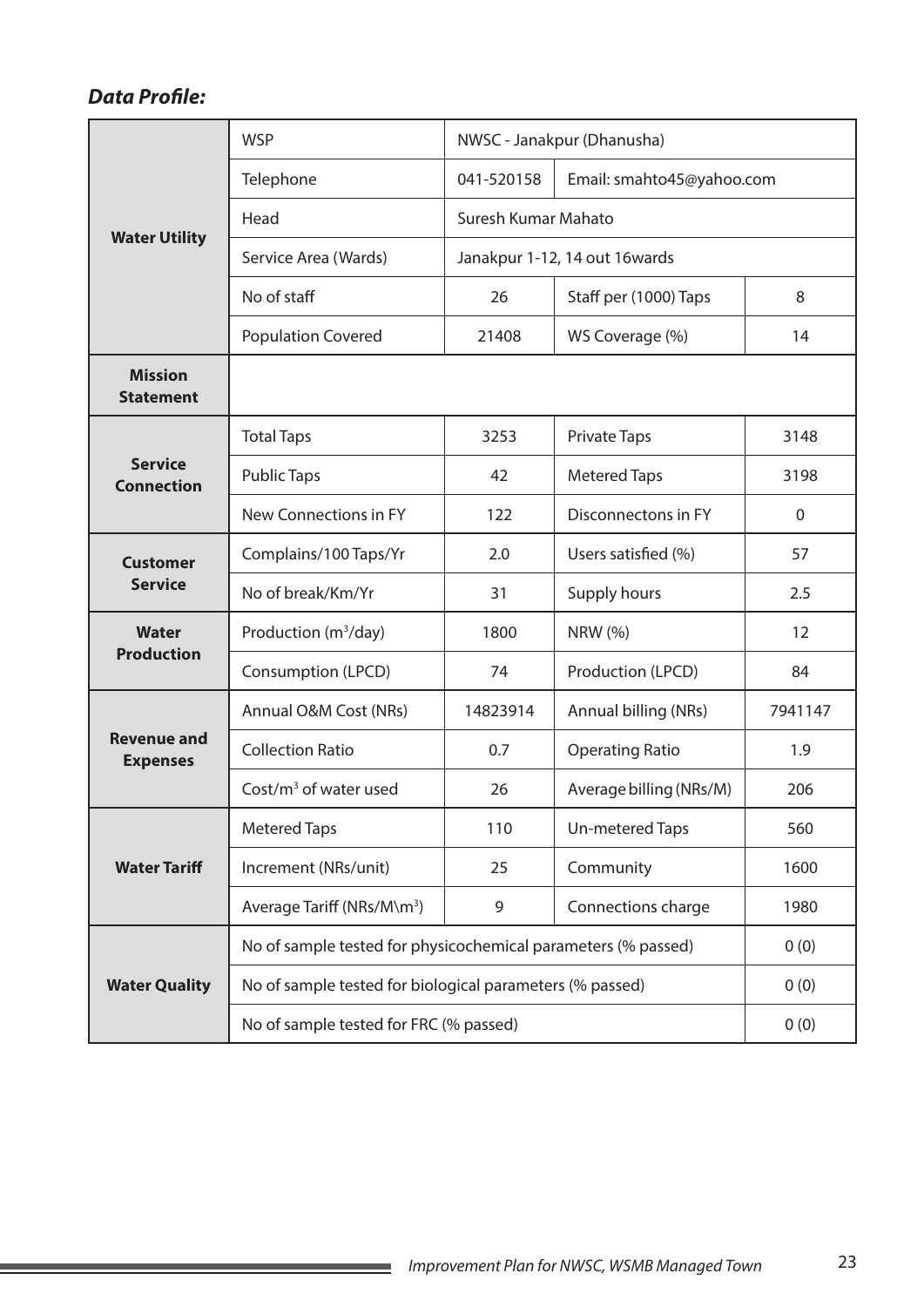| <b>Janakpur Taps</b> |                                   |                          |              | <b>Observed Value in Test Samples</b> |            |            |         |            |
|----------------------|-----------------------------------|--------------------------|--------------|---------------------------------------|------------|------------|---------|------------|
| <b>SN</b>            | <b>Parameters</b>                 | <b>Units</b>             | <b>NDWQS</b> | 3096                                  | 3097       | 3098       | 3099B   | 3101       |
| 1                    | Color                             | Hazen                    | 5(15)        | < 5.0                                 | < 5.0      | 10         | < 5.0   | < 5.0      |
| $\overline{2}$       | Turbidity                         | <b>NTU</b>               | 5(10)        |                                       | 18         | 35         | 2       | 5          |
| 3                    | pH                                | $\overline{\phantom{a}}$ | $6.5 - 8.5*$ | 6.6                                   | 6.6        | 6.9        | 7       | 7.2        |
| 4                    | Temperature                       | ${}^{0}C$                |              | 26.3                                  | 26.5       | 26         | 25.8    | 26.4       |
| 5                    | <b>Residual Total</b><br>Chlorine | mg/l                     | $0.1 - 0.2$  | <b>Nil</b>                            | <b>Nil</b> | <b>Nil</b> | 0.2     | <b>Nil</b> |
| 6                    | Ammonia                           | mq/l                     | 1.5          | < 0.02                                | 3.5        | 8.1        | < 0.02  | 0.14       |
| $\overline{7}$       | <b>Nitrite</b>                    | mg/l as NO <sub>2</sub>  | 3            | < 0.02                                | 0.22       | 5.02       | < 0.02  | 0.02       |
| 8                    | <b>Nitrite</b>                    | mg/l as NO3              | 50           | 0.45                                  | 0.03       | 8.7        | 0.12    | < 0.02     |
| 9                    | <i>Iron</i>                       | mq/1                     | 0.3(3)       | 0.06                                  | 0.18       | 1.39       | 0.12    | 0.32       |
| 10                   | Arsenic                           | mq/l                     | 0.05         | < 0.005                               | < 0.005    | < 0.005    | < 0.005 | < 0.005    |
| 11                   | Fluoride                          | mq/1                     | $0.5 - 1.5*$ | 0.22                                  | 0.26       | 0.41       | 0.24    | 0.24       |
| 12                   | E. Coli                           | CFU/100ml                | Nil          | Nil                                   | >300       | >300       | Nil     | 55         |



 $\mathcal{L}^{\text{max}}$ 

OHT: Over Head Tank, Cl2= Chlorination Unit, W= Tubewell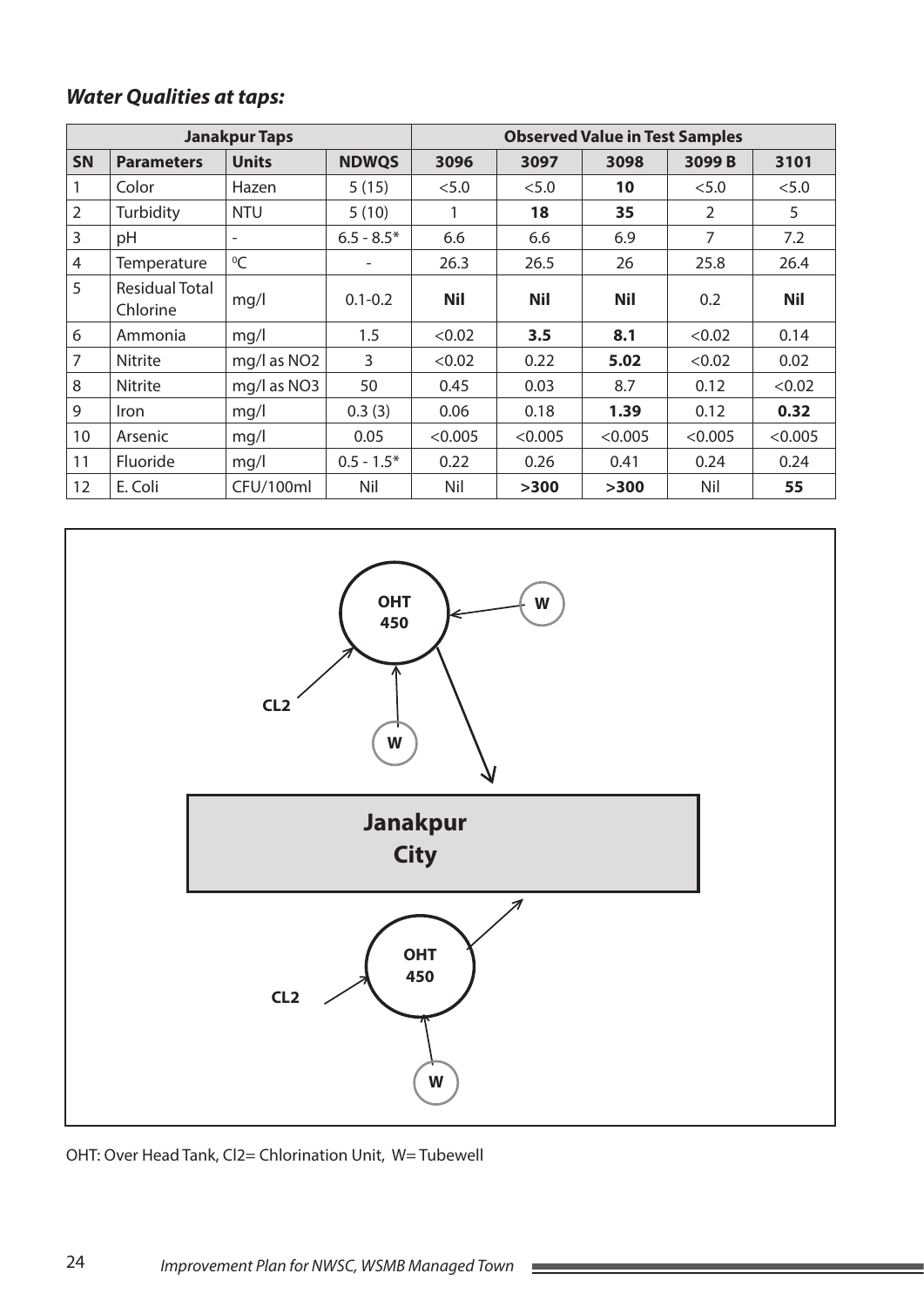# **5.7 Improvement plan: NWSC Jaleshwar**

## **Introduction:**

Jaleswar Water Supply Project was initially constructed by Department of Water Supply and Sewerage in 2037 and was handover to the NWSC in 2046. Since then this system is being managed and operated by NWSC Jaleswar. Out of 3 tube wells of Jaleswar water supply system two tube wells are in operation along with one overhead tank having capacity of 450m<sup>3</sup> inside the office compound. Total service area of 15.5 km<sup>2</sup> of Jaleswar Municipality has been connected with 22 km of distribution networks. A total of 748 nos. of private taps have been found to be connected so far that generates the revenue for the operation of the system. Although the present capacity of the NWSC Jaleswar is not sufficient to meet the demand of more than 300 taps where as the potential areas of Jaleswar Municipality is still remaining to be covered with this system. Sediments load have been found one of the problem during initial supply hours and this water as being turbid consumers are complaining in this regard time to time. Based on the information and the existing situation of the system a treatment unit should be introduced in the system and extension of the service area is required in terms of reliability and serviceability for the improvement of the system.

#### **Improvement works:**

| <b>SN</b> | <b>Works</b>                 | <b>Units</b> | Quantity | Rate    | Cost      |
|-----------|------------------------------|--------------|----------|---------|-----------|
|           | Pipe replacement (4"-5")     | m            | 5,000    | 10000   | 500,000   |
|           | Washouts with valve box      | No           | 20       | 50,000  | 1,000,000 |
|           | Lab equipments and chemicals | LS           |          | 200,000 | 200,000   |
| 4         | Chlorine dosing              | No           |          | 150,000 | 150,000   |
|           | Pressure filter              | Set          |          | 400,000 | 400,000   |
|           | <b>Total</b>                 |              |          |         | 6,750,000 |

System is in need of replacing about 13 km pipes and adds about 20 washout valves. Systematic chlorination unit is need and test kits should be updated.

#### **Extension works:**

There is need for extending services by installing one OHT  $(450 \text{ m}^3)$  with well and 13 km pipe lines. This will add about 1400 taps. Pipe line extension works for Suga VDC (5km trunk, 5 km distribution). This will add 300 taps. Tube well Boring plus 5 Km pipe line and one tank 450 m<sup>3</sup> is needed for ward 12, 13 will add 400 taps. To cover Bela the ward no. 14 is also needed tube wells and tank (450 m<sup>3</sup>), this will add 1000 taps. Parkauli and Ramauli are other wards to be covered with this system adding tube wells and pipe networks. This augmentation will increase around 1400 new metered tap connections and minimise the gap between revenue and expenditures.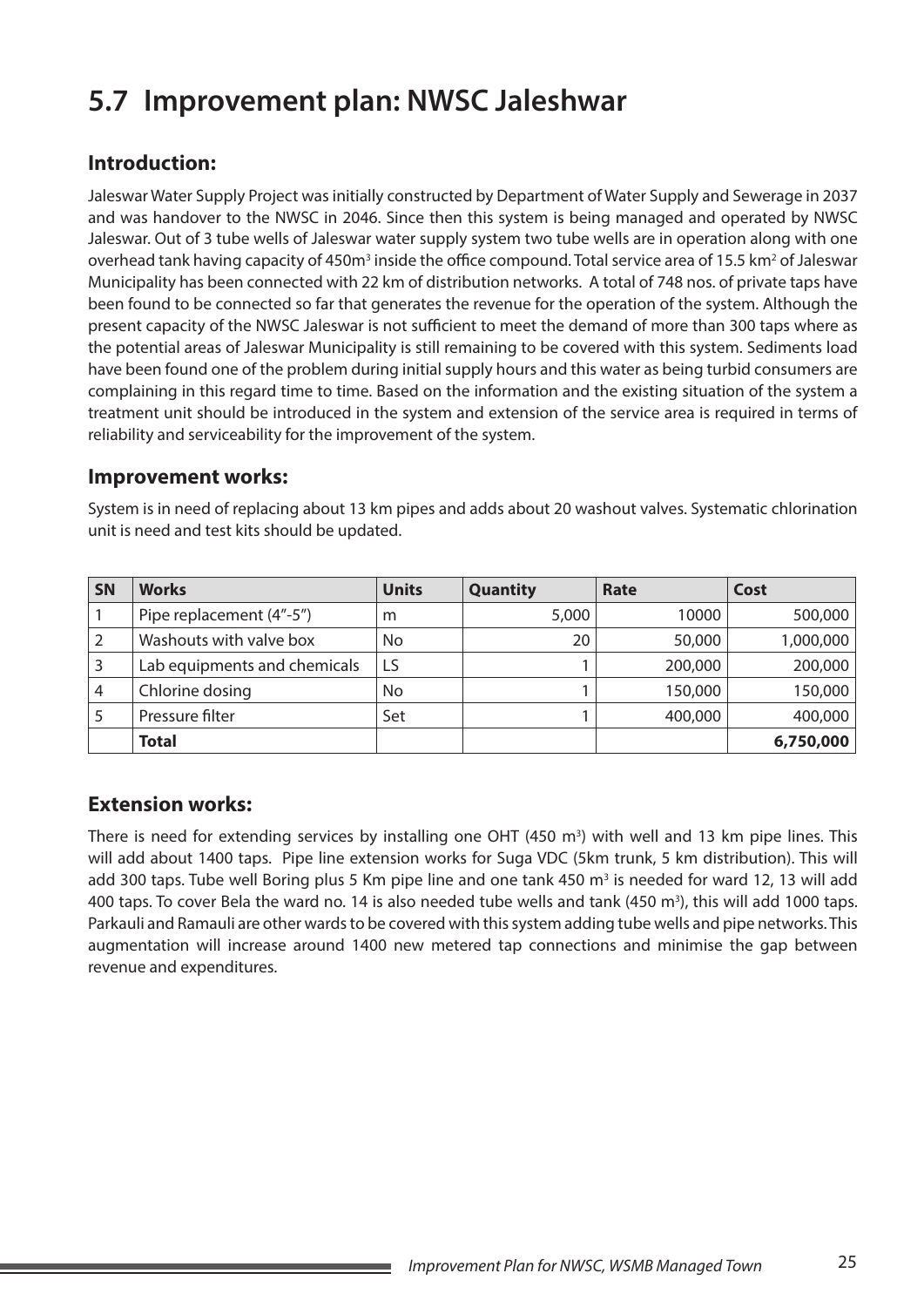|                                       | <b>WSP</b>                                           |                                                                                                                                                                                                                                                                                                                                                                                                                                                                     | NWSC - Jaleswor (Mahottari) |         |  |  |  |
|---------------------------------------|------------------------------------------------------|---------------------------------------------------------------------------------------------------------------------------------------------------------------------------------------------------------------------------------------------------------------------------------------------------------------------------------------------------------------------------------------------------------------------------------------------------------------------|-----------------------------|---------|--|--|--|
|                                       | Telephone                                            | 044-520089                                                                                                                                                                                                                                                                                                                                                                                                                                                          |                             |         |  |  |  |
|                                       | Head                                                 |                                                                                                                                                                                                                                                                                                                                                                                                                                                                     |                             |         |  |  |  |
| <b>Water Utility</b>                  | Service Area (Wards)<br>Jaleswor 1-7,10 out 17 wards |                                                                                                                                                                                                                                                                                                                                                                                                                                                                     |                             |         |  |  |  |
|                                       | No of staff                                          | 10                                                                                                                                                                                                                                                                                                                                                                                                                                                                  | Staff per (1000) Taps       | 13      |  |  |  |
|                                       | <b>Population Covered</b>                            | 6312                                                                                                                                                                                                                                                                                                                                                                                                                                                                | WS Coverage (%)             | 20      |  |  |  |
| <b>Mission</b><br><b>Statement</b>    |                                                      |                                                                                                                                                                                                                                                                                                                                                                                                                                                                     |                             |         |  |  |  |
|                                       | <b>Total Taps</b>                                    | 789                                                                                                                                                                                                                                                                                                                                                                                                                                                                 | <b>Private Taps</b>         | 711     |  |  |  |
| <b>Service</b><br><b>Connection</b>   | <b>Public Taps</b>                                   | 41                                                                                                                                                                                                                                                                                                                                                                                                                                                                  | <b>Metered Taps</b>         | 748     |  |  |  |
|                                       | New Connections in FY                                | 211                                                                                                                                                                                                                                                                                                                                                                                                                                                                 | Disconnectons in FY         | 0       |  |  |  |
| <b>Customer</b>                       | Complains/100 Taps/Yr                                | 2.7                                                                                                                                                                                                                                                                                                                                                                                                                                                                 | Users satisfied (%)         | 57      |  |  |  |
| <b>Service</b>                        | No of break/Km/Yr                                    | 22                                                                                                                                                                                                                                                                                                                                                                                                                                                                  | Supply hours                | 6.5     |  |  |  |
| Water                                 | Production (m <sup>3</sup> /day)                     | 900                                                                                                                                                                                                                                                                                                                                                                                                                                                                 | <b>NRW</b> (%)              | 52      |  |  |  |
| <b>Production</b>                     | Consumption (LPCD)                                   | Email: sunilsingh22766@yahoo.com<br>Sunil Kumar Singh<br>Adequate of protble water for all in a efficient and effectiv manner<br>69<br>Production (LPCD)<br>Annual billing (NRs)<br>5216124<br><b>Operating Ratio</b><br>0.9<br>Average billing (NRs/M)<br>33<br>110<br>Un-metered Taps<br>Community<br>25<br>Connections charge<br>11<br>No of sample tested for physicochemical parameters (% passed)<br>No of sample tested for biological parameters (% passed) | 143                         |         |  |  |  |
|                                       | Annual O&M Cost (NRs)                                |                                                                                                                                                                                                                                                                                                                                                                                                                                                                     |                             | 1850135 |  |  |  |
| <b>Revenue and</b><br><b>Expenses</b> | <b>Collection Ratio</b>                              |                                                                                                                                                                                                                                                                                                                                                                                                                                                                     |                             | 2.8     |  |  |  |
|                                       | Cost/ $m3$ of water used                             |                                                                                                                                                                                                                                                                                                                                                                                                                                                                     |                             | 206     |  |  |  |
|                                       | <b>Metered Taps</b>                                  |                                                                                                                                                                                                                                                                                                                                                                                                                                                                     |                             | 560     |  |  |  |
| <b>Water Tariff</b>                   | Increment (NRs/unit)                                 |                                                                                                                                                                                                                                                                                                                                                                                                                                                                     |                             | 1600    |  |  |  |
|                                       | Average Tariff (NRs/M\m <sup>3</sup> )               |                                                                                                                                                                                                                                                                                                                                                                                                                                                                     |                             | 1980    |  |  |  |
|                                       |                                                      | 0(0)                                                                                                                                                                                                                                                                                                                                                                                                                                                                |                             |         |  |  |  |
| <b>Water Quality</b>                  |                                                      |                                                                                                                                                                                                                                                                                                                                                                                                                                                                     |                             | 0(0)    |  |  |  |
|                                       | No of sample tested for FRC (% passed)               | 0(0)                                                                                                                                                                                                                                                                                                                                                                                                                                                                |                             |         |  |  |  |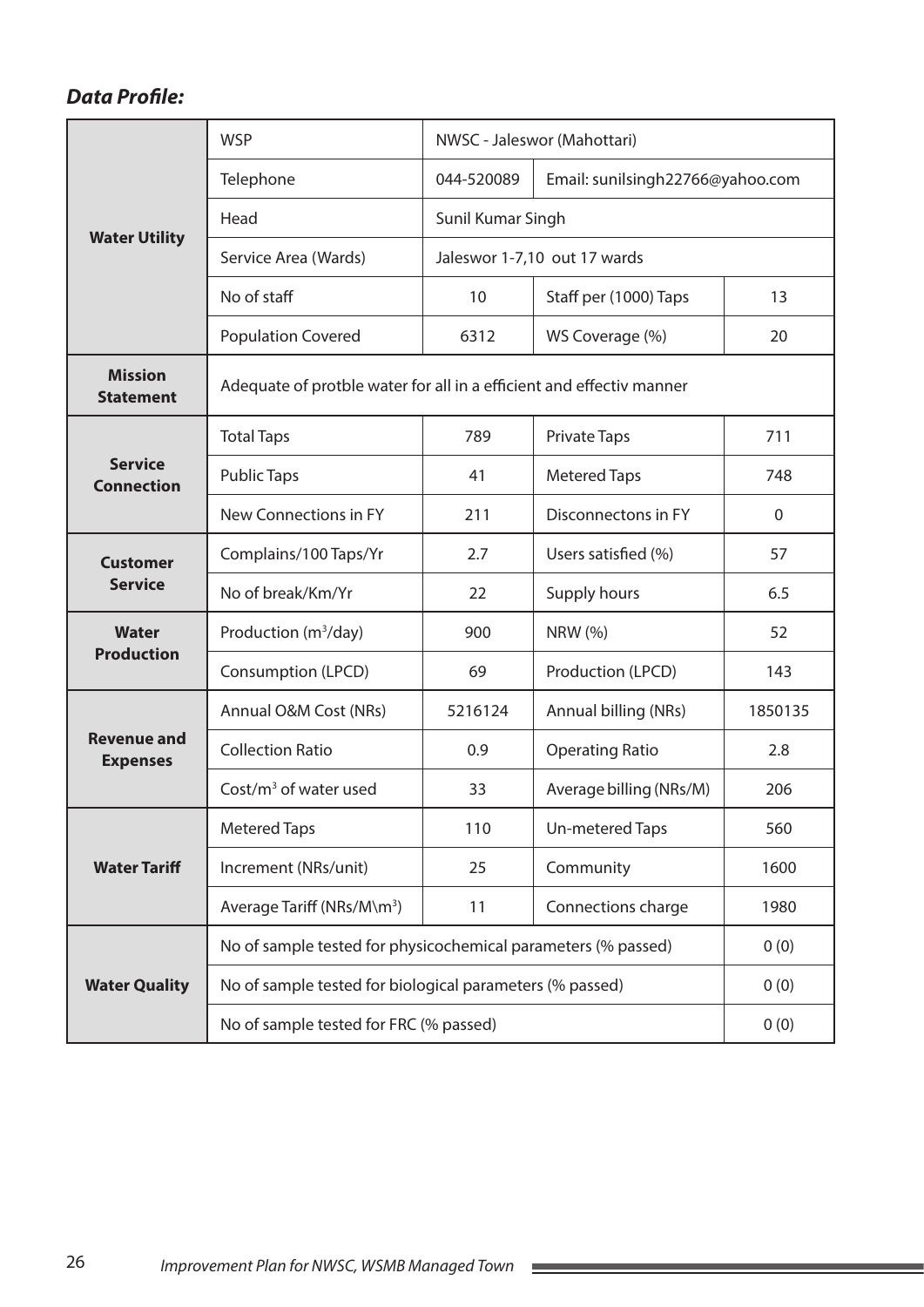| <b>Jaleshwor Taps</b> |                            |                          |              | <b>Observed Value in Test Samples</b> |            |              |                |              |  |
|-----------------------|----------------------------|--------------------------|--------------|---------------------------------------|------------|--------------|----------------|--------------|--|
| <b>SN</b>             | <b>Parameters</b>          | <b>Units</b>             | <b>NDWQS</b> | 3104                                  | 3105       | 3106         | 3107           | 3108         |  |
|                       | Color                      | Hazen                    | 5(15)        | < 5.0                                 | < 5.0      | < 5.0        | < 5.0          | < 5.0        |  |
| $\overline{2}$        | Turbidity                  | <b>NTU</b>               | 5(10)        | <1.0                                  | 1          | 5            | $\mathfrak{D}$ | 1.9          |  |
| 3                     | pH                         | $\overline{\phantom{a}}$ | $6.5 - 8.5*$ | 7.2                                   | 7.4        | 7.2          | 7.4            | 8.1          |  |
| $\overline{4}$        | Temperature                | $^0C$                    |              | 27.2                                  | 27.1       | 27.3         | 27.4           | 30.7         |  |
| 5                     | Residual Total<br>Chlorine | mq/l                     | $0.1 - 0.2$  | <b>Nil</b>                            | <b>Nil</b> | <b>Trace</b> | <b>Trace</b>   | <b>Trace</b> |  |
| 6                     | Ammonia                    | mq/l                     | 1.5          | < 0.02                                | 0.02       | 0.1          | 0.08           | 0.06         |  |
| 7                     | <b>Nitrite</b>             | mg/l as $NO2$            | 3            | < 0.02                                | < 0.02     | < 0.02       | < 0.02         | < 0.02       |  |
| 8                     | <b>Nitrite</b>             | mg/l as NO <sub>2</sub>  | 50           | 0.33                                  | 0.12       | 0.03         | 0.07           | 0.08         |  |
| 9                     | Iron                       | mq/1                     | 0.3(3)       | 0.24                                  | 0.2        | 0.05         | 0.2            | 0.18         |  |
| 10                    | Arsenic                    | mq/1                     | 0.05         | < 0.005                               | < 0.005    | < 0.005      | < 0.005        | < 0.005      |  |
| 11                    | Fluoride                   | mq/1                     | $0.5 - 1.5*$ | 0.38                                  | 0.24       | 0.58         | 0.42           | 0.44         |  |
| 12                    | E. Coli                    | CFU/100ml                | Nil          | Nil                                   | Nil        | Nil          | Nil            | Nil          |  |



OHT: Over Head Tank, Cl2= Chlorination Unit, W= Tubewell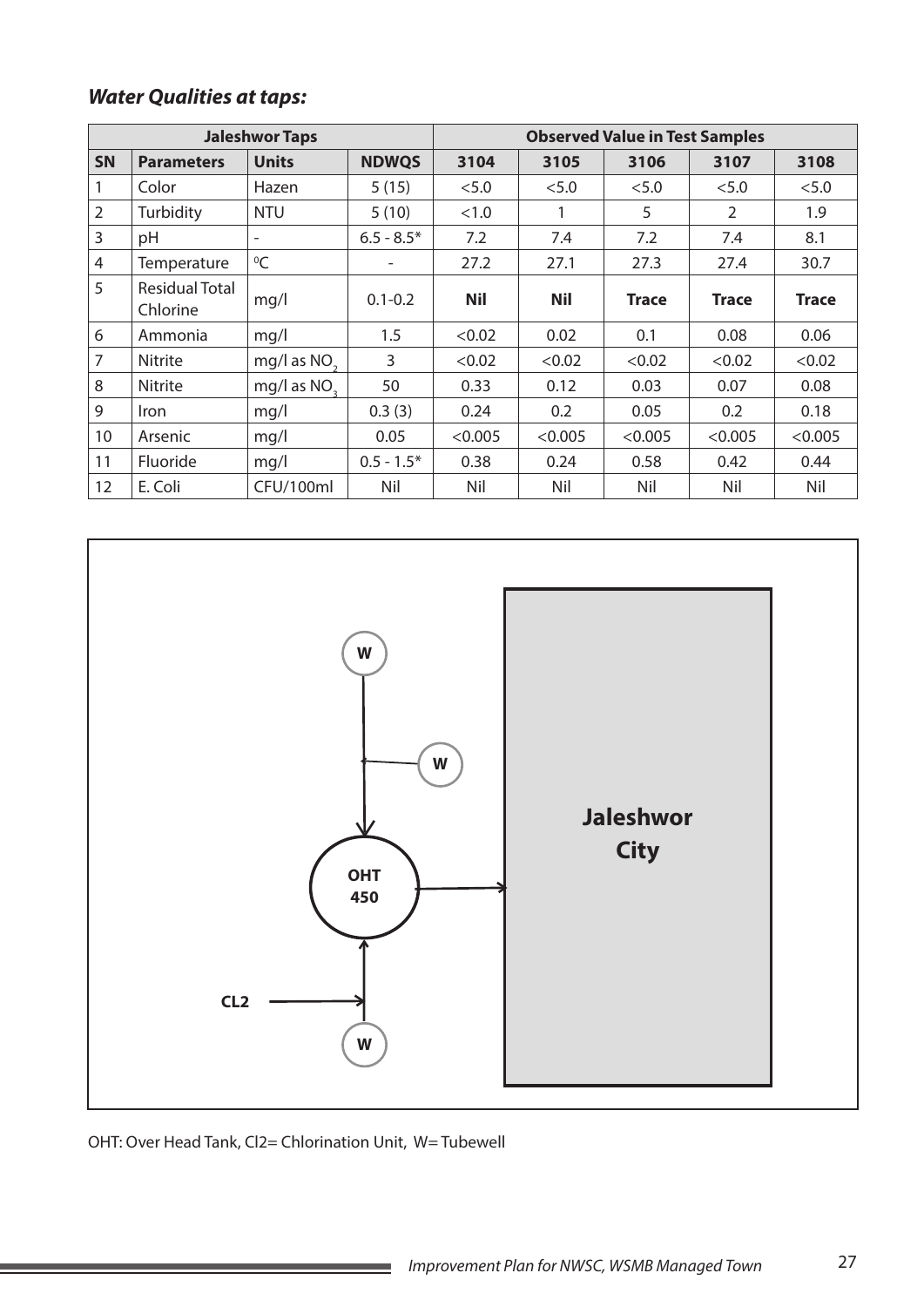# **5.8 Improvement plan: NWSC Gaushala**

## **Introduction:**

Gaushala water supply project was constructed by Japan government under grant aid program of JICA in 2044. It was further handover to the water user committee for operation. It was initially operated with steel overhead tank on top of the steel column PVC tank was installed. There is a ground sedimentation tank having capacity of 250m<sup>3</sup> with chlorination unit attached. Two tube wells are functioning but the tank and sedimentation basin are not in operation. It is possible to operate both of them. The Department of Water Supply and Sewerage in 2068 has constructed a new RCC tank having capacity of 450m<sup>3</sup>. The government of Nepal decided to hand over this system to the NWSC in 2073 and now it is being managed by NWSC. Although the user's committee has extended the pipe network but they are not in proper manner. At present consumer has problem with adequate water and required pressure due to fragmented clusters and geography. Leakage problem with contaminants prevails. Expenditures are made based on the revenue generation along with minor maintenance works.

#### **Improvement works:**

| <b>SN</b> | <b>Works</b>                    | <b>Units</b> | <b>Quantity</b> | Rate    | Cost      |
|-----------|---------------------------------|--------------|-----------------|---------|-----------|
|           | Pipe replacement (4"-8")        | m            | 5,000           | 1,500   | 7,500,000 |
| 2         | Washouts with valve box         | No           | 20              | 50,000  | 1,000,000 |
|           | Generators repair               | No           |                 | 30,000  | 30,000    |
| 4         | Chlorine dosing                 | No           |                 | 150,000 | 150,000   |
| 5         | Bulk meter, pressure gauge, etc | Set          |                 | 200,000 | 200,000   |
|           | <b>Total</b>                    |              |                 |         | 8,880,000 |

System is in need of maintenance of generator, operation of sedimentation tank with chlorination unit, operation of Sedimentation tank with chlorination unit and Repair and maintenance of pipe line.

#### **Extension works:**

Pipeline extension works in ward 8 for 150 taps, Pipe line extension in ward 8 for 200 taps. Pipe extension in ward 6 for 35 taps, Pipe extension in ward 5 for tap 25 taps. This works will increase the revenue generation at the same time the adequate supply of water along with required pressure at tap.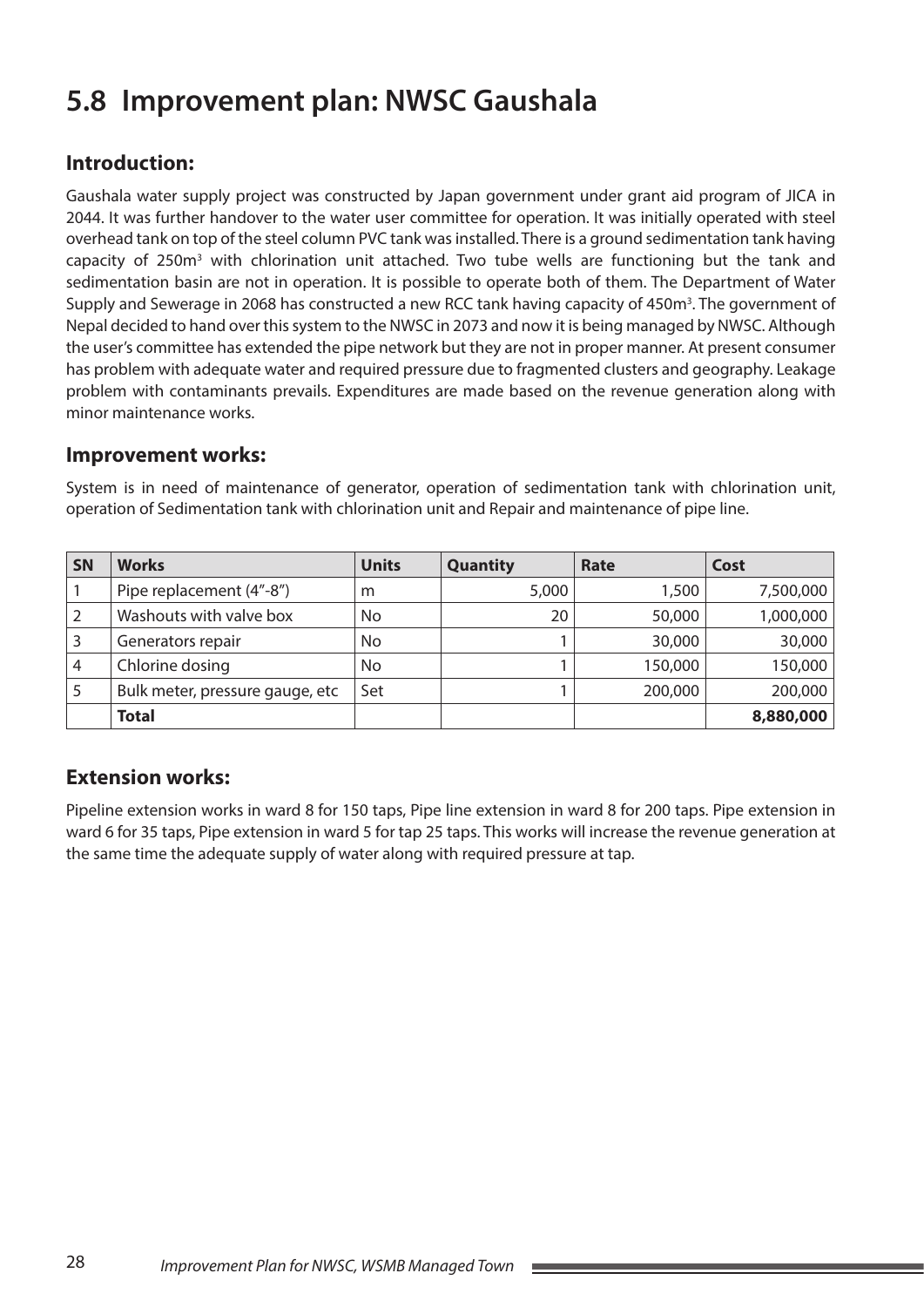|                                       | <b>WSP</b>                             |                                                                                                                                                                                                                                                                                                                                                                                                       | NWSC - Gaushala (Mahottari) |        |  |  |  |
|---------------------------------------|----------------------------------------|-------------------------------------------------------------------------------------------------------------------------------------------------------------------------------------------------------------------------------------------------------------------------------------------------------------------------------------------------------------------------------------------------------|-----------------------------|--------|--|--|--|
|                                       | Telephone                              | 046-520450                                                                                                                                                                                                                                                                                                                                                                                            |                             |        |  |  |  |
|                                       | Head                                   | Sunil Kumar Singh                                                                                                                                                                                                                                                                                                                                                                                     |                             |        |  |  |  |
| <b>Water Utility</b>                  | Service Area (Wards)                   |                                                                                                                                                                                                                                                                                                                                                                                                       |                             |        |  |  |  |
|                                       | No of staff                            | 8                                                                                                                                                                                                                                                                                                                                                                                                     | Staff per (1000) Taps       | 15     |  |  |  |
|                                       | <b>Population Covered</b>              | 3003                                                                                                                                                                                                                                                                                                                                                                                                  | WS Coverage (%)             | 94     |  |  |  |
| <b>Mission</b><br><b>Statement</b>    |                                        |                                                                                                                                                                                                                                                                                                                                                                                                       |                             |        |  |  |  |
|                                       | <b>Total Taps</b>                      | 546                                                                                                                                                                                                                                                                                                                                                                                                   | <b>Private Taps</b>         | 546    |  |  |  |
| <b>Service</b><br><b>Connection</b>   | <b>Public Taps</b>                     | $\mathbf 0$                                                                                                                                                                                                                                                                                                                                                                                           | <b>Metered Taps</b>         | 546    |  |  |  |
|                                       | New Connections in FY                  | 80                                                                                                                                                                                                                                                                                                                                                                                                    | Disconnectons in FY         | 20     |  |  |  |
| <b>Customer</b>                       | Complains/100 Taps/Yr                  | 5.5                                                                                                                                                                                                                                                                                                                                                                                                   | Users satisfied (%)         | 57     |  |  |  |
| <b>Service</b>                        | No of break/Km/Yr                      | 15                                                                                                                                                                                                                                                                                                                                                                                                    | Supply hours                | 5      |  |  |  |
| Water                                 | Production (m <sup>3</sup> /day)       | 600                                                                                                                                                                                                                                                                                                                                                                                                   | <b>NRW</b> (%)              | 65     |  |  |  |
| <b>Production</b>                     | Consumption (LPCD)                     | Email: sunilsingh22766@yahoo.com<br>Gaushala 5-8 out of 11 wards<br>Production (LPCD)<br>70<br>940691<br>Annual billing (NRs)<br>0.8<br><b>Operating Ratio</b><br>12<br>Average billing (NRs/M)<br>125<br>Un-metered Taps<br>Community<br>15<br>Connections charge<br>10<br>No of sample tested for physicochemical parameters (% passed)<br>No of sample tested for biological parameters (% passed) | 200                         |        |  |  |  |
|                                       | Annual O&M Cost (NRs)                  |                                                                                                                                                                                                                                                                                                                                                                                                       |                             | 982800 |  |  |  |
| <b>Revenue and</b><br><b>Expenses</b> | <b>Collection Ratio</b>                |                                                                                                                                                                                                                                                                                                                                                                                                       |                             | 1.0    |  |  |  |
|                                       | Cost/ $m3$ of water used               |                                                                                                                                                                                                                                                                                                                                                                                                       |                             | 150    |  |  |  |
|                                       | <b>Metered Taps</b>                    |                                                                                                                                                                                                                                                                                                                                                                                                       |                             | 500    |  |  |  |
| <b>Water Tariff</b>                   | Increment (NRs/unit)                   |                                                                                                                                                                                                                                                                                                                                                                                                       |                             | 1600   |  |  |  |
|                                       | Average Tariff (NRs/M\m <sup>3</sup> ) |                                                                                                                                                                                                                                                                                                                                                                                                       |                             | 2500   |  |  |  |
|                                       |                                        | 0(0)                                                                                                                                                                                                                                                                                                                                                                                                  |                             |        |  |  |  |
| <b>Water Quality</b>                  |                                        |                                                                                                                                                                                                                                                                                                                                                                                                       |                             | 0(0)   |  |  |  |
|                                       | No of sample tested for FRC (% passed) | 0(0)                                                                                                                                                                                                                                                                                                                                                                                                  |                             |        |  |  |  |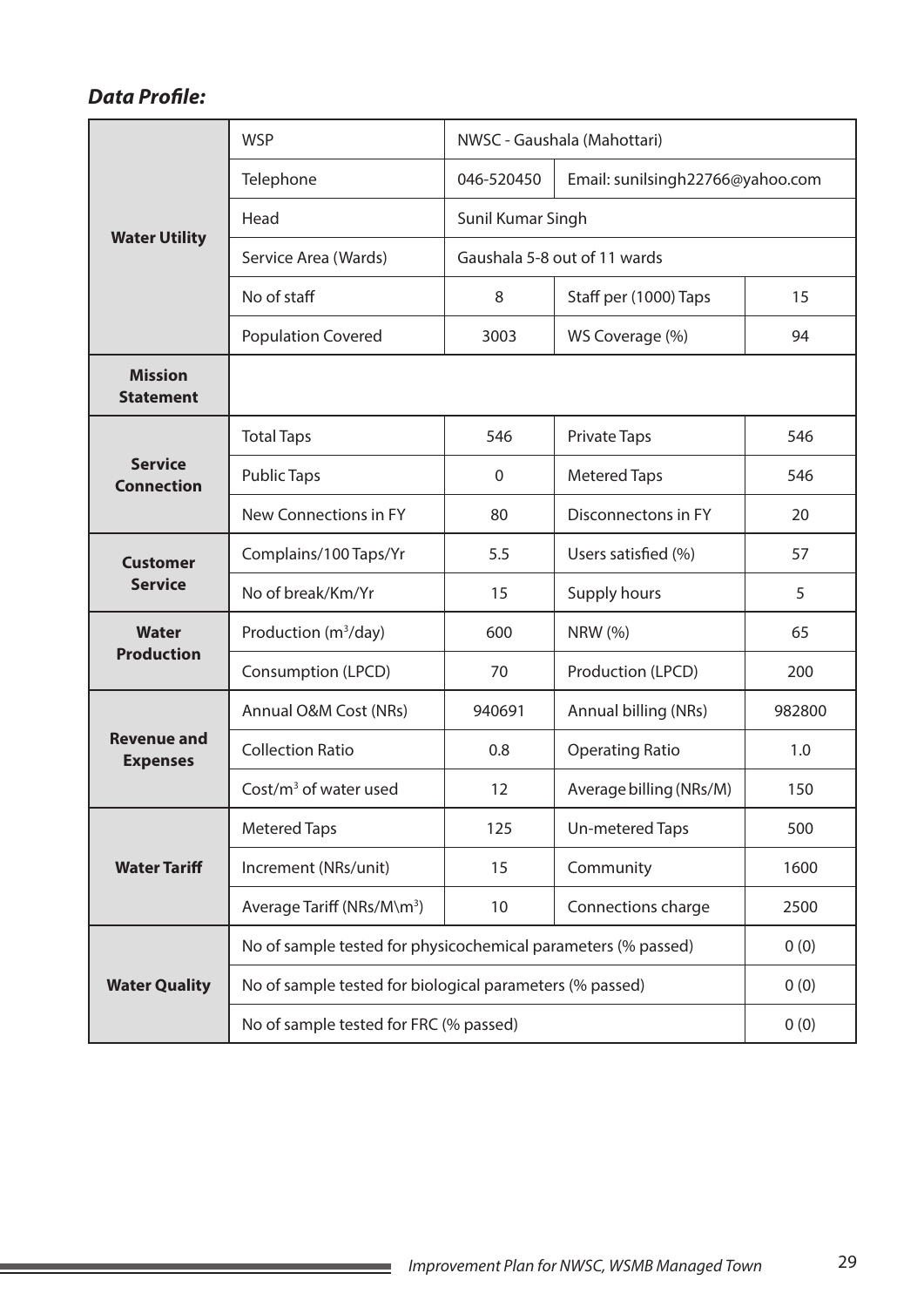| <b>Gaushala Taps</b> |                                   |                          |              | <b>Observed Value in Test Samples</b> |                |         |            |            |  |
|----------------------|-----------------------------------|--------------------------|--------------|---------------------------------------|----------------|---------|------------|------------|--|
| <b>SN</b>            | <b>Parameters</b>                 | <b>Units</b>             | <b>NDWQS</b> | 3111                                  | 3112           | 3113    | 3114       | 3115       |  |
|                      | Color                             | Hazen                    | 5(15)        | < 5.0                                 | < 5.0          | < 5.0   | < 5.0      | < 5.0      |  |
| $\overline{2}$       | Turbidity                         | <b>NTU</b>               | 5(10)        | $\overline{2}$                        | $\overline{2}$ | 1.8     | 1.9        | 2          |  |
| 3                    | pH                                | $\overline{\phantom{a}}$ | $6.5 - 8.5*$ | 7.02                                  | 7.6            | 7.4     | 7.24       | 7.4        |  |
| $\overline{4}$       | Temperature                       | $\mathrm{O}C$            | -            | 31.6                                  | 31             | 31.6    | 28.9       | 26.3       |  |
| 5                    | <b>Residual Total</b><br>Chlorine | mq/l                     | $0.1 - 0.2$  | <b>Trace</b>                          | 0.1            | 0.1     | <b>Nil</b> | <b>Nil</b> |  |
| 6                    | Ammonia                           | mq/l                     | 1.5          | < 0.02                                | < 0.02         | < 0.02  | < 0.02     | 0.92       |  |
| $\overline{7}$       | <b>Nitrite</b>                    | mg/l as NO <sub>2</sub>  | 3            | < 0.02                                | < 0.02         | < 0.02  | < 0.02     | < 0.02     |  |
| 8                    | Nitrite                           | mg/l as NO <sub>2</sub>  | 50           | 2.22                                  | 2.17           | 2.02    | 2.14       | 1.5        |  |
| 9                    | <b>Iron</b>                       | mq/l                     | 0.3(3)       | 0.09                                  | 0.07           | 0.07    | 0.1        | < 0.02     |  |
| 10                   | Arsenic                           | mq/l                     | 0.05         | < 0.005                               | < 0.005        | < 0.005 | < 0.005    | < 0.005    |  |
| 11                   | Fluoride                          | mq/l                     | $0.5 - 1.5*$ | 0.12                                  | 0.13           | 0.11    | 0.11       | 0.29       |  |
| 12                   | E. Coli                           | CFU/100ml                | Nil          | Nil                                   | Nil            | Nil     | Nil        | Nil        |  |



OHT: Over Head Tank, ST= Sedimentation Tank, Cl2= Chlorination Unit, W= Tubewell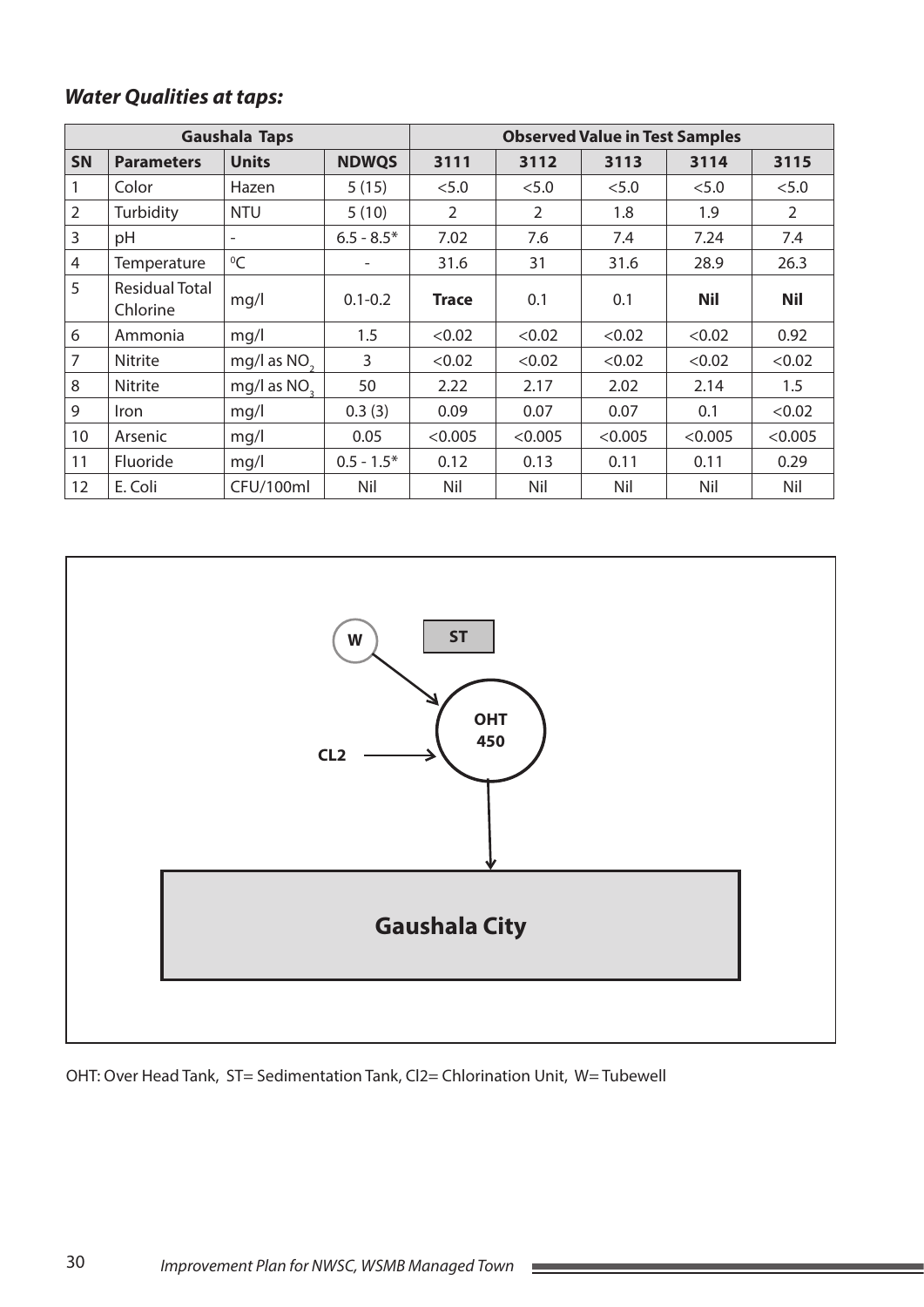# **5.9 Improvement plan: NWSC Malangwa**

### **Introduction:**

Malangawa water supply system was completed in 2039 by the Department of Water Supply and Sewerage. NWSC Malangawa has taken responsibility for the management of the system in 2046. This system has one overhead tank of capacity 450m<sup>3</sup> that serves the water demand of 13 wards of this municipality. A total of 11.5 km of pipe networks is not sufficient to cover the service area. This municipality seems to be a big densely populated cluster spread over an area of 3Km<sup>2</sup>. Pipes in some locations are chocked as being old pipes and gets contaminated during non-supply hours of the system. The present capacity and distribution networks are not sufficient to cover the demand of the people. Consumers want the reliability on supply hours and extend the supply hours also.

Based on the information and field visit and the existing system as being old the pipe networks of some location should be replaced with new pipes to ensure the quality of water supply. Coverage of water supply should be extended up to the new settlement area of the municipality and increase the revenue as well. Installation of a new chemical dosing system is also necessary to ensure the free residual chlorine at taps.

#### **Improvement works:**

System is in need of replacing about 8km old pipes (2"-8"), 30 washouts, one flow meter and chlorine dosing units.

| <b>SN</b> | <b>Works</b>                    | <b>Units</b>   | <b>Quantity</b> | Rate    | Cost       |
|-----------|---------------------------------|----------------|-----------------|---------|------------|
|           | Pipe replacement (2"-8")        | m              | 8,000           | 1,500   | 12,000,000 |
|           | Washouts with valve box         | N <sub>o</sub> | 30              | 50,000  | 1,500,000  |
|           | Chlorine dosing                 | No             |                 | 150,000 | 150,000    |
| 4         | Bulk meter, pressure gauge, etc | Set            |                 | 200,000 | 200,000    |
|           | <b>Total</b>                    |                |                 |         | 13,850,000 |

### **Extension works:**

There is need extending pipes to Palsi ward 4 with one well and 8 km distribution pipes. One system is required for ward 1, 2, 11, 12, 13 with OHT (450 m<sup>3</sup>), 8 km pipes. Extension will add about 1800 taps.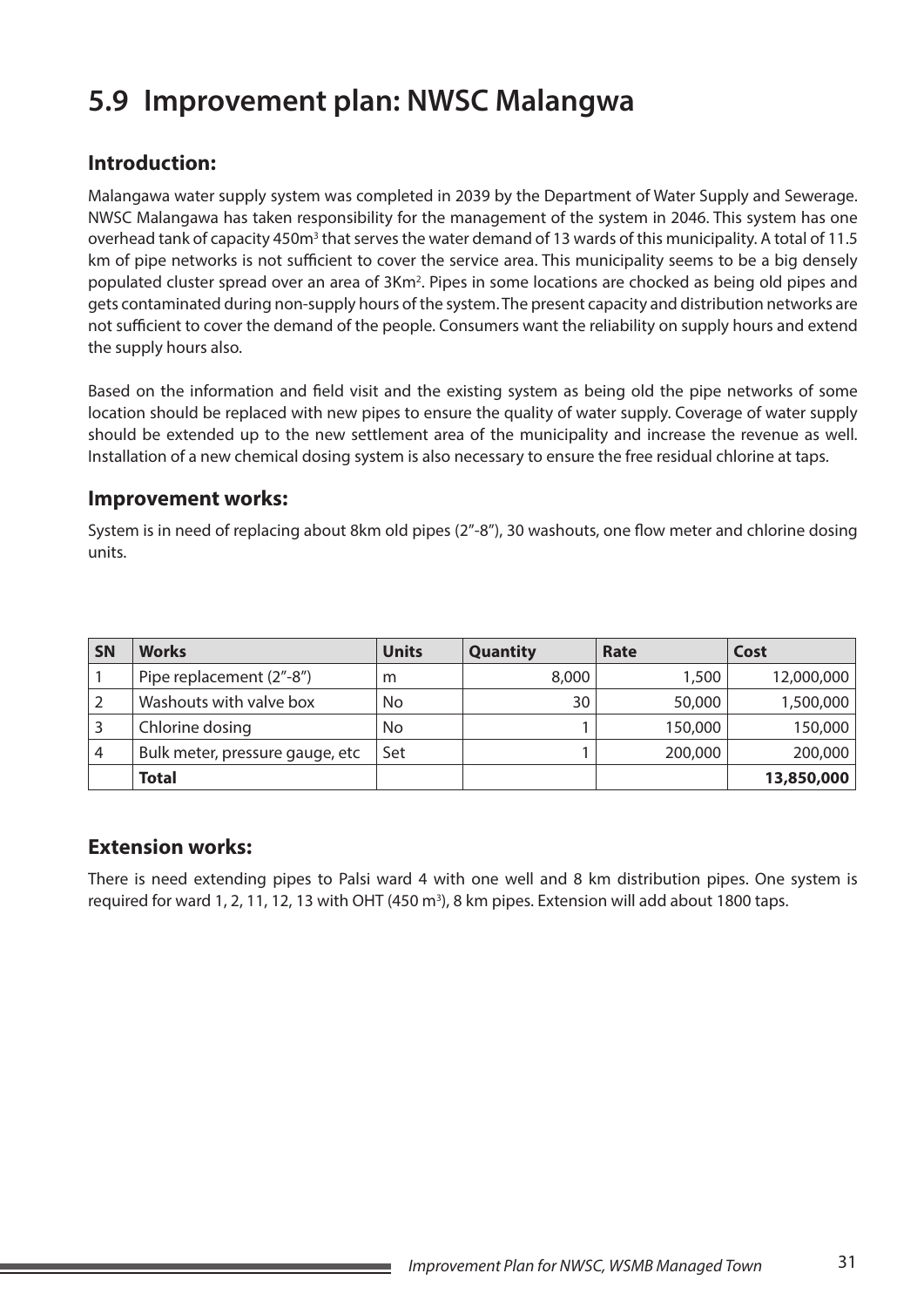|                                       | <b>WSP</b>                                                    | NWSC - Malangwa (Sarlahi)     |                         |                |  |  |  |
|---------------------------------------|---------------------------------------------------------------|-------------------------------|-------------------------|----------------|--|--|--|
|                                       | Telephone                                                     | 046-520450                    | <b>Email: None</b>      |                |  |  |  |
|                                       | Head                                                          | <b>Buddha Ram Pal</b>         |                         |                |  |  |  |
| <b>Water Utility</b>                  | Service Area (Wards)                                          | Malangwa 2-10 out of 13 wards |                         |                |  |  |  |
|                                       | No of staff                                                   | 14                            | Staff per (1000) Taps   | 13             |  |  |  |
|                                       | <b>Population Covered</b>                                     | 7122                          | WS Coverage (%)         | 24             |  |  |  |
| <b>Mission</b><br><b>Statement</b>    |                                                               |                               |                         |                |  |  |  |
|                                       | <b>Total Taps</b>                                             | 1079                          | <b>Private Taps</b>     | 1020           |  |  |  |
| <b>Service</b><br><b>Connection</b>   | <b>Public Taps</b>                                            | 12                            | <b>Metered Taps</b>     | 906            |  |  |  |
|                                       | New Connections in FY                                         | 60<br>Disconnectons in FY     |                         | $\mathbf 0$    |  |  |  |
| <b>Customer</b>                       | Complains/100 Taps/Yr                                         | 8.2<br>Users satisfied (%)    |                         | 57             |  |  |  |
| <b>Service</b>                        | No of break/Km/Yr                                             | 12                            | Supply hours            | $\overline{7}$ |  |  |  |
| <b>Water</b><br><b>Production</b>     | Production $(m^3/day)$<br>900                                 |                               | <b>NRW (%)</b>          | 25             |  |  |  |
|                                       | Consumption (LPCD)                                            | 95                            | Production (LPCD)       | 126            |  |  |  |
|                                       | Annual O&M Cost (NRs)                                         | 7241334                       | Annual billing (NRs)    | 2831351        |  |  |  |
| <b>Revenue and</b><br><b>Expenses</b> | <b>Collection Ratio</b>                                       | 0.7                           | <b>Operating Ratio</b>  | 2.6            |  |  |  |
|                                       | Cost/ $m3$ of water used                                      | 29                            | Average billing (NRs/M) | 221            |  |  |  |
|                                       | <b>Metered Taps</b>                                           | 110                           | Un-metered Taps         | 560            |  |  |  |
| <b>Water Tariff</b>                   | Increment (NRs/unit)                                          | 25                            | Community               | 1600           |  |  |  |
|                                       | Average Tariff (NRs/M\m <sup>3</sup> )                        | 8                             | Connections charge      | 1980           |  |  |  |
|                                       | No of sample tested for physicochemical parameters (% passed) |                               |                         | 0(0)           |  |  |  |
| <b>Water Quality</b>                  | No of sample tested for biological parameters (% passed)      |                               |                         | 0(0)           |  |  |  |
|                                       | No of sample tested for FRC (% passed)                        |                               | 0(0)                    |                |  |  |  |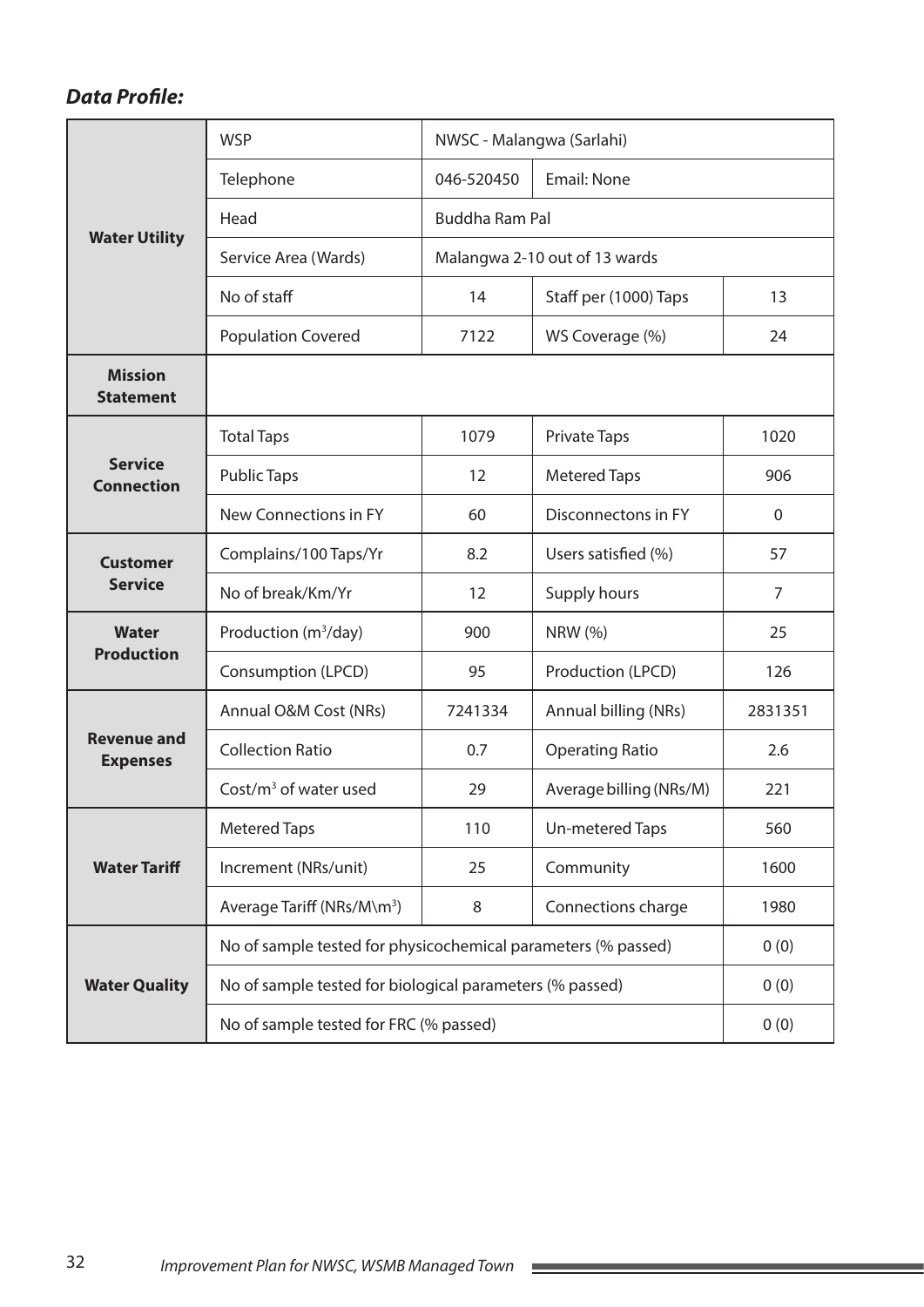|                |                                   | <b>Malangwa Taps</b>     |              |                 | <b>Observed Value in Test Samples</b> |            |            |            |
|----------------|-----------------------------------|--------------------------|--------------|-----------------|---------------------------------------|------------|------------|------------|
| <b>SN</b>      | <b>Parameters</b>                 | <b>Units</b>             | <b>NDWQS</b> | 3119            | 3120                                  | 3121       | 3122       | 3123       |
|                | Color                             | Hazen                    | 5(15)        | < 5.0           | 5                                     | < 5.0      | < 5.0      | < 5.0      |
| $\overline{2}$ | Turbidity                         | <b>NTU</b>               | 5(10)        | $12 \ \mathrm{$ | 5                                     | 5          | 1          | 8          |
| 3              | рH                                | $\overline{\phantom{a}}$ | $6.5 - 8.5*$ | 7.3             | 7.1                                   | 7          | 7.7        | 7.5        |
| 4              | Temperature                       | $\rm ^{0}C$              | -            | 26.8            | 26.6                                  | 26.7       | 26.8       | 26.7       |
| 5              | <b>Residual Total</b><br>Chlorine | mq/l                     | $0.1 - 0.2$  | <b>Nil</b>      | <b>Nil</b>                            | <b>Nil</b> | <b>Nil</b> | <b>Nil</b> |
| 6              | Ammonia                           | mq/l                     | 1.5          | 0.34            | 0.35                                  | 0.36       | 0.04       | 0.05       |
| 7              | <b>Nitrite</b>                    | mg/l as NO <sub>2</sub>  | 3            | < 0.02          | < 0.02                                | < 0.02     | < 0.02     | < 0.02     |
| 8              | Nitrite                           | mg/l as NO3              | 50           | 0.09            | 0.09                                  | 0.12       | 0.42       | 0.14       |
| 9              | <i><u><b>Iron</b></u></i>         | mq/1                     | 0.3(3)       | 0.52            | 0.18                                  | 0.28       | 0.11       | 0.2        |
| 10             | Arsenic                           | mq/1                     | 0.05         | < 0.005         | < 0.005                               | < 0.005    | < 0.005    | < 0.005    |
| 11             | Fluoride                          | mq/l                     | $0.5 - 1.5*$ | 0.25            | 0.43                                  | 0.32       | 0.39       | 0.17       |
| 12             | E. Coli                           | CFU/100ml                | Nil          | 30              | 20                                    | 22         | 10         | 28         |



OHT: Over Head Tank, Cl2= Chlorination Unit, W= Tubewell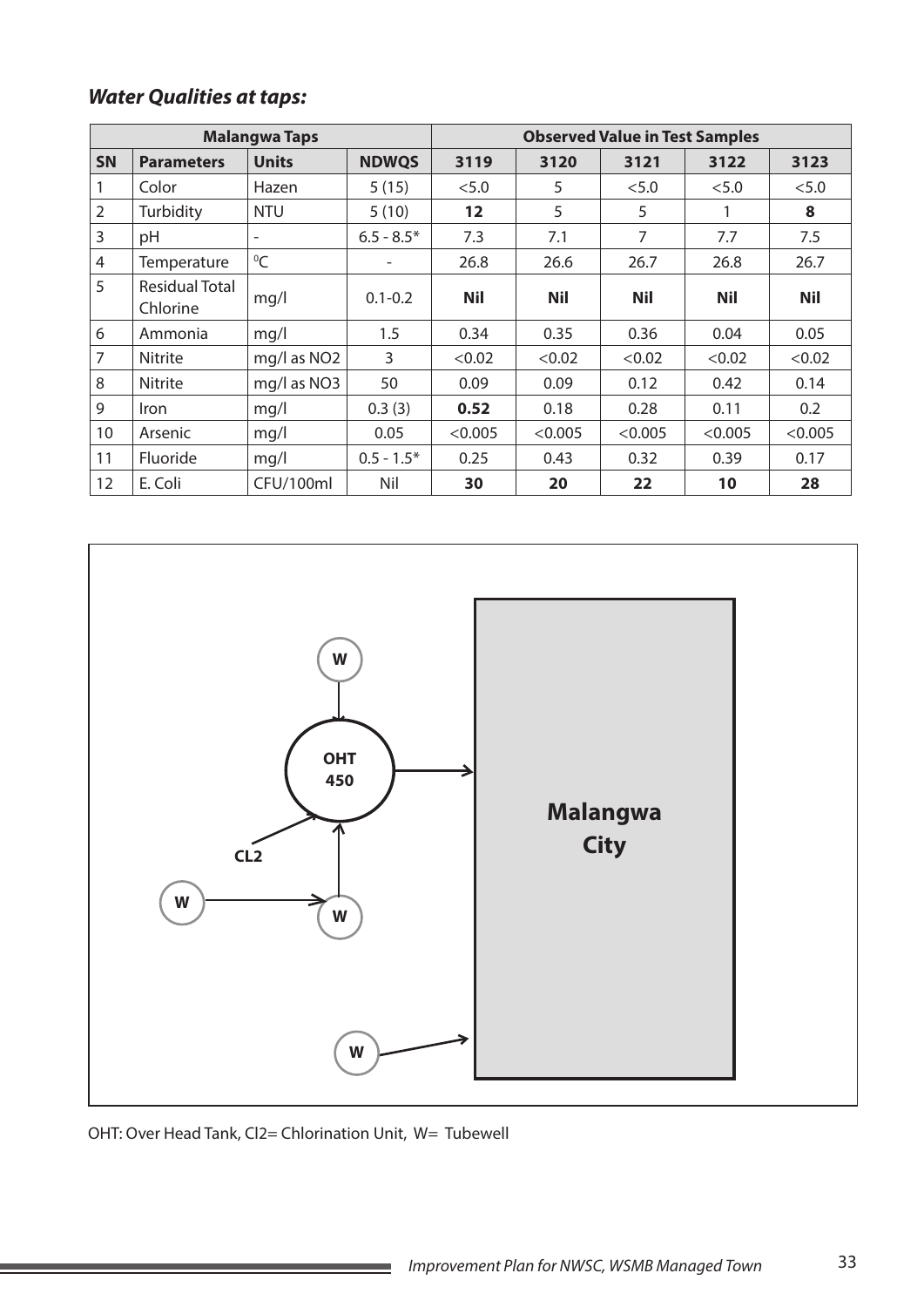# **5.10 Improvement plan: NWSC Gaur**

## **Introduction:**

Gaur water supply system was constructed in 2034 by the Department of Water Supply and Sewerage. It was operated and maintained by the department up to the fiscal year 2046 and in the same year the system was handover to the NWSC. This system has one overhead tank having capacity of 225 m<sup>3</sup> and 24 km of pipe networks. Some of the clusters of the system is scattered and have problem with regular supply in all location and pressure deficiencies in the system due to elevation differences. To maintain the supply hours in all coverage has been found to be difficult because of pipes looped each other and at the same time without zoning seems to be difficult to control the system and flushing the chocked old pipes also. Out of 13 wards remaining 4 wards are yet to be covered with this system. People are using hand pumps as an alternate source because of lack of tap connections. There are some old pipes and are damaged and these pipes are vulnerable to drainage suction during non-supply hours.

For the improvement of the system leakage from the old pipe should be controlled and service area should be extended to cover the new area of Gaur Municipality.

#### **Improvement works:**

There is a plan for extension in ward 13, further extension in ward 10 and 11 wells to be constructed by NWSC and tank by division of DWSS. There is well and primary distribution in ward 13 and need to extend distribution. With this the NWSC Gaur will be able to add 3000 more taps to the consumer.

| <b>SN</b> | <b>Works</b>                    | <b>Units</b> | <b>Quantity</b> | Rate    | Cost       |
|-----------|---------------------------------|--------------|-----------------|---------|------------|
|           | Pipe replacement (1.5"-4")      | m            | 9,000           | 1,500   | 13,500,000 |
|           | Washouts with valve box         | No           | 50              | 50,000  | 2,500,000  |
|           | Chlorine dosing                 | No           |                 | 150,000 | 150,000    |
| 4         | Bulk meter, pressure gauge, etc | Set          |                 | 200,000 | 200,000    |
|           | <b>Total</b>                    |              |                 |         | 16,350,000 |

### **Extension works:**

There is need of OHT of 450 m3 and one well at ward no 7 to supply water to ward no. 6, 7, 10 and11 for 3000 taps. Pipe line for above system of sizes 1.5-4" is also required. OHT 450 m<sup>3</sup> for w 12, 13, along with pipe extension works of 12km for 2000 tap connection. With this new construction works the remaining wards will be covered. These activities will enhance the capacity of the system along with increment in revenue generations.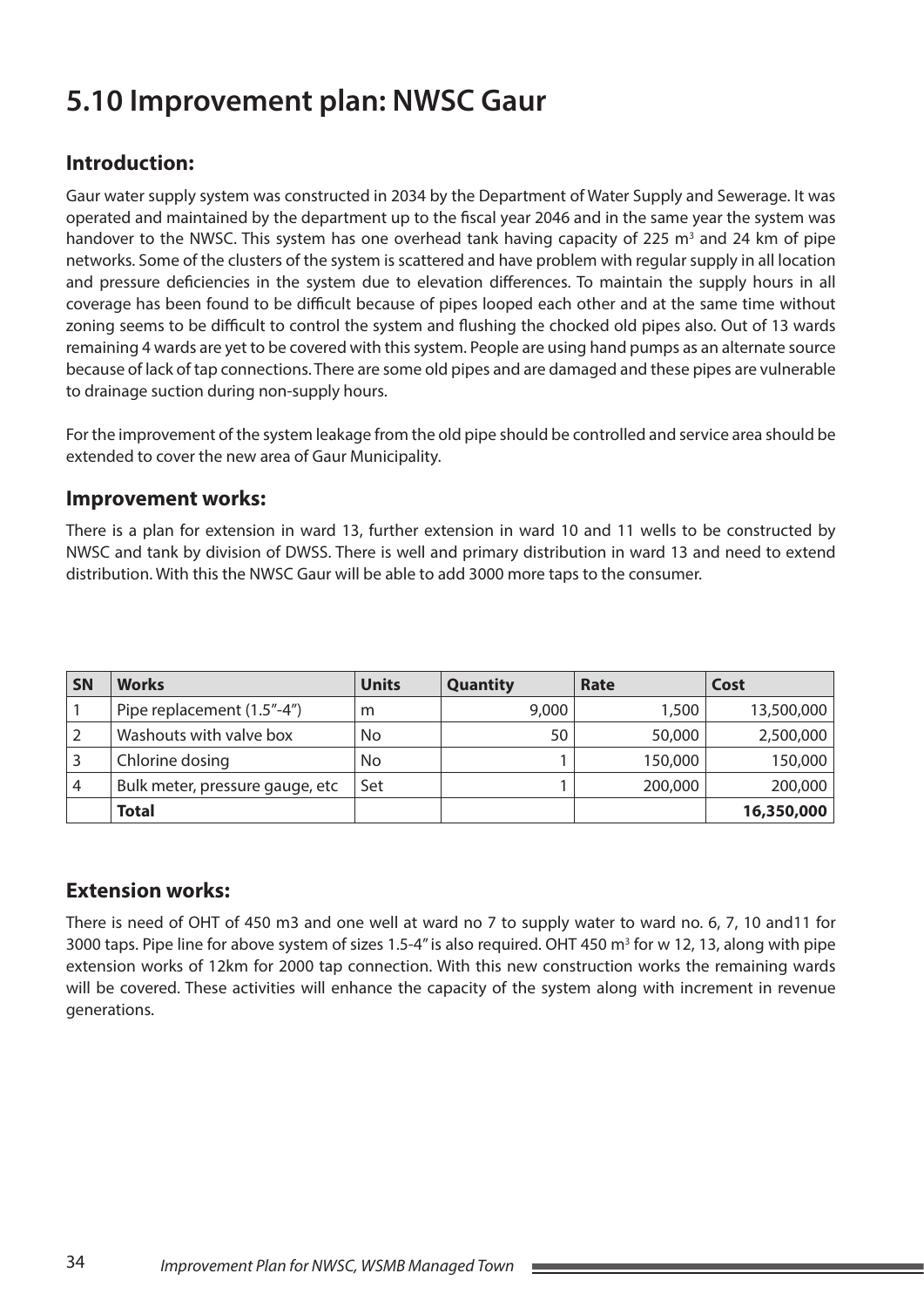|                                       | <b>WSP</b>                                                    | NWSC - Gaur (Rautahat)     |                         |                |  |  |  |
|---------------------------------------|---------------------------------------------------------------|----------------------------|-------------------------|----------------|--|--|--|
|                                       | Telephone                                                     | 065-520611                 | <b>Email: None</b>      |                |  |  |  |
|                                       | Head                                                          | Krit Bhushan Lal           |                         |                |  |  |  |
| <b>Water Utility</b>                  | Service Area (Wards)                                          | Gaur 1-9 out of 13 wards   |                         |                |  |  |  |
|                                       | No of staff                                                   | 17                         | Staff per (1000) Taps   | 15             |  |  |  |
|                                       | <b>Population Covered</b>                                     | 8735                       | WS Coverage (%)         | 25             |  |  |  |
| <b>Mission</b><br><b>Statement</b>    |                                                               |                            |                         |                |  |  |  |
|                                       | <b>Total Taps</b>                                             | 1108                       | <b>Private Taps</b>     | 1064           |  |  |  |
| <b>Service</b><br><b>Connection</b>   | <b>Public Taps</b>                                            | 10                         | <b>Metered Taps</b>     | 1076           |  |  |  |
|                                       | New Connections in FY                                         | 28                         | Disconnectons in FY     | 10             |  |  |  |
| <b>Customer</b>                       | Complains/100 Taps/Yr                                         | 4.2<br>Users satisfied (%) |                         | 64             |  |  |  |
| <b>Service</b>                        | No of break/Km/Yr                                             | 24                         | Supply hours            | $\overline{7}$ |  |  |  |
| <b>Water</b>                          | Production (m <sup>3</sup> /day)                              | 750                        | <b>NRW</b> (%)          | 27             |  |  |  |
| <b>Production</b>                     | Consumption (LPCD)                                            | 63                         | Production (LPCD)       | 86             |  |  |  |
|                                       | Annual O&M Cost (NRs)                                         | 6453909                    | Annual billing (NRs)    | 3003921        |  |  |  |
| <b>Revenue and</b><br><b>Expenses</b> | <b>Collection Ratio</b>                                       | 0.7                        | <b>Operating Ratio</b>  | 2.1            |  |  |  |
|                                       | Cost/ $m3$ of water used                                      | 32                         | Average billing (NRs/M) | 228            |  |  |  |
|                                       | <b>Metered Taps</b>                                           | 110                        | Un-metered Taps         | 560            |  |  |  |
| <b>Water Tariff</b>                   | Increment (NRs/unit)                                          | 25                         | Community               | 1600           |  |  |  |
|                                       | Average Tariff (NRs/M\m <sup>3</sup> )                        | 10                         | Connections charge      | 1980           |  |  |  |
|                                       | No of sample tested for physicochemical parameters (% passed) |                            |                         | 0(0)           |  |  |  |
| <b>Water Quality</b>                  | No of sample tested for biological parameters (% passed)      |                            |                         | 0(0)           |  |  |  |
|                                       | No of sample tested for FRC (% passed)                        | 0(0)                       |                         |                |  |  |  |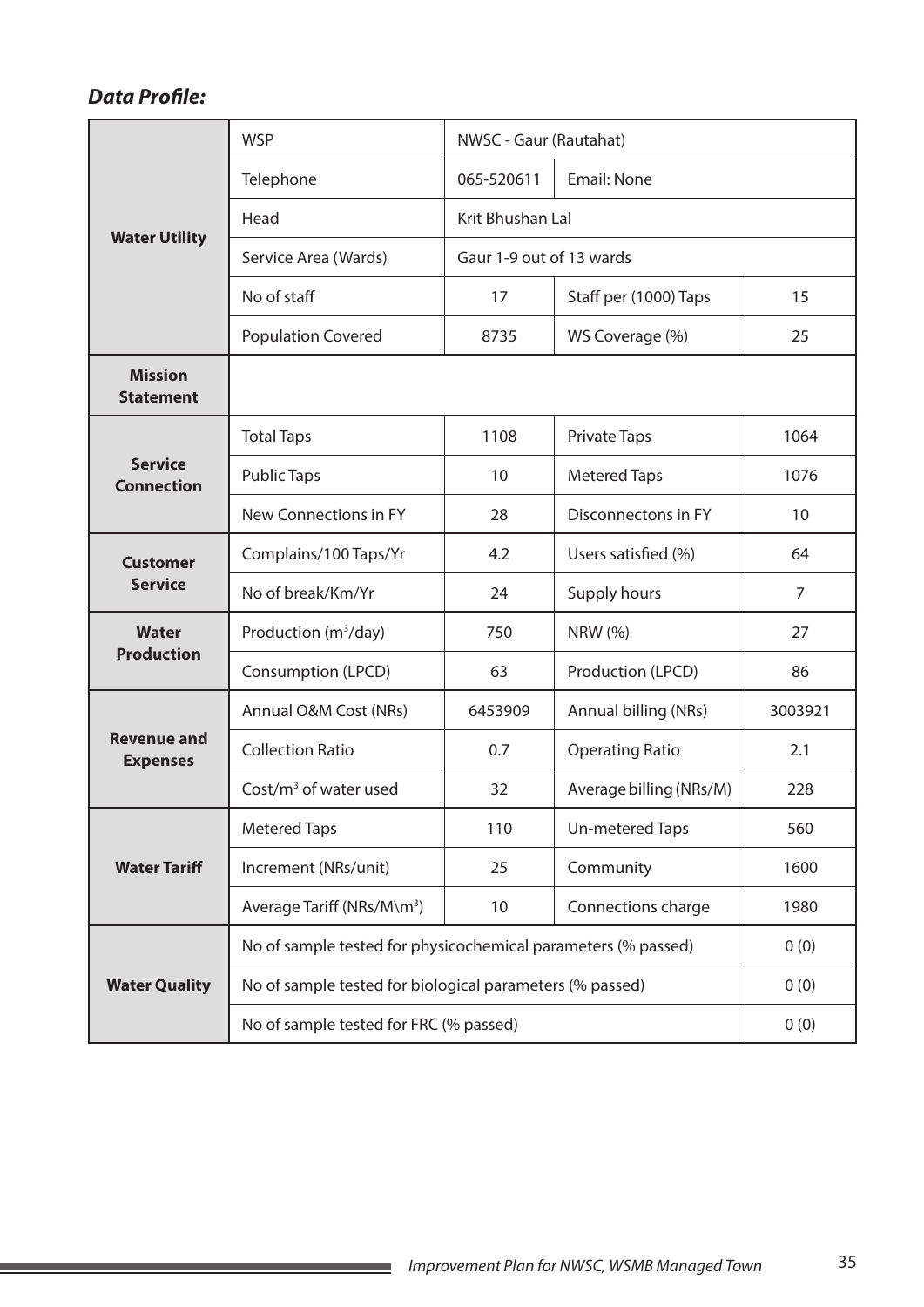|                |                                   | <b>Gaur Taps</b>         |              |                | <b>Observed Value in Test Samples</b> |            |            |            |
|----------------|-----------------------------------|--------------------------|--------------|----------------|---------------------------------------|------------|------------|------------|
| <b>SN</b>      | <b>Parameters</b>                 | <b>Units</b>             | <b>NDWQS</b> | 3136           | 3137                                  | 3138       | 3139       | 3140       |
| 1              | Color                             | Hazen                    | 5(15)        | < 5.0          | < 5.0                                 | < 5.0      | < 5.0      | < 5.0      |
| $\overline{2}$ | Turbidity                         | <b>NTU</b>               | 5(10)        | $\overline{2}$ | 2                                     | <1.0       |            | 3          |
| 3              | pH                                | $\overline{\phantom{a}}$ | $6.5 - 8.5*$ | 7.2            | 7.4                                   | 7.5        | 7.6        | 7.4        |
| 4              | Temperature                       | ${}^{0}C$                |              | 26.1           | 26.2                                  | 26         | 26         | 25.8       |
| 5              | <b>Residual Total</b><br>Chlorine | mg/l                     | $0.1 - 0.2$  | <b>Nil</b>     | <b>Nil</b>                            | <b>Nil</b> | <b>Nil</b> | <b>Nil</b> |
| 6              | Ammonia                           | mq/l                     | 1.5          | 0.18           | 0.35                                  | 0.08       | 0.19       | 0.09       |
| $\overline{7}$ | <b>Nitrite</b>                    | mg/l as NO <sub>2</sub>  | 3            | 0.04           | < 0.02                                | < 0.02     | < 0.02     | < 0.02     |
| 8              | Nitrite                           | mg/l as NO <sub>2</sub>  | 50           | 3.3            |                                       | 0.23       | 0.09       | 0.05       |
| 9              | <i>Iron</i>                       | mq/l                     | 0.3(3)       | 0.18           | 0.18                                  | 0.05       | 0.18       | 0.16       |
| 10             | Arsenic                           | mq/l                     | 0.05         | < 0.005        | < 0.005                               | < 0.005    | < 0.005    | < 0.005    |
| 11             | <b>Fluoride</b>                   | mq/l                     | $0.5 - 1.5*$ | 0.2            | 0.36                                  | 0.31       | 0.39       | 0.19       |
| 12             | E. Coli                           | CFU/100ml                | Nil          | Nil            | Nil                                   | Nil        | Nil        | Nil        |



OHT: Over Head Tank, Cl2= Chlorination Unit, W= Tubewell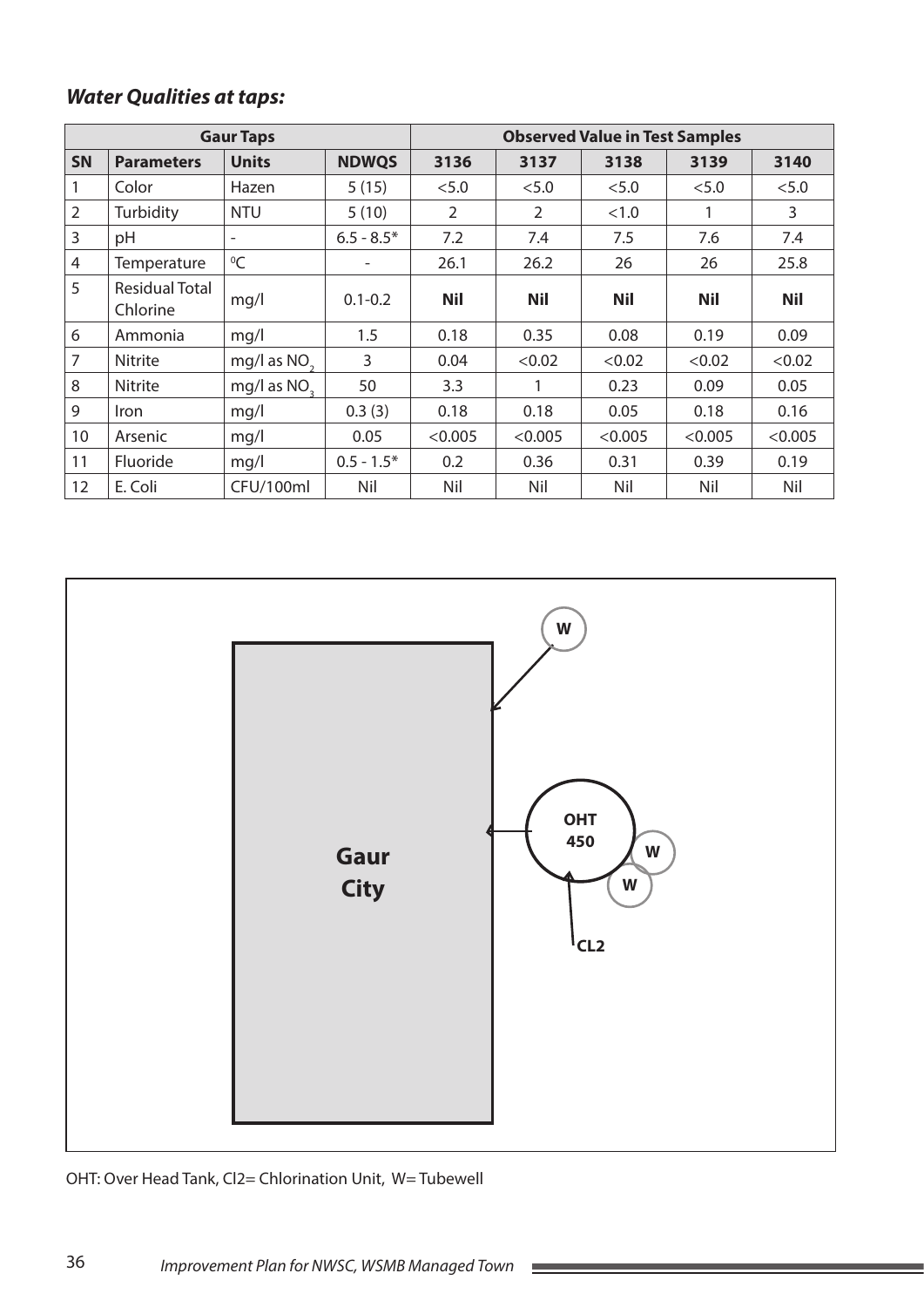# **5.11 Improvement plan: NWSC Kalaiya**

### **Introduction:**

Kalaiya water Supply Project was constructed by the Department of Water Supply and Sewerage in 2035 and hand over to NWSC in 2056 for the operation and maintenance of the system. This system has been operated with an elevated tank of 450m<sup>3</sup> capacity and two tube wells as a source of supply. Kalaiya is a district headquarters of Bara district. This municipality has altogether 25 wards out which 12 wards have been covered by this system. This water supply system covers about 60 % of total population. Some of the area of Kalaiya bazaar has been expanded along Barewa, Padam Road and Bhawani pur. After the inclusion of some of the VDC of the surroundings in this municipality the population as well as coverage area has been increased significantly. These wards are developed radial from the centre (Bharat Chok ). Recently included wards are extended up to 5 km from the centre of the town.

#### **Improvement works:**

System is facing problem of leakages due to old pipes. It is in need of replacing about 15 km pipes in Devkota chowk, Birjung road, Barai road, cinema road with pipes ranging from 4- 6". There is need of about 20 valve chambers, chlorine dosing units, flow meter, mini lab. This will increase around 200 taps.

| <b>SN</b> | <b>Works</b>                     | <b>Units</b> | <b>Quantity</b> | Rate    | Cost       |
|-----------|----------------------------------|--------------|-----------------|---------|------------|
|           | Pipe replacement (1.5"-4")       | m            | 15,000          | 6,000   | 90,000,000 |
|           | Washouts with valve box          | No           | 20              | 100,000 | 200,0000   |
| 3         | Meter replacement                | No           | 20              | 6,000   | 120,000    |
| 4         | Lab equipments and chemicals     | LS           |                 | 500,000 | 500,000    |
|           | Chlorine dosing                  | No           |                 | 150,000 | 150,000    |
| 6         | Bulk meter, pressure gauge, etc. | Set          |                 | 200,000 | 400,000    |
|           | <b>Total</b>                     |              |                 |         | 93,170,000 |

### **Extension works:**

There is need of extending system in wards 2, 5, 8, 11, 19, 25. About 22 km pipes and three wells are needed. This will add about 2500 new connections.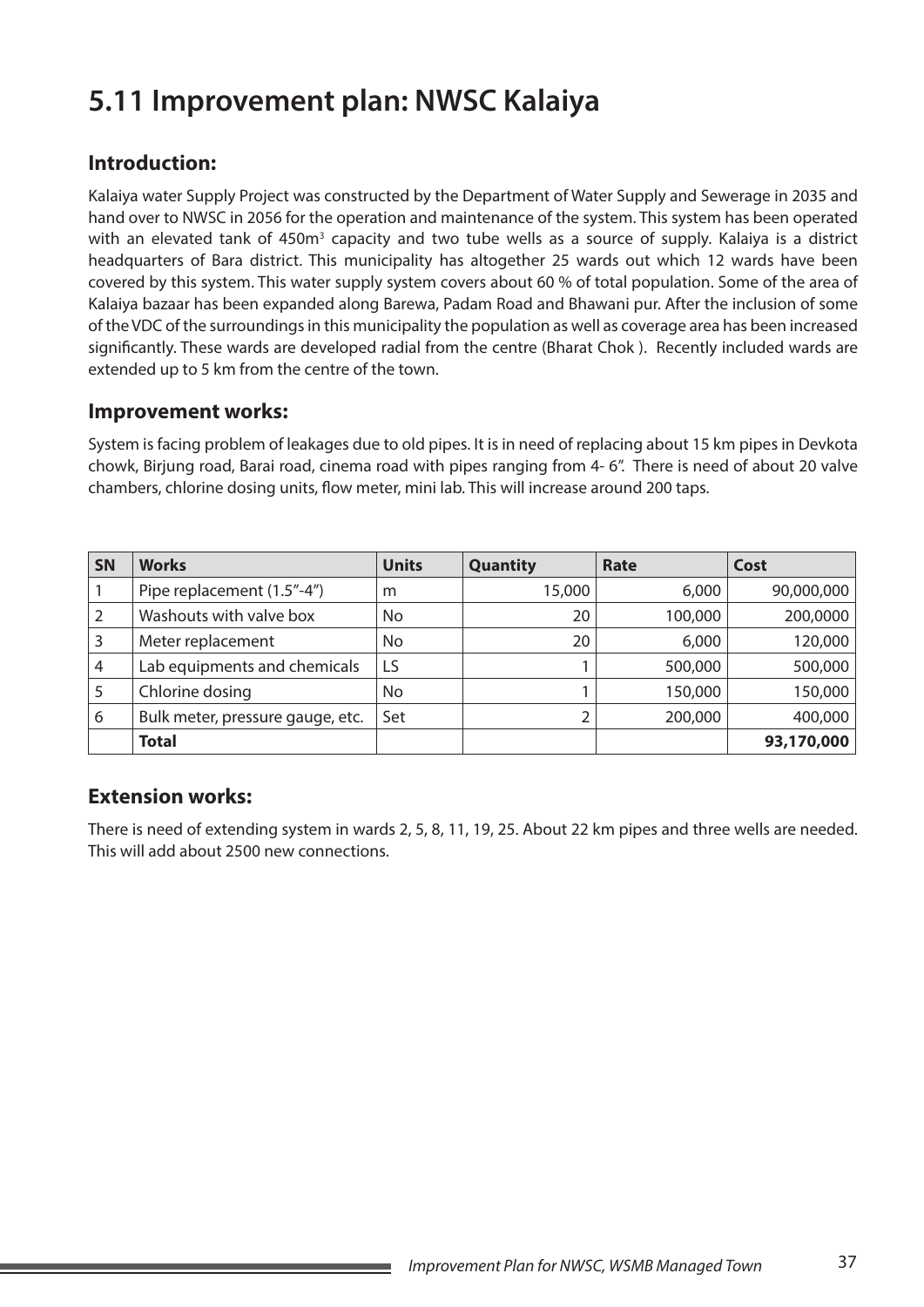|                                       | <b>WSP</b>                                                    | NWSC - Kalaiya (Bara)      |                                   |             |  |  |  |
|---------------------------------------|---------------------------------------------------------------|----------------------------|-----------------------------------|-------------|--|--|--|
|                                       | Telephone                                                     | 053-550428                 | <b>Email: None</b>                |             |  |  |  |
|                                       | Head                                                          |                            | Chandeswar Sah/Ram Chandra Sahani |             |  |  |  |
| <b>Water Utility</b>                  | Service Area (Wards)                                          | Kalaiya 1-9,11 Total 25    |                                   |             |  |  |  |
|                                       | No of staff                                                   | 14                         | Staff per (1000) Taps             | 10          |  |  |  |
|                                       | <b>Population Covered</b>                                     | 11165                      | WS Coverage (%)                   | 27          |  |  |  |
| <b>Mission</b><br><b>Statement</b>    |                                                               |                            |                                   |             |  |  |  |
|                                       | <b>Total Taps</b>                                             | 1447                       | <b>Private Taps</b>               | 1395        |  |  |  |
| <b>Service</b><br><b>Connection</b>   | <b>Public Taps</b>                                            | 20                         | <b>Metered Taps</b>               | 1403        |  |  |  |
|                                       | New Connections in FY                                         | 34                         | Disconnectons in FY               | $\mathbf 0$ |  |  |  |
| <b>Customer</b>                       | Complains/100 Taps/Yr                                         | 8.0<br>Users satisfied (%) |                                   | 90          |  |  |  |
| <b>Service</b>                        | No of break/Km/Yr                                             | 11                         | Supply hours                      | 8           |  |  |  |
| <b>Water</b><br><b>Production</b>     | Production (m <sup>3</sup> /day)                              | 1440                       | <b>NRW</b> (%)                    | 39          |  |  |  |
|                                       | Consumption (LPCD)                                            | 78                         | Production (LPCD)                 | 129         |  |  |  |
|                                       | Annual O&M Cost (NRs)                                         | 7477506                    | Annual billing (NRs)              | 4462586     |  |  |  |
| <b>Revenue and</b><br><b>Expenses</b> | <b>Collection Ratio</b>                                       | 0.8                        | <b>Operating Ratio</b>            | 1.7         |  |  |  |
|                                       | Cost/ $m3$ of water used                                      | 795937                     | Average billing (NRs/M)           | 3461468     |  |  |  |
|                                       | <b>Metered Taps</b>                                           | 110                        | Un-metered Taps                   | 560         |  |  |  |
| <b>Water Tariff</b>                   | Increment (NRs/unit)                                          | 25                         | Community                         | 1600        |  |  |  |
|                                       | Average Tariff (NRs/M\m <sup>3</sup> )                        | 1                          | Connections charge                | 1980        |  |  |  |
|                                       | No of sample tested for physicochemical parameters (% passed) |                            |                                   | 90(0)       |  |  |  |
| <b>Water Quality</b>                  | No of sample tested for biological parameters (% passed)      |                            |                                   | 0(0)        |  |  |  |
|                                       | No of sample tested for FRC (% passed)                        | 0(0)                       |                                   |             |  |  |  |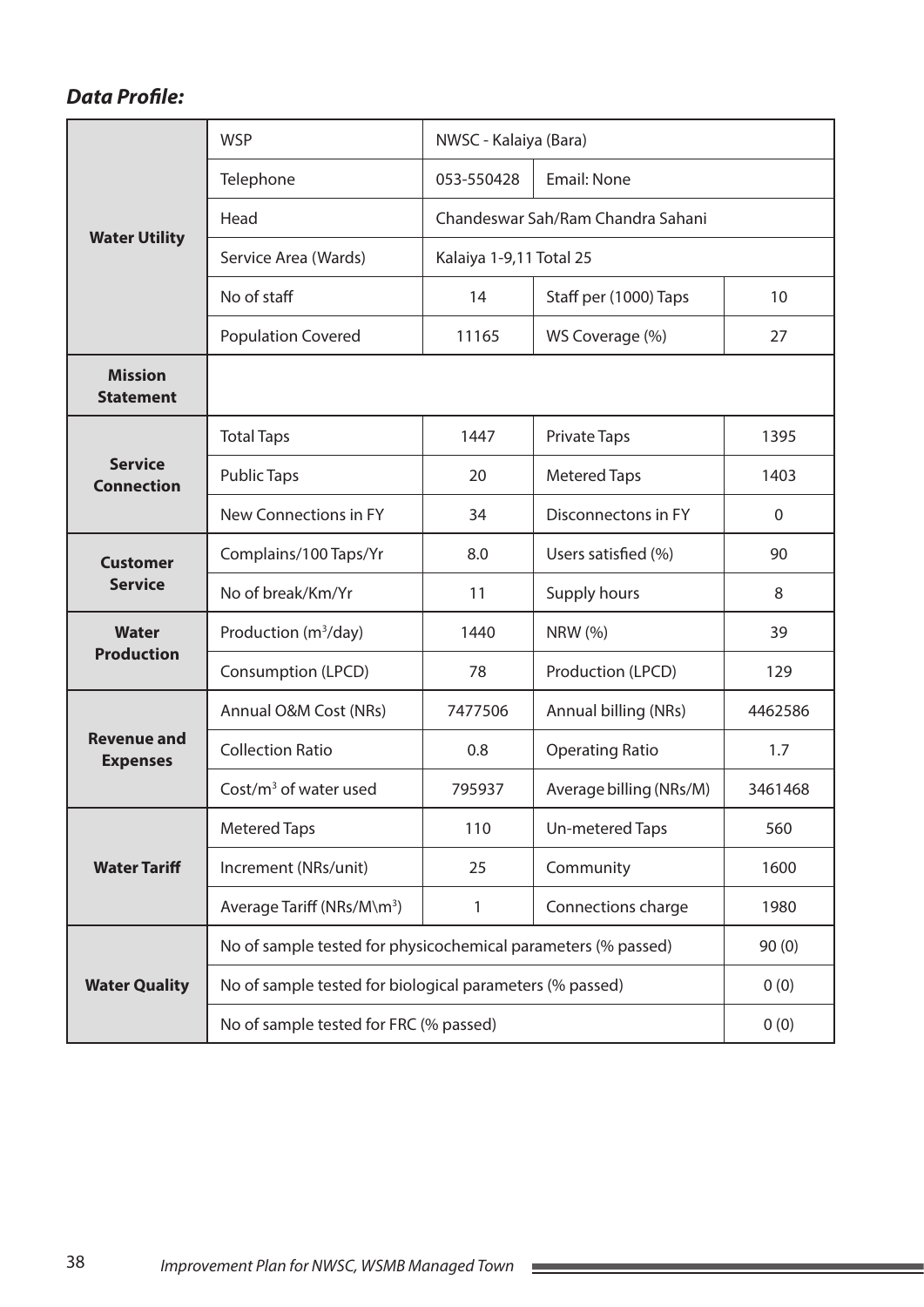|                |                            | <b>Kalaiya Taps</b>      |              |            | <b>Observed Value in Test Samples</b> |            |            |            |  |
|----------------|----------------------------|--------------------------|--------------|------------|---------------------------------------|------------|------------|------------|--|
| <b>SN</b>      | <b>Parameters</b>          | <b>Units</b>             | <b>NDWQS</b> | 986        | 987                                   | 988        | 989        | 990        |  |
|                | Color                      | Hazen                    | 5(15)        | < 5.0      | < 5.0                                 | < 5.0      | < 5.0      | < 5.0      |  |
| $\overline{2}$ | Turbidity                  | <b>NTU</b>               | 5(10)        | 1.0        | 2.0                                   | 2.0        | 2.0        | 1.0        |  |
| 3              | pH                         | $\overline{\phantom{a}}$ | $6.5 - 8.5*$ | 6.8        | 7.4                                   | 7.4        | 7.2        | 7.3        |  |
| $\overline{4}$ | Temperature                | $\mathrm{O}C$            |              | 25.1       | 24.9                                  | 25.2       | 25.2       | 25.5       |  |
| 5              | Residual Total<br>Chlorine | mq/l                     | $0.1 - 0.2$  | <b>Nil</b> | <b>Nil</b>                            | <b>Nil</b> | <b>Nil</b> | <b>Nil</b> |  |
| 6              | Ammonia                    | mq/l                     | 1.5          | < 0.02     | < 0.02                                | 0.04       | < 0.02     | < 0.02     |  |
| 7              | <b>Nitrite</b>             | mg/l as $NO2$            | 3            | <0.02      | < 0.02                                | < 0.02     | < 0.02     | < 0.02     |  |
| 8              | Nitrite                    | mg/l as NO <sub>2</sub>  | 50           | 0.04       | 0.09                                  | < 0.02     | 0.16       | 0.25       |  |
| 9              | Iron                       | mq/l                     | 0.3(3)       | 0.01       | 0.11                                  | 0.12       | 0.03       | 0.01       |  |
| 10             | Arsenic                    | mq/l                     | 0.05         | < 0.005    | < 0.005                               | < 0.005    | < 0.005    | < 0.005    |  |
| 11             | Fluoride                   | mq/1                     | $0.5 - 1.5*$ | < 0.02     | 0.1                                   | 0.2        | < 0.02     | < 0.02     |  |
| 12             | E. Coli                    | CFU/100ml                | Nil          | Nil        | 35                                    | >300       | Nil        | 7          |  |



OHT: Over Head Tank, Cl2= Chlorination Unit, W= Tubewell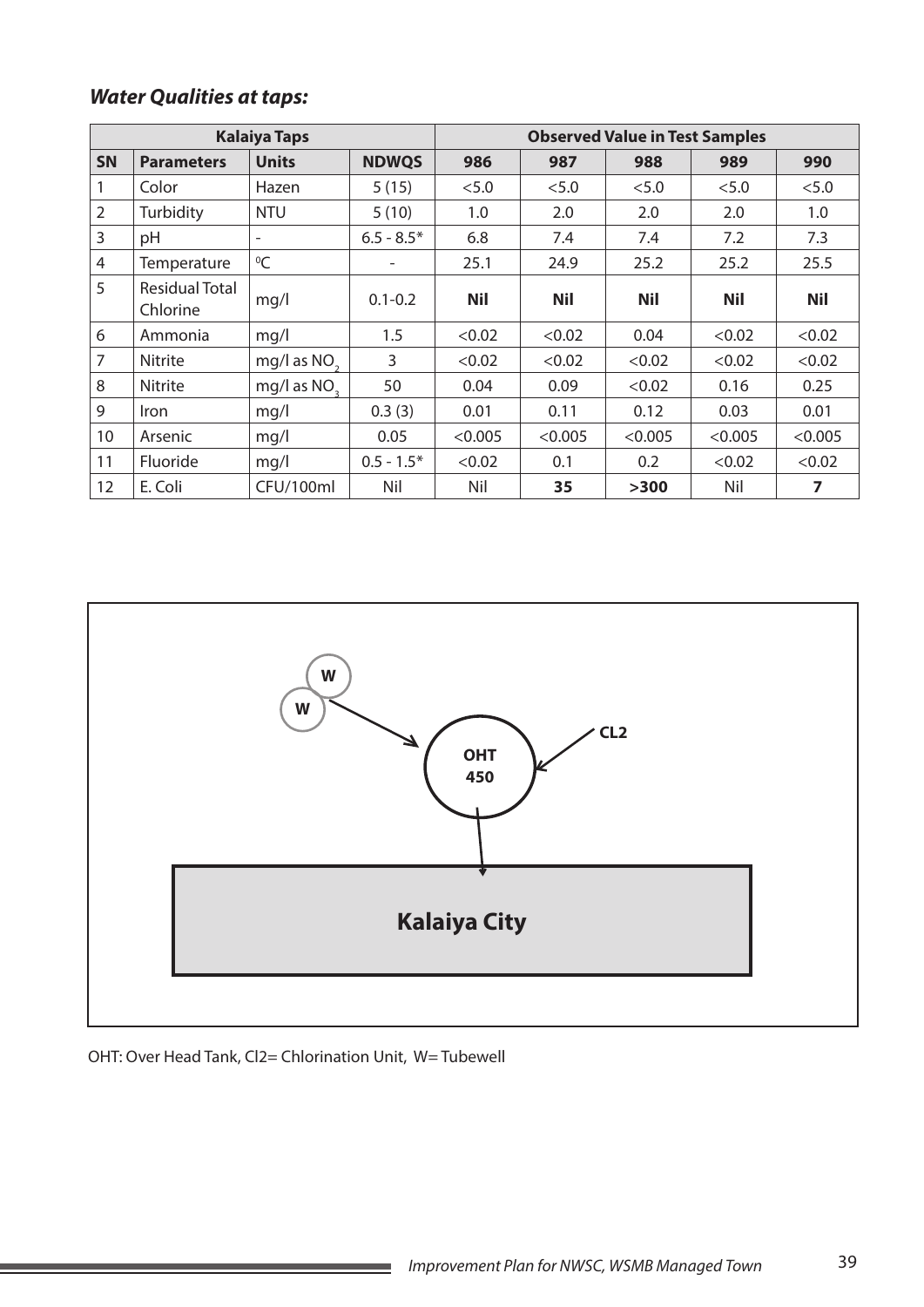# **5.12 Improvement Plan: NWSC Birgunj**

## **Introduction:**

Birganj is one of the historical places of Nepal and have been developed since Rana Regieme as an entry point for Nepal. This is most used transit point for trade and commerce and ranked as no.1 in terms of revenue generation. Birgunj is sub metropolitan city of Nepal, recently some of the Village Development Committee have been included in this city and population increased up to 153,000 (2011 census).

Water supply system for Birgunj was initially constructed by Indian commission mission in 2022 under cooperation program. It was operated by the Department of Water Supply and Sewerage for long time and added one another system in Aadarshanagar with one overhead tank having capacity of 450m<sup>3</sup> along with 2 new wells. Further it was handover to NWSC in 2046. At present 7 wells are running to maintain the water supply system in Birgunj city. In other hand the leakages is also one of the challenging job for this branch. Branch office is willing to update the system with computerized billing along with on spot billing system and develop household networking in GPS mappings to control the metering system. Revenue collections for the old taps is being difficult since owners are not identified since long back as per rule of NWSC it is difficult to disconnect the tap in case of unidentified owners. Chlorine dose has been applied well but testing of water at consumer's tap has not been continued.

#### **Improvement works:**

System is in need of replacing of 100 km pipes, adding 20 washouts, three flow meters for supply and eight for wells, chlorine dosing equipment for four station and four points in networks and updating minilab.

| <b>SN</b>      | <b>Works</b>                     | <b>Units</b> | <b>Quantity</b> | Rate    | Cost        |
|----------------|----------------------------------|--------------|-----------------|---------|-------------|
|                | Pipe replacement (1.5"-4")       | m            | 100,000         | 6,000   | 600,000,000 |
| $\overline{2}$ | Washouts with valve box          | No           | 40              | 100,000 | 4,000,000   |
| 3              | Meter replacement                | No           | 20              | 6,000   | 120,000     |
| 4              | Lab equipments and chemicals     | LS           |                 | 500,000 | 500,000     |
| 5              | Chlorine dosing                  | No           | 8               | 150,000 | 1,200,000   |
| 6              | Bulk meter, pressure gauge, etc. | Set          | 11              | 200,000 | 2,200,000   |
|                | <b>Total</b>                     |              |                 |         | 608,020,000 |

### **Extension works:**

There is need for extending system for power house, Gandak and Pragati nagar: pipes 20 km. 4 Wells, OHT at Pratima. This can be also extended up to Bindabasani: This will add 1000 taps. Similarly existing system operated by users committee at Pokharia and Simara can be taken over and improved.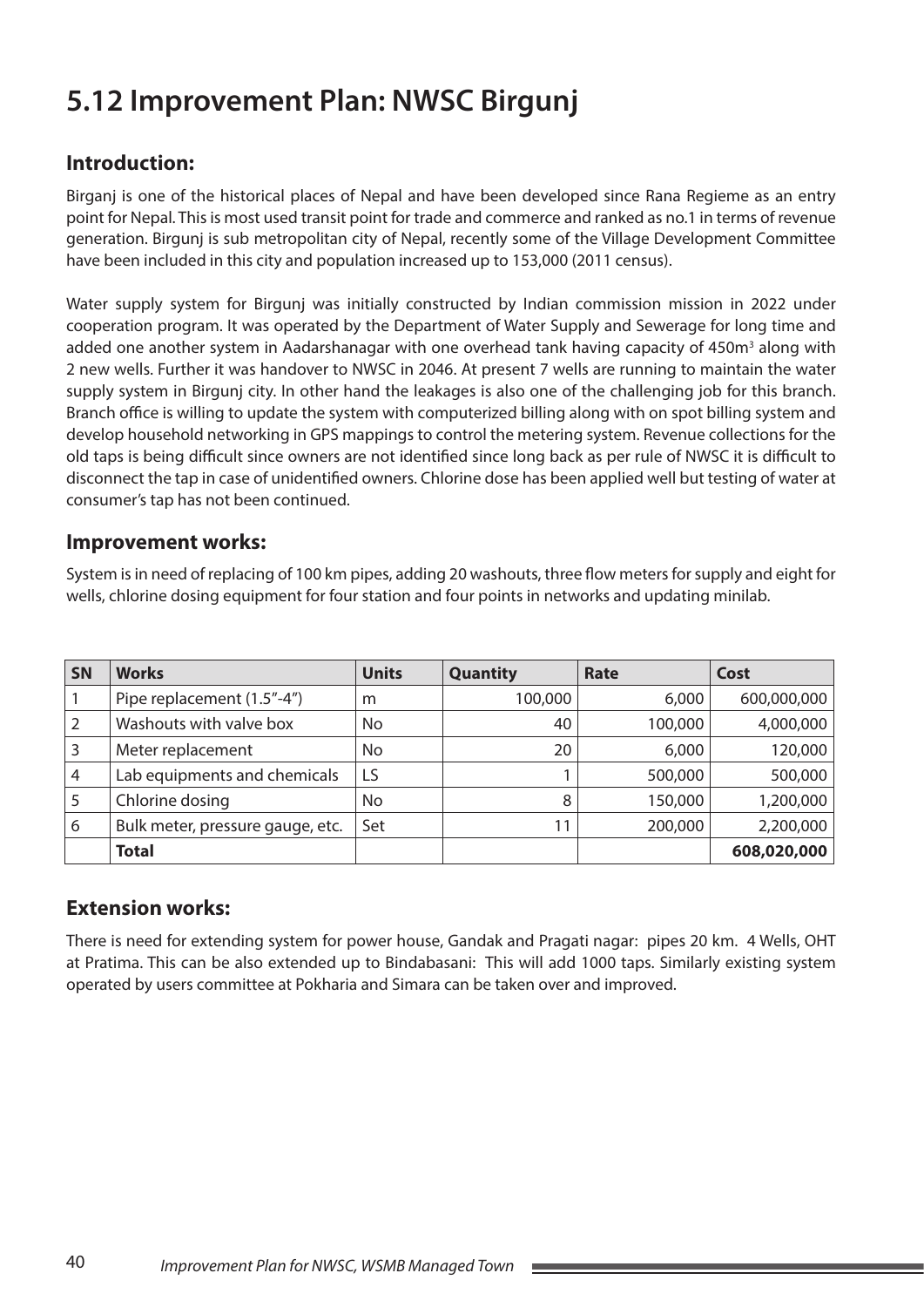|                                       | <b>WSP</b>                                                    | NWSC - Birgunj (Parsa) |                            |          |  |  |
|---------------------------------------|---------------------------------------------------------------|------------------------|----------------------------|----------|--|--|
|                                       | Telephone                                                     | 051-522874             | Email: kun_dahal@yahoo.com |          |  |  |
|                                       | Head                                                          | Chandeswar Sah         |                            |          |  |  |
| <b>Water Utility</b>                  | Service Area (Wards)                                          | Birgunj 1-9 out of 30  |                            |          |  |  |
|                                       | No of staff                                                   | 31                     | Staff per (1000) Taps      | 4        |  |  |
|                                       | <b>Population Covered</b>                                     | 52395                  | WS Coverage (%)            | 26       |  |  |
| <b>Mission</b><br><b>Statement</b>    |                                                               |                        |                            |          |  |  |
|                                       | <b>Total Taps</b>                                             | 7242                   | <b>Private Taps</b>        | 7035     |  |  |
| <b>Service</b><br><b>Connection</b>   | <b>Public Taps</b>                                            | 45                     | <b>Metered Taps</b>        | 6931     |  |  |
|                                       | New Connections in FY                                         | 57                     | Disconnectons in FY        | 41       |  |  |
| <b>Customer</b>                       | Complains/100 Taps/Yr                                         | 2.6                    | Users satisfied (%)        | 80       |  |  |
| <b>Service</b>                        | No of break/Km/Yr                                             | 139                    | Supply hours               | 11       |  |  |
| <b>Water</b>                          | Production (m <sup>3</sup> /day)                              | 5546                   | NRW (%)                    | 23       |  |  |
| <b>Production</b>                     | Consumption (LPCD)                                            | 82                     | Production (LPCD)          | 106      |  |  |
|                                       | Annual O&M Cost (NRs)                                         | 20681820               | Annual billing (NRs)       | 22210572 |  |  |
| <b>Revenue and</b><br><b>Expenses</b> | <b>Collection Ratio</b>                                       | 0.7                    | <b>Operating Ratio</b>     | 0.9      |  |  |
|                                       | Cost/m3 of water used                                         | 13                     | Average billing (NRs/M)    | 257      |  |  |
|                                       | <b>Metered Taps</b>                                           | 10                     | Un-metered Taps            | 560      |  |  |
| <b>Water Tariff</b>                   | Increment (NRs/unit)                                          | 25                     | Community                  | 1600     |  |  |
|                                       | Average Tariff (NRs/M\m3)                                     | 10                     | Connections charge         | 1980     |  |  |
|                                       | No of sample tested for physicochemical parameters (% passed) |                        |                            | 24(100)  |  |  |
| <b>Water Quality</b>                  | No of sample tested for biological parameters (% passed)      |                        |                            | 12 (100) |  |  |
|                                       | No of sample tested for FRC (% passed)                        | 10 (100)               |                            |          |  |  |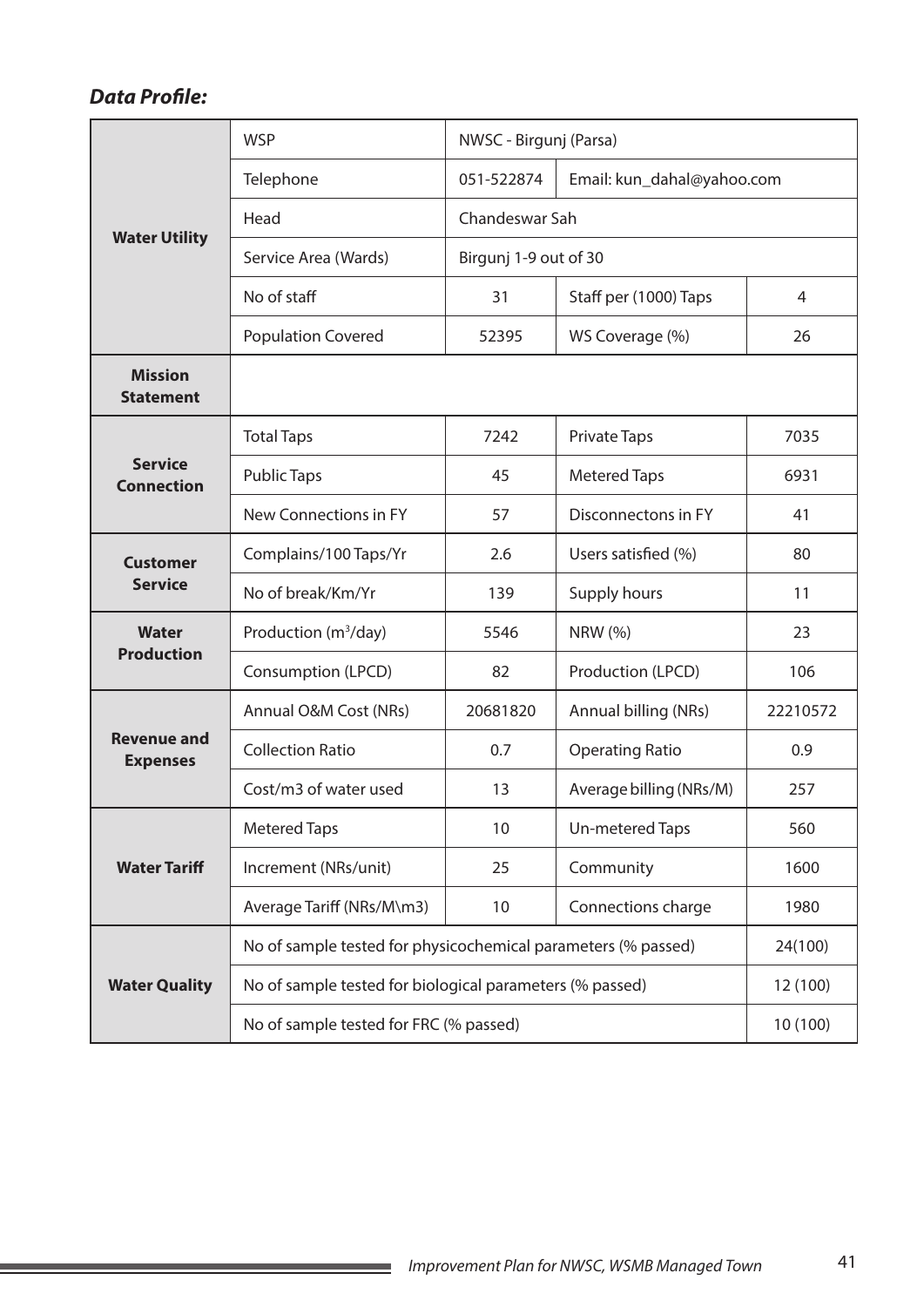|                |                                   | <b>Birgunj Taps</b>      |              |         | <b>Observed Value in Test Samples</b> |            |            |            |  |
|----------------|-----------------------------------|--------------------------|--------------|---------|---------------------------------------|------------|------------|------------|--|
| <b>SN</b>      | <b>Parameters</b>                 | <b>Units</b>             | <b>NDWQS</b> | 992     | 993                                   | 994        | 995        | 996        |  |
|                | Color                             | Hazen                    | 5(15)        | < 5.0   | < 5.0                                 | < 5.0      | < 5.0      | 5.0        |  |
| $\overline{2}$ | Turbidity                         | <b>NTU</b>               | 5(10)        | 3.0     | 1.0                                   | 4.0        | 1.0        | 1.0        |  |
| 3              | pH                                | $\overline{\phantom{0}}$ | $6.5 - 8.5*$ | 7.5     | 7.6                                   | 7.6        | 7.5        | 7.6        |  |
| $\overline{4}$ | Temperature                       | $^0C$                    |              | 25.4    | 25.4                                  | 25.5       | 25.3       | 25.3       |  |
| 5              | <b>Residual Total</b><br>Chlorine | mg/l                     | $0.1 - 0.2$  | 1       | <b>Nil</b>                            | <b>Nil</b> | <b>Nil</b> | <b>Nil</b> |  |
| 6              | Ammonia                           | mq/l                     | 1.5          | 0.04    | < 0.02                                | < 0.02     | 0.03       | 0.14       |  |
| $\overline{7}$ | Nitrite                           | mg/l as NO <sub>2</sub>  | 3            | < 0.02  | < 0.02                                | < 0.02     | < 0.02     | < 0.02     |  |
| 8              | Nitrite                           | mg/l as NO <sub>2</sub>  | 50           | 0.07    | < 0.02                                | 0.1        | < 0.02     | 0.14       |  |
| 9              | <i>Iron</i>                       | mq/l                     | 0.3(3)       | 0.88    | 0.09                                  | 0.44       | 0.1        | < 0.01     |  |
| 10             | Arsenic                           | mq/l                     | 0.05         | < 0.005 | < 0.005                               | < 0.005    | < 0.005    | < 0.005    |  |
| 11             | <b>Fluoride</b>                   | mq/l                     | $0.5 - 1.5*$ | 0.17    | 0.03                                  | 0.06       | 0.06       | 1.0        |  |
| 12             | E. Coli                           | CFU/100ml                | Nil          | Nil     | 20                                    | 24         | Nil        | 150        |  |



**Contract** 

OHT: Over Head Tank, Cl2= Chlorination Unit, W= Tubewell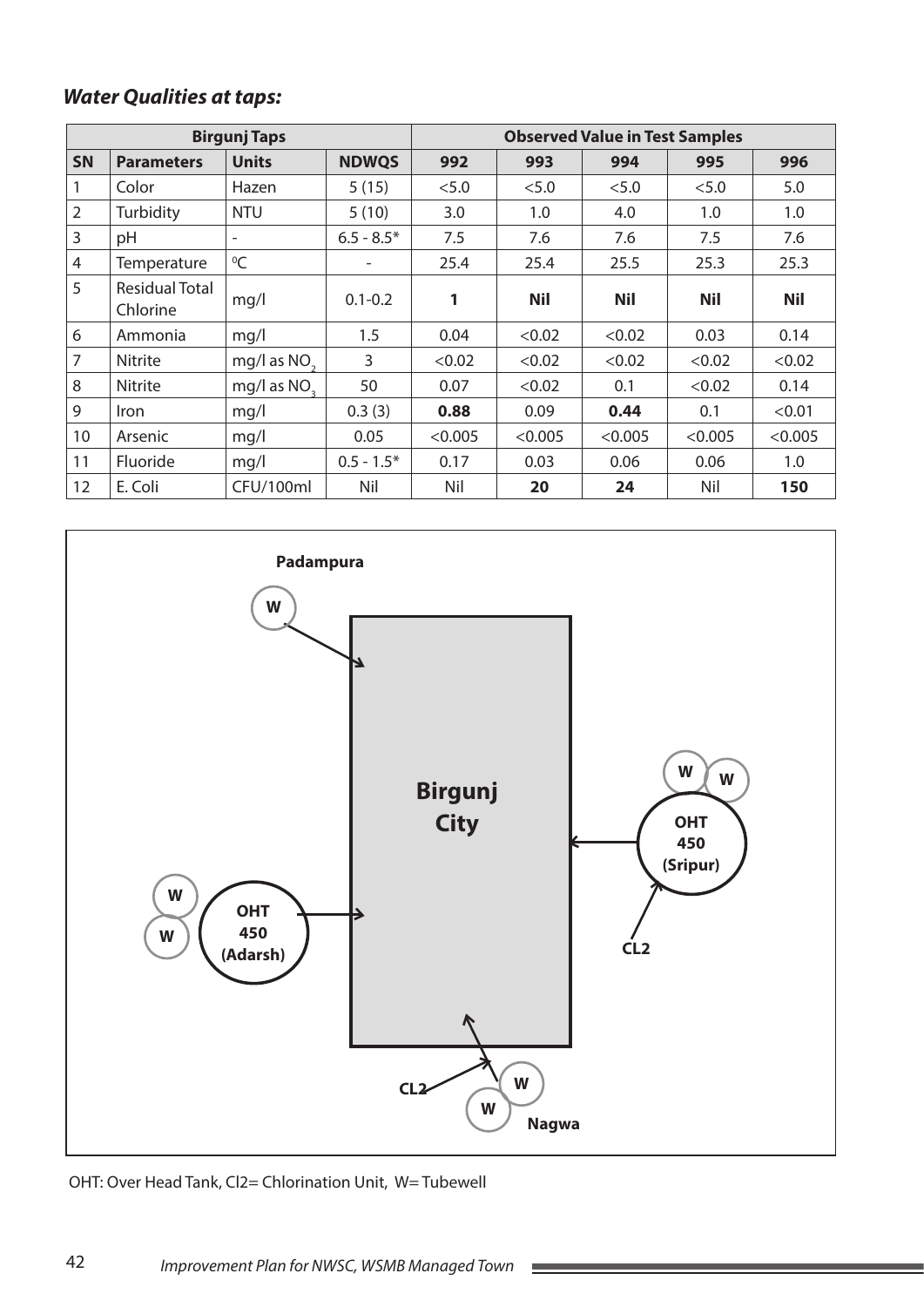# **5.13 Improvement plan: WSMB Hetauda**

### **Introduction:**

Hetauda Water Supply Project was constructed in 2026 by the Department of Water Supply and Sewerage. It was operated and maintained by the Department of Water Supply and Sewerage up to 2046 and handover to NWSC for further operation. With the improvement of the system supported by municipality/EUIP in 2070 it was handover to the Hetauda Water Supply Management Board. Hetauda City has 29 wards and are scattered from its core market area. Most of these wards have covered with separate systems. Altogether 5 systems maintain the water supply in different locations based on the available sources and geography of the service area.

Supply systems are intermittent and geography of the municipality does not allow covering all the area with one system. The distribution systems of core bazaar area are old and under size. During non-supply hours these pipes get contaminated with waste water and other foreign elements. At present 65 percent populations have been covered and remaining 35 percent is still remaining to be covered. Production is insufficient for supplying with all existing sources. The trend of tap connections is increasing every year.

#### **Improvement works:**

System is in need of replacing 15 km pipes, adding 20 km pipes for double line layout where the roads are extending and 5 km for fetching additional water of 30 lps from Bundol source. There is need for establishing minilab, 20 washouts, 2250 m<sup>3</sup> of additional tanks. Similarly there is need for extending system in wards 19, 20, 21, 22 with 40km pipes, 600  $m<sup>3</sup>$  GT for adding 2500 taps.

| <b>SN</b> | <b>Works</b>                     | <b>Units</b>   | Quantity | Rate      | Cost        |
|-----------|----------------------------------|----------------|----------|-----------|-------------|
|           | Pipe replacement (1.5"-4")       | m              | 40,000   | 6,000     | 240,000,000 |
| 2         | Washouts with valve box          | No.            | 20       | 100,000   | 2,000,000   |
| 3         | Meter replacement                | No.            | 20       | 2,000     | 40,000      |
| 4         | Well development                 | No.            |          | 5,000,000 | 10,000,000  |
| 5         | Generators                       | No             | 5        | 3,000,000 | 15,000,000  |
| 6         | Lab equipment and chemicals      | LS             |          | 500,000   | 500,000     |
| 7         | Chlorine dosing                  | No.            | 18       | 50,000    | 900,000     |
| 8         | Bulk meter, pressure gauge, etc. | Set            | 10       | 200,000   | 2,000,000   |
| 9         | Reservoir                        | m <sub>3</sub> | 2,250    | 30,000    | 67,500,000  |
|           | <b>Total</b>                     |                |          |           | 337,940,000 |

### **Extension works:**

Similarly, there is need for adding new system in wards 16, 17, 18, 19 with 70km pipes, 3 wells, 4\*300m<sup>3</sup> tanks with lifting 3 stage. This will add 2500 and 2000 taps.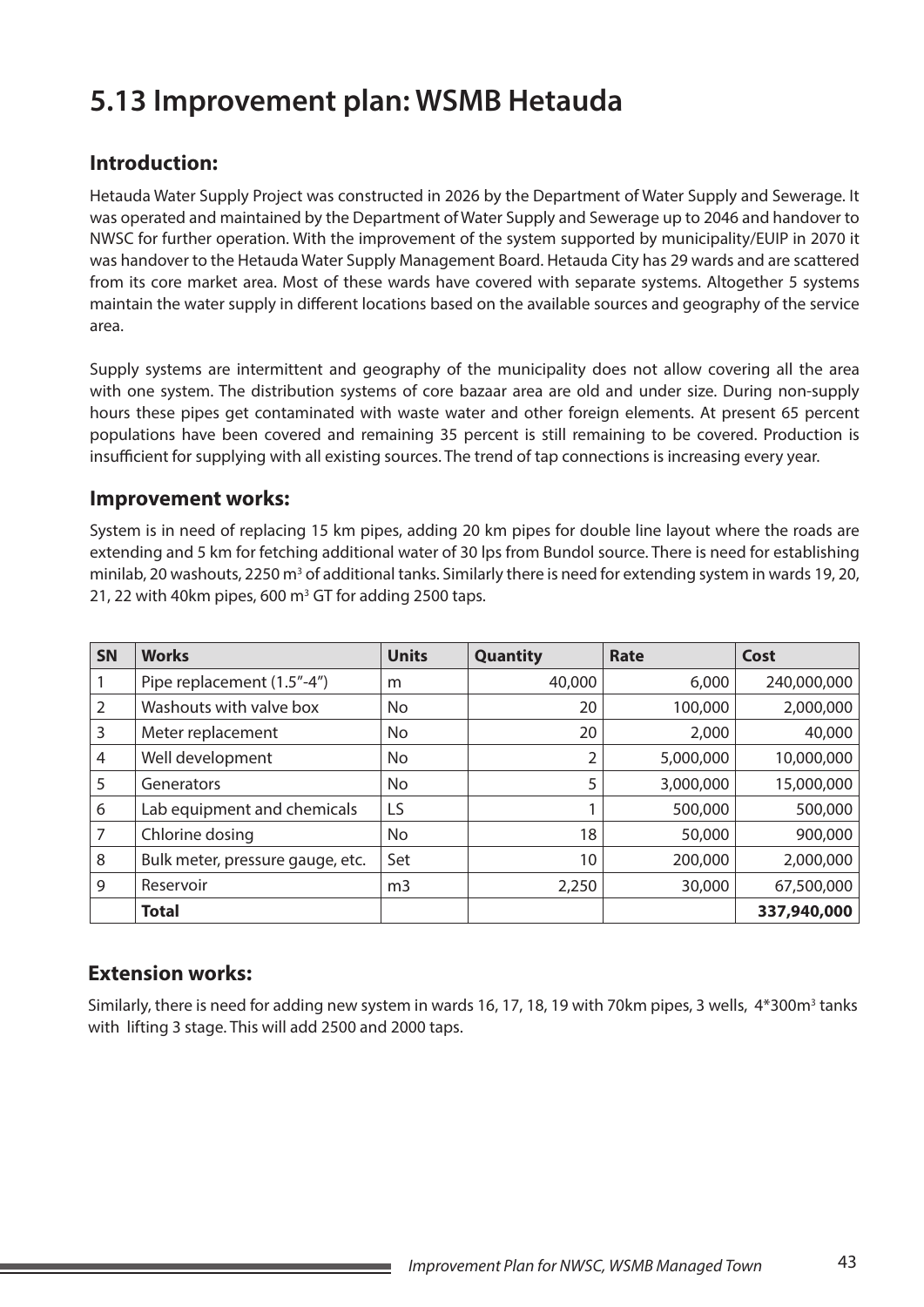|                                       | <b>WSP</b>                                                    |            | WSMB - Hetauda (Makawanpur)                 |                |  |  |  |
|---------------------------------------|---------------------------------------------------------------|------------|---------------------------------------------|----------------|--|--|--|
|                                       | Telephone                                                     | 057-523708 | Email: hwsmboard@gmail.com                  |                |  |  |  |
|                                       | Head                                                          |            | Sudarshan Dhakal/ Chair: Pratap Bist        |                |  |  |  |
| <b>Water Utility</b>                  | Service Area (Wards)                                          |            | Hetauda 1-10, 16, 17, 18, 19, 20 (Total 29) |                |  |  |  |
|                                       | No of staff                                                   | 45         | Staff per (1000) Taps                       | $\overline{4}$ |  |  |  |
|                                       | <b>Population Covered</b>                                     | 78337      | WS Coverage (%)                             | 96             |  |  |  |
| <b>Mission</b><br><b>Statement</b>    |                                                               |            |                                             |                |  |  |  |
|                                       | <b>Total Taps</b>                                             | 11184      | <b>Private Taps</b>                         | 11015          |  |  |  |
| <b>Service</b><br><b>Connection</b>   | <b>Public Taps</b>                                            | 22         | <b>Metered Taps</b>                         | 10975          |  |  |  |
|                                       | New Connections in FY                                         | 533        | Disconnectons in FY                         | $\mathbf 0$    |  |  |  |
| <b>Customer</b>                       | Complains/100 Taps/Yr                                         | 4.9        | Users satisfied (%)                         | 60             |  |  |  |
| <b>Service</b>                        | No of break/Km/Yr                                             | 210        | Supply hours                                | 6              |  |  |  |
| <b>Water</b><br><b>Production</b>     | Production (m <sup>3</sup> /day)                              | 9214       | <b>NRW</b> (%)                              | 28             |  |  |  |
|                                       | Consumption (LPCD)                                            | 85         | Production (LPCD)                           | 118            |  |  |  |
|                                       | Annual O&M Cost (NRs)                                         | 24378680   | Annual billing (NRs)                        | 27813973       |  |  |  |
| <b>Revenue and</b><br><b>Expenses</b> | <b>Collection Ratio</b>                                       | 1.0        | <b>Operating Ratio</b>                      | 0.9            |  |  |  |
|                                       | Cost/ $m3$ of water used                                      | 10         | Average billing (NRs/M)                     | 208            |  |  |  |
|                                       | <b>Metered Taps</b>                                           | 50         | Un-metered Taps                             | 360            |  |  |  |
| <b>Water Tariff</b>                   | Increment (NRs/unit)                                          | 15         | Community                                   | $\mathbf 0$    |  |  |  |
|                                       | Average Tariff (NRs/M\m <sup>3</sup> )                        | 11         | Connections charge                          | 15000          |  |  |  |
|                                       | No of sample tested for physicochemical parameters (% passed) |            |                                             | 1(100)         |  |  |  |
| <b>Water Quality</b>                  | No of sample tested for biological parameters (% passed)      |            |                                             | 0(0)           |  |  |  |
|                                       | No of sample tested for FRC (% passed)                        | 231 (100)  |                                             |                |  |  |  |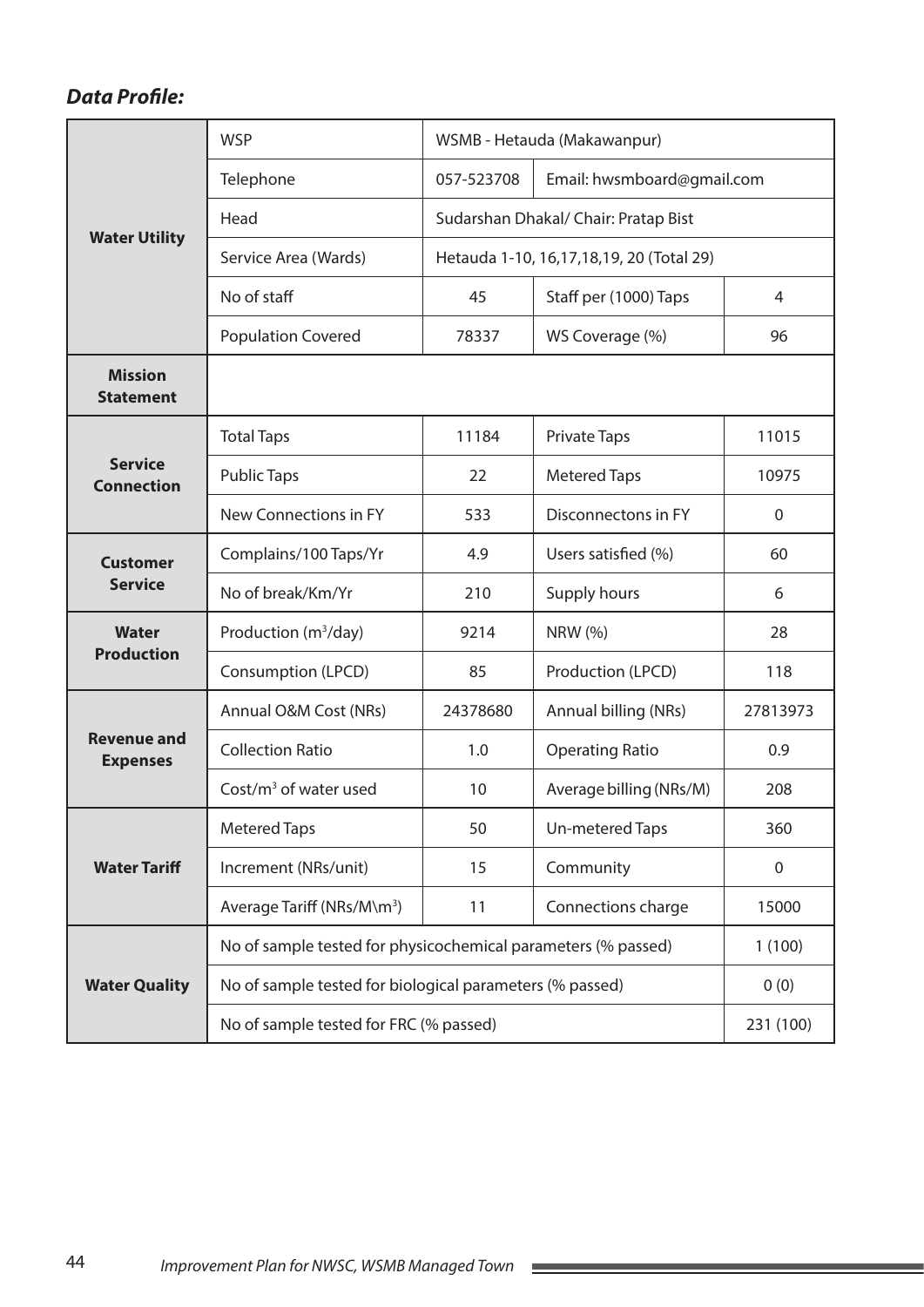|                | <b>Hetauda Taps</b>               |                          |              | <b>Observed Value in Test Samples</b> |            |            |            |            |
|----------------|-----------------------------------|--------------------------|--------------|---------------------------------------|------------|------------|------------|------------|
| <b>SN</b>      | <b>Parameters</b>                 | <b>Units</b>             | <b>NDWQS</b> | 966                                   | 967        | 968        | 969        | 970        |
|                | Color                             | Hazen                    | 5(15)        | < 5.0                                 | < 5.0      | < 5.0      | < 5.0      | < 5.0      |
| $\overline{2}$ | Turbidity                         | <b>NTU</b>               | 5(10)        | 1.0                                   | 1.0        | 1.0        | 1.0        | 1.0        |
| 3              | pH                                | $\overline{\phantom{a}}$ | $6.5 - 8.5*$ | 5.6                                   | 6.9        | 7.1        | 6.2        | 6.8        |
| 4              | Temperature                       | $^0C$                    |              | 24.2                                  | 24.2       | 24.3       | 24.4       | 24.5       |
| 5              | <b>Residual Total</b><br>Chlorine | mg/l                     | $0.1 - 0.2$  | <b>Nil</b>                            | <b>Nil</b> | <b>Nil</b> | <b>Nil</b> | <b>Nil</b> |
| 6              | Ammonia                           | mq/l                     | 1.5          | < 0.02                                | < 0.02     | < 0.02     | < 0.02     | < 0.02     |
| 7              | <b>Nitrite</b>                    | mg/l as $NO2$            | 3            | < 0.02                                | < 0.02     | < 0.02     | < 0.02     | < 0.02     |
| 8              | Nitrite                           | mg/l as NO <sub>2</sub>  | 50           | 15.2                                  | 28.1       | 13.8       | 3.4        | 63.4       |
| 9              | <i>Iron</i>                       | mq/1                     | 0.3(3)       | < 0.01                                | < 0.01     | < 0.01     | < 0.01     | 0.03       |
| 10             | Arsenic                           | mq/l                     | 0.05         | < 0.005                               | < 0.005    | < 0.005    | < 0.005    | < 0.005    |
| 11             | Fluoride                          | mq/1                     | $0.5 - 1.5*$ | < 0.02                                | < 0.02     | < 0.02     | < 0.02     | < 0.02     |
| 12             | E. Coli                           | CFU/100ml                | Nil          | 1                                     | Nil        | 15         | 4          | 12         |



OHT: Over Head Tank, GT= Ground Tank, ST= Sedimentation Tank, Cl2= Chlorination Unit, W= Tubewell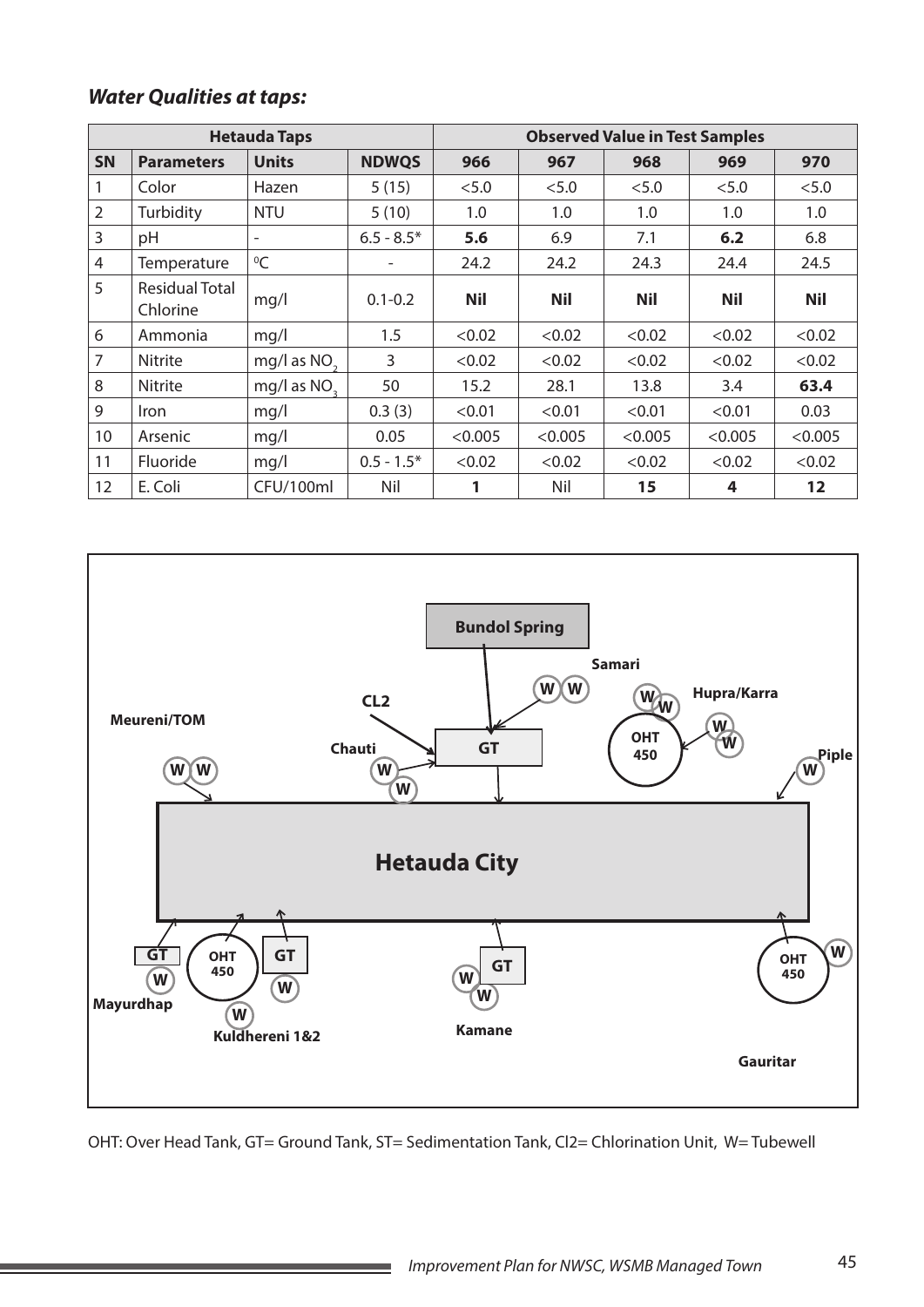# **5.14 Improvement plan: WSMB Bharatpur**

## **Introduction:**

Bharatpur water supply system was constructed in 2033 conveying water from Jugedi khola. This system was constructed by the Department of Water Supply and Sewerage to meet the water demand of Bharatpur which is not in operation because of damages caused by floods and seems to be unsafe for conveyance of water regularly. Bharatpur is located in the bank of Narayani River and its geology found to be potential ground water source. In 2050 a project was constructed by the Technical and financial support of JICA using ground water. Along with existing system this newly constructed ground water system started supplying water with an elevated tank having capacity of 400 m<sup>3</sup> and 1200m<sup>3</sup> ground tanks as a balancing reservoir. Initially it was having 4 tube wells and operated by the Department of Water Supply and Sewerage. Further in 2056 this system was hand over to NWSC for operation. This system was handover to the Water Supply Management Board formally in 2064 and started operation in 2069 improving the system in terms of production, quality of water and services to the consumer.

Now Bharatpur has become sub metropolitan city and water demand has increased significantly and numbers of wells reached up to 24 and water has been supplying with 3 elevated tanks and 500 kilometres of distribution main in which urban environmental improvement project has carried out major works by constructed the reservoirs and elevated tank also. Department of Water Supply and Sewerage is another partner to provide the necessary support as per the requirement of the board. Recently an elevated tank has been constructed by the Division office in Aanandpur. Private sector like CokaCola has also made an agreement to support for laying of pipes for the people of this industrial area.

#### **Improvement works:**

System is in need of replacing about 100 km old pipes (3"-8") for controlling leakage and flow. About 20 valve chambers are needed for zoning and washouts. There is need for system for chlorination and upgrading minilabs.

| <b>SN</b>      | <b>Works</b>                     | <b>Units</b>   | Quantity | Rate    | Cost          |
|----------------|----------------------------------|----------------|----------|---------|---------------|
|                | Pipe replacement (3"-8")         | m              | 100,000  | 10,000  | 1,000,000,000 |
| $\sqrt{2}$     | Washouts with valve box          | N <sub>o</sub> | 20       | 100,000 | 2,000,000     |
| $\overline{3}$ | Lab equipment and chemicals      | LS             |          | 200,000 | 200,000       |
| $\overline{4}$ | Chlorine dosing                  | No             |          | 150,000 | 750,000       |
| -5             | Bulk meter, pressure gauge, etc. | Set            | 23       | 50,000  | 1,150,000     |
|                | <b>Total</b>                     |                |          |         | 1,004,100,000 |

### **Extension works:**

Similarly, system is in need to extending services in new area of municipality mainly in the Jhakhadimai area, Mangalpur, Fulbari, Patihani, Gitaqanagar and Shivanagar. Projects has been initiated byWSSDO. This will add about 30,000 taps.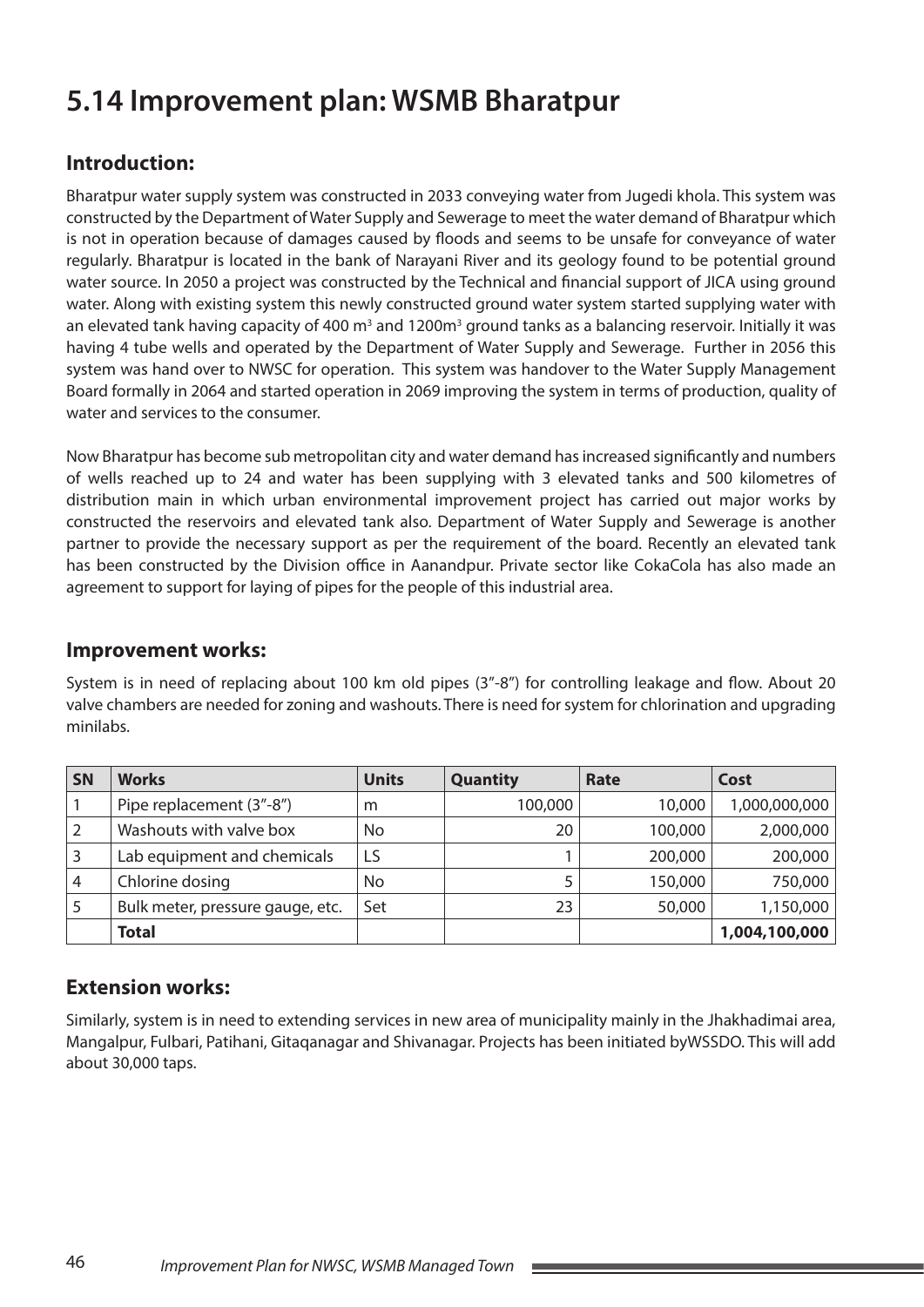|                                       | <b>WSP</b>                                                    |                  | WSMB - Bharatpur (Chitwan)              |                   |  |  |  |
|---------------------------------------|---------------------------------------------------------------|------------------|-----------------------------------------|-------------------|--|--|--|
|                                       | Telephone                                                     | 056-524916       | Email: bharatpurwatersupplymb@gmail.com |                   |  |  |  |
|                                       | Head                                                          | Salik Ram Paudel |                                         |                   |  |  |  |
| <b>Water Utility</b>                  | Service Area (Wards)                                          | Bharatpur 1-19   |                                         |                   |  |  |  |
|                                       | No of staff                                                   | 49               | Staff per (1000) Taps                   | 3                 |  |  |  |
|                                       | <b>Population Covered</b>                                     | 96360            | WS Coverage (%)                         | 40                |  |  |  |
| <b>Mission</b><br><b>Statement</b>    |                                                               |                  |                                         |                   |  |  |  |
|                                       | <b>Total Taps</b>                                             | 17493            | <b>Private Taps</b>                     | 16990             |  |  |  |
| <b>Service</b><br><b>Connection</b>   | <b>Public Taps</b>                                            | 3                | <b>Metered Taps</b>                     | 17490             |  |  |  |
|                                       | New Connections in FY                                         | 1550             | Disconnectons in FY                     | 18                |  |  |  |
| <b>Customer</b>                       | Complains/100 Taps/Yr                                         | 1.7              | Users satisfied (%)                     | 95                |  |  |  |
| <b>Service</b>                        | No of break/Km/Yr                                             | 445              | Supply hours                            | $12 \overline{ }$ |  |  |  |
| <b>Water</b>                          | Production (m <sup>3</sup> /day)                              | 15548            | <b>NRW (%)</b>                          | 33                |  |  |  |
| <b>Production</b>                     | Consumption (LPCD)                                            | 108              | Production (LPCD)                       | 161               |  |  |  |
|                                       | Annual O&M Cost (NRs)                                         | 38900000         | Annual billing (NRs)                    | 56376000          |  |  |  |
| <b>Revenue and</b><br><b>Expenses</b> | <b>Collection Ratio</b>                                       | 0.9              | <b>Operating Ratio</b>                  | 0.7               |  |  |  |
|                                       | $Cost/m3$ of water used                                       | 10               | Average billing (NRs/M)                 | 269               |  |  |  |
|                                       | <b>Metered Taps</b>                                           | 100 (135)*       | Un-metered Taps                         | 810               |  |  |  |
| <b>Water Tariff</b>                   | Increment (NRs/unit)                                          | $18(20)*$        | Community                               | 1080              |  |  |  |
|                                       | Average Tariff (NRs/M\m <sup>3</sup> )                        | 14               | Connections charge                      | 4000              |  |  |  |
|                                       | No of sample tested for physicochemical parameters (% passed) |                  |                                         | 360 (100)         |  |  |  |
| <b>Water Quality</b>                  | No of sample tested for biological parameters (% passed)      |                  |                                         | 360 (100)         |  |  |  |
|                                       | No of sample tested for FRC (% passed)                        | 360 (100)        |                                         |                   |  |  |  |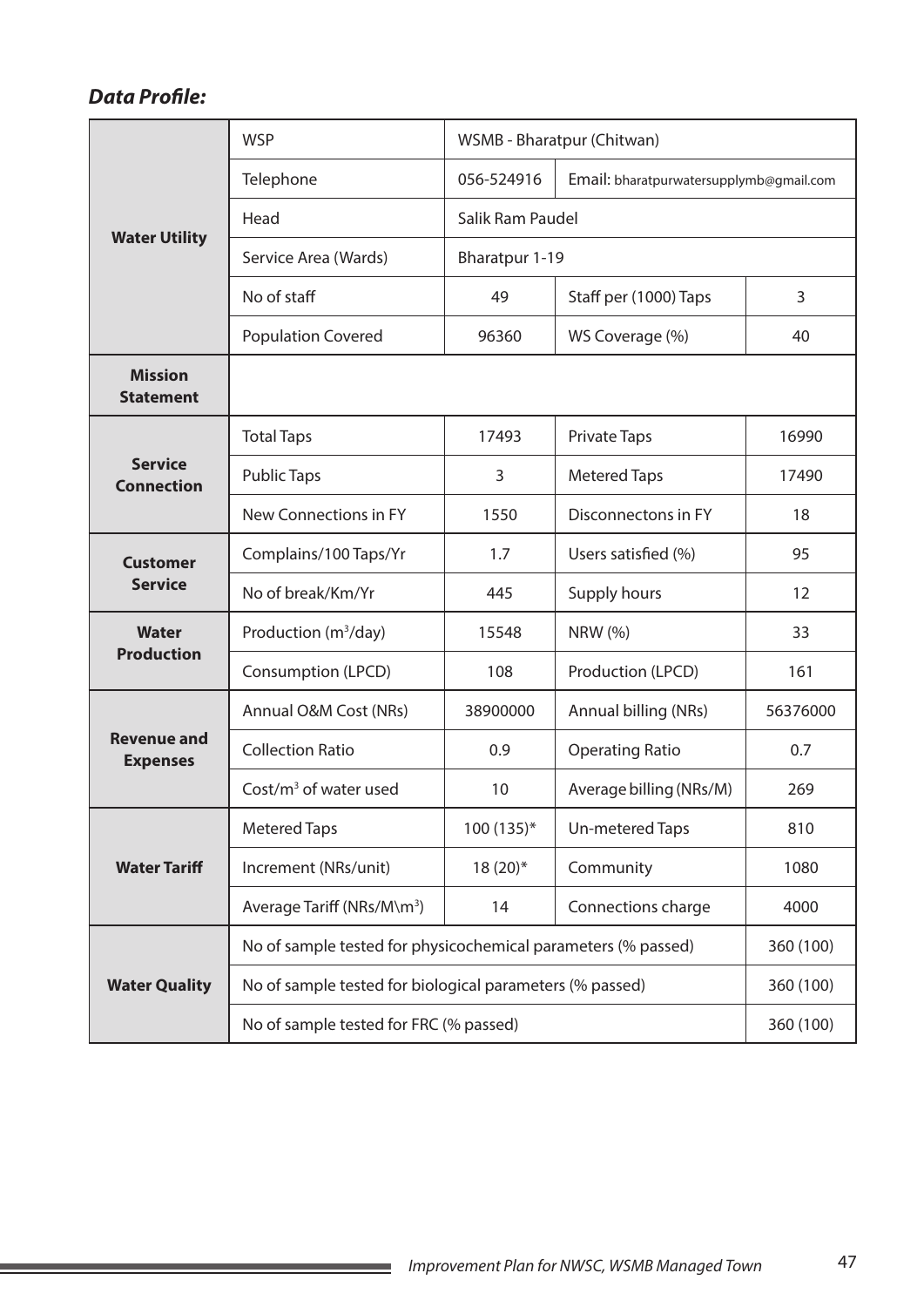|                |                                   | <b>Bharatpur Taps</b>    |              |            | <b>Observed Value in Test Samples</b> |            |            |            |
|----------------|-----------------------------------|--------------------------|--------------|------------|---------------------------------------|------------|------------|------------|
| <b>SN</b>      | <b>Parameters</b>                 | <b>Units</b>             | <b>NDWQS</b> | 535        | 536                                   | 537        | 538        | 539        |
|                | Color                             | Hazen                    | 5(15)        | < 5.0      | < 5.0                                 | < 5.0      | < 5.0      | < 5.0      |
| $\overline{2}$ | Turbidity                         | <b>NTU</b>               | 5(10)        | <1.0       | <1.0                                  | <1.0       | <1.0       | <1.0       |
| 3              | pH                                | $\overline{\phantom{a}}$ | $6.5 - 8.5*$ | 6.6        | 7.4                                   | 7.4        | 8.3        | 7.7        |
| 4              | Temperature                       | ${}^{0}C$                |              | 26.8       | 26.7                                  | 26.7       | 26.7       | 26.7       |
| 5              | <b>Residual Total</b><br>Chlorine | mq/l                     | $0.1 - 0.2$  | <b>Nil</b> | <b>Nil</b>                            | <b>Nil</b> | <b>Nil</b> | <b>Nil</b> |
| 6              | Ammonia                           | mq/1                     | 1.5          | 0.05       | 0.05                                  | < 0.02     | 0.04       | 0.04       |
| $\overline{7}$ | <b>Nitrite</b>                    | mg/l as $NO2$            | 3            | < 0.02     | < 0.02                                | < 0.02     | < 0.02     | < 0.02     |
| 8              | <b>Nitrite</b>                    | mg/l as $NO2$            | 50           | 8.4        | 58.2                                  | 15.1       | 10.5       | 14.4       |
| 9              | <i>Iron</i>                       | mq/l                     | 0.3(3)       | < 0.01     | < 0.01                                | < 0.01     | < 0.01     | < 0.01     |
| 10             | Arsenic                           | mq/l                     | 0.05         | < 0.005    | < 0.005                               | < 0.005    | < 0.005    | < 0.005    |
| 11             | <b>Fluoride</b>                   | mq/l                     | $0.5 - 1.5*$ | < 0.02     | 0.04                                  | < 0.02     | 0.06       | < 0.02     |
| 12             | E. Coli                           | CFU/100ml                | Nil          | 1          | Nil                                   | 3          | 15         | 3          |



OHT: Over Head Tank, GT= Ground Tank, Cl2= Chlorination Unit, W= Tubewell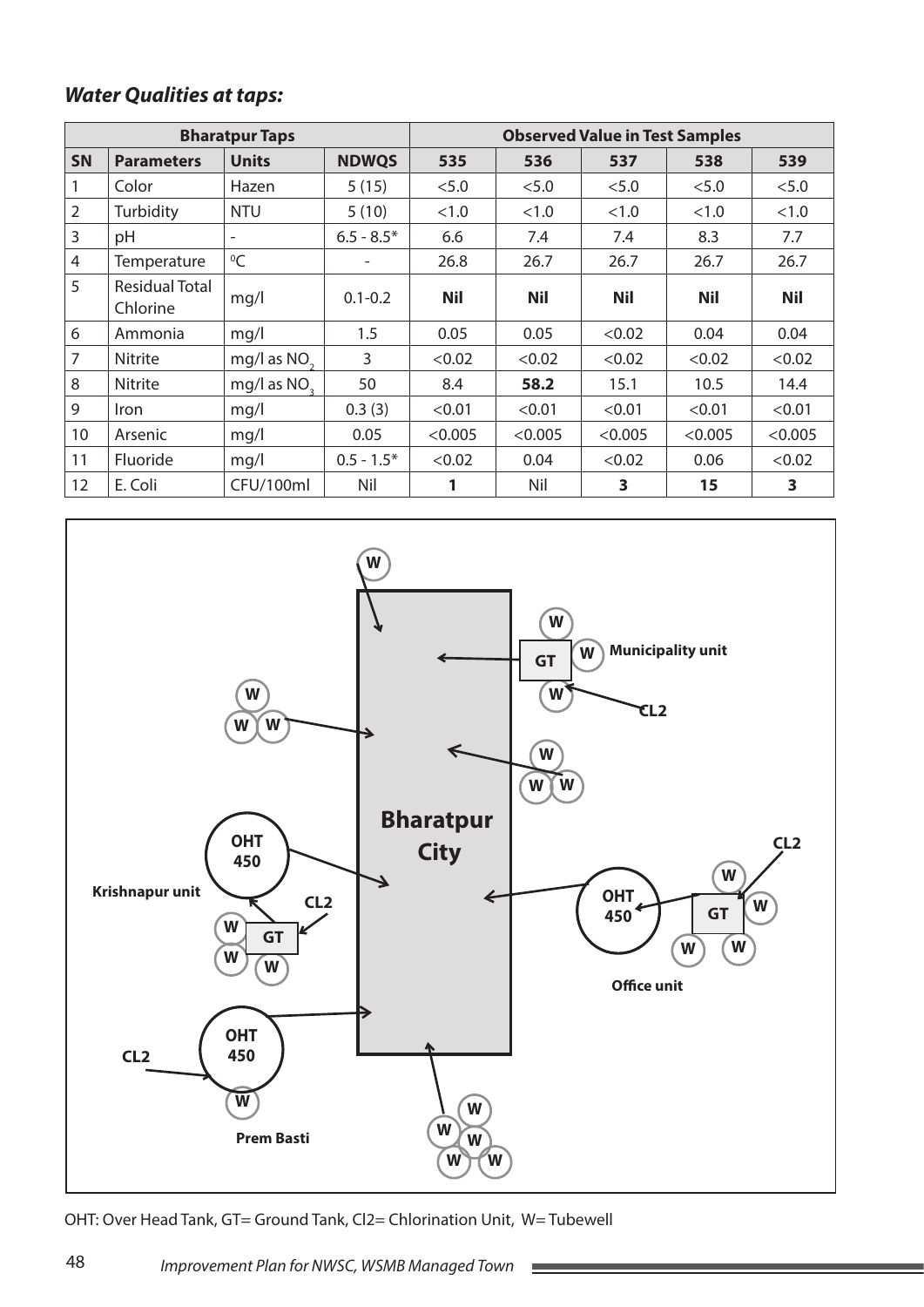# **5.15 Improvement plan: NWSC Hemja**

### **Introduction:**

Hemja water supply project was completed in 2040 by the Department of Water Supply and Sewerage. After completion of the project Department of Water Supply and Sewerage continued to operate for long time and further it was handover to the water users committee. This VDC now has been added to the Pokhara sub metropolitan city and it is a part of Pokhara sub metropolitan city. It has been turned into ward no. 27 and 29 of Pokhara sub metropolitan city. Hemja is a small town along the Pokhara- Baglung highway which is close to Pokhara city. Hemja is spread over an area of 1.5 km<sup>2</sup> mainly along the highway. This system has been handover to the NWSC recently and is in developmental phase of NWSC. Hence, it is not in full operation in terms of revenue collections and its complete establishment. Initially this system is having altogether 103 taps and all they are community taps. These taps are managed by the community and distributed to the nearby houses. These taps covers nearly 15 houses and supply has been maintained for 24 hours. After handover of the system NWSC is improving the system with replacement of old pipes and extending its distribution networks for the connections of private taps. At present NWSC – Hemja has distributed 99 nos. of private taps and it is continuing every day. Hemja town is at developing stage and service level of water supply system requires improvement in terms of coverage and quality of water to be supplied to the consumers.

#### **Improvement works:**

System is in need of adding intake filter at Ghattekhola and Ramalung stream, spring protection in existing three springs, adding ground tank of 500m<sup>3</sup> capacity at Surka. There is need of reconstruction of 160 km pipes to over whole Hemja to switch from public to private taps. Chlorine dosing unit and mini lab are needed for WQ monitoring.

| <b>SN</b> | <b>Works</b>                     | <b>Units</b> | <b>Quantity</b> | Rate    | Cost        |
|-----------|----------------------------------|--------------|-----------------|---------|-------------|
|           | Pipe replacement (1.5"-4")       | m            | 160,000         | 6,000   | 960,000,000 |
|           | Washouts with valve box          | No           | 20              | 100,000 | 2,000,000   |
|           | Lab equipment and chemicals      | LS           |                 | 500,000 | 500,000     |
| 4         | Chlorine dosing                  | No           |                 | 500,000 | 500,000     |
|           | Bulk meter, pressure gauge, etc. | Set          |                 | 200,000 | 200,000     |
|           | <b>Total</b>                     |              |                 |         | 963,200,000 |

### **Extension works:**

Replacement of existing old pipes of 100 km in distribution networks. Construction of branch line of distribution networks for maintaining the uniform flow in the pipe networks. Construction of Valve chambers for branch line control. These Augmentation activities will increase nearly 3,500 private taps.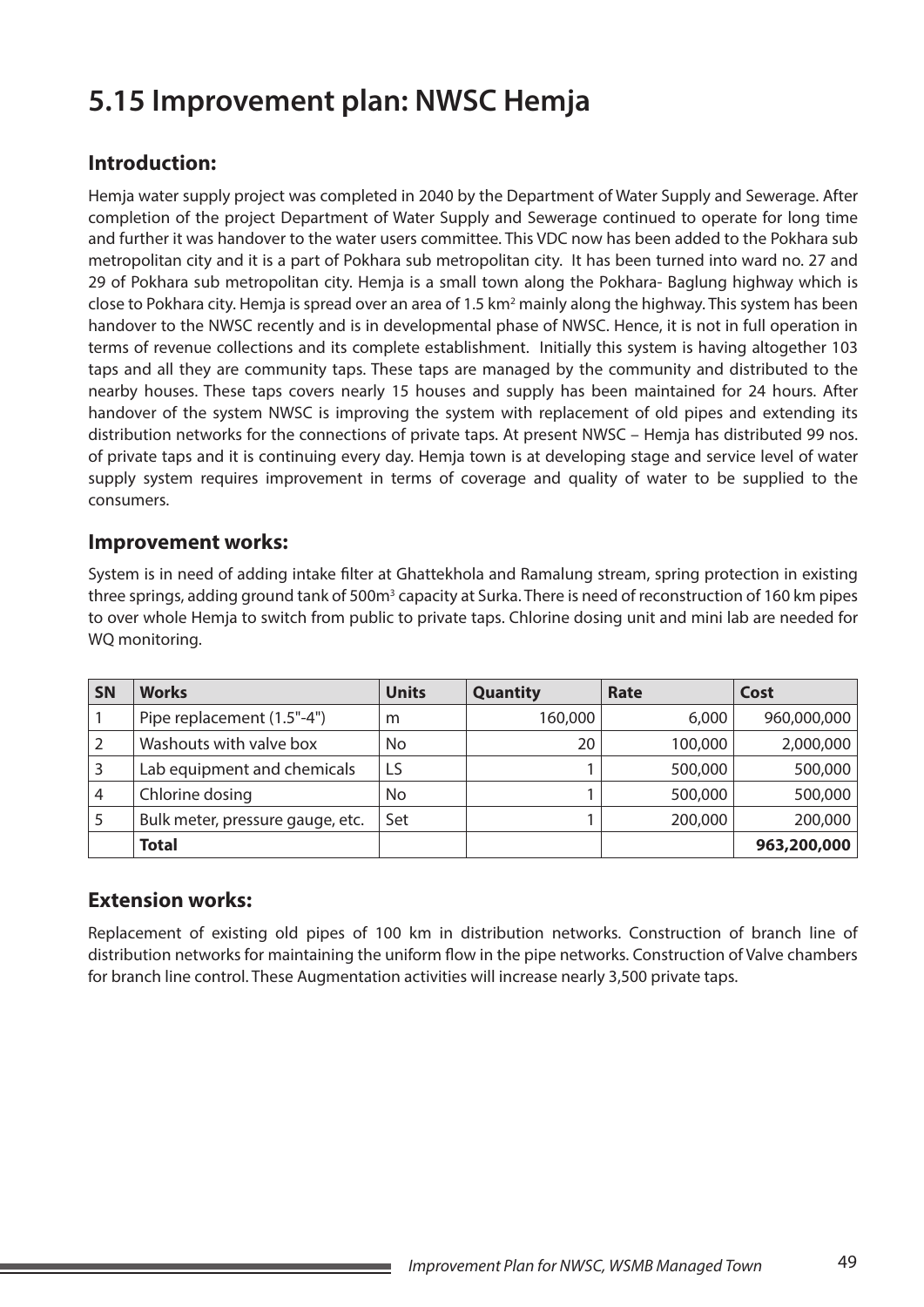|           |                            | <b>Hemja Taps</b>       |              |            |            | <b>Observed Value in Test Samples</b> |            |  |
|-----------|----------------------------|-------------------------|--------------|------------|------------|---------------------------------------|------------|--|
| <b>SN</b> | <b>Parameters</b>          | <b>Units</b>            | <b>NDWQS</b> | 1133       | 1211       | 1212                                  | 1213       |  |
| 1         | Color                      | Hazen                   | 5(15)        | < 5.0      | < 5.0      | < 5.0                                 | < 5.0      |  |
| 2         | Turbidity                  | <b>NTU</b>              | 5(10)        | 5.0        | 1.0        | 1.0                                   | 1.0        |  |
| 3         | pH                         | $\qquad \qquad -$       | $6.5 - 8.5*$ | 6.3        | 7.2        | 6.6                                   | 6.0        |  |
| 4         | Temperature                | ${}^{0}C$               |              | 25.4       | 23.7       | 23.6                                  | 23.6       |  |
| 5         | Residual Total<br>Chlorine | mq/l                    | $0.1 - 0.2$  | <b>Nil</b> | <b>Nil</b> | <b>Nil</b>                            | <b>Nil</b> |  |
| 6         | Ammonia                    | mq/l                    | 1.5          | < 0.02     | < 0.02     | < 0.02                                | < 0.02     |  |
| 7         | <b>Nitrite</b>             | mg/l as NO <sub>2</sub> | 3            | < 0.02     | < 0.02     | < 0.02                                | < 0.02     |  |
| 8         | <b>Nitrite</b>             | mg/l as NO <sub>2</sub> | 50           | 0.1        | < 0.02     | < 0.02                                | < 0.02     |  |
| 9         | <b>Iron</b>                | mg/l                    | 0.3(3)       | 0.13       | 0.03       | 0.07                                  | 0.02       |  |
| 10        | Arsenic                    | mq/l                    | 0.05         | < 0.005    | < 0.005    | < 0.005                               | < 0.005    |  |
| 11        | Fluoride                   | mq/l                    | $0.5 - 1.5*$ | < 0.02     | < 0.02     | < 0.02                                | < 0.02     |  |
| 12        | E. Coli                    | CFU/100ml               | Nil          | 70         | 20         | 24                                    | Nil        |  |



**Contract** 

OHT: Over Head Tank, GT= Ground Tank, Cl2= Chlorination Unit, W= Tubewell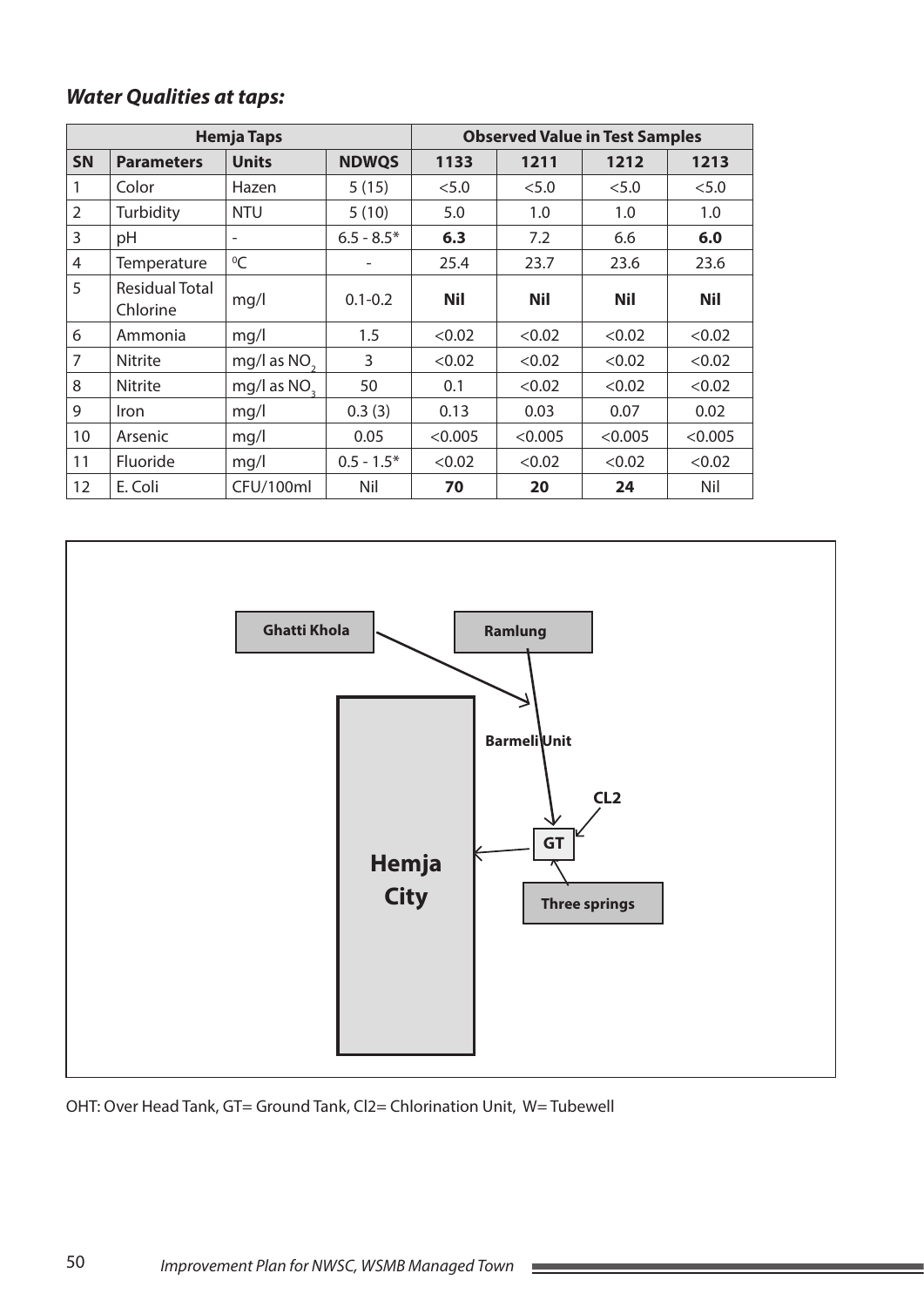# **5.16 Improvement plan: NWSC Butwal**

### **Introduction:**

Butwal water supply system was initially constructed by the Department of Water Supply and Sewerage in 2033. It was constructed and managed by the DWSSC as a project for short period and further Butwal municipality has taken this responsibility to maintain the water supply in its service area and extended the system with some new wells. In 2038 this system was hand over to the NWSC for better operation and maintenance of the system. The growing trend of population in this city expanded its service area about 10 km<sup>2</sup> around Butwal. Now Butwal sub-metropolitan city has become one of the densely populated and industrial and educational centres of the Rupendehi District.

Bulk of surface water are collected for the supply and treated in the treatment plant located in Ramphedi. This plant has flocculation, plain sedimentation and rapid sand filter unit operation and Bleaching powder has been used as chlorinating the raw water. There are 14 tube wells in the town. Supply system has been divided into two parts with reference to main highway and supply has been maintained accordingly from the production units. The water treatment plant is not functioning well because of heavy sediment loads during rainy season. Rapid sand filter unit is chocked with and not operated since long back. People prefer drinking the tube water well compare to the stream water during rainy season. There is certain area where supply is not in pressure and gets water in small quantity. There are some small system also managed by the community within its coverage area.

#### **Improvement works:**

System is in need of replacing about 49 km old pipes (2"-10") laid in both side of the main roads for controlling leakage and flow. About 50 valve chamber is needed for zoning and washouts. There is need for system for chlorination and test kits for water quality testing mainly bacteriological

| <b>SN</b> | <b>Works</b>                     | <b>Units</b> | <b>Quantity</b> | Rate      | Cost        |
|-----------|----------------------------------|--------------|-----------------|-----------|-------------|
|           | Pipe replacement (1.5"-4")       | m            | 49,000          | 6,000     | 294,000,000 |
| 2         | Washouts with valve box          | No           | 50              | 100,000   | 5,000,000   |
| 3         | Meter replacement                | No           | 103             | 6,000     | 618,000     |
| 4         | Well development                 | No           | 3               | 2,000,000 | 6,000,000   |
| 5         | Generators                       | No           | 3               | 2,000,000 | 6,000,000   |
| 6         | Lab equipment                    | LS           |                 | 500,000   | 1,000,000   |
|           | Chlorine dosing                  | No           | 5               | 150,000   | 750,000     |
| 8         | Bulk meter, pressure gauge, etc. | Set          | 10              | 200,000   | 2,000,000   |
|           | <b>Total</b>                     |              |                 |           | 315,368,000 |

### **Extension works:**

System is in need to extending services in Pipeline for the newly extended area of the municipalities and merging all system managed by the users committees. This will add about 10,000 new taps.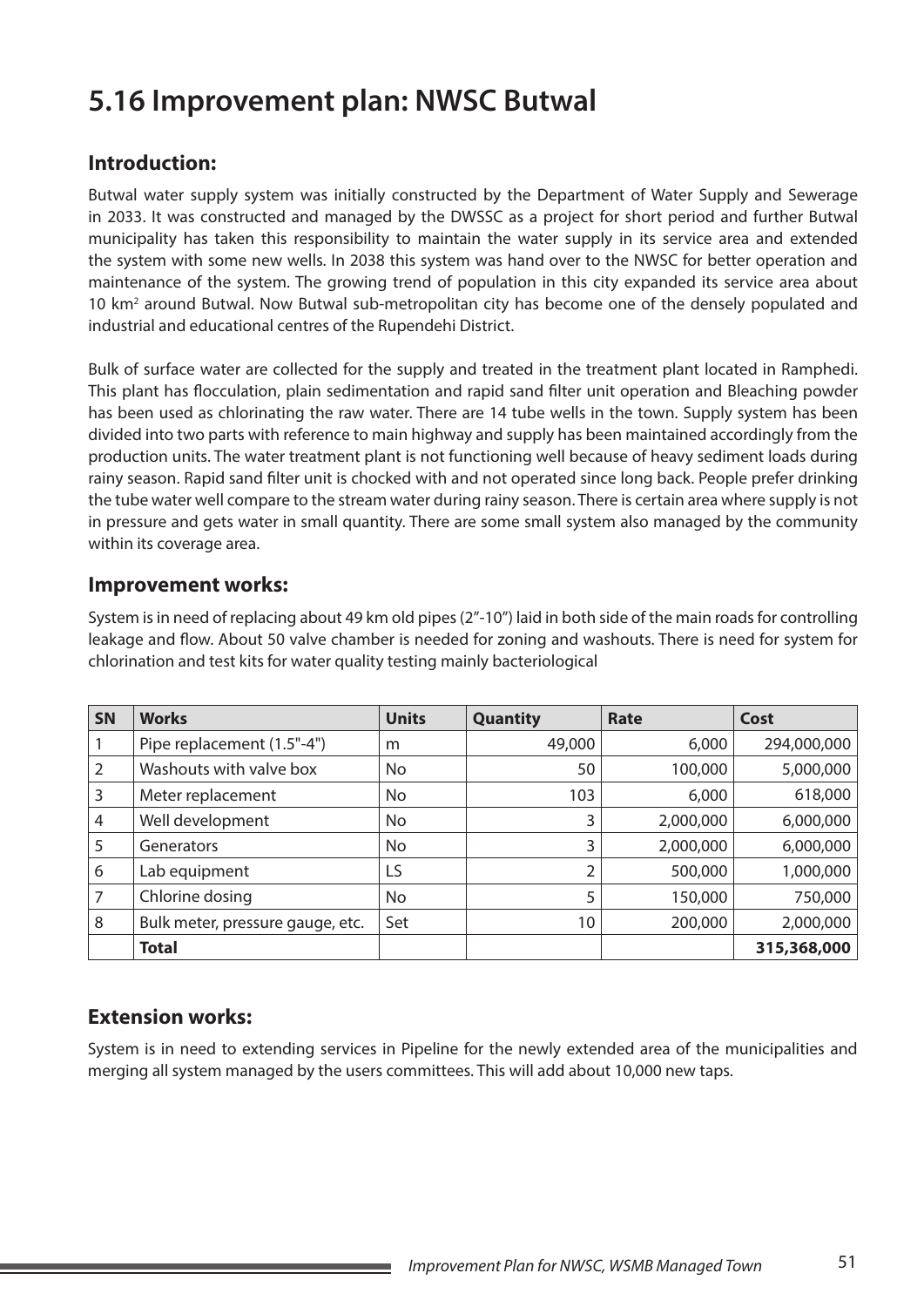|                                       | <b>WSP</b>                                                    |                          | NWSC - Butwal (Rupandehi)   |                |  |  |  |
|---------------------------------------|---------------------------------------------------------------|--------------------------|-----------------------------|----------------|--|--|--|
|                                       | Telephone                                                     | 071-540781               | Email: nwscbutwal@gmail.com |                |  |  |  |
|                                       | Head                                                          | Mohan Dutta Bhatta       |                             |                |  |  |  |
| <b>Water Utility</b>                  | Service Area (Wards)                                          | Butwal (1-3,15) Total 22 |                             |                |  |  |  |
|                                       | No of staff                                                   | 65                       | Staff per (1000) Taps       | $\overline{4}$ |  |  |  |
|                                       | <b>Population Covered</b>                                     | 86213                    | WS Coverage (%)             | 62             |  |  |  |
| <b>Mission</b><br><b>Statement</b>    |                                                               |                          |                             |                |  |  |  |
|                                       | <b>Total Taps</b>                                             | 14464                    | <b>Private Taps</b>         | 14130          |  |  |  |
| <b>Service</b><br><b>Connection</b>   | <b>Public Taps</b>                                            | 103                      | <b>Metered Taps</b>         | 14319          |  |  |  |
|                                       | New Connections in FY                                         | 326                      | Disconnectons in FY         | 7              |  |  |  |
| <b>Customer</b>                       | Complains/100 Taps/Yr                                         | 2.1                      | Users satisfied (%)         | 75             |  |  |  |
| <b>Service</b>                        | No of break/Km/Yr                                             | 112                      | Supply hours                | 6              |  |  |  |
| Water                                 | Production (m <sup>3</sup> /day)                              | 21960                    | <b>NRW (%)</b>              | 57             |  |  |  |
| <b>Production</b>                     | Consumption (LPCD)                                            | 109                      | Production (LPCD)           | 255            |  |  |  |
|                                       | Annual O&M Cost (NRs)                                         | 36661047                 | Annual billing (NRs)        | 28732002       |  |  |  |
| <b>Revenue and</b><br><b>Expenses</b> | <b>Collection Ratio</b>                                       | 0.9                      | <b>Operating Ratio</b>      | 0.6            |  |  |  |
|                                       | $Cost/m3$ of water used                                       | 11                       | Average billing (NRs/M)     | 341            |  |  |  |
|                                       | <b>Metered Taps</b>                                           | 110                      | Un-metered Taps             | 560            |  |  |  |
| <b>Water Tariff</b>                   | Increment (NRs/unit)                                          | 25                       | Community                   | 1600           |  |  |  |
|                                       | Average Tariff (NRs/M\m <sup>3</sup> )                        | 16                       | Connections charge          | 1980           |  |  |  |
|                                       | No of sample tested for physicochemical parameters (% passed) |                          |                             | 720 (100)      |  |  |  |
| <b>Water Quality</b>                  | No of sample tested for biological parameters (% passed)      |                          |                             | 360 (100)      |  |  |  |
|                                       | No of sample tested for FRC (% passed)                        |                          |                             | 720 (100)      |  |  |  |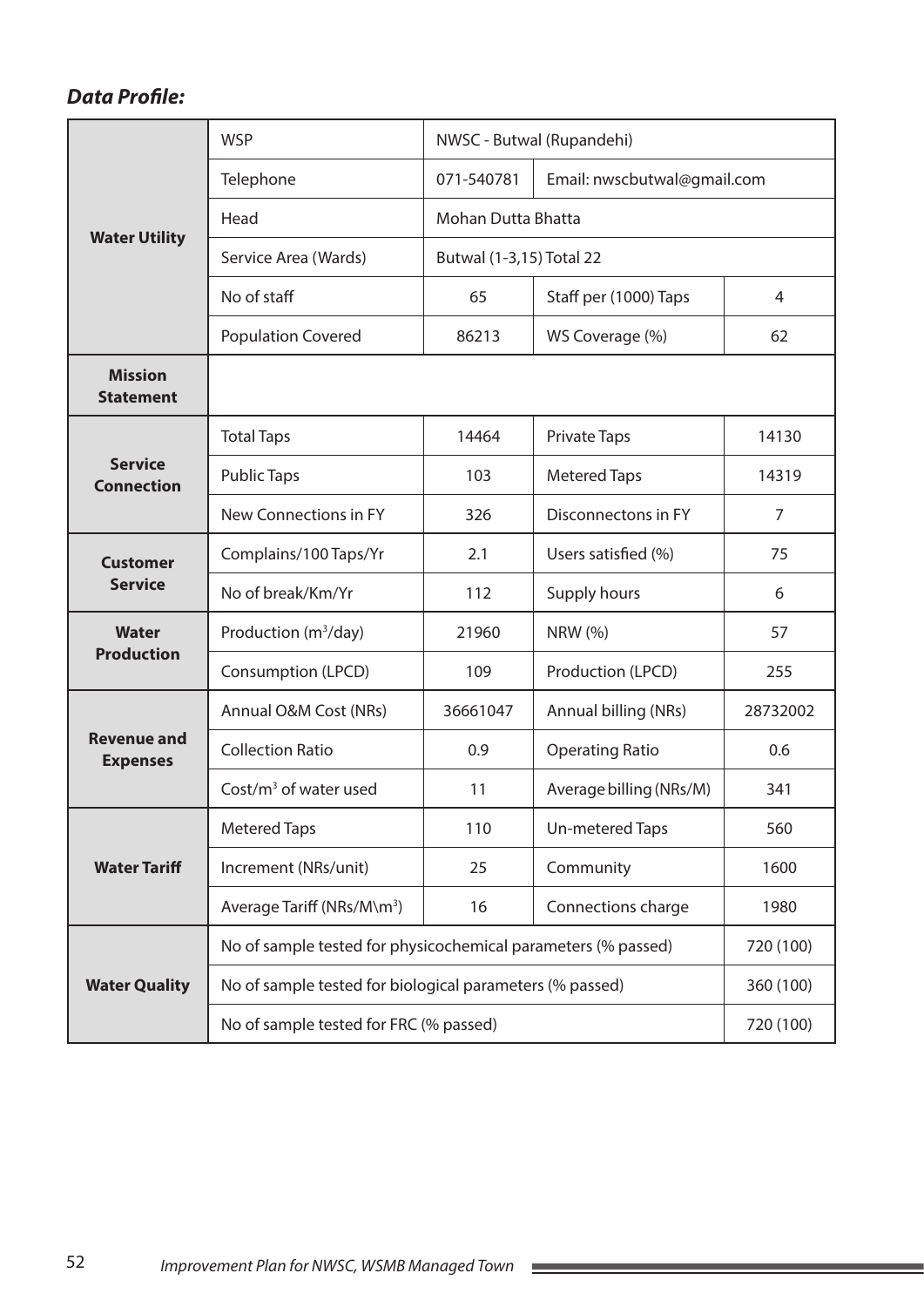|                |                                   | <b>Butwal Taps</b>       |              |                | <b>Observed Value in Test Samples</b> |            |            |            |
|----------------|-----------------------------------|--------------------------|--------------|----------------|---------------------------------------|------------|------------|------------|
| <b>SN</b>      | <b>Parameters</b>                 | <b>Units</b>             | <b>NDWQS</b> | 476            | 477                                   | 478        | 479        | 480        |
|                | Color                             | Hazen                    | 5(15)        | < 5.0          | < 5.0                                 | < 5.0      | < 5.0      | < 5.0      |
| $\overline{2}$ | Turbidity                         | <b>NTU</b>               | 5(10)        | <1.0           | 17.0                                  | < 1.0      | <1.0       | <1.0       |
| 3              | pH                                | $\overline{\phantom{a}}$ | $6.5 - 8.5*$ | $\overline{7}$ | 7.5                                   | 7.1        | 7.3        | 7.3        |
| $\overline{4}$ | Temperature                       | $^0C$                    |              | 26.3           | 26.6                                  | 26.5       | 26.5       | 26.5       |
| 5              | <b>Residual Total</b><br>Chlorine | mq/l                     | $0.1 - 0.2$  | <b>Nil</b>     | 0.2                                   | <b>Nil</b> | <b>Nil</b> | <b>Nil</b> |
| 6              | Ammonia                           | mq/l                     | 1.5          | < 0.02         | < 0.08                                | 0.02       | 0.04       | 0.51       |
| 7              | <b>Nitrite</b>                    | mg/l as $NO2$            | 3            | < 0.02         | < 0.02                                | < 0.02     | < 0.02     | < 0.02     |
| 8              | <b>Nitrite</b>                    | mg/l as NO <sub>2</sub>  | 50           | 32.2           | 4.5                                   | 44.2       | 35.3       | 28.5       |
| 9              | Iron                              | mq/l                     | 0.3(3)       | 0.03           | 0.02                                  | 0.05       | 0.05       | 0.23       |
| 10             | Arsenic                           | mq/1                     | 0.05         | < 0.005        | < 0.005                               | < 0.005    | < 0.005    | >0.005     |
| 11             | Fluoride                          | mq/1                     | $0.5 - 1.5*$ | 0.44           | 0.36                                  | 0.22       | 0.7        | 0.44       |
| 12             | E. Coli                           | CFU/100ml                | Nil          | Nil            | Nil                                   | Nil        | 4          | Nil        |



OHT: Over Head Tank, GT= Ground Tank, FL= Flocculation Tank, ST= Sedimentation Tank, Cl2= Chlorination Unit, W= Tubewell

**Service Control**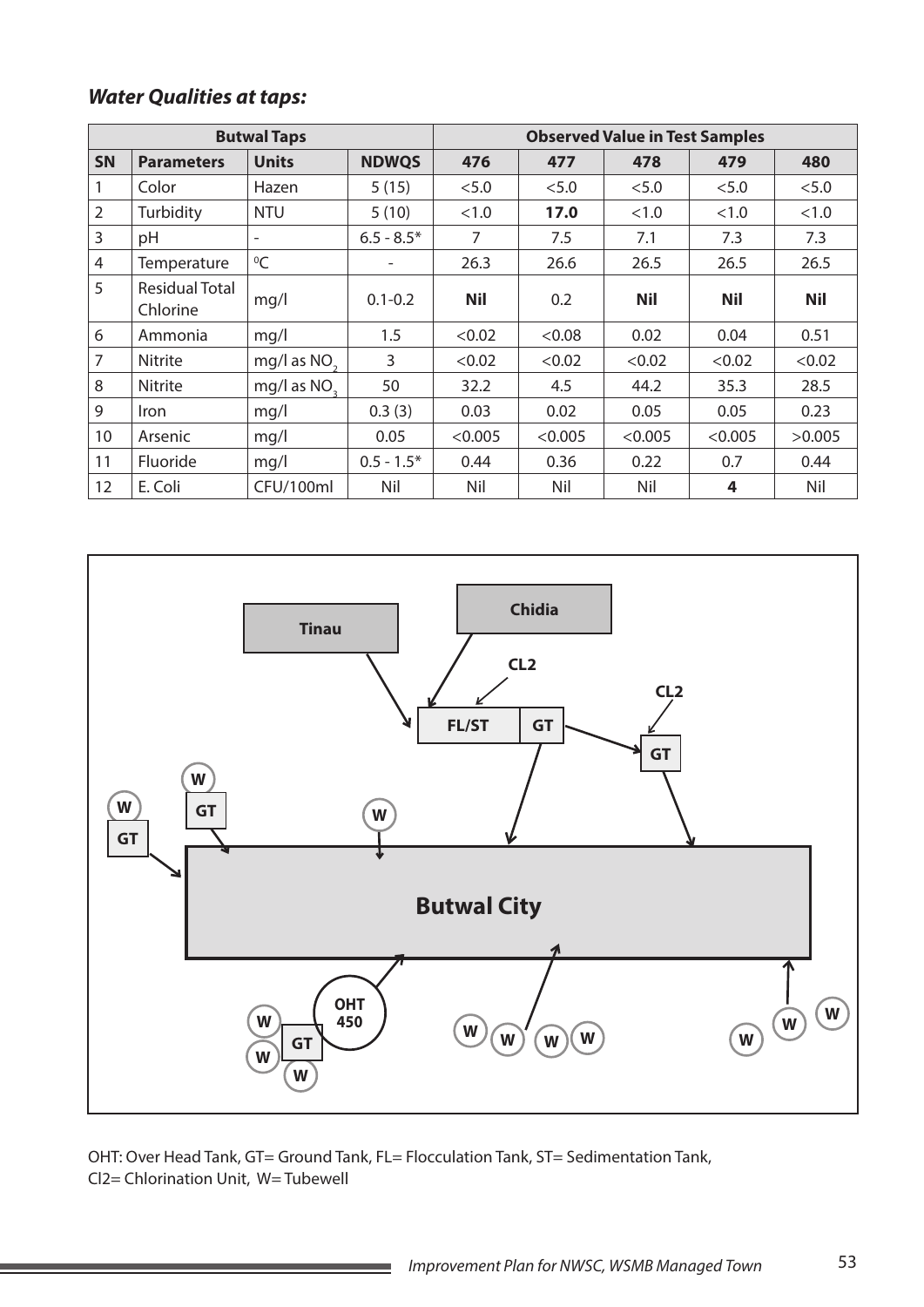# **5.17 Improvement plan: NWSC Bhairahwa**

## **Introduction:**

Bhairahwa Water Supply Project was constructed under the cooperation of government of India in 2023. It was designed to supply water 15 gallons per capita per day with a 225 m<sup>3</sup> overhead tank and a ground tank for emergency storage of 100m<sup>3</sup>. In 2046 this system was handover to the NWSC for operation. NWSC started the service constructed another overhead tank of 450m<sup>3</sup> capacity to fulfil the demand of growing population of Sidharthnagar municipality. Now this system is having 6 wells in different locations and they are connected to the main line of the system. These wells supply the water directly to distribution systems to maintain the pressures in the networks.

Sidharthanagar Municipality is having altogether 13 wards and some of the wards are scattered from the main core bazaar area. At present the system is not covering the whole municipality and some of the wards have been partially covered with this system. One of the well of the system is artesian well that maintains the supply in the system 24 hours directly in Paklihawa area. Sidharthanagar Municipapity is one of the famous for pilgrim destination of Buddhism because of Lumbini is the birth place of Lord Buddha is located 15 km from Bhairahwa. Second International Airport of the country is under construction and town is expanding towards north and west side of the municipality.

Population coverage with this system seems to be not so high in terms of private tap connections because of use of alternate source. Senior chemist is monitoring the quality of water at production site and at the house hold level also.

#### **Improvement works:**

There is need of replacing old pipes and upgrade size in about 7 km in ward 6, 7 and 9. About 20 number of valve chamber is needed to be able to control the flow. One generator is needed to be able to continue supply during load shading of electricity.

| $\overline{\mathsf{S}}$ N | <b>Works</b>                     | <b>Units</b>   | <b>Quantity</b> | Rate      | Cost       |
|---------------------------|----------------------------------|----------------|-----------------|-----------|------------|
|                           | Pipe replacement (2"-3")         | m              | 7,000           | 6,000     | 42,000,000 |
| $\overline{2}$            | Washouts with valve box          | N <sub>o</sub> | 20              | 100,000   | 2,000,000  |
| 3                         | Meter replacement                | No.            | 23              | 6,000     | 138,000    |
| $\overline{4}$            | Generators                       | No             |                 | 3,000,000 | 3,000,000  |
| 5                         | Lab equipment and chemicals      | LS.            |                 | 200,000   | 200,000    |
| 6                         | Chlorine dosing                  | No             | 3               | 150,000   | 450,000    |
| $\overline{7}$            | Bulk meter, pressure gauge, etc. | Set            | 6               | 100,000   | 600,000    |
|                           | <b>Total</b>                     |                |                 |           | 48,388,000 |

### **Extension works:**

Similarly, There is need of pipe extension in the ward 8 (bank area), Ward 9 (Goligard), ward 7 (Janapath). About 24 km pipeline is required with pipe size ranging from 2-6". One well is required for the ward 9 for direct pumping. This will add about 2,500 new connections.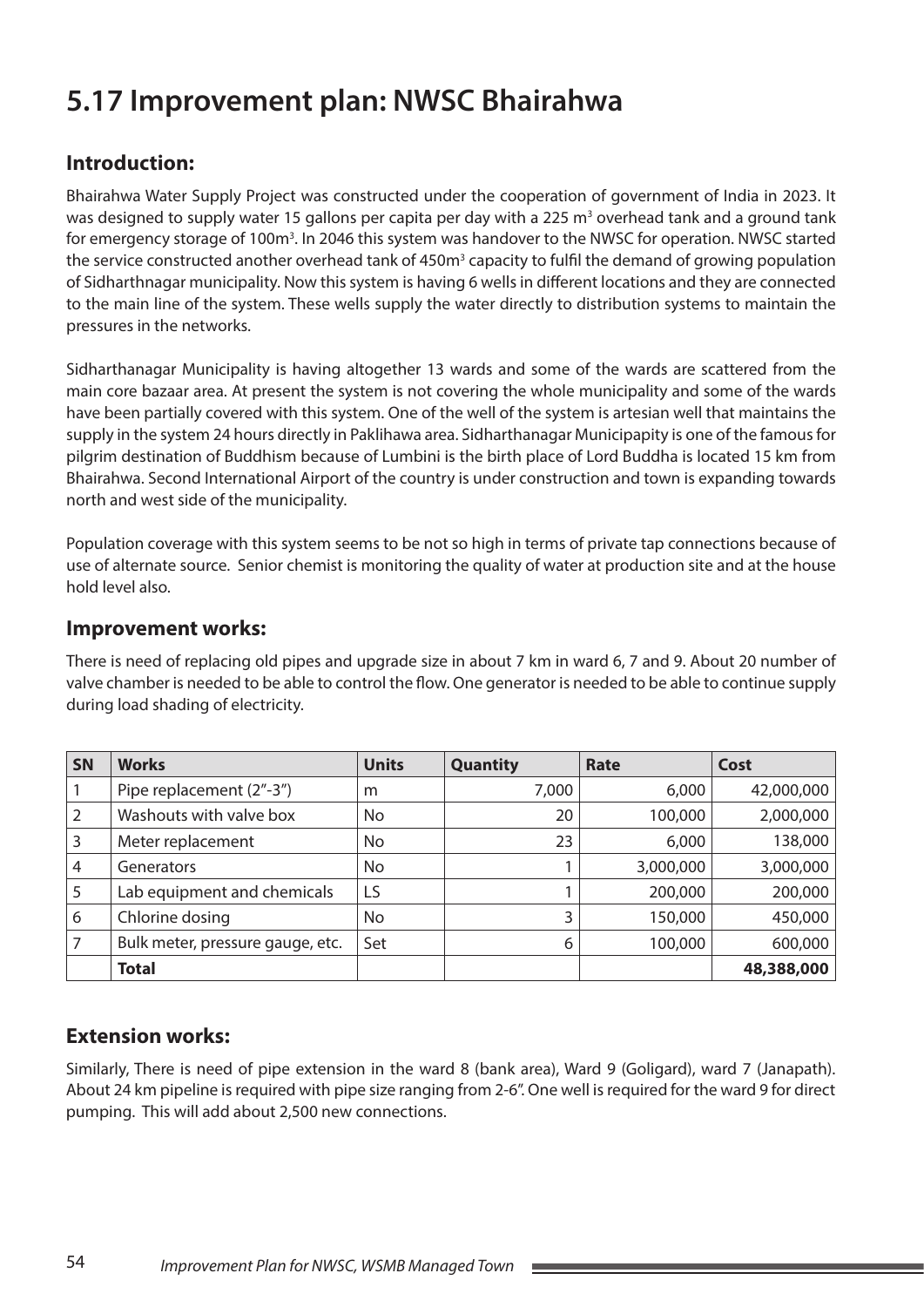|                                       | <b>WSP</b>                                                    | NWSC - Bhairahawa (Rupandehi)    |                              |                |  |  |
|---------------------------------------|---------------------------------------------------------------|----------------------------------|------------------------------|----------------|--|--|
|                                       | Telephone                                                     | 071-520628                       | Email: dpk.shakya8@gmail.com |                |  |  |
|                                       | Head                                                          | Deepak Jyoti Shakya              |                              |                |  |  |
| <b>Water Utility</b>                  | Service Area (Wards)                                          | Shidaarthanagar 1-3, 5-9, 12, 13 |                              |                |  |  |
|                                       | No of staff                                                   | 25                               | Staff per (1000) Taps        | $\overline{7}$ |  |  |
|                                       | <b>Population Covered</b>                                     | 30056                            | WS Coverage (%)              | 44             |  |  |
| <b>Mission</b><br><b>Statement</b>    |                                                               |                                  |                              |                |  |  |
|                                       | <b>Total Taps</b>                                             | 3626                             | <b>Private Taps</b>          | 3527           |  |  |
| <b>Service</b><br><b>Connection</b>   | <b>Public Taps</b>                                            | 23                               | <b>Metered Taps</b>          | 3595           |  |  |
|                                       | New Connections in FY                                         | 97                               | Disconnectons in FY          | 1              |  |  |
| <b>Customer</b>                       | Complains/100 Taps/Yr                                         | 3.4                              | Users satisfied (%)          | 47             |  |  |
| <b>Service</b>                        | No of break/Km/Yr                                             | 70                               | Supply hours                 | 8              |  |  |
| <b>Water</b>                          | Production (m <sup>3</sup> /day)                              | 3528                             | NRW (%)                      | 45             |  |  |
| <b>Production</b>                     | Consumption (LPCD)                                            | 65                               | Production (LPCD)            | 117            |  |  |
|                                       | Annual O&M Cost (NRs)                                         | 12543553                         | Annual billing (NRs)         | 10780850       |  |  |
| <b>Revenue and</b><br><b>Expenses</b> | <b>Collection Ratio</b>                                       | 0.9                              | <b>Operating Ratio</b>       | 1.2            |  |  |
|                                       | Cost/ $m3$ of water used                                      | 18                               | Average billing (NRs/M)      | 249            |  |  |
|                                       | <b>Metered Taps</b>                                           | 110                              | Un-metered Taps              | 560            |  |  |
| <b>Water Tariff</b>                   | Increment (NRs/unit)                                          | 25                               | Community                    | 1600           |  |  |
|                                       | Average Tariff (NRs/M\m <sup>3</sup> )                        | 13                               | Connections charge           | 1980           |  |  |
|                                       | No of sample tested for physicochemical parameters (% passed) |                                  |                              | 480 (99)       |  |  |
| <b>Water Quality</b>                  | No of sample tested for biological parameters (% passed)      |                                  |                              | 0(0)           |  |  |
|                                       | No of sample tested for FRC (% passed)                        | 480 (80)                         |                              |                |  |  |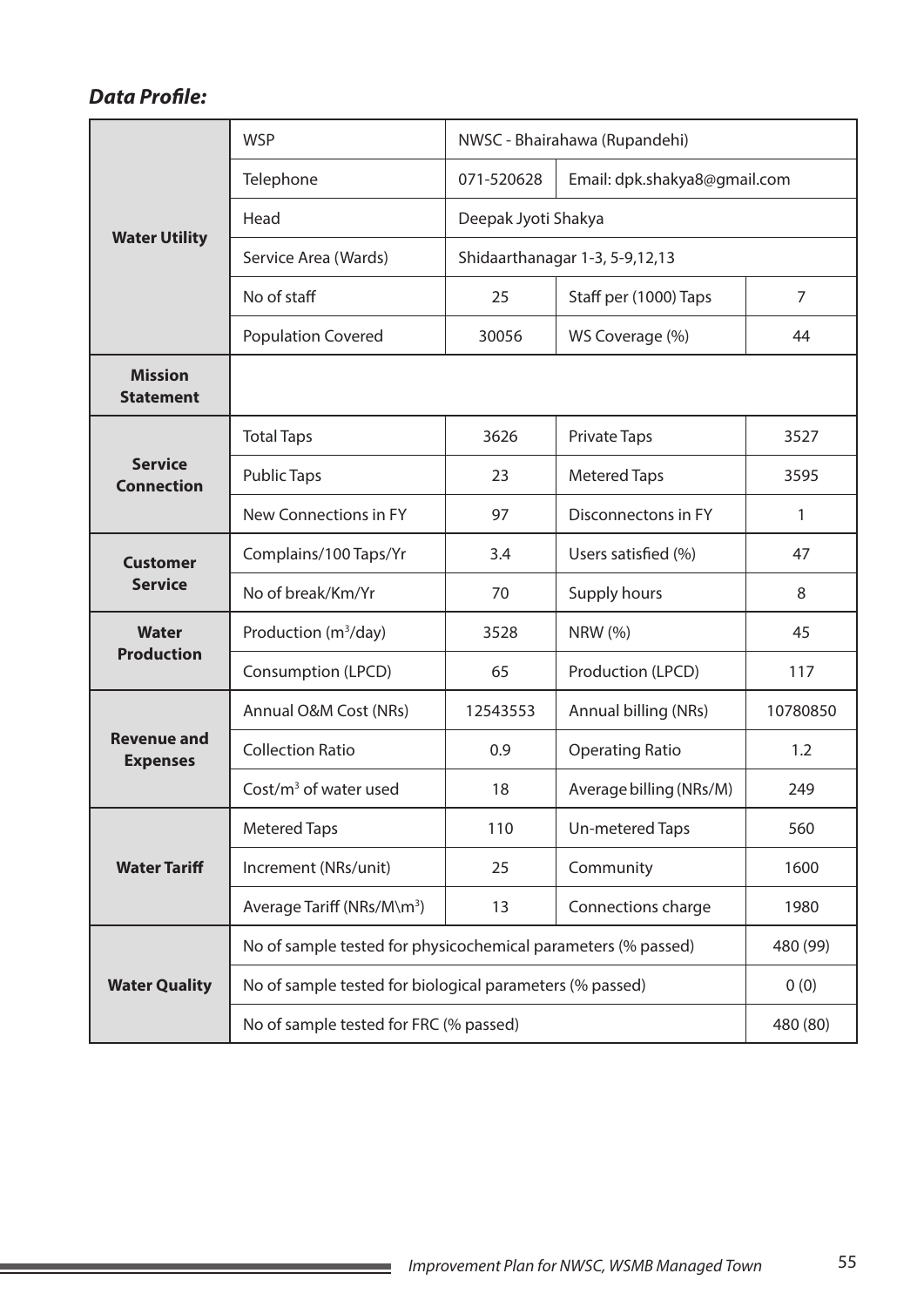|                |                                   | <b>Bhairahawa Taps</b>   |              | <b>Observed Value in Test Samples</b> |         |         |            |         |
|----------------|-----------------------------------|--------------------------|--------------|---------------------------------------|---------|---------|------------|---------|
| <b>SN</b>      | <b>Parameters</b>                 | <b>Units</b>             | <b>NDWQS</b> | 456                                   | 457     | 458     | 459        | 460     |
| 1              | Color                             | Hazen                    | 5(15)        | < 5.0                                 | < 5.0   | < 5.0   | < 5.0      | < 5.0   |
| $\overline{2}$ | Turbidity                         | <b>NTU</b>               | 5(10)        | 1                                     | 2.0     | 3.0     | 2.0        | 1.0     |
| 3              | pH                                | $\overline{\phantom{0}}$ | $6.5 - 8.5*$ | 7.3                                   | 7.3     | 7.3     | 7.3        | 7.4     |
| $\overline{4}$ | Temperature                       | $^0C$                    | -            | 26.2                                  | 26.3    | 26.1    | 26.3       | 26.2    |
| 5              | <b>Residual Total</b><br>Chlorine | mq/l                     | $0.1 - 0.2$  | 0.2                                   | 0.1     | 0.4     | <b>Nil</b> | 0.2     |
| 6              | Ammonia                           | mq/l                     | 1.5          | < 0.02                                | 0.08    | 0.04    | 0.21       | 0.12    |
| $\overline{7}$ | <b>Nitrite</b>                    | mg/l as NO <sub>2</sub>  | 3            | < 0.02                                | < 0.02  | < 0.02  | < 0.02     | < 0.02  |
| 8              | <b>Nitrite</b>                    | mg/l as NO <sub>2</sub>  | 50           | 2.8                                   | 1.5     | 3.0     | 3.1        | 2.5     |
| 9              | Iron                              | mq/1                     | 0.3(3)       | 0.03                                  | 0.08    | 0.02    | 0.19       | 0.01    |
| 10             | Arsenic                           | mq/l                     | 0.05         | < 0.005                               | < 0.005 | < 0.005 | < 0.005    | < 0.005 |
| 11             | Fluoride                          | mq/1                     | $0.5 - 1.5*$ | 0.17                                  | 0.32    | 0.18    | 0.25       | 0.16    |
| 12             | E. Coli                           | CFU/100ml                | Nil          | Nil                                   | Nil     | Nil     | 100        | Nil     |



OHT: Over Head Tank, GT= Ground Tank, Cl2= Chlorination Unit, W= Tubewell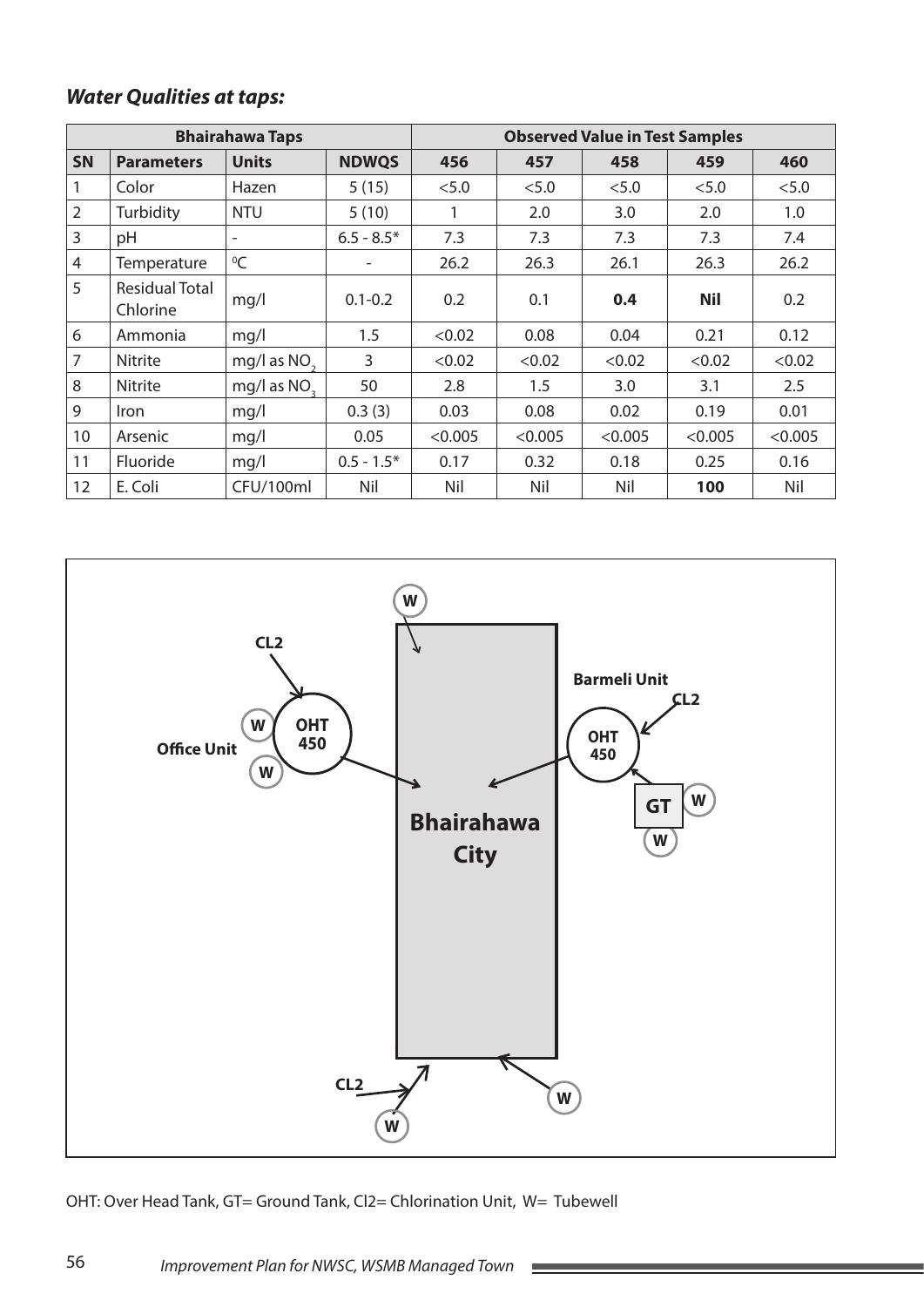# **5.18 Improvement plan: NWSC Taulihawa**

## **Introduction:**

Taulihawa water supply system was constructed by the Department of Water Supply and Sewerage in 2034. It was operated and maintained by the Department of Water Supply and Sewerage till 2056 then after it was hand over to NWSC. Taulihawa is named as Kapilbastu municipality which is located 15 km south from the Jeetpur of east west highway. This municipality was having 10 wards initially is now being increased to 17 wards adding neighbour VDC. This system covers 9 words of 10 excluding ward no. 8 of the municipality. Taulihawa as being district head quarter of Kapilvastu district is expanding towards northern part of core bazaar area. These areas are located in elevated side of the municipality where the supply of the system irregular and service level is not meeting the consumer's demand. Pipes are old and clogged get contaminated in some of the areas of this system and turbidity increases sometimes. These pipes are also vulnerable to contamination during non-supply hours. Clusters of this service area scattered far away from the source of supply and because of this reason also it is difficult to maintain uniform pressures in all distribution networks. The northern part of this municipality is developing with population when it comes to compare with the existing core bazaar area and future extension system is necessary for the coverage of such area.

#### **Improvement works:**

System is in need of replacing bout 5km old pipes (2"-3"). About 5 valve chamber is needed for zoning and washouts.

| <b>SN</b> | <b>Works</b>                     | <b>Units</b> | Quantity | Rate      | Cost       |
|-----------|----------------------------------|--------------|----------|-----------|------------|
|           | Pipe replacement (1.5"-4")       | m            | 5,000    | 6,000     | 30,000,000 |
| 2         | Washouts with valve box          | No           |          | 50,000    | 250,000    |
| 3         | Wel development                  | No           |          | 5,000,000 | 5,000,000  |
| 4         | Generators                       | No           |          | 500,000   | 500,000    |
| 5         | Lab equipment and chemicals      | LS           |          | 200,000   | 200,000    |
| 6         | Chlorine dosing                  | No           |          | 150,000   | 150,000    |
|           | Bulk meter, pressure gauge, etc. | Set          |          | 200,000   | 200,000    |
|           | <b>Total</b>                     |              |          |           | 36,300,000 |

### **Extension works:**

The system is in need to extending services in campus, Tilaurakot, Chotki Taulihawa, and hospital area which requires about 8.5 km pipes (1.5'-3") and one well in campus area for direct pumping. This will add about 200 new taps.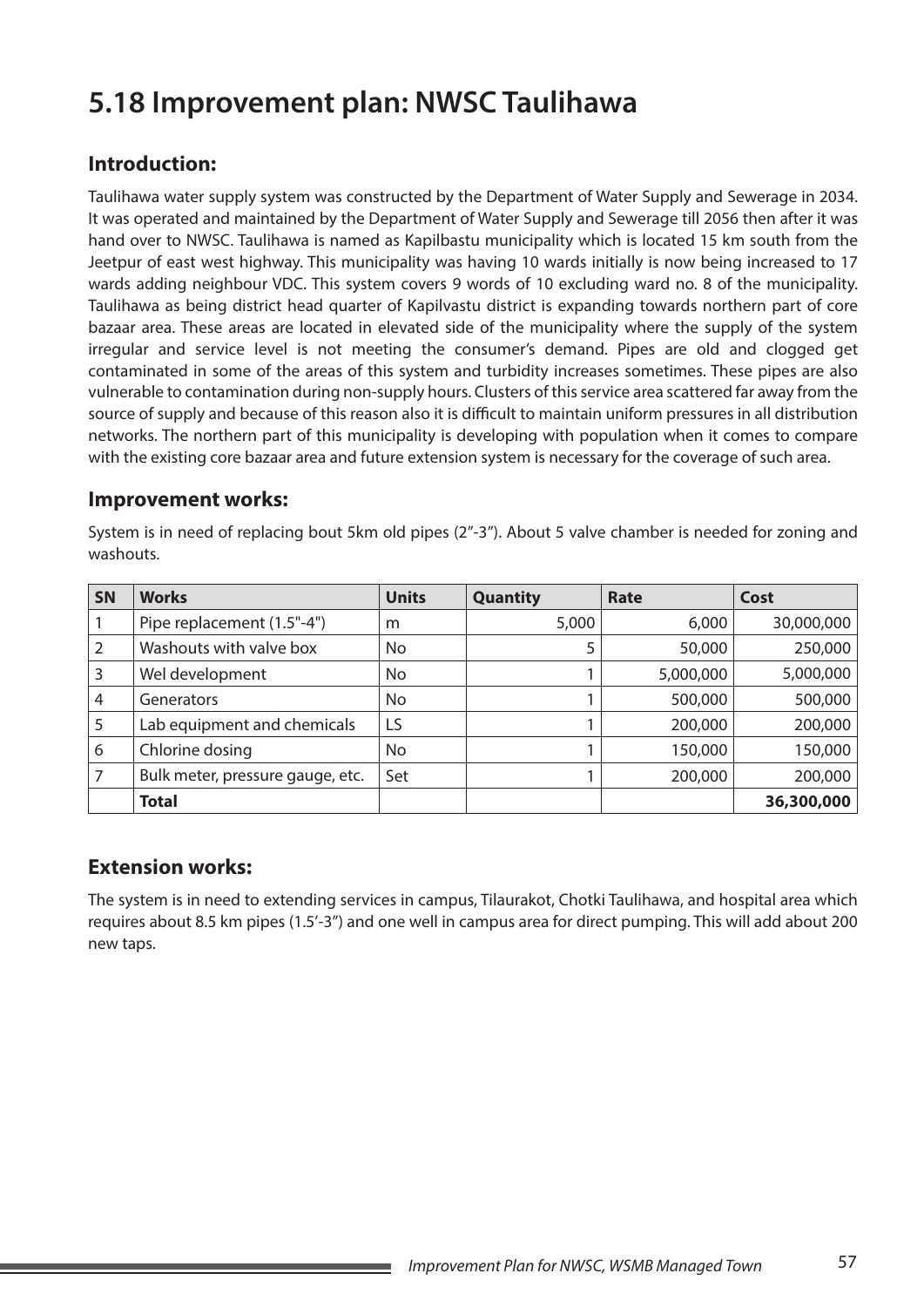|                                       | <b>WSP</b>                                                    | NWSC - Taulihawa (Kapilbastu) |                                |             |  |  |
|---------------------------------------|---------------------------------------------------------------|-------------------------------|--------------------------------|-------------|--|--|
|                                       | Telephone                                                     | 076-560535                    | Email: skhsantoshdot@gmail.com |             |  |  |
|                                       | Head                                                          | Santosh Sah                   |                                |             |  |  |
| <b>Water Utility</b>                  | Service Area (Wards)                                          | 1-7, 8-10 Total wards 223     |                                |             |  |  |
|                                       | No of staff                                                   | 11                            | Staff per (1000) Taps          | 13          |  |  |
|                                       | <b>Population Covered</b>                                     | 5712                          | WS Coverage (%)                | 38          |  |  |
| <b>Mission</b><br><b>Statement</b>    |                                                               |                               |                                |             |  |  |
|                                       | <b>Total Taps</b>                                             | 820                           | <b>Private Taps</b>            | 786         |  |  |
| <b>Service</b><br><b>Connection</b>   | <b>Public Taps</b>                                            | 2                             | <b>Metered Taps</b>            | 818         |  |  |
|                                       | New Connections in FY                                         | 30                            | Disconnectons in FY            | $\mathbf 0$ |  |  |
| <b>Customer</b>                       | Complains/100 Taps/Yr                                         | 2.8                           | Users satisfied (%)            | 70          |  |  |
| <b>Service</b>                        | No of break/Km/Yr                                             | 17                            | Supply hours                   | 6           |  |  |
| Water                                 | Production (m <sup>3</sup> /day)                              | 964                           | NRW (%)                        | 54          |  |  |
| <b>Production</b>                     | Consumption (LPCD)                                            | 77                            | Production (LPCD)              | 169         |  |  |
|                                       | Annual O&M Cost (NRs)                                         | 5185580                       | Annual billing (NRs)           | 2348920     |  |  |
| <b>Revenue and</b><br><b>Expenses</b> | <b>Collection Ratio</b>                                       | 0.9                           | <b>Operating Ratio</b>         | 2.2         |  |  |
|                                       | Cost/ $m3$ of water used                                      | 32                            | Average billing (NRs/M)        | 239         |  |  |
|                                       | <b>Metered Taps</b>                                           | 110                           | Un-metered Taps                | 560         |  |  |
| <b>Water Tariff</b>                   | Increment (NRs/unit)                                          | 25                            | Community                      | 1600        |  |  |
|                                       | Average Tariff (NRs/M\m <sup>3</sup> )                        | 13                            | Connections charge             | 1980        |  |  |
|                                       | No of sample tested for physicochemical parameters (% passed) |                               |                                | 360 (100)   |  |  |
| <b>Water Quality</b>                  | No of sample tested for biological parameters (% passed)      |                               |                                | $\mathbf 0$ |  |  |
|                                       | No of sample tested for FRC (% passed)                        | 360 (93)                      |                                |             |  |  |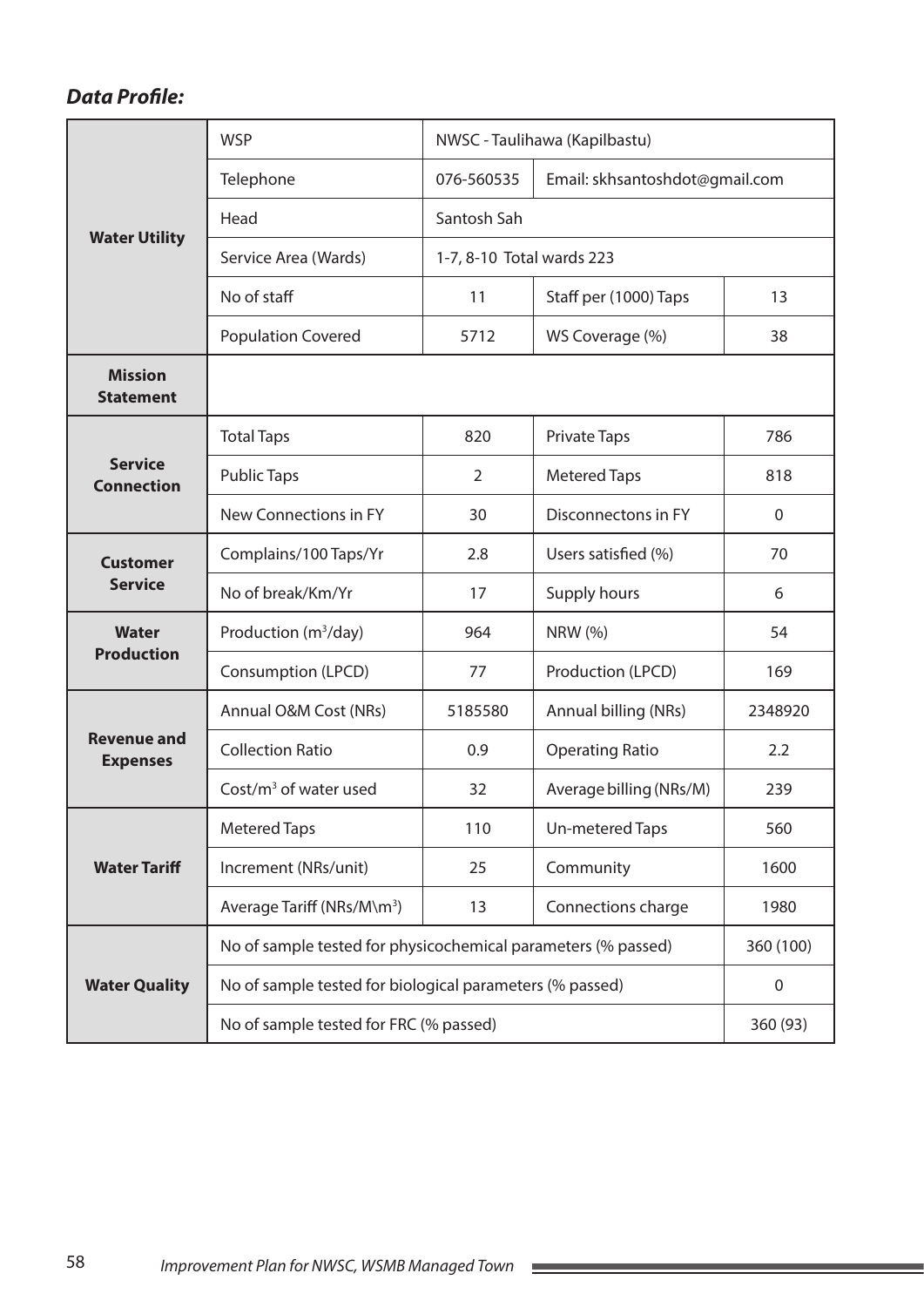|                |                                   | <b>Taulihawa Taps</b>    |              |            | <b>Observed Value in Test Samples</b> |            |            |            |
|----------------|-----------------------------------|--------------------------|--------------|------------|---------------------------------------|------------|------------|------------|
| <b>SN</b>      | <b>Parameters</b>                 | <b>Units</b>             | <b>NDWQS</b> | 407        | 408                                   | 409        | 410        | 411        |
| 1              | Color                             | Hazen                    | 5(15)        | < 5.0      | < 5.0                                 | < 5.0      | < 5.0      | < 5.0      |
| $\overline{2}$ | Turbidity                         | <b>NTU</b>               | 5(10)        | <1.0       | <1.0                                  | <1.0       | <1.0       | <1.0       |
| 3              | pH                                | $\overline{\phantom{a}}$ | $6.5 - 8.5*$ | 7.7        | 7.7                                   | 7.8        | 7.9        | 7.8        |
| 4              | Temperature                       | $^0C$                    |              | 25.9       | 25.9                                  | 25.9       | 26         | 26         |
| 5              | <b>Residual Total</b><br>Chlorine | mq/l                     | $0.1 - 0.2$  | <b>Nil</b> | <b>Nil</b>                            | <b>Nil</b> | <b>Nil</b> | <b>Nil</b> |
| 6              | Ammonia                           | mq/1                     | 1.5          | < 0.02     | 0.17                                  | 0.04       | 0.14       | 0.02       |
| 7              | <b>Nitrite</b>                    | mg/l as NO <sub>2</sub>  | 3            | < 0.02     | < 0.02                                | < 0.02     | < 0.02     | < 0.02     |
| 8              | <b>Nitrite</b>                    | mg/l as NO <sub>2</sub>  | 50           | 0.36       | 0.39                                  | 0.36       | 1.3        | 0.09       |
| 9              | Iron                              | mq/1                     | 0.3(3)       | 0.13       | 0.1                                   | 0.1        | 0.06       | 0.04       |
| 10             | Arsenic                           | mq/l                     | 0.05         | < 0.005    | < 0.005                               | < 0.005    | < 0.005    | < 0.005    |
| 11             | Fluoride                          | mq/l                     | $0.5 - 1.5*$ | 0.42       | 0.53                                  | 0.55       | 0.61       | 0.5        |
| 12             | E. Coli                           | CFU/100ml                | Nil          | Nil        | Nil                                   | Nil        | Nil        | Nil        |



OHT: Over Head Tank, Cl2= Chlorination Unit, W= Tubewell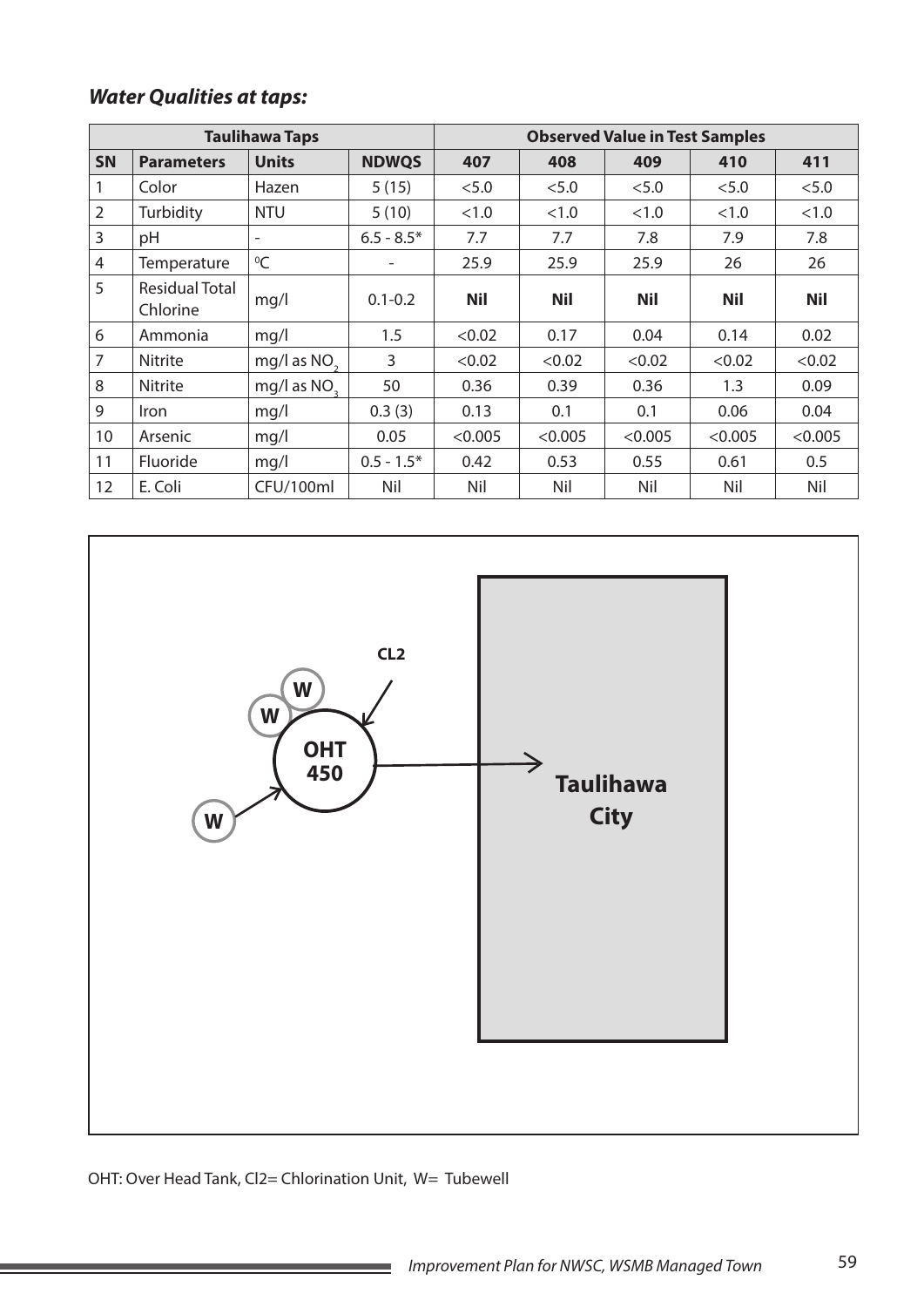# **5.19 Improvement plan: NWSC Bahadurgunj**

## **Introduction:**

Bahadurganj water supply project was completed by the Department of Water Supply and Sewerage in 2035 which was further maintained operated by the DWSS with its own. For its sustainability and better operation and maintenance hand was over to the community in 2064. For the first three years water user's committee was supported with some financial grant by the DWSS. Having this support WUSC operating and maintaining this system till date. Now it is in the process of handover to the Nepal Water Supply Corporation which will be further operated and maintained by NWSC Krisnanagar. With limited numbers of staffs the system has been operating so far. Most of the ward of this VDC has been covered by this system and some of the wards of neighbour VDC have also getting service from this system.

Department of Water Supply and Sewerage had hand over this system constructing one new well as a stand by for the operation but it has not been used by the WUSC since its completion time. WUSC could not bring this well in operation because of quality of water, They have complain regarding this tube well that it was not completely developed and turbidity is very high and water is totally yellow colour. Consumers have complains on reliability of supply although WUSC supplies the water for 2 times a day. Service area is so scattered that leakages area not maintained in time.

#### **Improvement works:**

System is in need of replacing bout 4km old pipes (2"-5"). About 10 valve chamber is needed for zoning and washouts. There is need for system for chlorination and test kits for water quality testing.

| <b>SN</b>      | <b>Works</b>                     | <b>Units</b> | Quantity | Rate      | Cost       |
|----------------|----------------------------------|--------------|----------|-----------|------------|
|                | Pipe replacement (1.5"-4")       | m            | 4,000    | 6,000     | 24,000,000 |
| 2              | Washouts with valve box          | No           | 10       | 50,000    | 500,000    |
| 3              | Meter replacement                | No           | 27       | 6,000     | 162,000    |
| $\overline{4}$ | Well development                 | No           |          | 100,000   | 100,000    |
| 5              | Generators                       | No           |          | 3,000,000 | 3,000,000  |
| 6              | Lab equipment and chemicals      | LS           |          | 200,000   | 200,000    |
| 7              | Chlorine dosing                  | No           |          | 150,000   | 150,000    |
| 8              | Bulk meter, pressure gauge, etc. | Set          |          | 200,000   | 200,000    |
|                | <b>Total</b>                     |              |          |           | 28,312,000 |

### **Extension works:**

Similarly, system is in need to extending services Pipe line for the Babanpur, Junila, Ganeshpr, Raharaula, Bijayanagar and Dagarmarua. This needs about 15 km pipes. This will add about 200 new taps.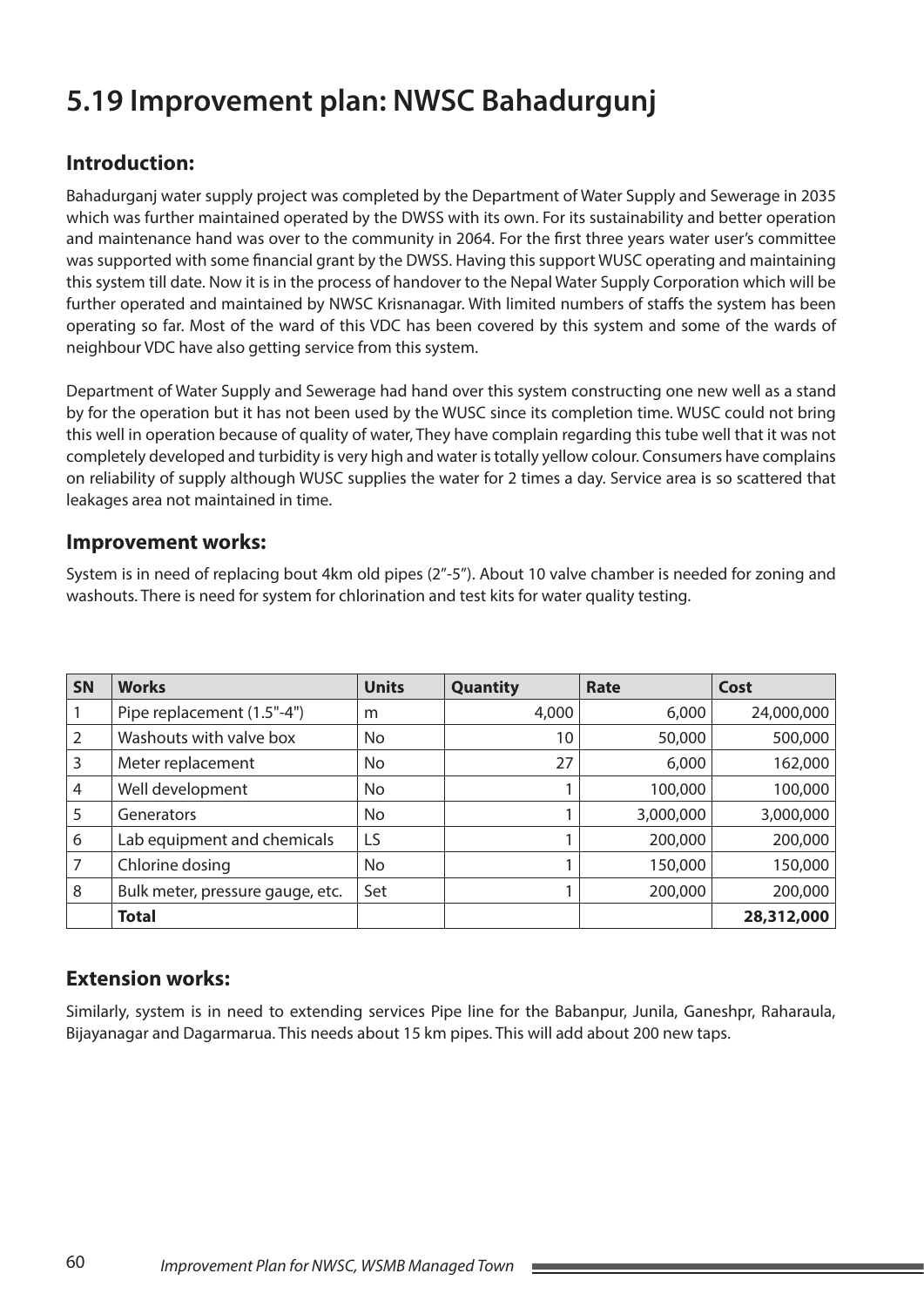|                                       | <b>WSP</b>                                                    | NWSC - Bahadurgunj (Kapilbastu)                        |                                         |              |  |  |
|---------------------------------------|---------------------------------------------------------------|--------------------------------------------------------|-----------------------------------------|--------------|--|--|
|                                       | Telephone                                                     |                                                        | Email:                                  |              |  |  |
|                                       | Head                                                          |                                                        | Santosh Sah (UC chair Akbal Ahmed Khan) |              |  |  |
| <b>Water Utility</b>                  | Service Area (Wards)                                          | Bahadurgunj (1,2,5), Purushotampur (3-5), Ajgara (7-9) |                                         |              |  |  |
|                                       | No of staff                                                   | 4                                                      | Staff per (1000) Taps                   | 9            |  |  |
|                                       | <b>Population Covered</b>                                     | 3848                                                   | WS Coverage (%)                         | 36           |  |  |
| <b>Mission</b><br><b>Statement</b>    |                                                               |                                                        |                                         |              |  |  |
|                                       | <b>Total Taps</b>                                             | 433                                                    | <b>Private Taps</b>                     | 407          |  |  |
| <b>Service</b><br><b>Connection</b>   | <b>Public Taps</b>                                            | 15                                                     | <b>Metered Taps</b>                     | 406          |  |  |
|                                       | New Connections in FY                                         | 3                                                      | Disconnectons in FY                     | 35           |  |  |
| <b>Customer</b>                       | Complains/100 Taps/Yr                                         | 0.6                                                    | Users satisfied (%)                     | $\mathbf{0}$ |  |  |
| <b>Service</b>                        | No of break/Km/Yr                                             | 20                                                     | Supply hours                            | 4.5          |  |  |
| <b>Water</b>                          | Production (m <sup>3</sup> /day)                              | 374                                                    | <b>NRW (%)</b>                          | 27           |  |  |
| <b>Production</b>                     | Consumption (LPCD)                                            | 71                                                     | Production (LPCD)                       | 97           |  |  |
|                                       | Annual O&M Cost (NRs)                                         | 587894                                                 | Annual billing (NRs)                    | 702420       |  |  |
| <b>Revenue and</b><br><b>Expenses</b> | <b>Collection Ratio</b>                                       | 1.0                                                    | <b>Operating Ratio</b>                  | 0.8          |  |  |
|                                       | Cost/ $m3$ of water used                                      | 6                                                      | Average billing (NRs/M)                 | 140          |  |  |
|                                       | <b>Metered Taps</b>                                           | 80                                                     | <b>Un-metered Taps</b>                  | 500          |  |  |
| <b>Water Tariff</b>                   | Increment (NRs/unit)                                          | 15                                                     | Community                               | $\mathbf 0$  |  |  |
|                                       | Average Tariff (NRs/M\m <sup>3</sup> )                        | 7                                                      | Connections charge                      | 1595         |  |  |
|                                       | No of sample tested for physicochemical parameters (% passed) |                                                        |                                         | 2(100)       |  |  |
| <b>Water Quality</b>                  | No of sample tested for biological parameters (% passed)      |                                                        |                                         | 2(100)       |  |  |
|                                       | No of sample tested for FRC (% passed)                        | 0(0)                                                   |                                         |              |  |  |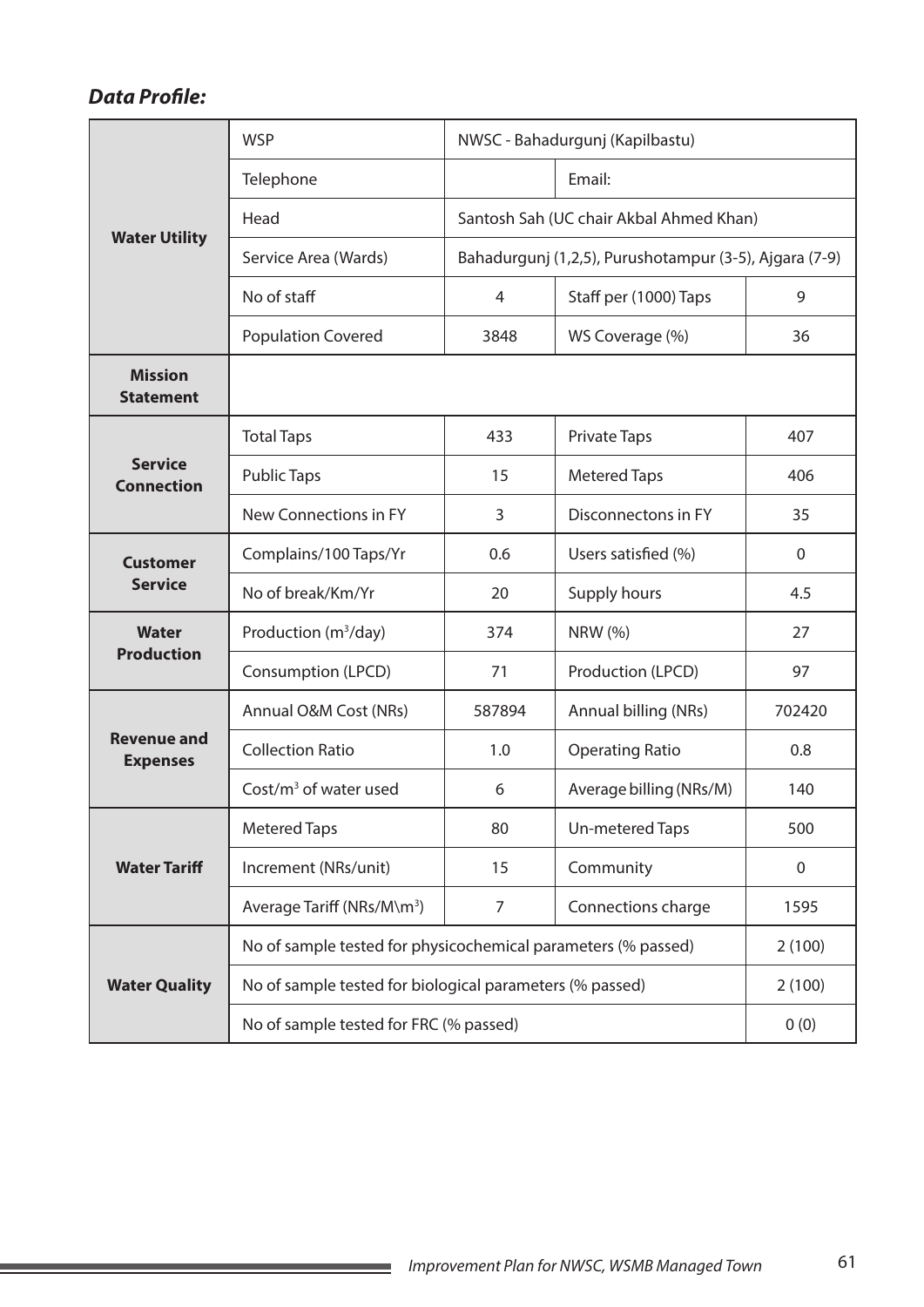|                |                                   | <b>Bahadurgunj Taps</b>  |                          |            | <b>Observed Value in Test Samples</b> |                |            |                |
|----------------|-----------------------------------|--------------------------|--------------------------|------------|---------------------------------------|----------------|------------|----------------|
| <b>SN</b>      | <b>Parameters</b>                 | <b>Units</b>             | <b>NDWQS</b>             | 438        | 439                                   | 440            | 441        | 442            |
|                | Color                             | Hazen                    | 5(15)                    | < 5.0      | < 5.0                                 | < 5.0          | < 5.0      | $<5.0$         |
| $\overline{2}$ | Turbidity                         | <b>NTU</b>               | 5(10)                    |            | <1.0                                  | $\overline{2}$ | <1.0       | $\overline{2}$ |
| $\overline{3}$ | pH                                | $\overline{\phantom{0}}$ | $6.5 - 8.5*$             | 7.8        | 7.9                                   | 8              | 8          | 8              |
| $\overline{4}$ | Temperature                       | ${}^{0}C$                | $\overline{\phantom{0}}$ | 27         | 26.7                                  | 26.7           | 27         | 27             |
| 5              | <b>Residual Total</b><br>Chlorine | mq/l                     | $0.1 - 0.2$              | <b>Nil</b> | <b>Nil</b>                            | <b>NII</b>     | <b>Nil</b> | <b>Nil</b>     |
| 6              | Ammonia                           | mq/l                     | 1.5                      | 0.11       | 0.07                                  | 0.09           | 0.1        | 0.06           |
| $\overline{7}$ | <b>Nitrite</b>                    | mg/l as NO <sub>2</sub>  | 3                        | < 0.02     | < 0.02                                | < 0.02         | < 0.02     | < 0.02         |
| 8              | Nitrite                           | mg/l as NO <sub>2</sub>  | 50                       | 0.5        | 0.41                                  | 0.45           | 0.5        | 0.53           |
| 9              | <i>Iron</i>                       | mq/l                     | 0.3(3)                   | 0.03       | 0.01                                  | 0.08           | 0.1        | 0.09           |
| 10             | Arsenic                           | mq/l                     | 0.05                     | < 0.005    | < 0.005                               | < 0.005        | < 0.005    | < 0.005        |
| 11             | Fluoride                          | mq/l                     | $0.5 - 1.5*$             | 0.54       | 0.63                                  | 1.28           | 0.74       | 1.35           |
| 12             | E. Coli                           | CFU/100ml                | Nil                      | 61         | 36                                    | 10             | >300       | $\overline{2}$ |



 $\sim$ 

OHT: Over Head Tank, Cl2= Chlorination Unit, W= Tubewell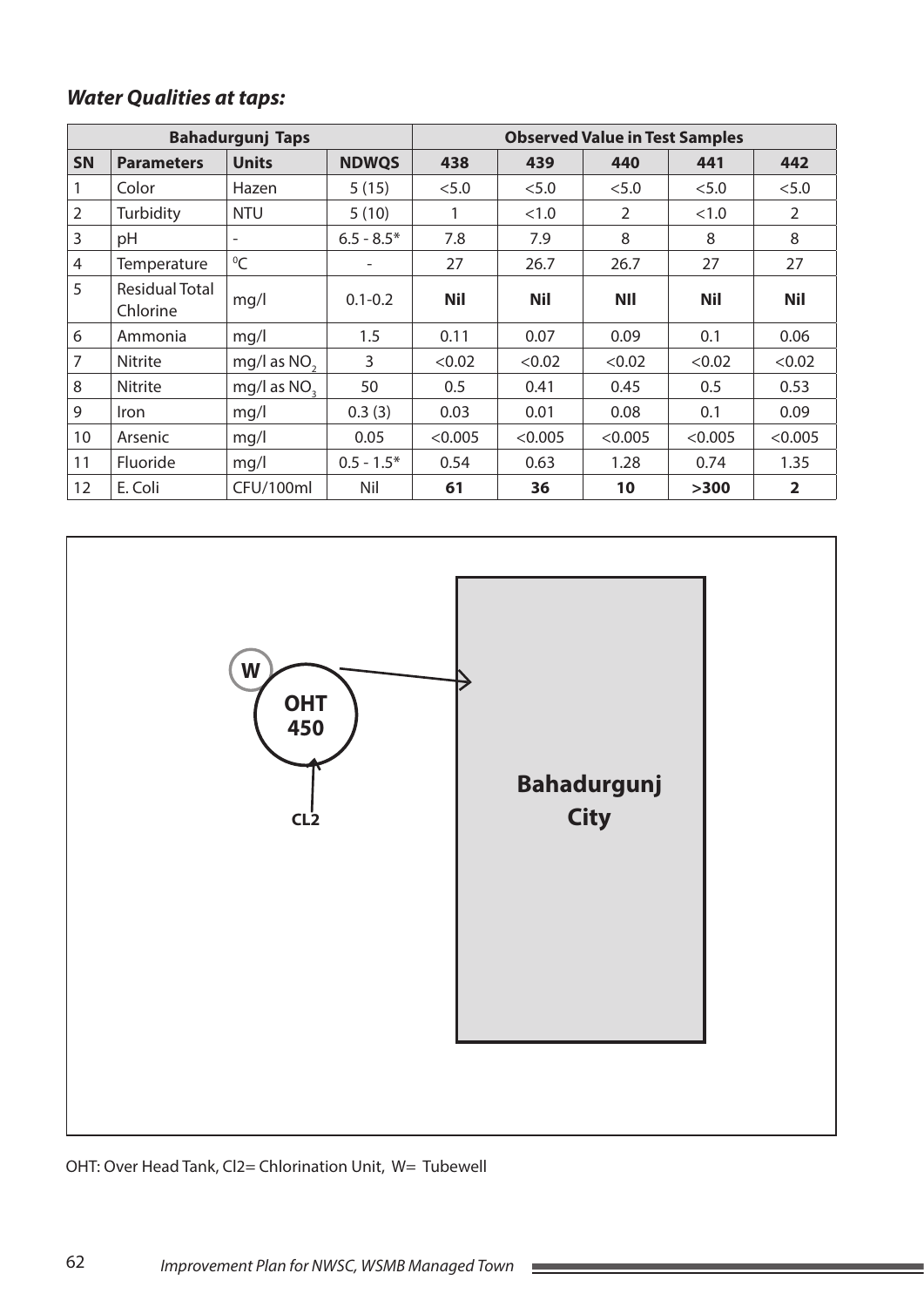# **5.20 Improvement plan: NWSC Krishnanagar**

## **Introduction:**

Krishnanagar Water System was constructed by the Department of Water Supply and Sewerage in 2034. This system was operated and maintained by the Department of Water Supply up to the fiscal year 2063 and hand over to the water user's Committee to run the system with grant support for better operation installing one standby tube well inside the compound. Krishna Nagar is one of the old town of Kapilvastu district and located very close to Indian boarder. This town is not so densely populated town and urbanizing trend shows the growth of the population in this town also. This town lies 20 km south of Chandrauta of east west high ways. This is also one of the importing centres of the country and contribute big amount of revenue for national budgetary system.

This system is supplying water to the consumers with one overhead tank having capacity of 450  $m^3$  and 25 km of distribution main. Extension works have been done to cover the demand of people in some of the location of the town. Now the Municipality has included two of neighbour VDC where service has to be provided. The system has distribution networks of very old pipes and they are difficult for maintenance as the surface level rising up because of filling trend of road level in the town. Some of the locations of the town are not having equal distribution in terms of quantity of water and services provided by this branch.

#### **Improvement works:**

System is in need of replacing about 4 km old pipes (2"-3"). About 15 valve chamber is needed for zoning and washouts.

| <b>SN</b> | <b>Works</b>                     | <b>Units</b> | <b>Quantity</b> | Rate    | Cost       |
|-----------|----------------------------------|--------------|-----------------|---------|------------|
|           | Pipe replacement (2"-3")         | m            | 4,000           | 6,000   | 24,000,000 |
|           | Washouts with valve box          | No           | 15              | 50,000  | 750,000    |
|           | Chlorine dosing                  | No           |                 | 150,000 | 150,000    |
| 4         | Bulk meter, pressure gauge, etc. | Set          |                 | 200,000 | 200,000    |
|           | <b>Total</b>                     |              |                 |         | 25,100,000 |

### **Extension works:**

Similarly, system is in need of extending services in Laxminager, Chaipurawa, Semera and Baraham with 6 km pipes (2"-3"), Baraha area with one well and 10 km pipes and one OHT (250 m<sup>3</sup>) in Jhandenagar. This will add about 200 new taps.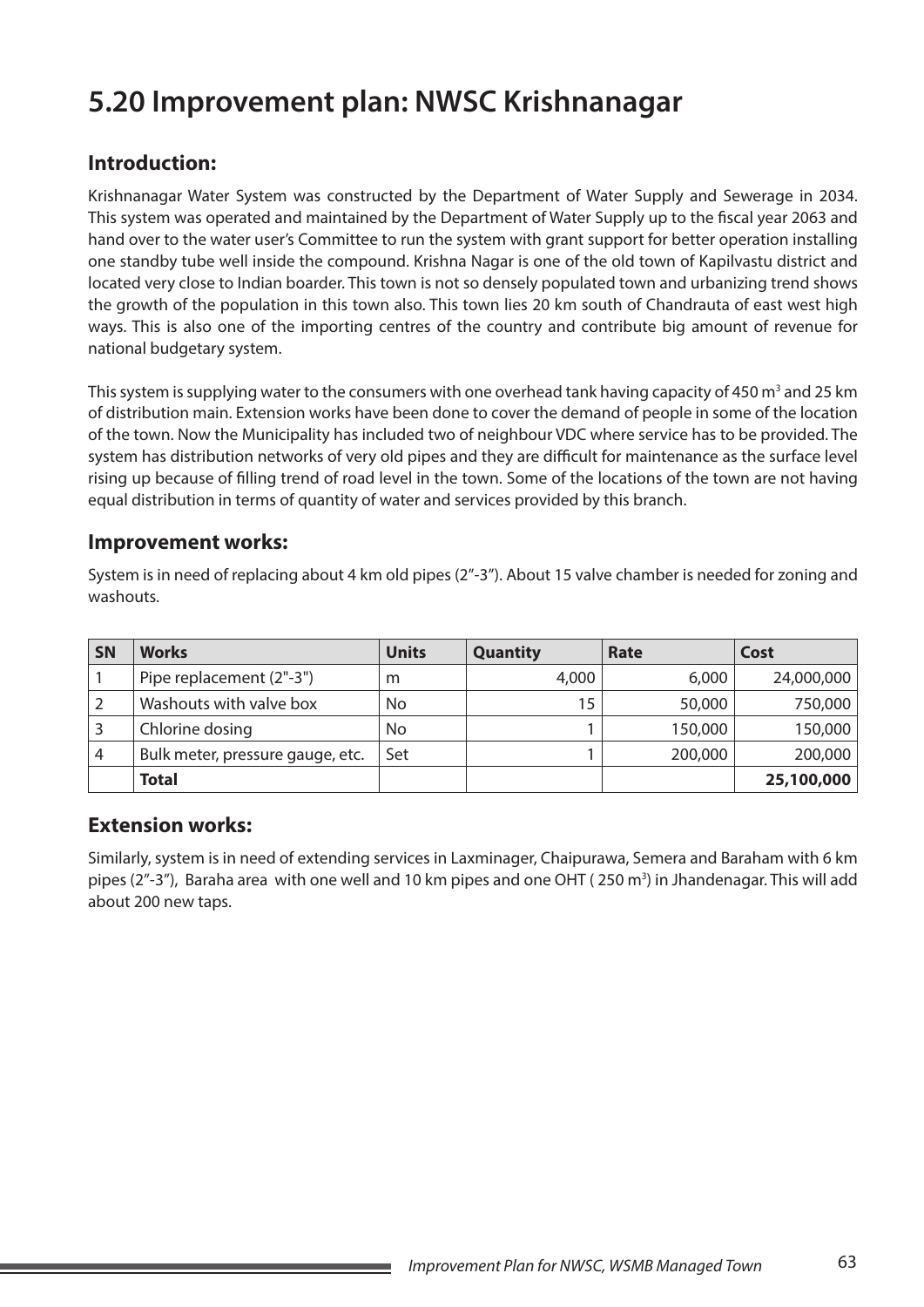|                                       | <b>WSP</b>                                                    | NWSC - Krishnanagar (Kapilbastu) |                               |           |  |  |
|---------------------------------------|---------------------------------------------------------------|----------------------------------|-------------------------------|-----------|--|--|
|                                       | Telephone                                                     | 052-514076                       | Email: skhsantoshdot@gmail.co |           |  |  |
|                                       | Head                                                          |                                  | Santosh Sah/Tikaram Kunwar    |           |  |  |
| <b>Water Utility</b>                  | Service Area (Wards)                                          | Krishnanagar 1-7, 9-14           |                               |           |  |  |
|                                       | No of staff                                                   | 15                               | Staff per (1000) Taps         | 15        |  |  |
|                                       | <b>Population Covered</b>                                     | 6060                             | WS Coverage (%)               | 20        |  |  |
| <b>Mission</b><br><b>Statement</b>    |                                                               |                                  |                               |           |  |  |
|                                       | <b>Total Taps</b>                                             | 990                              | <b>Private Taps</b>           | 955       |  |  |
| <b>Service</b><br><b>Connection</b>   | <b>Public Taps</b>                                            | 11                               | <b>Metered Taps</b>           | 936       |  |  |
|                                       | New Connections in FY                                         | 27                               | Disconnectons in FY           | $\Omega$  |  |  |
| <b>Customer</b>                       | Complains/100 Taps/Yr                                         | 2.1                              | Users satisfied (%)           | 80        |  |  |
| <b>Service</b>                        | No of break/Km/Yr                                             | 25                               | Supply hours                  | 5         |  |  |
| <b>Water</b>                          | Production (m <sup>3</sup> /day)                              | 1026                             | <b>NRW (%)</b>                | 37        |  |  |
| <b>Production</b>                     | Consumption (LPCD)                                            | 106                              | Production (LPCD)             | 169       |  |  |
|                                       | Annual O&M Cost (NRs)                                         | 6538727                          | Annual billing (NRs)          | 3753235   |  |  |
| <b>Revenue and</b><br><b>Expenses</b> | <b>Collection Ratio</b>                                       | 0.9                              | <b>Operating Ratio</b>        | 1.7       |  |  |
|                                       | $Cost/m3$ of water used                                       | 28                               | Average billing (NRs/M)       | 319       |  |  |
|                                       | <b>Metered Taps</b>                                           | 110                              | Un-metered Taps               | 560       |  |  |
| <b>Water Tariff</b>                   | Increment (NRs/unit)                                          | 25                               | Community                     | 1600      |  |  |
|                                       | Average Tariff (NRs/M\m <sup>3</sup> )                        | 14                               | Connections charge            | 1980      |  |  |
|                                       | No of sample tested for physicochemical parameters (% passed) |                                  |                               | 720 (100) |  |  |
| <b>Water Quality</b>                  | No of sample tested for biological parameters (% passed)      |                                  |                               | 0(0)      |  |  |
|                                       | No of sample tested for FRC (% passed)                        | 720 (100)                        |                               |           |  |  |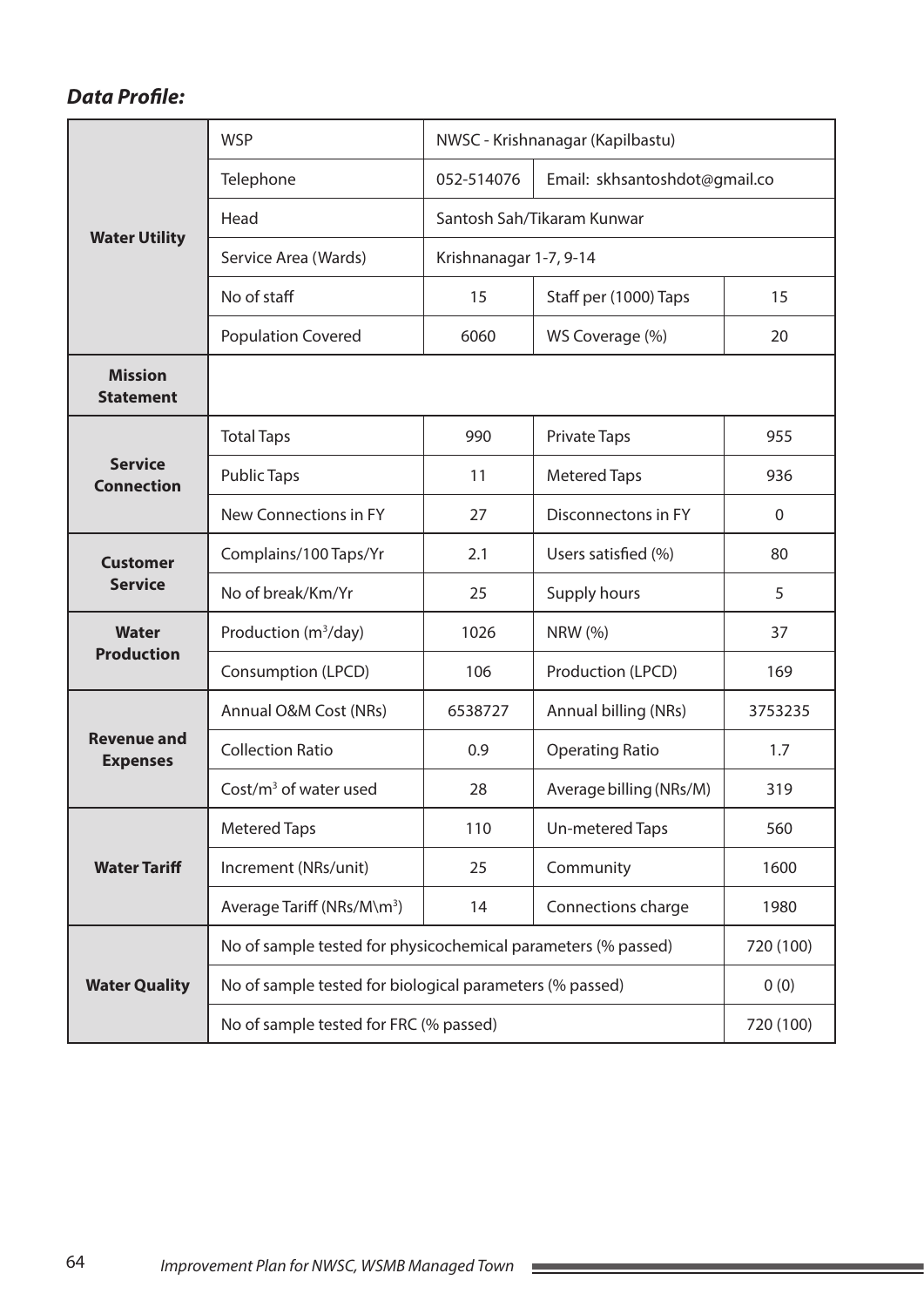|                |                                   | <b>Krishnanagar Taps</b> |              |            | <b>Observed Value in Test Samples</b> |            |         |         |
|----------------|-----------------------------------|--------------------------|--------------|------------|---------------------------------------|------------|---------|---------|
| <b>SN</b>      | <b>Parameters</b>                 | <b>Units</b>             | <b>NDWQS</b> | 431        | 432                                   | 433        | 434     | 435     |
|                | Color                             | Hazen                    | 5(15)        | < 5.0      | < 5.0                                 | < 5.0      | < 5.0   | < 5.0   |
| $\overline{2}$ | Turbidity                         | <b>NTU</b>               | 5(10)        | 4          | 5                                     | 10         | 3       | 6       |
| 3              | pH                                | $\overline{\phantom{a}}$ | $6.5 - 8.5*$ | 7.7        | 7.4                                   | 7.7        | 7.8     | 7.8     |
| 4              | Temperature                       | ${}^{0}C$                |              | 26.8       | 26.9                                  | 27         | 26.9    | 27      |
| 5              | <b>Residual Total</b><br>Chlorine | mq/l                     | $0.1 - 0.2$  | <b>Nil</b> | 0.4                                   | 0.2        | 0.1     | 0.2     |
| 6              | Ammonia                           | mq/l                     | 1.5          | 0.22       | 0.16                                  | 0.12       | 0.17    | 0.14    |
| 7              | <b>Nitrite</b>                    | mg/l as NO <sub>2</sub>  | 3            | < 0.02     | < 0.02                                | < 0.02     | < 0.02  | < 0.02  |
| 8              | Nitrite                           | mg/l as NO <sub>2</sub>  | 50           | 0.1        | 0.09                                  | 0.03       | 0.1     | 0.05    |
| 9              | Iron                              | mq/l                     | 0.3(3)       | 0.03       | 0.01                                  | 0.08       | 0.1     | 0.09    |
| 10             | Arsenic                           | mq/l                     | 0.05         | < 0.005    | < 0.005                               | < 0.005    | < 0.005 | < 0.005 |
| 11             | Fluoride                          | mq/l                     | $0.5 - 1.5*$ | 0.55       | 1.24                                  | 0.75       | 0.85    | 1.06    |
| 12             | E. Coli                           | CFU/100ml                | Nil          | 3          | Nil                                   | <b>NII</b> | Nil     | Nil     |



OHT: Over Head Tank, Cl2= Chlorination Unit, W= Tubewell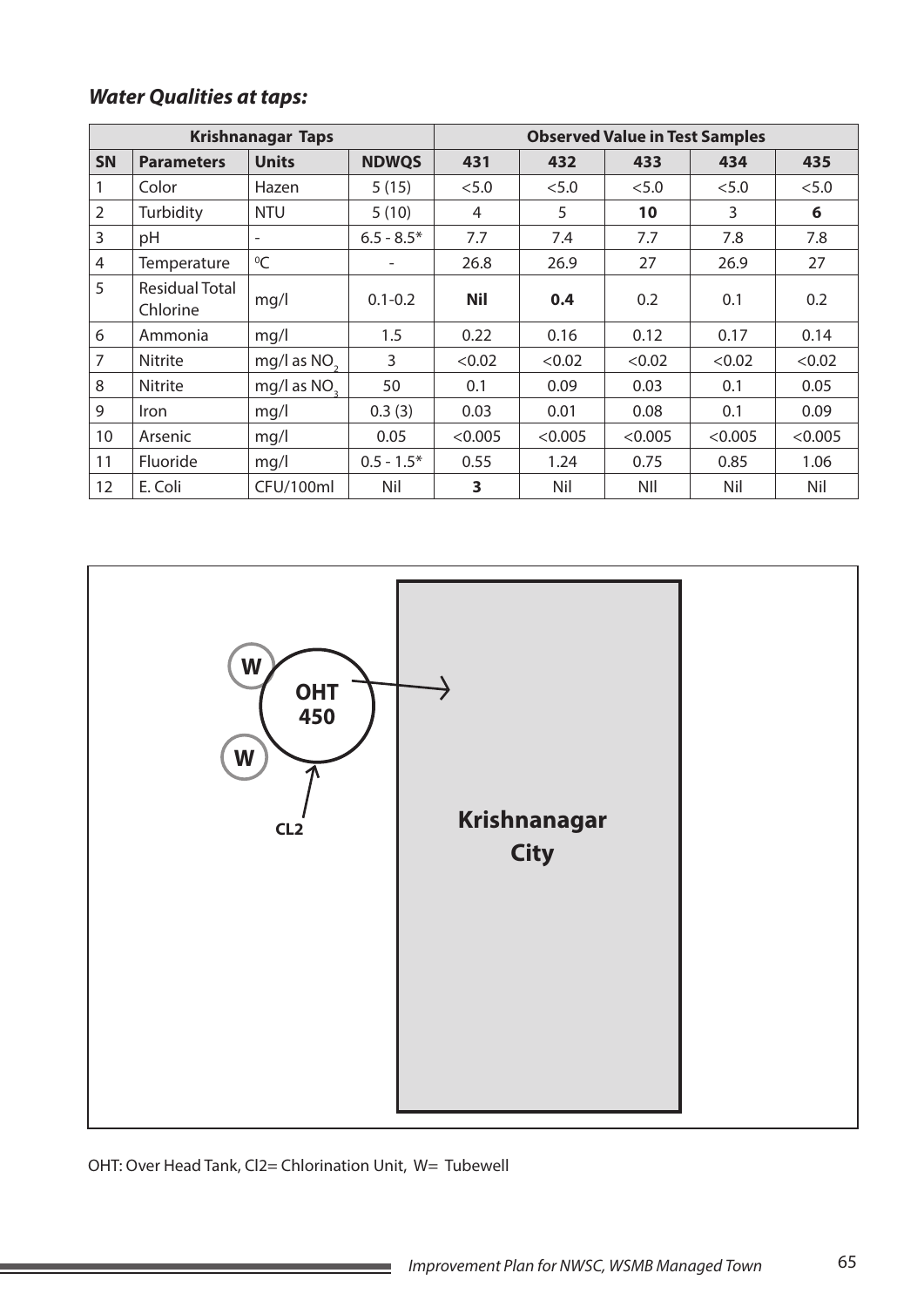# **5.21 Improvement plan: NWSC Nepalgunj**

## **Introduction:**

Nepalgunj water supply system was constructed by the Indian commission mission in 2031. It was further operated by public works division office of Nepalgunj. Formally it was hand over to NWSC in 2038 for operation. Nepalganj is a border town of mid-western region and has been developed as an industrial district of this region. This is also a transit point of tourists and business centre of this region. Nepalgunj is expanding around old core city area which has been developed with growing population. Recently this town has become a sub metropolitan city.

NWSC Nepalgunj is operating this system to cover the population altogether of 17 wards. Now it has been expanded up to 28 wards including some of the Neighbour VDCs. Population coverage of this city has been estimated to be 20,000 out of total population of 75,000. The pipe networks are very old and urban environmental improvement project of Ministry of Urban Planning has affected its networks in Surkhet road section. Pipe networks very close to storm water drain were constructed by this project. Around 19 % coverage shows a very low rate of household connections of the system. People have choices of alternate sources but lack of consumer's education the connection rate has not been increased. At present 3 wells are in operation which is not sufficient to meet the demand of population. Water quality has not been monitored since two years back. Bleaching powder has been used for chlorinating purpose.

### **Improvement works:**

System is in need of replacing about 25 km old pipes (1.5"-3") and shifting 2000 taps, adding 30 valve chambers for controlling leakage and flow and washouts

| SN | <b>Works</b>                | <b>Units</b> | <b>Quantity</b> | Rate    | Cost        |
|----|-----------------------------|--------------|-----------------|---------|-------------|
|    | Pipe replacement (1.5"-4")  | m            | 25,000          | 6,000   | 150,000,000 |
|    | Washouts with valve box     | No           | 30              | 100,000 | 3,000,000   |
|    | Lab equipment and chemicals | LS           |                 | 200,000 | 200,000     |
| 4  | Chlorine dosing             | No           |                 | 150,000 | 300,000     |
|    | <b>Total</b>                |              |                 |         | 153,500,000 |

### **Extension works:**

The system is in need to extending pipes about 38 km in Karkando (W-24), Muktipur (W-16), Baspark (W5), Adarsha nagar (W-13), Belashpur (W16), Tejnagar (W-24), Surjegaw (W-25), Ladawa (W2-4). Two wells are needed in Karkando and Campus. One OHT of 400m<sup>3</sup> is under construction in the Karkando. This will add about 2,500 taps.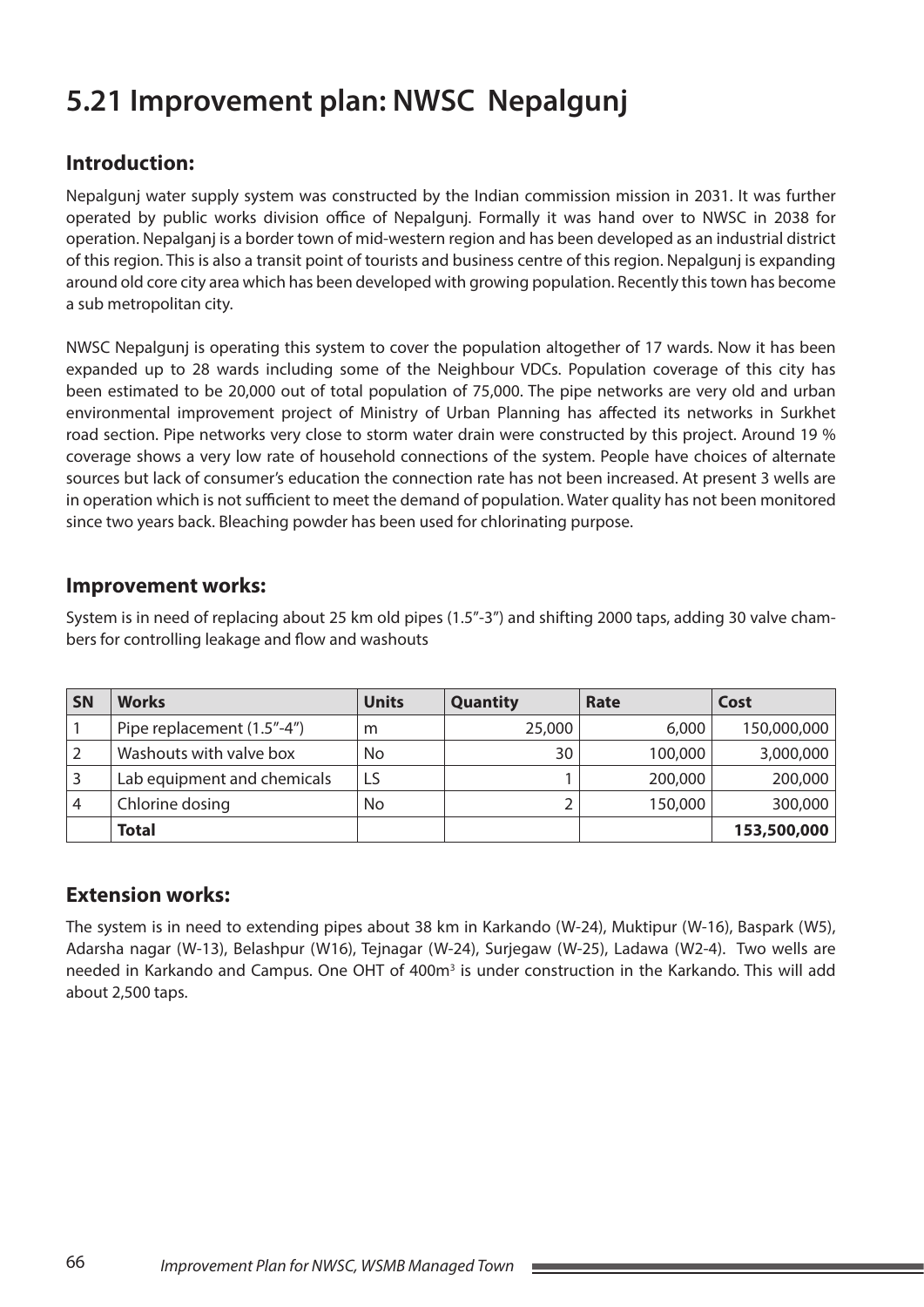## *Data Profile:*

|                                       | <b>WSP</b>                                                         | NWSC - Nepalgunj (Banke) |                              |          |  |  |  |
|---------------------------------------|--------------------------------------------------------------------|--------------------------|------------------------------|----------|--|--|--|
|                                       | Telephone                                                          | 081-520592               | Email: oasis_ses@hotmail.com |          |  |  |  |
|                                       | Head<br>Asis Karki                                                 |                          |                              |          |  |  |  |
| <b>Water Utility</b>                  | Service Area (Wards)                                               | Nepalgunj (1-17) of 28   |                              |          |  |  |  |
|                                       | No of staff                                                        | 29                       | Staff per (1000) Taps        | 7        |  |  |  |
|                                       | <b>Population Covered</b>                                          | 24234                    | WS Coverage (%)              | 32       |  |  |  |
| <b>Mission</b><br><b>Statement</b>    |                                                                    |                          |                              |          |  |  |  |
|                                       | <b>Total Taps</b>                                                  | 4054                     | <b>Private Taps</b>          | 3939     |  |  |  |
| <b>Service</b><br><b>Connection</b>   | <b>Public Taps</b>                                                 | 10                       | <b>Metered Taps</b>          | 4044     |  |  |  |
|                                       | New Connections in FY                                              | 48                       | Disconnectons in FY          | 16       |  |  |  |
| <b>Customer</b>                       | Complains/100 Taps/Yr                                              | 3.5                      | Users satisfied (%)          | 25       |  |  |  |
| <b>Service</b>                        | No of break/Km/Yr                                                  | 105                      | Supply hours                 | 6        |  |  |  |
| <b>Water</b>                          | Production $(m^3/day)$                                             | 3888                     | <b>NRW (%)</b>               | 37       |  |  |  |
| <b>Production</b>                     | Consumption (LPCD)                                                 | 101                      | Production (LPCD)            | 160      |  |  |  |
|                                       | Annual O&M Cost (NRs)                                              | 12865000                 | Annual billing (NRs)         | 11611123 |  |  |  |
| <b>Revenue and</b><br><b>Expenses</b> | <b>Collection Ratio</b>                                            | 0.9                      | <b>Operating Ratio</b>       | 1.1      |  |  |  |
|                                       | Cost/ $m3$ of water used                                           | 14                       | Average billing (NRs/M)      | 239      |  |  |  |
|                                       | <b>Metered Taps</b>                                                | 110                      | Un-metered Taps              | 560      |  |  |  |
| <b>Water Tariff</b>                   | Increment (NRs/unit)                                               | 25                       | Community                    | 1600     |  |  |  |
|                                       | Average Tariff (NRs/M\m <sup>3</sup> )<br>Connections charge<br>12 |                          |                              | 1980     |  |  |  |
|                                       | No of sample tested for physicochemical parameters (% passed)      | 0(0)                     |                              |          |  |  |  |
| <b>Water Quality</b>                  | No of sample tested for biological parameters (% passed)           |                          |                              | 0(0)     |  |  |  |
|                                       | No of sample tested for FRC (% passed)                             | 0(0)                     |                              |          |  |  |  |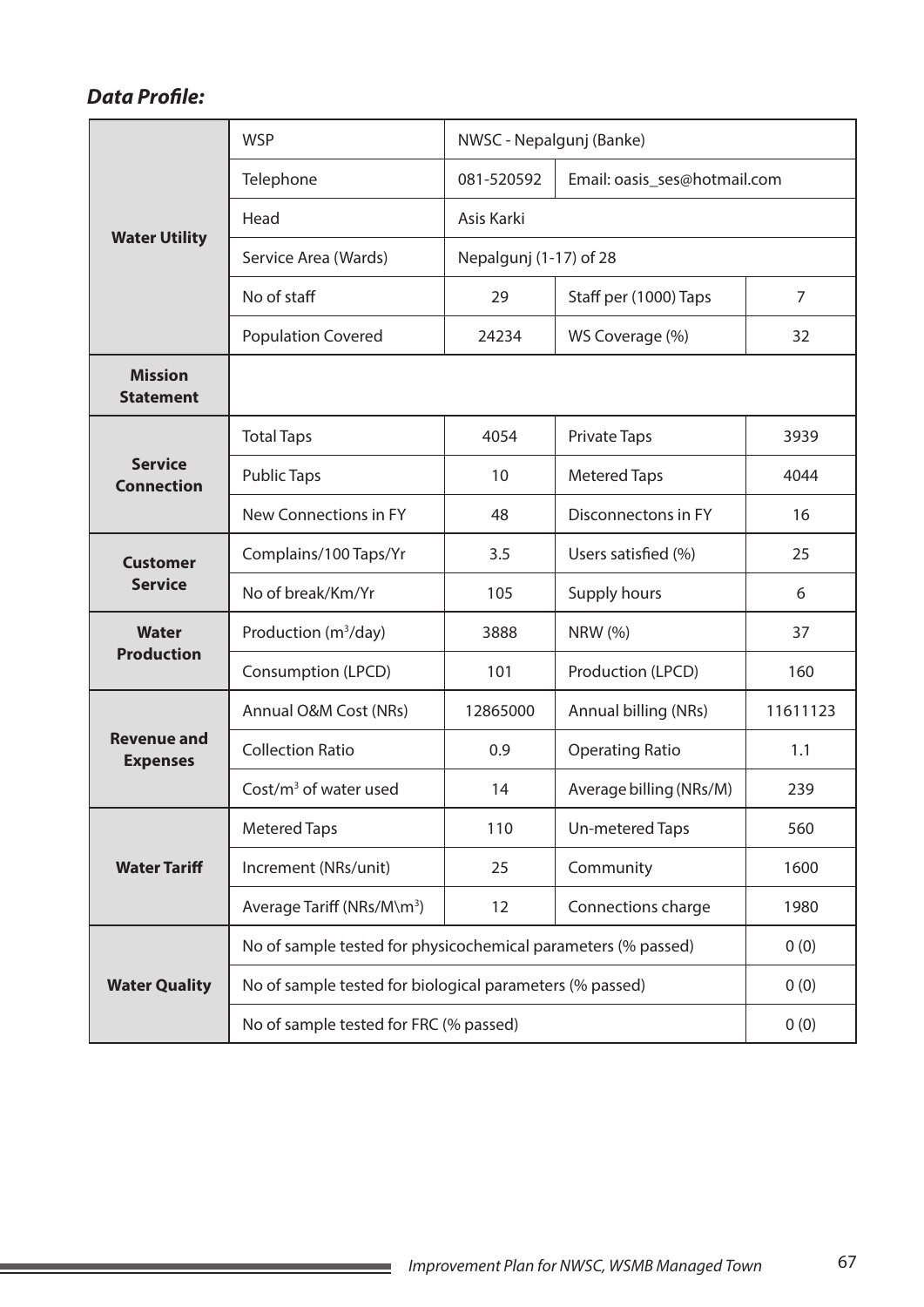# *Water Qualities at taps:*

| <b>Nepalgunj Taps</b> |                                   |                         |              | <b>Observed Value in Test Samples</b> |            |            |            |                |
|-----------------------|-----------------------------------|-------------------------|--------------|---------------------------------------|------------|------------|------------|----------------|
| <b>SN</b>             | <b>Parameters</b>                 | <b>Units</b>            | <b>NDWQS</b> | 591                                   | 592        | 593        | 594        | 595            |
| 1                     | Color                             | Hazen                   | 5(15)        | < 5.0                                 | < 5.0      | < 5.0      | < 5.0      | < 5.0          |
| $\overline{2}$        | Turbidity                         | <b>NTU</b>              | 5(10)        | $\overline{2}$                        | <1.0       | 5          |            | <1.0           |
| 3                     | pH                                | ۰                       | $6.5 - 8.5*$ | 7.4                                   | 7.5        | 7.6        | 7.5        | 7.5            |
| 4                     | Temperature                       | ${}^{0}C$               |              | 26.3                                  | 26.2       | 26.2       | 26         | 26.1           |
| 5                     | <b>Residual Total</b><br>Chlorine | mq/l                    | $0.1 - 0.2$  | <b>Nil</b>                            | <b>Nil</b> | <b>Nil</b> | <b>Nil</b> | <b>Nil</b>     |
| 6                     | Ammonia                           | mq/l                    | 1.5          | 0.25                                  | 0.25       | 0.18       | 0.36       | 0.25           |
| $\overline{7}$        | <b>Nitrite</b>                    | mg/l as NO <sub>2</sub> | 3            | 0.02                                  | 0.02       | 0.03       | 0.04       | 0.03           |
| 8                     | Nitrite                           | mg/l as NO <sub>2</sub> | 50           | 0.79                                  | 0.25       | 0.18       | 0.49       | 0.2            |
| 9                     | <i>Iron</i>                       | mq/l                    | 0.3(3)       | 0.01                                  | < 0.01     | 0.07       | < 0.01     | < 0.01         |
| 10                    | Arsenic                           | mq/l                    | 0.05         | < 0.005                               | < 0.005    | < 0.005    | < 0.005    | < 0.005        |
| 11                    | <b>Fluoride</b>                   | mq/l                    | $0.5 - 1.5*$ | 0.85                                  | 0.81       | 0.88       | 0.83       | 0.96           |
| 12                    | E. Coli                           | CFU/100ml               | Nil          | Nil                                   | Nil        | Nil        | 3          | $\overline{2}$ |



**Contract** 

OHT: Over Head Tank, Cl2= Chlorination Unit, W= Tubewell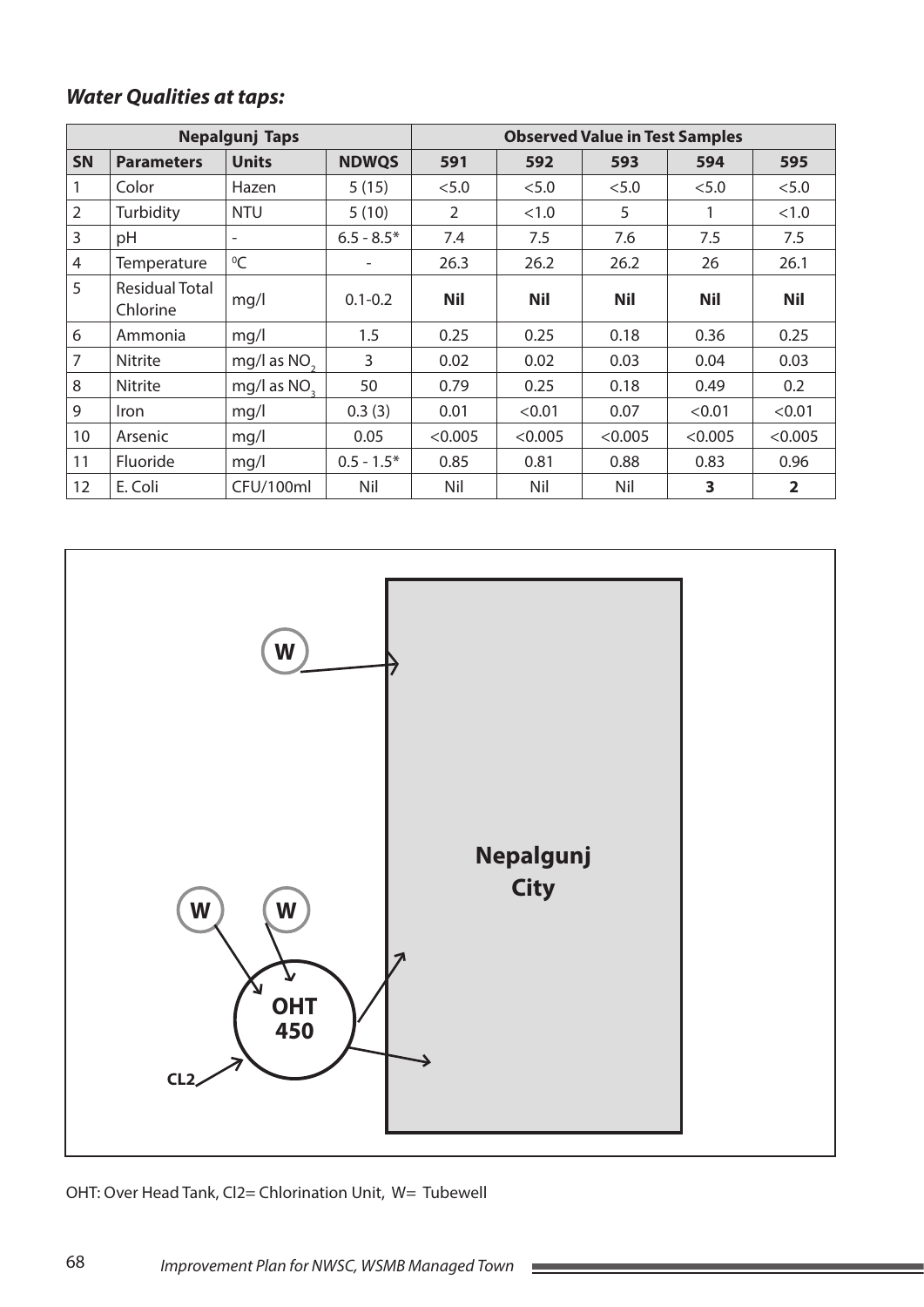# **5.22 Improvement Plan: NWSC Dhangadhi**

### **Introduction:**

Dhangadhi Water Supply Project was completed in 2030 by Department of Supply and sewerage. It has been operating by NWSC Dhangadi Branch since 2056 after handover from Department of Water Supply Sewerage. Dhangadhi water supply system was further improved with one steel tank having capacity of 200m<sup>3</sup> and two new wells by Japanese cooperation to meet the increasing demand of the town. At present Dhangadhi Water Supply System is having altogether 8 wells and most of them are artesian wells. Out of them 4 wells are in operation and remaining wells have to be developed because of clay and sand accumulation. The elevation difference of some of the location of the town from the source of supply reduces the pressure and consequently consumers do not get the water in their houses. Pipes are being very old and of under size requires proper replacement in the system. Old pipes get chocked with sand deposits and with sewages in some locations because of surface drains during non-supply hours

#### **Improvement works:**

System is in need of changing old and small pipes for 10 km main lines and 30 km distribution lines for equal distribution of flow and controlling leakage and contamination. Pressure filters are needed for two units and four wells serving online. Chlorine dosing is needed in six. About 5 number of washout is needed.

| <b>SN</b> | <b>Works</b>                     | <b>Units</b> | <b>Quantity</b> | Rate      | Cost        |
|-----------|----------------------------------|--------------|-----------------|-----------|-------------|
|           | Pipe replacement (1.5"-4")       | m            | 40,000          | 6,000     | 240,000,000 |
|           | Washouts with valve box          | No           | 50              | 100,000   | 5,000,000   |
| 3         | Meter replacement                | No           | 13              | 6,000     | 78,000      |
| 4         | Well development                 | No           |                 | 200,000   | 400,000     |
| 5         | Lab equipment and chemicals      | LS           |                 | 200,000   | 200,000     |
| 6         | Chlorine dosing                  | No           | 6               | 150,000   | 900,000     |
|           | Bulk meter, pressure gauge, etc. | Set          | 4               | 200,000   | 800,000     |
| 8         | Pressure filter                  | No           | 6               | 3,000,000 | 18,000,000  |
|           | <b>Total</b>                     |              |                 |           | 265,378,000 |

### **Extension works:**

There is need for extending system for Jugeda (W-13): Two wells, one 450m<sup>3</sup> OHT and 10 km pipes and Bishalnagar (W-3): One wells, one 450m<sup>3</sup> OHT and 5 km pipes. Improvement adds 3,000 taps and extension adds 3,000 taps.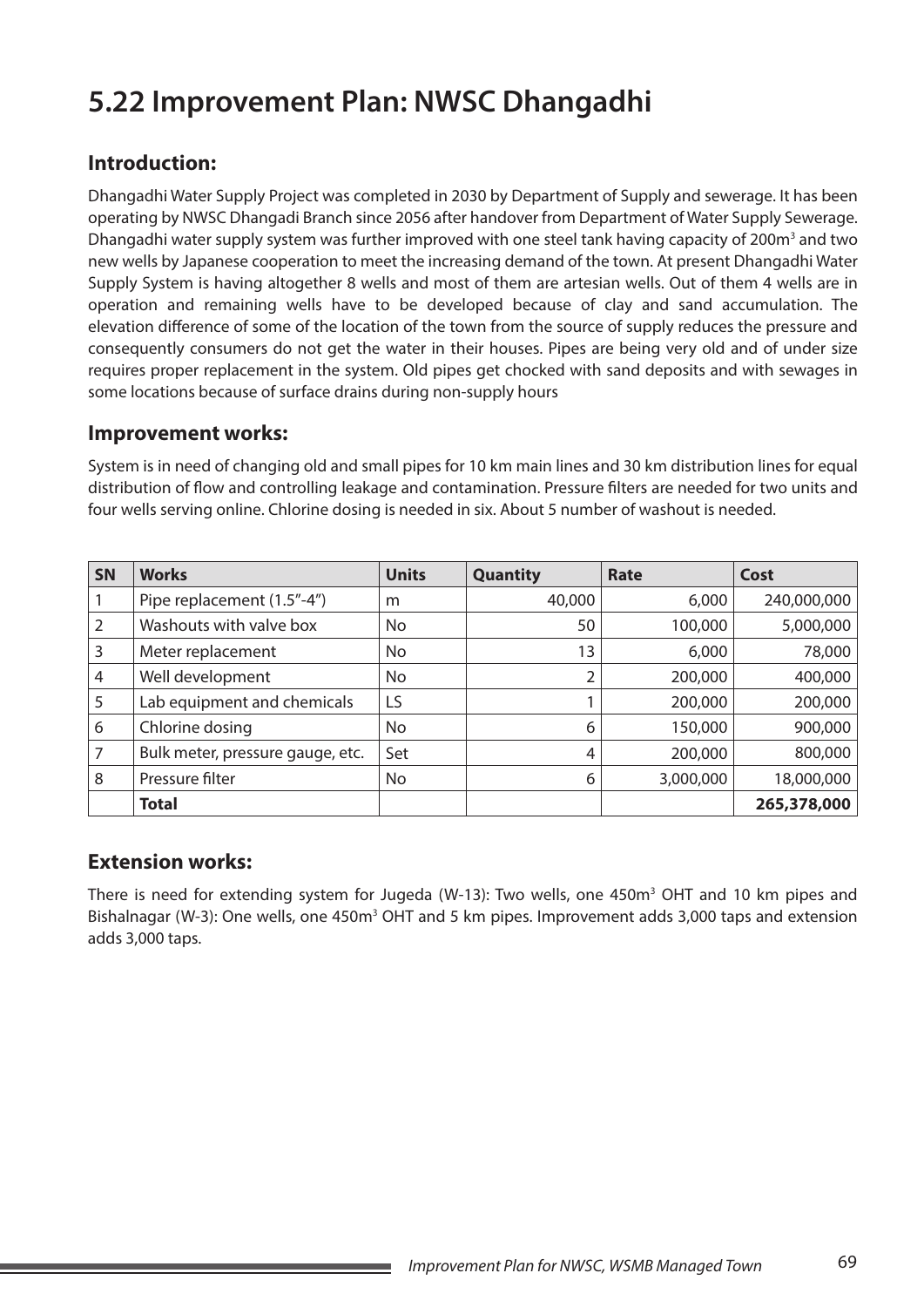## *Data Profile:*

|                                       | <b>WSP</b>                                                    | NWSC - Dhangadi (Kailali) |                              |                   |  |  |
|---------------------------------------|---------------------------------------------------------------|---------------------------|------------------------------|-------------------|--|--|
|                                       | Telephone                                                     | 091-524471                | Email: nwscdh.info@gmail.com |                   |  |  |
| <b>Water Utility</b>                  | Head                                                          |                           |                              |                   |  |  |
|                                       | Service Area (Wards)                                          |                           |                              |                   |  |  |
|                                       | No of staff                                                   | 26                        | Staff per (1000) Taps        | 6                 |  |  |
|                                       | <b>Population Covered</b>                                     | 26220                     | WS Coverage (%)              | 73                |  |  |
| <b>Mission</b><br><b>Statement</b>    |                                                               |                           |                              |                   |  |  |
|                                       | <b>Total Taps</b>                                             | 4469                      | <b>Private Taps</b>          | 4305              |  |  |
| <b>Service</b><br><b>Connection</b>   | <b>Public Taps</b>                                            | 13                        | <b>Metered Taps</b>          | 4456              |  |  |
|                                       | New Connections in FY                                         | 106                       | Disconnectons in FY          | $\mathbf 0$       |  |  |
| <b>Customer</b>                       | Complains/100 Taps/Yr                                         | 6.0                       | Users satisfied (%)          | 90                |  |  |
| <b>Service</b>                        | No of break/Km/Yr                                             | 50                        | Supply hours                 | $12 \overline{ }$ |  |  |
| Water                                 | Production (m <sup>3</sup> /day)                              | 2800                      | <b>NRW</b> (%)               | 18                |  |  |
| <b>Production</b>                     | Consumption (LPCD)                                            | 87                        | Production (LPCD)            | 107               |  |  |
|                                       | Annual O&M Cost (NRs)                                         | 10270189                  | Annual billing (NRs)         | 13817518          |  |  |
| <b>Revenue and</b><br><b>Expenses</b> | <b>Collection Ratio</b>                                       | 0.9                       | <b>Operating Ratio</b>       | 0.7               |  |  |
|                                       | $Cost/m3$ of water used                                       | 12                        | Average billing (NRs/M)      | 258               |  |  |
|                                       | <b>Metered Taps</b>                                           | 110                       | Un-metered Taps              | 560               |  |  |
| <b>Water Tariff</b>                   | Increment (NRs/unit)                                          | 25                        | Community                    | 1600              |  |  |
|                                       | Average Tariff (NRs/M\m <sup>3</sup> )                        | Connections charge        | 1980                         |                   |  |  |
|                                       | No of sample tested for physicochemical parameters (% passed) | 0(0)                      |                              |                   |  |  |
| <b>Water Quality</b>                  | No of sample tested for biological parameters (% passed)      |                           |                              | 0(0)              |  |  |
|                                       | No of sample tested for FRC (% passed)                        | 0(0)                      |                              |                   |  |  |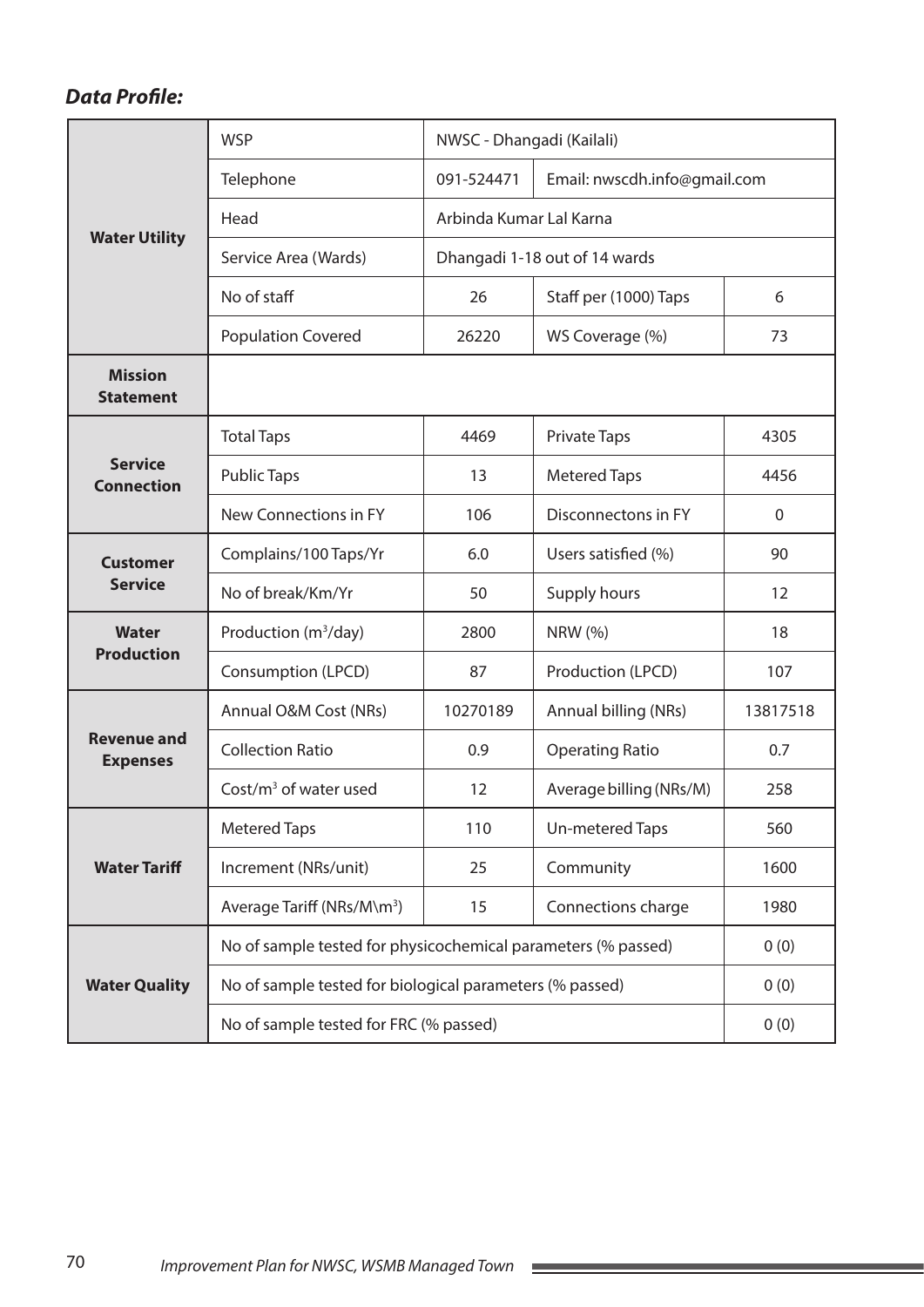# *Water Qualities at taps:*

| <b>Dhangadi Taps</b> |                                   |                          |              | <b>Observed Value in Test Samples</b> |            |            |            |            |
|----------------------|-----------------------------------|--------------------------|--------------|---------------------------------------|------------|------------|------------|------------|
| <b>SN</b>            | <b>Parameters</b>                 | <b>Units</b>             | <b>NDWQS</b> | 677                                   | 678        | 679        | 680        | 681        |
|                      | Color                             | Hazen                    | 5(15)        | < 5.0                                 | < 5.0      | < 5.0      | < 5.0      | < 5.0      |
| $\overline{2}$       | Turbidity                         | <b>NTU</b>               | 5(10)        |                                       |            | 1          | 1          | 1          |
| 3                    | pH                                | $\overline{\phantom{a}}$ | $6.5 - 8.5*$ | 7.4                                   | 7.3        | 7.4        | 7.4        | 7.4        |
| 4                    | Temperature                       | ${}^{0}C$                |              | 27.3                                  | 27.3       | 27.2       | 26.8       | 26.9       |
| 5                    | <b>Residual Total</b><br>Chlorine | mg/l                     | $0.1 - 0.2$  | <b>Nil</b>                            | <b>Nil</b> | <b>Nil</b> | <b>Nil</b> | <b>Nil</b> |
| 6                    | Ammonia                           | mq/l                     | 1.5          | 0.45                                  | 0.28       | 0.39       | 0.2        | 0.32       |
| 7                    | <b>Nitrite</b>                    | mg/l as NO <sub>2</sub>  | 3            | < 0.02                                | < 0.02     | < 0.02     | < 0.02     | < 0.02     |
| 8                    | Nitrite                           | mg/l as NO <sub>2</sub>  | 50           | 0.12                                  | 0.05       | 0.2        | 0.05       | 0.22       |
| 9                    | Iron                              | mq/l                     | 0.3(3)       | < 0.01                                | 0.01       | 0.01       | < 0.01     | 0.01       |
| 10                   | Arsenic                           | mq/l                     | 0.05         | < 0.005                               | < 0.005    | < 0.005    | < 0.005    | < 0.005    |
| 11                   | Fluoride                          | mq/l                     | $0.5 - 1.5*$ | 0.86                                  | 0.88       | 1.0        | 1.0        | 0.95       |
| 12                   | E. Coli                           | CFU/100ml                | Nil          | Nil                                   | 1          | Nil        | 11         | Nil        |



OHT: Over Head Tank, Cl2= Chlorination Unit, W= Tubewell

**Service State**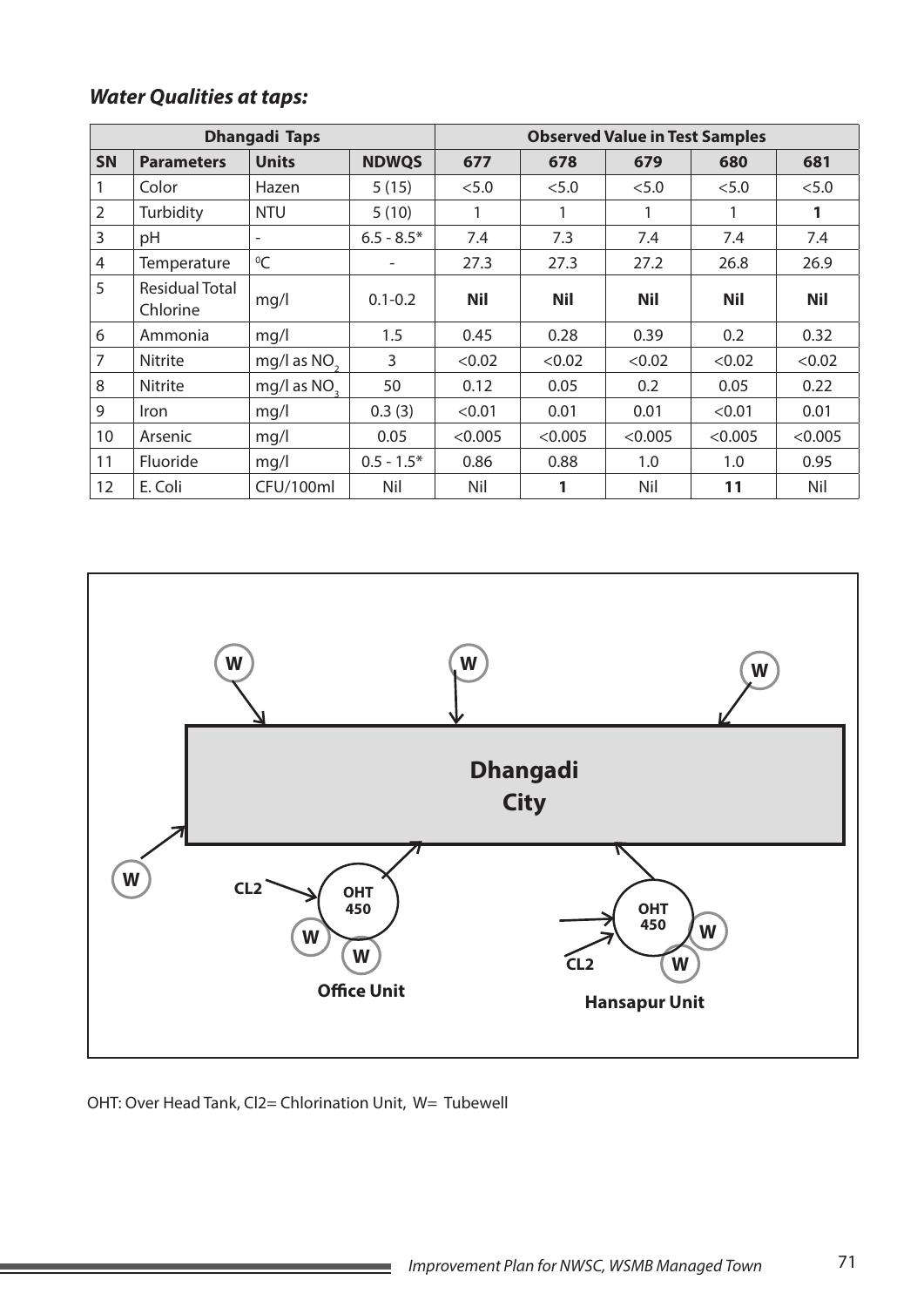# **5.23 Improvement plan: NWSC Mahendranagar**

## **Introduction:**

Mahendranagar water Supply project was constructed in 2030 by Department of Water Supply and Sewerage under ministry of water and electricity. Augmentation of the system along with the construction of wells and treatment facilities was done by the government of Japan in 2050. Mahendranagar was initially developed as a planned city for far western region of Nepal which is one of the border towns also. River Mahakali separates the country from India.

Mahendranagar municipality has total 19 wards but these are scattered around the town. All these wards are not covered with this system. At present 3 wards are totally covered by this system. In recent days the connections of the private taps are in increasing trend and production is sufficient to cover more area for tap connections. There are other water supply systems within this municipality. These systems have been completed by the Department of Water Supply and Sewerage to cover the isolated wards of the municipality.

Ground water is the source of supply which has calcium concentration in dissolved state. Japan government has constructed the system to control the concentration of calcium with Rapid sand filter and clear water tank for distribution. Consumers have complained on the calcinations deposit in their utensils.

#### **Improvement works:**

System is in need of changing sand media in RSF filter media. Out of three booster pump two pump are not functioning. About 3 km pipes (3-4") need to be replaced in main line and 5 km pipes (6-8") need to be replaced in distribution line. About 5 number of washout is needed. There is calcium deposition in the water vessels at HH which need to be examined.

| SN | <b>Works</b>                | <b>Units</b> | Quantity | Rate      | Cost       |
|----|-----------------------------|--------------|----------|-----------|------------|
|    | Pipe replacement (1.5"-4")  | m            | 3,000    | 6,000     | 18,000,000 |
|    | Washouts with valve box     | No           |          | 100,000   | 500,000    |
| 3  | <b>Generators</b>           | No           |          | 3,000,000 | 3,000,000  |
| 4  | Lab equipment and chemicals | LS           |          | 200,000   | 200,000    |
| 5  | Chlorine dosing             | No           |          | 150,000   | 300,000    |
| 6  | <b>RSF</b>                  | No           |          | 2,000,000 | 2,000,000  |
|    | <b>Total</b>                |              |          |           | 24,000,000 |

#### **Extension works:**

There is need for extending system for Bangau (One well, One OHT and 12 km pipes), Airport (One well, One OHT and 15 km pipes one OHT) and Nayakatan (One OHT and 5 Km pipes).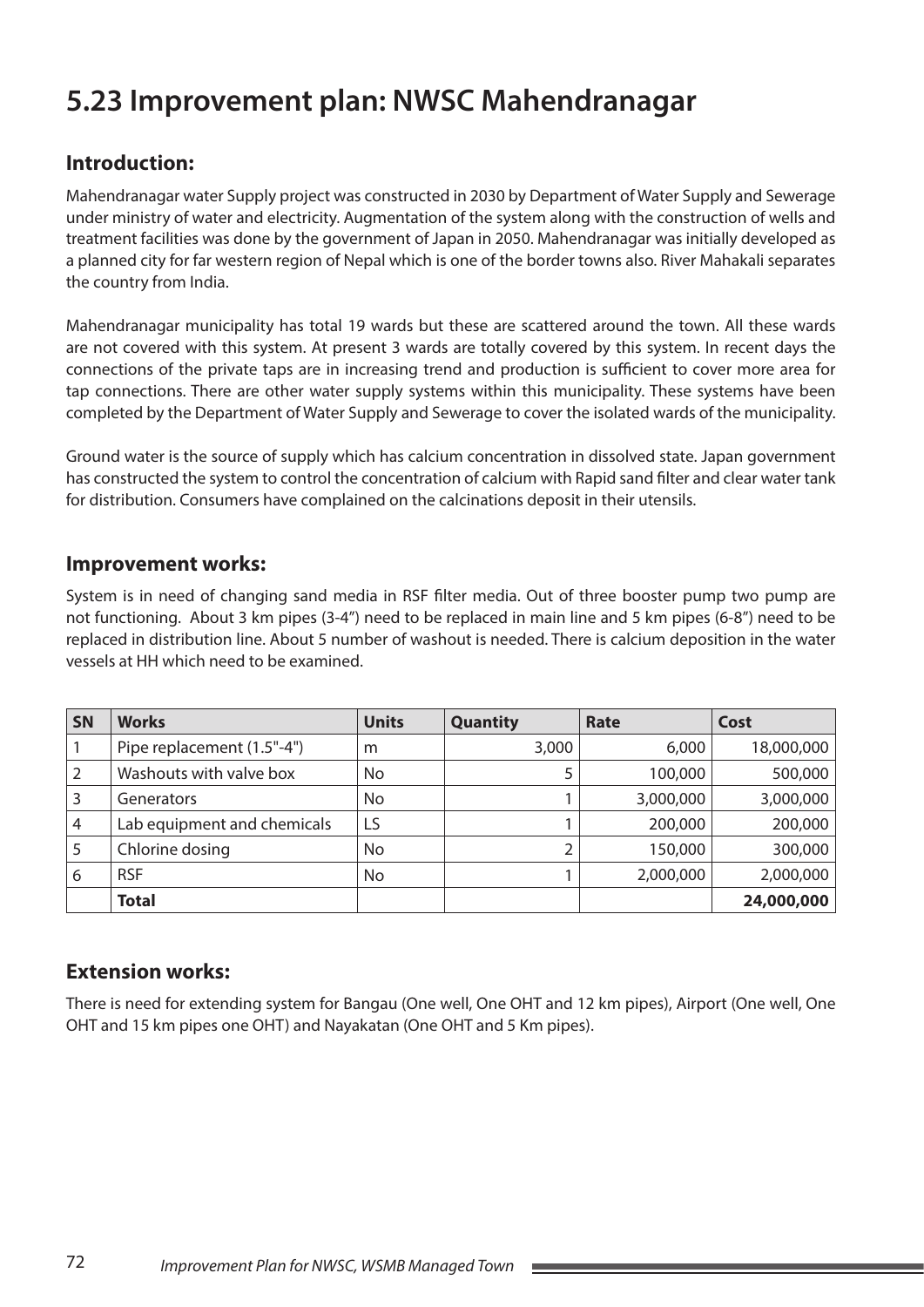## *Data Profile:*

|                                       | <b>WSP</b>                                                    |            | NWSC - Mahendranagar (Kanchanpur) |              |  |  |
|---------------------------------------|---------------------------------------------------------------|------------|-----------------------------------|--------------|--|--|
|                                       | Telephone                                                     | 099-521133 | Email: harishrestha211@gmail.com  |              |  |  |
|                                       | Head                                                          |            |                                   |              |  |  |
| <b>Water Utility</b>                  | Service Area (Wards)                                          |            |                                   |              |  |  |
|                                       | No of staff                                                   | 17         | Staff per (1000) Taps             | 8            |  |  |
|                                       | <b>Population Covered</b>                                     | 11298      | WS Coverage (%)                   | 23           |  |  |
| <b>Mission</b><br><b>Statement</b>    |                                                               |            |                                   |              |  |  |
|                                       | <b>Total Taps</b>                                             | 2002       | <b>Private Taps</b>               | 1883         |  |  |
| <b>Service</b><br><b>Connection</b>   | <b>Public Taps</b>                                            | 6          | <b>Metered Taps</b>               | 1711         |  |  |
|                                       | New Connections in FY                                         | 156        | Disconnectons in FY               | $\mathbf{0}$ |  |  |
| <b>Customer</b>                       | Complains/100 Taps/Yr                                         | 4.3        | Users satisfied (%)               | 90           |  |  |
| <b>Service</b>                        | No of break/Km/Yr                                             | 31         | Supply hours                      | 9            |  |  |
| <b>Water</b>                          | Production (m <sup>3</sup> /day)                              | 1860       | NRW (%)                           | 59           |  |  |
| <b>Production</b>                     | Consumption (LPCD)                                            | 68         | Production (LPCD)                 | 165          |  |  |
|                                       | Annual O&M Cost (NRs)                                         | 7520116    | Annual billing (NRs)              | 5728290      |  |  |
| <b>Revenue and</b><br><b>Expenses</b> | <b>Collection Ratio</b>                                       | 0.9        | <b>Operating Ratio</b>            | 1.3          |  |  |
|                                       | Cost/ $m3$ of water used                                      | 27         | Average billing (NRs/M)           | 239          |  |  |
|                                       | <b>Metered Taps</b>                                           | 110        | Un-metered Taps                   | 560          |  |  |
| <b>Water Tariff</b>                   | Increment (NRs/unit)                                          | 25         | Community                         | 1600         |  |  |
|                                       | Average Tariff (NRs/M\m <sup>3</sup> )                        | 1980       |                                   |              |  |  |
|                                       | No of sample tested for physicochemical parameters (% passed) | 72 (100)   |                                   |              |  |  |
| <b>Water Quality</b>                  | No of sample tested for biological parameters (% passed)      | 72 (100)   |                                   |              |  |  |
|                                       | No of sample tested for FRC (% passed)                        | 72 (50)    |                                   |              |  |  |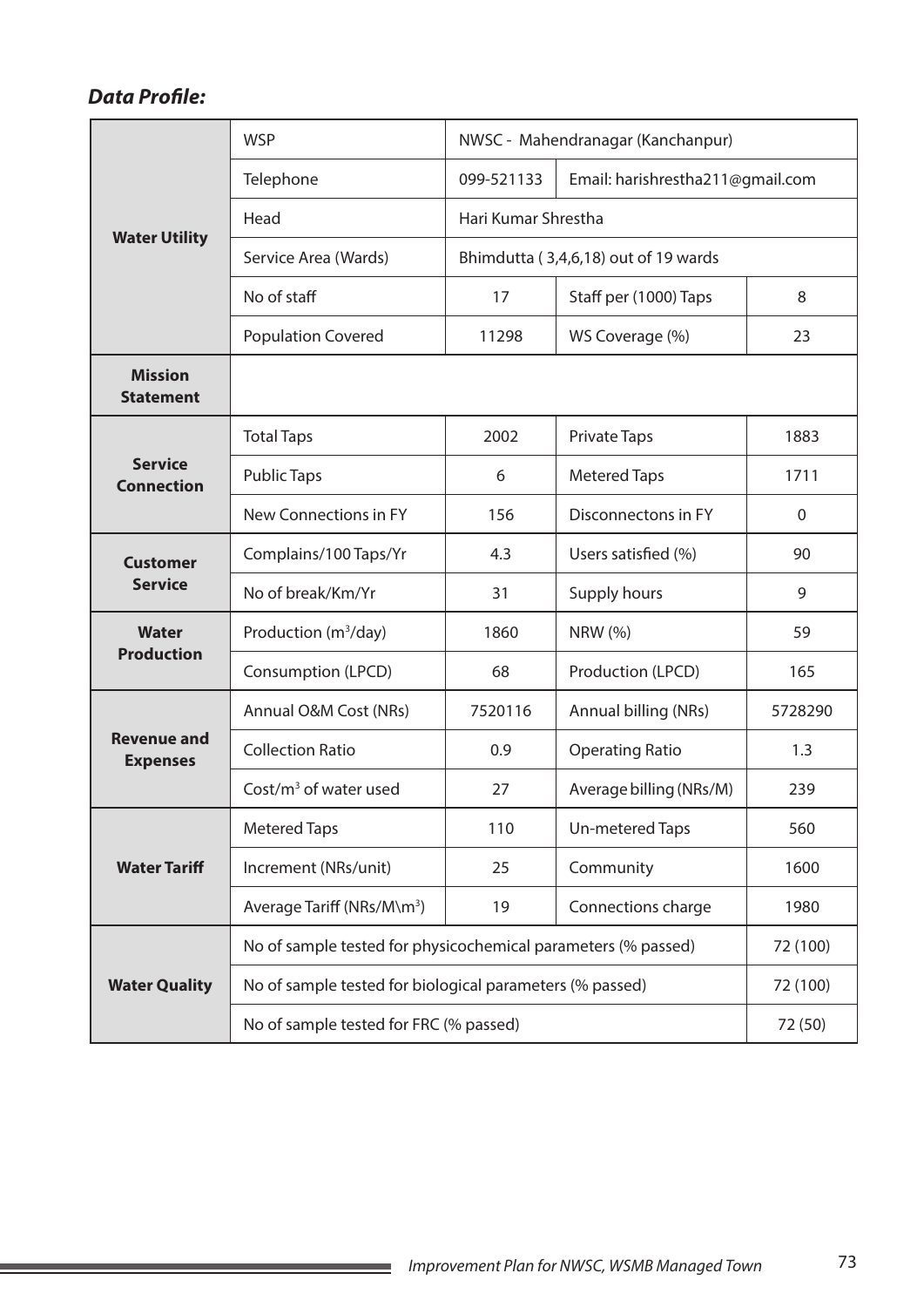### *Water Qualities at taps:*

| <b>Mahendranagar Taps</b> |                                   |                          |              | <b>Observed Value in Test Samples</b> |                |            |            |         |
|---------------------------|-----------------------------------|--------------------------|--------------|---------------------------------------|----------------|------------|------------|---------|
| <b>SN</b>                 | <b>Parameters</b>                 | <b>Units</b>             | <b>NDWQS</b> | 622                                   | 623            | 624        | 625        | 626     |
|                           | Color                             | Hazen                    | 5(15)        | < 5.0                                 | < 5.0          | < 5.0      | < 5.0      | < 5.0   |
| 2                         | Turbidity                         | <b>NTU</b>               | 5(10)        | < 1.0                                 | <1.0           | < 1.0      | <1.0       | < 1.0   |
| 3                         | pH                                | $\overline{\phantom{a}}$ | $6.5 - 8.5*$ | 7.4                                   | 7.3            | 7.3        | 7.1        | 7.3     |
| 4                         | Temperature                       | $\mathrm{O}C$            | -            | 25.7                                  | 25.5           | 25.5       | 25.5       | 25.7    |
| 5                         | <b>Residual Total</b><br>Chlorine | mq/l                     | $0.1 - 0.2$  | 0.2                                   | <b>Trace</b>   | <b>Nil</b> | <b>Nil</b> | 0.3     |
| 6                         | Ammonia                           | mq/l                     | 1.5          | 0.07                                  | 0.08           | 0.18       | 0.14       | 0.24    |
| 7                         | <b>Nitrite</b>                    | mg/l as $NO2$            | 3            | < 0.02                                | < 0.02         | < 0.02     | < 0.02     | < 0.02  |
| 8                         | <b>Nitrite</b>                    | mg/l as NO <sub>2</sub>  | 50           | 4.94                                  | 7.56           | 10.8       | 10.64      | 4.6     |
| 9                         | <i>Iron</i>                       | mq/l                     | 0.3(3)       | < 0.01                                | 0.02           | 0.02       | 0.02       | < 0.01  |
| 10                        | Arsenic                           | mq/l                     | 0.05         | < 0.005                               | < 0.005        | < 0.005    | < 0.005    | < 0.005 |
| 11                        | <b>Fluoride</b>                   | mq/l                     | $0.5 - 1.5*$ | 0.14                                  | 0.21           | 0.15       | 0.1        | 0.98    |
| 12                        | E. Coli                           | CFU/100ml                | Nil          | Nil                                   | $\overline{2}$ | Nil        | 15         | Nil     |



OHT: Over Head Tank, GT= Ground Tank, FL= Flocculation Tank, ST= Sedimentation Tank, Cl2= Chlorination Unit, W= Tubewell